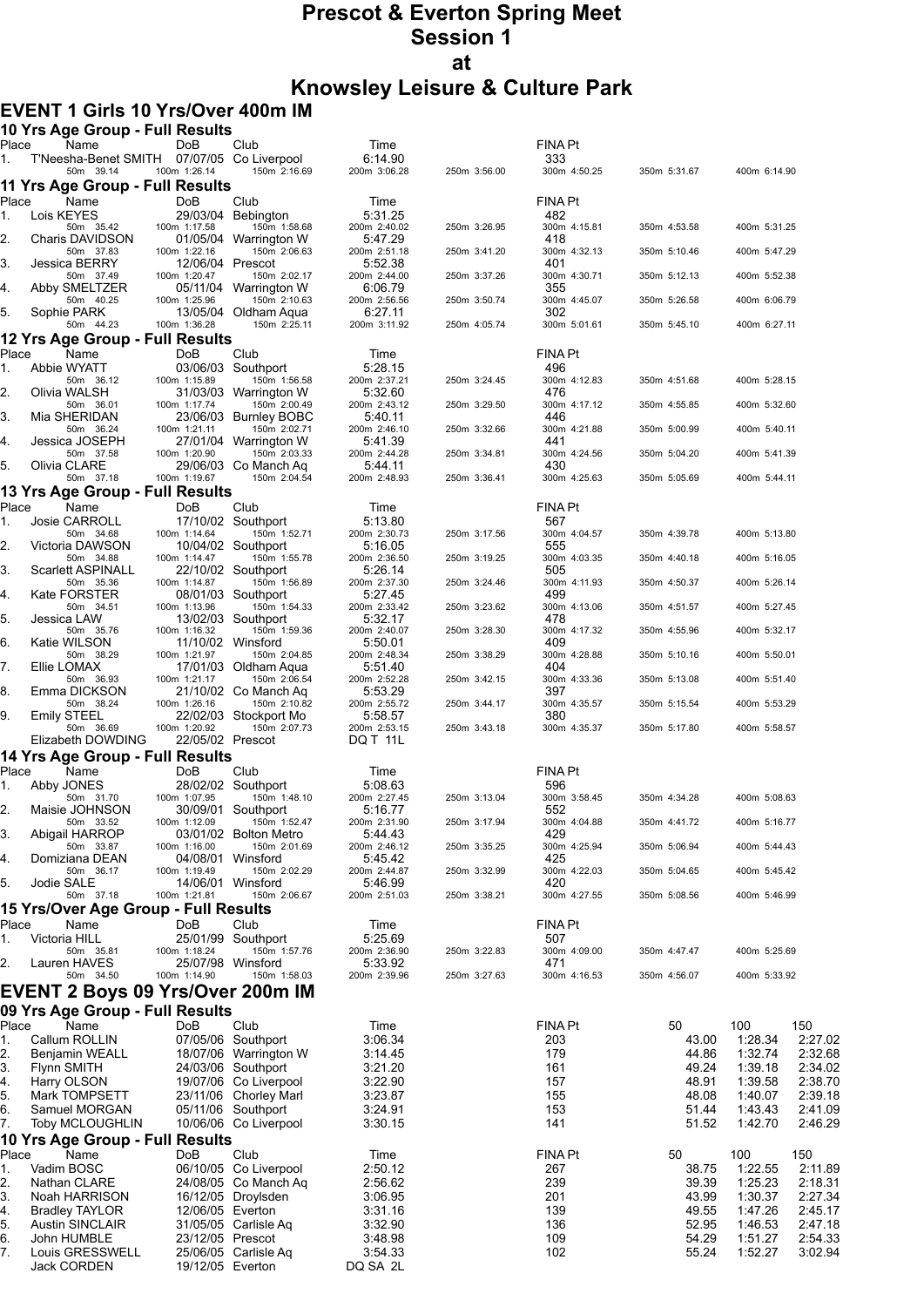|             | 11 Yrs Age Group - Full Results                              |                   |                                               |                          |                |                |                    |                    |
|-------------|--------------------------------------------------------------|-------------------|-----------------------------------------------|--------------------------|----------------|----------------|--------------------|--------------------|
| Place<br>1. | Name<br>Kaiden WELSBY                                        | DoB               | Club<br>12/01/05 Droylsden                    | Time<br>2:48.52          | FINA Pt<br>275 | 50<br>38.02    | 100<br>1:20.95     | 150<br>2:11.94     |
| 2.          | <b>Toby RANSON</b>                                           |                   | 29/04/04 Co Manch Ag                          | 2:50.12                  | 267            | 40.14          | 1:25.65            | 2:11.58            |
| 3.          | Gabriel TAYLOR-RIMMER29/07/04 Bolton Metro                   |                   |                                               | 2:52.08                  | 258            | 37.79          | 1:18.87            | 2:13.94            |
| 4.          | Thomas O'DONNELL<br><b>Tyriese SMITH</b>                     |                   | 06/03/05 Southport<br>22/06/04 Co Liverpool   | 2:52.47<br>2:53.57       | 256<br>251     | 38.45<br>38.16 | 1:23.41<br>1:24.52 | 2:14.17<br>2:16.39 |
| 5.<br>6.    | Joshua KING                                                  |                   | 08/05/04 Bolton Metro                         | 2:53.79                  | 251            | 41.60          | 1:26.15            | 2:17.78            |
| 7.          | Thomas MORGAN                                                |                   | 17/06/04 Southport                            | 2:53.88                  | 250            | 40.63          | 1:26.58            | 2:14.70            |
| 8.          | Kyle HAWKINS                                                 | 18/10/04 Winsford |                                               | 2:54.59                  | 247            | 39.34          | 1:26.13            | 2:16.07            |
| 9.          | Thomas BOYLETT<br>12 Yrs Age Group - Full Results            |                   | 12/02/05 Southport                            | 3:07.23                  | 200            | 43.37          | 1:30.77            | 2:26.51            |
| Place       | Name                                                         | DoB               | Club                                          | Time                     | FINA Pt        | 50             | 100                | 150                |
| 1.          | <b>Gabriel GLYNN</b>                                         |                   | 25/06/03 Bolton Metro                         | 2:30.36                  | 387            | 17.16          | 1:08.36            | 1:56.68            |
| 2.<br>3.    | <b>Isaac BRENNAND</b><br>Jacob WHITEHEAD                     |                   | 18/04/03 Bolton Metro                         | 2:32.63<br>2:35.72       | 370<br>348     | 32.91<br>35.18 | 1:14.29<br>1:15.70 | 1:57.24<br>2:00.06 |
| 4.          | Fraser COOKE                                                 | 01/02/04 Worsley  | 03/02/04 Southport                            | 2:40.97                  | 315            | 35.63          | 1:18.17            | 2:04.68            |
| 5.          | Jake REYNOLDS                                                |                   | 01/03/04 Bolton Metro                         | 2:42.22                  | 308            | 35.84          | 1:19.16            | 2:05.56            |
| 6.          | Samuel COULTHARD                                             |                   | 20/07/03 Southport                            | 2:44.47                  | 296            | 37.84          | 1:20.00            | 2:07.04            |
| 7.<br>8.    | Edward WHITTINGHAM<br>Aiden AINSWORTH                        |                   | 20/10/03 Southport<br>27/01/04 Oldham Aqua    | 2.47.44<br>2:47.56       | 280<br>280     | 36.66<br>36.29 | 1:18.85<br>1:19.59 | 2:11.41<br>2:09.25 |
| 9.          | <b>Elliot SINCLAIR</b>                                       |                   | 14/02/04 Carlisle Aq                          | 2:49.07                  | 272            | 37.95          | 1:22.85            | 2:11.27            |
| 10.         | Wunnai TAM                                                   |                   | 19/05/03 Co Manch Aq                          | 2:49.97                  | 268            | 35.76          | 1:21.61            | 2:09.64            |
| 11.         | Leon CALLAGHAN                                               |                   | 22/06/03 Bolton Metro                         | 2:51.39                  | 261            | 37.81          | 1:21.02            | 2:14.89            |
| 12.<br>13.  | <b>Jack CHERRY</b><br>Liam DONOHOE                           |                   | 20/09/03 Co Manch Aq<br>07/08/03 Bolton Metro | 2:51.42<br>2:52.29       | 261<br>257     | 37.48<br>38.99 | 1:19.64<br>1.21.64 | 2:12.63<br>2:15.59 |
| 14.         | Liam HORGAN                                                  |                   | 28/05/03 LiverpoolPen                         | 2:52.97                  | 254            | 35.54          | 1:21.36            | 2:12.56            |
| 15.         | Nathan DENTON                                                | 23/05/03 Everton  |                                               | 2:55.69                  | 242            | 42.16          | 1:26.43            | 2:15.80            |
| 16.         | Scott PAYNTER                                                |                   | 26/03/03 Bolton Metro                         | 2:59.62                  | 227            | 41.24          | 1:25.19            | 2:16.64            |
| 17.         | <b>Rory ARMITT</b><br><b>13 Yrs Age Group - Full Results</b> | 19/01/04 Winsford |                                               | 3:02.33                  | 217            | 39.59          | 1:24.92            | 2:22.94            |
| Place       | Name                                                         | DoB               | Club                                          | Time                     | FINA Pt        | 50             | 100                | 150                |
| 1.          | <b>Finn ARMITT</b>                                           | 21/07/02 Winsford |                                               | 2:30.14                  | 389            | 31.99          | 1:10.18            | 1:56.12            |
| 2.          | Stephen CARDWELL                                             | 19/11/02 Prescot  |                                               | 2:33.64                  | 363<br>359     | 33.95          | 1:13.59            | 1:56.99<br>2:00.56 |
| 3.<br>4.    | Harry RIDER<br>Thomas DUXBURY                                |                   | 13/07/02 Droylsden<br>31/12/02 Bolton Metro   | 2:34.20<br>2:34.30       | 358            | 34.39<br>33.76 | 1:16.09<br>1:12.70 | 1:58.66            |
| 5.          | Sean PENTER                                                  |                   | 02/06/02 Droylsden                            | 2:34.99                  | 353            | 32.40          | 1:11.67            | 1:59.72            |
| 6.          | <b>Jake WISSETT</b>                                          |                   | 25/08/02 Co Liverpool                         | 2:35.70                  | 349            | 35.25          | 1:13.98            | 1:59.97            |
| 7.<br>8.    | Joseph BURNS<br>Daniel OMIDI                                 | 28/01/03 Prescot  | 20/06/02 Co Liverpool                         | 2:35.71<br>2:38.70       | 349<br>329     | 33.73<br>35.29 | 1:13.31<br>1:14.92 | 2:00.90<br>2:02.80 |
| 9.          | <b>Elliot WARWICK</b>                                        |                   | 14/08/02 LiverpoolPen                         | 2:40.31                  | 319            | 35.69          | 1:13.19            | 2:04.02            |
| 10.         | Dakota RAVETALI                                              |                   | 18/09/02 Burnley BOBC                         | 2:41.44                  | 313            | 33.47          | 1:15.86            | 2:04.22            |
| 11.         | Alex JUMP                                                    |                   | 26/07/02 Bebington                            | 2:42.64                  | 306            | 35.86          | 1:17.94            | 2:06.46            |
| Place       | 14 Yrs Age Group - Full Results<br>Name                      | DoB               | Club                                          | Time                     | FINA Pt        | 50             | 100                | 150                |
| 1.          | <b>William MURRAY</b>                                        | 26/09/01 Winsford |                                               | 2:27.73                  | 408            | 31.65          | 1:10.32            | 1:54.02            |
| 2.          | Ethan JONES                                                  | 08/02/02 Winsford |                                               | 2:28.74                  | 400            | 33.22          | 1:09.22            | 1:55.76            |
| 3.          | Henry OLIVER                                                 | 11/01/02 Winsford |                                               | 2:33.74                  | 362            | 34.48          | 1:11.92            | 2:00.77            |
| 4.<br>5.    | Stephen BROWN<br>Daniel JOHNSON                              | 16/05/01 Prescot  | 02/08/01 Chorley Marl                         | 2:35.69<br>2:36.03       | 349<br>346     | 33.44<br>33.79 | 1:15.63<br>1:14.81 | 1:58.75<br>2:01.48 |
| 6.          | Andrew TREVOR                                                |                   | 01/03/02 Warrington W                         | 2:38.24                  | 332            | 33.36          | 1:15.14            | 2:00.28            |
|             | Joshua PATE                                                  |                   | 13/08/01 Stockport Mo                         | <b>DNC</b>               |                |                |                    |                    |
|             | Joshua HARVEY                                                |                   | 07/10/01 LiverpoolPen                         | <b>DNC</b><br><b>DNC</b> |                |                |                    |                    |
|             | Joseph NIVEN<br>15 Yrs/Over Age Group - Full Results         |                   | 29/07/01 Southport                            |                          |                |                |                    |                    |
| Place       | Name                                                         | DoB               | Club                                          | Time                     | FINA Pt        | 50             | 100                | 150                |
| 1.          | Matthew SULLIVAN                                             |                   | 20/12/97 Warrington W                         | 2:16.21                  | 521            | 29.33          | 1:03.15            | 1:44.56            |
| 2.          | Daniel CLARK                                                 | 04/11/00 Prescot  |                                               | 2:17.82                  | 503            | 29.13          | 1:03.07            | 1:45.82            |
| 3.<br>4.    | Paolo MONIZ<br>Harvey MARTIN                                 |                   | 29/07/00 Southport<br>08/03/01 Co Liverpool   | 2:22.03<br>2:25.98       | 459<br>423     | 30.58<br>31.31 | 1:08.55<br>1:10.60 | 1:49.36<br>1:53.55 |
| 5.          | Nathan WHITE                                                 |                   | 15/08/00 Chorley Marl                         | 2:34.93                  | 354            | 32.30          | 1:12.50            | 1:59.91            |
| 6.          | Tommi BARNES                                                 |                   | 03/09/99 Warrington W                         | 2:35.58                  | 349            | 32.84          | 1:13.96            | 1:59.97            |
| 7.          | Ewan DENTON                                                  | 13/12/00 Everton  |                                               | 2:39.29                  | 326            | 34.96          | 1:15.76            | 2:03.77            |
|             | EVENT 3 Girls 09 Yrs/Over 100m Freestyle                     |                   |                                               |                          |                |                |                    |                    |
| Place       | 09 Yrs Age Group - Full Results<br>Name                      | DoB               | Club                                          | Time                     | FINA Pt        | 50             |                    |                    |
| 1.          | Anna O'BRIEN                                                 |                   | 14/03/06 LiverpoolPen                         | 1:19.06                  | 268            | 37.66          |                    |                    |
| 2.          | Lily WHITEHEAD                                               | 15/07/06 Worsley  |                                               | 1:20.67                  | 252            | 37.58          |                    |                    |
| 3.          | Afia MINHAS<br>Zara BORLAND                                  |                   | 08/05/06 Co Manch Aq<br>04/08/06 Southport    | 1:21.57<br>1:24.40       | 244<br>220     | 38.09<br>39.66 |                    |                    |
| 4.<br>5.    | Hannah CANTY                                                 |                   | 20/06/06 Southport                            | 1:24.93                  | 216            | 39.71          |                    |                    |
| 6.          | Layla PRINCE                                                 |                   | 14/08/06 Co Liverpool                         | 1:28.25                  | 193            | 43.56          |                    |                    |
| 7.          | Ellie BASIURSKI                                              |                   | 27/07/06 Warrington W                         | 1:29.07                  | 187            | 43.03          |                    |                    |
| 8.<br>9.    | Sophie WESTON<br>Abigail SLATER                              | 13/07/06 Everton  | 14/06/06 Warrington W                         | 1:29.91<br>1:30.27       | 182<br>180     | 42.82<br>43.07 |                    |                    |
| 10.         | Lacey MCKEOWN                                                | 27/04/06 Bootle   |                                               | 1:31.28                  | 174            | 42.63          |                    |                    |
| 11.         | Niamh PORTER                                                 |                   | 29/06/06 LiverpoolPen                         | 1:31.42                  | 173            | 43.86          |                    |                    |
| 12.<br>13.  | Gracie URUMOV<br>Elena PEAK                                  |                   | 03/05/06 Co Liverpool                         | 1:32.90<br>1:38.92       | 165<br>137     | 46.88<br>46.03 |                    |                    |
| 14.         | <b>Abby MINSHALL</b>                                         | 27/05/06 Everton  | 10/10/06 Oldham Aqua                          | 1:43.31                  | 120            | 48.79          |                    |                    |
|             | Rhianna ARCHER                                               | 04/04/06 Wigan    |                                               | <b>DNC</b>               |                |                |                    |                    |
|             | 10 Yrs Age Group - Full Results                              |                   |                                               |                          |                |                |                    |                    |
| Place<br>1. | Name<br>Caitlin LANSOM                                       | DoB               | Club<br>25/06/05 Droylsden                    | Time<br>1:09.88          | FINA Pt<br>388 | 50<br>32.91    |                    |                    |
| 2.          | Sofie JONES                                                  |                   | 27/04/05 Southport                            | 1:11.22                  | 367            | 33.80          |                    |                    |
| З.          | Aimee WHITE                                                  | 24/06/05 Everton  |                                               | 1:11.89                  | 357            | 34.43          |                    |                    |
| 4.          | Hannah MAHER                                                 |                   | 18/08/05 Bebington                            | 1:12.96                  | 341            | 34.60          |                    |                    |
| 5.<br>6.    | <b>Isobel DOWD</b><br>Francesca CULLEN                       | 18/11/05 Everton  | 07/08/05 Bolton Metro                         | 1:14.61<br>1:16.14       | 319<br>300     | 35.24<br>36.45 |                    |                    |
| 7.          | Alannah CARRUTHERS 23/07/05 Bolton Metro                     |                   |                                               | 1:16.99                  | 290            | 36.13          |                    |                    |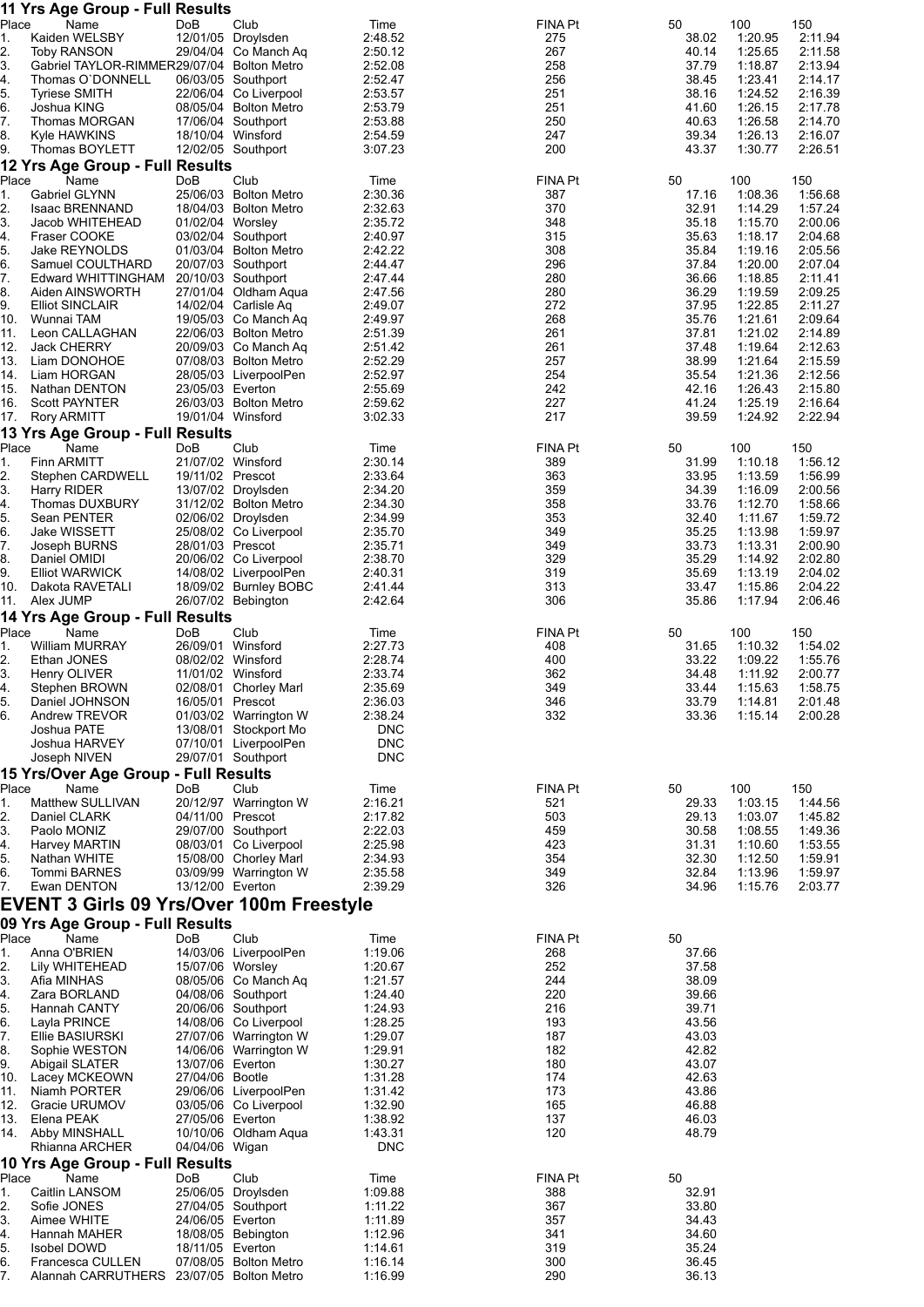| 8.<br>9.    | Avian DENNIS<br>Sianna RENS                              |                                       | 11/08/05 Southport<br>12/01/06 Co Liverpool    | 1:18.00<br>1:18.27    | 279<br>276     | 36.49<br>36.58 |
|-------------|----------------------------------------------------------|---------------------------------------|------------------------------------------------|-----------------------|----------------|----------------|
| 10.         | Poppy MASKILL                                            | 22/03/05 Winsford                     |                                                | 1:18.41               | 275            | 37.02          |
| 11.<br>12.  | Olivia HAGUE<br><b>Emily JAMIESON</b>                    | 25/08/05 Everton                      | 11/07/05 Bebington                             | 1:18.86<br>1:19.12    | 270<br>267     | 37.74<br>37.79 |
| 13.         | Grace ROONEY                                             | 22/12/05 Everton                      |                                                | 1:19.14               | 267            | 38.57          |
| 14.         | Jessica PENNIFOLD                                        |                                       | 07/01/06 Southport                             | 1:19.81               | 261            | 38.58          |
| 15.<br>16.  | Leah ELDER<br><b>Holly LONGMAN</b>                       |                                       | 18/04/05 LiverpoolPen<br>11/11/05 Bebington    | 1:20.21<br>1:21.58    | 257<br>244     | 38.40<br>38.66 |
| 17.         | Lauren JONES                                             |                                       | 02/07/05 Warrington W                          | 1:21.63               | 244            | 40.21          |
| 18.         | Ella BARNES                                              |                                       | 24/08/05 Bebington                             | 1:21.80               | 242<br>236     | 39.05          |
| 19.<br>20.  | Freya KELLY<br>Shauna THOBURN                            |                                       | 01/06/05 LiverpoolPen<br>22/04/05 Southport    | 1:22.49<br>1:24.15    | 222            | 39.82<br>40.14 |
| 21.         | <b>Abbie STEEL</b>                                       |                                       | 08/01/06 Stockport Mo                          | 1:33.40               | 162            | 43.03          |
|             | 11 Yrs Age Group - Full Results                          |                                       |                                                |                       |                |                |
| Place<br>1. | Name<br>Kirsten DRONSFIELD                               | DoB                                   | Club<br>15/05/04 Co Manch Aq                   | Time<br>1:05.52       | FINA Pt<br>471 | 50<br>32.05    |
| 2.          | <b>Bethany HUGHES</b>                                    |                                       | 02/11/04 Southport                             | 1:05.64               | 469            | 31.46          |
| 3.<br>4.    | Meadow DRONSFIELD<br>Alyssa MCILROY                      |                                       | 15/05/04 Co Manch Aq<br>16/05/04 Southport     | 1:07.68<br>1:08.60    | 428<br>411     | 31.78<br>32.92 |
| 5.          | Ella PRICE                                               |                                       | 31/03/04 Oldham Aqua                           | 1:09.52               | 395            | 33.23          |
| 6.<br>7.    | Izobel ROBERTS                                           | 14/11/04 Everton                      |                                                | 1:10.87               | 372            | 33.55          |
| 8.          | Georgia HEATH<br>Olivia MOLDEN                           |                                       | 08/07/04 Bolton Metro<br>22/09/04 Warrington W | 1:10.93<br>1:11.04    | 371<br>370     | 33.94<br>33.99 |
| 9.          | Jessica DEELEY                                           | 24/09/04 Prescot                      |                                                | 1:11.08               | 369            | 33.56          |
| 10.<br>11.  | Olivia BORLAND<br><b>Emily MORRIS</b>                    |                                       | 10/05/04 Southport<br>12/05/04 Co Liverpool    | 1:11.83<br>1:12.63    | 358<br>346     | 34.59<br>34.45 |
| 12.         | Ellie HUGHES                                             |                                       | 23/11/04 LiverpoolPen                          | 1:13.55               | 333            | 35.13          |
| 13.         | Millie RAVENSCROFT                                       |                                       | 13/01/05 Warrington W                          | 1:14.69               | 318            | 35.36          |
| 14.<br>15.  | Ella FALKINGHAM<br><b>Emily SUTTON</b>                   |                                       | 14/02/05 Southport<br>15/05/04 Southport       | 1:16.21<br>1:17.11    | 299<br>289     | 36.55<br>36.71 |
| 16.         | Abby SMELTZER                                            |                                       | 05/11/04 Warrington W                          | 1:17.96               | 280            | 38.28          |
| 17.<br>18.  | Rachel POOLE                                             | 05/04/04 Garston                      |                                                | 1:18.80               | 271<br>248     | 37.78          |
| 19.         | Sophie PARK<br>Amelia CHIPCHASE                          | 01/08/04 Prescot                      | 13/05/04 Oldham Aqua                           | 1:21.19<br>1:32.64    | 166            | 38.96<br>42.96 |
|             | 12 Yrs Age Group - Full Results                          |                                       |                                                |                       |                |                |
| Place       | Name                                                     | DoB                                   | Club                                           | Time                  | FINA Pt        | 50             |
| 1.<br>2.    | Amy TEEBAY<br>Hannah SMITH                               |                                       | 11/06/03 Southport<br>26/08/03 Warrington W    | 1:04.51<br>1:05.65    | 494<br>469     | 31.54<br>31.97 |
| 3.          | Charlotte HOWMAN                                         | 08/01/04 Winsford                     |                                                | 1:06.67               | 447            | 32.01          |
| 4.<br>5.    | Scarlet MONAGHAN<br>Lily-Anna IRELAND                    |                                       | 06/05/03 Droylsden<br>19/09/03 Co Liverpool    | 1:06.80<br>1:06.99    | 445<br>441     | 31.92<br>32.65 |
| 6.          | Olivia WALSH                                             |                                       | 31/03/03 Warrington W                          | 1:07.12               | 438            | 32.66          |
| 7.          | Grace LONG                                               |                                       | 03/05/03 Co Liverpool                          | 1:07.71               | 427            | 32.93          |
| 8.<br>9.    | Rosie FORDHAM<br>Elena PRIESTNER                         |                                       | 12/06/03 Bolton Metro<br>01/04/03 Southport    | 1:07.72<br>1:07.89    | 427<br>424     | 32.17<br>32.60 |
| 10.         | <b>Charlotte HUGHES</b>                                  |                                       | 13/01/04 Southport                             | 1:08.03               | 421            | 32.72          |
| 11.<br>12.  | Kimberley BURSTON<br>Amy HARRISON                        |                                       | 18/08/03 Oldham Aqua<br>12/11/03 Oldham Aqua   | 1:08.18<br>1:08.19    | 418<br>418     | 32.43<br>32.87 |
| 13.         | Emma FARRUGIA                                            | 03/04/03 Prescot                      |                                                | 1:08.57               | 411            | 32.80          |
| 14.         | Lauren TEEBAY                                            |                                       | 11/06/03 Southport                             | 1:08.65               | 410            | 32.22          |
| 15.<br>16.  | Olivia MORLEY<br>Ella SMITH                              | 18/11/03 Winsford                     | 16/12/03 Southport                             | 1:09.09<br>1:09.86    | 402<br>389     | 33.55<br>33.41 |
| 17.         | Eleanor PARKMAN                                          |                                       | 29/07/03 Droylsden                             | 1:10.55               | 377            | 33.66          |
| 18.<br>18.  | Georgia ASHTON<br><b>Charlotte CLARK</b>                 | 01/10/03 Prescot                      | 23/01/04 Bolton Metro                          | 1:12.38<br>1:12.38    | 350<br>350     | 35.20<br>34.60 |
| 20.         | <b>Emily FAIRHURST</b>                                   | 15/09/03 Prescot                      |                                                | 1:13.06               | 340            | 35.66          |
| 21.         | Kate FORSHAW                                             |                                       | 25/10/03 Bolton Metro                          | 1:13.07               | 340            | 35.32          |
| 22.<br>23.  | Abbie BRENNAND<br>Connie ROBERTS                         |                                       | 24/10/03 Bolton Metro<br>15/02/04 Co Liverpool | 1:13.20<br>1:13.25    | 338<br>337     | 35.27<br>35.58 |
| 24.         | <b>Isabel MARRIN</b>                                     |                                       | 04/09/03 Warrington W                          | 1:13.51               | 334            | 34.98          |
| 25.         | Mia CHAMBERS                                             |                                       | 28/02/04 Southport                             | 1:16.16               | 300            | 36.22          |
| Place       | 13 Yrs Age Group - Full Results<br>Name                  | <b>DoB</b>                            | Club                                           | Time                  | FINA Pt        | 50             |
| 1.          | Jessica LAW                                              |                                       | 13/02/03 Southport                             | 1:04.57               | 493            | 31.01          |
| 2.<br>3.    | Millie FAIRBROTHER                                       | 24/04/02 Glossop<br>18/10/02 Winsford |                                                | 1:06.02               | 461<br>460     | 31.79<br>31.80 |
| 4.          | Katie WOODBRIDGE<br>Ruby HEARN                           |                                       | 15/05/02 Co Liverpool                          | 1:06.06<br>1:06.55    | 450            | 32.28          |
| 5.          | <b>Emily STEEL</b>                                       |                                       | 22/02/03 Stockport Mo                          | 1:06.89               | 443            | 32.19          |
| 6.<br>7.    | Abbey BROWN<br><b>Scarlett ASPINALL</b>                  | 29/10/02 Winsford                     | 22/10/02 Southport                             | 1:06.90<br>1:07.04    | 443<br>440     | 31.82<br>32.41 |
| 8.          | <b>Kate FORSTER</b>                                      |                                       | 08/01/03 Southport                             | 1:07.56               | 430            | 32.94          |
| 9.          | Caitlin BIRKETT-BENTLE 30/01/03 Burnley BOBC             |                                       |                                                | 1:08.46               | 413            | 32.36          |
| 10.<br>11.  | Koshiki CHAUHAN<br>Zoe DOWD                              | 11/06/02 Everton                      | 04/12/02 Co Manch Ag                           | 1:08.87<br>1:09.58    | 406<br>394     | 32.69<br>32.55 |
| 12.         | Bethany MCTEGART                                         | 03/11/02 Everton                      |                                                | 1:09.85               | 389            | 34.06          |
| 13.<br>14.  | Ellie LOMAX<br>Olivia JONES                              |                                       | 17/01/03 Oldham Aqua<br>21/12/02 LiverpoolPen  | 1:10.92<br>1:11.17    | 372<br>368     | 33.97<br>34.71 |
| 15.         | Katy ADKINS                                              |                                       | 11/11/02 Southport                             | 1:11.53               | 362            | 34.28          |
| 16.         | Macy LAURIE                                              |                                       | 20/11/02 Oldham Aqua                           | 1:12.11               | 353            | 34.19          |
| 17.         | Catherine RUSSELL<br>Ciara HARRISON                      | 01/10/02 Prescot                      | 10/05/02 Oldham Aqua                           | 1:33.48<br><b>DNC</b> | 162            | 43.32          |
|             | Eleanor REA                                              |                                       | 22/04/02 Co Liverpool                          | <b>DNC</b>            |                |                |
|             | 14 Yrs Age Group - Full Results                          |                                       |                                                |                       |                |                |
| Place<br>1. | Name<br>Abby JONES                                       | DoB                                   | Club<br>28/02/02 Southport                     | Time<br>1:03.07       | FINA Pt<br>529 | 50<br>30.38    |
| 2.          | Chloe QUARTON                                            |                                       | 30/01/02 Co Liverpool                          | 1:03.39               | 521            | 31.57          |
| 3.          | Ellie-Jo HUGHES                                          | 19/07/01 Halton                       |                                                | 1:03.82               | 510            | 31.34          |
| 4.<br>5.    | Scarlet PEACOCK<br>Grace KEDZIOR-MACDON6/02/02 Bebington |                                       | 17/10/01 Stockport Mo                          | 1:03.96<br>1:04.07    | 507<br>504     | 30.27<br>30.40 |
| 6.          | Chloe COTTAM                                             |                                       | 16/07/01 Chorley Marl                          | 1:04.68               | 490            | 31.23          |
| 7.          | Katana RUMBLE                                            |                                       | 10/01/02 Co Liverpool                          | 1:04.95               | 484            | 30.80          |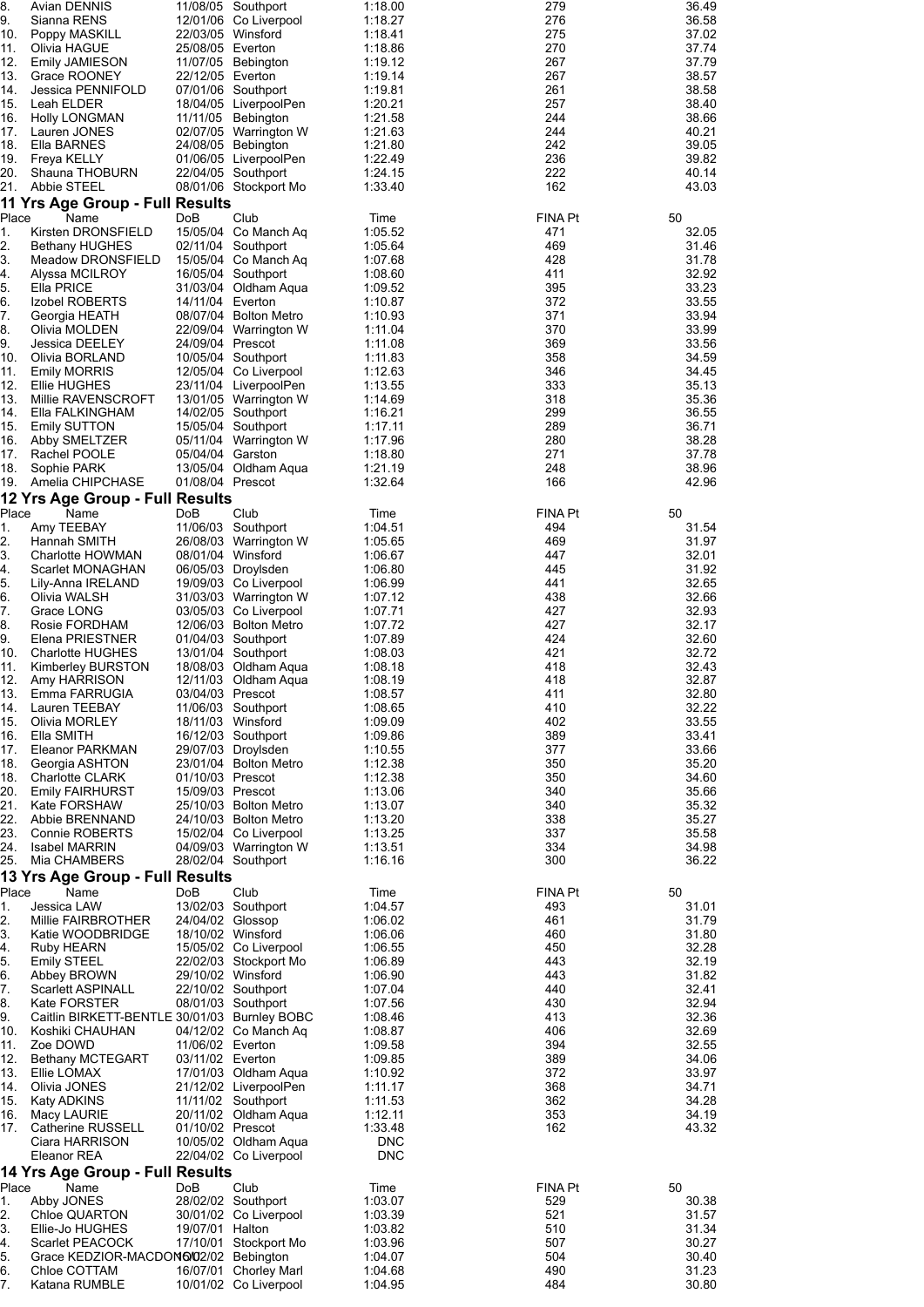| 8.         | Mia SMITH                                               |                                      | 22/11/01 Southport                             | 1:05.58               | 470            | 31.38          |
|------------|---------------------------------------------------------|--------------------------------------|------------------------------------------------|-----------------------|----------------|----------------|
| 9.<br>10.  | Abigail HARROP<br>Rachael THOMPSON                      |                                      | 03/01/02 Bolton Metro<br>12/06/01 Southport    | 1:05.70<br>1:05.96    | 468<br>462     | 31.88<br>31.92 |
| 11.        | Katie RICHARDSON                                        |                                      | 23/12/01 Oldham Aqua                           | 1:05.97               | 462            | 31.61          |
| 12.<br>13. | Olivia LOWERY-MONKS 27/10/01 Bolton Metro<br>Jodie SALE |                                      | 14/06/01 Winsford                              | 1:06.70<br>1:07.22    | 447<br>436     | 31.64<br>32.47 |
| 14.        | Leah MORROW                                             |                                      | 21/07/01 Co Liverpool                          | 1:08.00               | 422            | 32.50          |
| 15.        | Elizabeth BRYCE                                         | 09/04/01 Halton                      |                                                | 1:08.65               | 410            | 32.63          |
| 16.        | Charlotte TAYLOR<br>Leah HORABIN                        | 11/12/01 Prescot                     | 08/12/01 LiverpoolPen                          | 1:10.77<br><b>DNC</b> | 374            | 33.30          |
|            | 15 Yrs/Over Age Group - Full Results                    |                                      |                                                |                       |                |                |
| Place      | Name                                                    | DoB                                  | Club                                           | Time                  | FINA Pt        | 50             |
| 1.         | Katie RENNOLDS                                          |                                      | 07/07/98 Burnley BOBC                          | 57.23                 | 708            | 27.88          |
| 2.<br>3.   | Emma WHITTINGHAM<br>Anna NIVEN                          |                                      | 28/03/00 Southport<br>26/03/99 Southport       | 59.00<br>1:01.40      | 646<br>573     | 28.64<br>29.65 |
| 4.         | Niamh WILGAR                                            |                                      | 01/07/00 Southport                             | 1:01.41               | 573            | 29.51          |
| 5.         | Ella JOHNSON                                            |                                      | 27/06/00 Southport                             | 1:01.80               | 562            | 29.85          |
| 6.<br>7.   | Rebecca HOWMAN<br>Ellie DEWSBURY                        |                                      | 16/02/01 Winsford<br>08/06/00 Southport        | 1:03.94<br>1:04.18    | 507<br>502     | 31.04<br>31.19 |
| 8.         | Serena RIMMER                                           |                                      | 19/09/98 Southport                             | 1:04.35               | 498            | 30.87          |
| 9.         | Amber ROSE                                              |                                      | 02/09/00 Winsford                              | 1:04.59               | 492            | 31.38          |
| 10.<br>11. | Tallulah CULLEN<br>Loren AHERNE                         |                                      | 26/10/00 Bolton Metro<br>14/01/01 Co Manch Ag  | 1:04.75<br>1:05.65    | 488<br>469     | 31.35<br>30.99 |
| 12.        | Eleanor O'GRADY                                         |                                      | 26/11/99 Winsford                              | 1:06.07               | 460            | 32.25          |
|            | Eve RICHINGS                                            |                                      | 01/12/00 Co Liverpool                          | <b>DNC</b>            |                |                |
|            | <b>EVENT 4 Boys 09 Yrs/Over 100m Breaststroke</b>       |                                      |                                                |                       |                |                |
|            | 09 Yrs Age Group - Full Results                         |                                      |                                                |                       |                |                |
| Place      | Name                                                    | DoB                                  | Club<br>07/06/06 Droylsden                     | Time                  | FINA Pt        | 50             |
| 1.<br>2.   | <b>Edward PARKINSON</b><br>Robbie BISHOP                |                                      | 04/06/06 Southport                             | 1:39.06<br>1:45.42    | 176<br>146     | 48.63<br>49.88 |
| 3.         | <b>Flynn SMITH</b>                                      |                                      | 24/03/06 Southport                             | 1:45.63               | 145            | 52.64          |
| 4.         | Samuel MORGAN                                           |                                      | 05/11/06 Southport                             | 1:48.18               | 135            | 52.38          |
| 5.<br>6.   | Callum ROLLIN<br>Adam LYDIAT                            | 21/05/06 Garston                     | 07/05/06 Southport                             | 1:48.54<br>2:03.41    | 134<br>91      | 52.33<br>57.32 |
|            | 10 Yrs Age Group - Full Results                         |                                      |                                                |                       |                |                |
| Place      | Name                                                    | DoB                                  | Club                                           | Time                  | <b>FINA Pt</b> | 50             |
| 1.         | Vadim BOSC                                              |                                      | 06/10/05 Co Liverpool                          | 1:33.35               | 211            | 45.43          |
| 2.<br>3.   | Connor O'BOYLE<br>Jack CORDEN                           | 07/07/05 Everton<br>19/12/05 Everton |                                                | 1:40.05<br>1:41.78    | 171<br>163     | 47.60<br>48.83 |
| 4.         | Noah HARRISON                                           |                                      | 16/12/05 Droylsden                             | 1:41.85               | 162            | 49.53          |
| 5.         | Bradley TAYLOR                                          | 12/06/05 Everton                     |                                                | 1:48.22               | 135            | 50.98          |
| 6.<br>7.   | John HUMBLE<br><b>Austin SINCLAIR</b>                   | 23/12/05 Prescot                     | 31/05/05 Carlisle Aq                           | 1:51.31<br>1:52.72    | 124<br>120     | 54.40<br>55.00 |
|            | Joseph PARKINSON                                        |                                      | 05/07/05 Chorley Marl                          | <b>DNC</b>            |                |                |
|            | 11 Yrs Age Group - Full Results                         |                                      |                                                |                       |                |                |
| Place      | Name                                                    | DoB                                  | Club                                           | Time                  | <b>FINA Pt</b> | 50             |
| 1.<br>2.   | <b>Toby RANSON</b><br>Thomas MORGAN                     |                                      | 29/04/04 Co Manch Aq<br>17/06/04 Southport     | 1:25.90<br>1:32.73    | 271<br>215     | 40.22<br>44.57 |
| 3.         | Kaiden WELSBY                                           |                                      | 12/01/05 Droylsden                             | 1:33.01               | 213            | 44.70          |
| 4.         | Kyle HAWKINS                                            |                                      | 18/10/04 Winsford                              | 1:33.29               | 211            | 45.44          |
| 5.         | <b>Tyriese SMITH</b><br>12 Yrs Age Group - Full Results |                                      | 22/06/04 Co Liverpool                          | 1.41.27               | 165            | 49.43          |
| Place      | Name                                                    | <b>DoB</b>                           | Club                                           | Time                  | <b>FINA Pt</b> | 50             |
| 1.         | <b>Isaac BRENNAND</b>                                   |                                      | 18/04/03 Bolton Metro                          | 1:15.71               | 396            | 35.46          |
| 2.         | Jake REYNOLDS                                           |                                      | 01/03/04 Bolton Metro                          | 1:21.67               | 315            | 38.97          |
| 3.<br>4.   | Fraser COOKE<br>Jacob WHITEHEAD                         | 01/02/04 Worsley                     | 03/02/04 Southport                             | 1:24.34<br>1:25.48    | 286<br>275     | 40.46<br>41.06 |
| 5.         | <b>Matthew THOMAS</b>                                   | 14/04/03 Everton                     |                                                | 1:26.53               | 265            | 40.85          |
| 6.         | Gabriel GLYNN                                           |                                      | 25/06/03 Bolton Metro                          | 1:27.96               | 252            | 41.23          |
| 7.<br>8.   | Wunnai TAM<br>Adam SCRUTTON                             |                                      | 19/05/03 Co Manch Aq<br>04/09/03 Co Liverpool  | 1:28.91<br>1:28.93    | 244<br>244     | 41.30<br>41.60 |
| 9.         | Samuel COULTHARD                                        |                                      | 20/07/03 Southport                             | 1:30.48               | 232            | 43.45          |
| 10.        | Joshua MORRISON                                         |                                      | 28/08/03 LiverpoolPen                          | 1:31.43               | 225            | 41.75          |
| 11.<br>12. | <b>Finlay MAKIN</b><br>Angus LAWTON                     |                                      | 23/01/04 Droylsden<br>03/12/03 Co Liverpool    | 1:32.66<br>1:34.31    | 216<br>205     | 43.94<br>45.24 |
| 13.        | Nathan DENTON                                           | 23/05/03 Everton                     |                                                | 1:37.14               | 187            | 45.44          |
|            | <b>Scott PAYNTER</b>                                    |                                      | 26/03/03 Bolton Metro                          | <b>DNC</b>            |                |                |
|            |                                                         |                                      |                                                |                       |                |                |
| Place      | 13 Yrs Age Group - Full Results                         |                                      |                                                |                       |                |                |
|            | Name                                                    | DoB                                  | Club                                           | Time                  | <b>FINA Pt</b> | 50             |
| 1.<br>2.   | Samuel CLAYTON<br>Stephen CARDWELL                      | 09/07/02 Halton<br>19/11/02 Prescot  |                                                | 1:20.31<br>1:20.54    | 332<br>329     | 38.41<br>37.98 |
| 3.         | Jake WISSETT                                            |                                      | 25/08/02 Co Liverpool                          | 1:21.18               | 321            | 38.01          |
| 4.         | Dan KINSELLA                                            |                                      | 19/12/02 Warrington W                          | 1:22.07               | 311            | 37.14          |
| 5.<br>6.   | Alex HILES<br>Dakota RAVETALI                           |                                      | 16/06/02 Co Manch Aq<br>18/09/02 Burnley BOBC  | 1:22.21<br>1:23.31    | 309<br>297     | 38.19<br>40.77 |
| 7.         | Thomas DUXBURY                                          |                                      | 31/12/02 Bolton Metro                          | 1.23.44               | 296            | 41.69          |
| 8.         | Sean PENTER                                             |                                      | 02/06/02 Droylsden                             | 1:23.67               | 293            | 39.69          |
| 9.<br>10.  | <b>Edward CARDEN</b><br>Alex JUMP                       | 24/01/03 Garston                     | 26/07/02 Bebington                             | 1:23.86<br>1:26.40    | 291<br>266     | 40.17<br>40.79 |
|            | Ryan SANDERS                                            |                                      | 03/05/02 Warrington W                          | <b>DNC</b>            |                |                |
|            | <b>Finn ARMITT</b>                                      |                                      | 21/07/02 Winsford                              | DQ ST 1L              |                |                |
| Place      | 14 Yrs Age Group - Full Results<br>Name                 | DoB                                  | Club                                           | Time                  | <b>FINA Pt</b> | 50             |
| 1.         | Tommy JONES                                             |                                      | 13/07/01 Southport                             | 1:14.40               | 417            | 35.11          |
| 2.         | Joshua WILSON                                           | 05/04/01 Winsford                    |                                                | 1:15.34               | 402            | 34.56          |
| 3.<br>4.   | Jack ROBERTS<br>Adam BOND                               | 15/07/01 Prescot                     | 01/06/01 LiverpoolPen                          | 1:16.93<br>1:17.23    | 377<br>373     | 36.71<br>36.38 |
| 5.         | Stephen BROWN                                           |                                      | 02/08/01 Chorley Marl                          | 1:19.09               | 347            | 38.11          |
| 6.<br>7.   | Daniel O'BRIEN<br>Andrew TREVOR                         |                                      | 09/06/01 LiverpoolPen<br>01/03/02 Warrington W | 1:19.98<br>1.21.91    | 336<br>312     | 38.16<br>39.22 |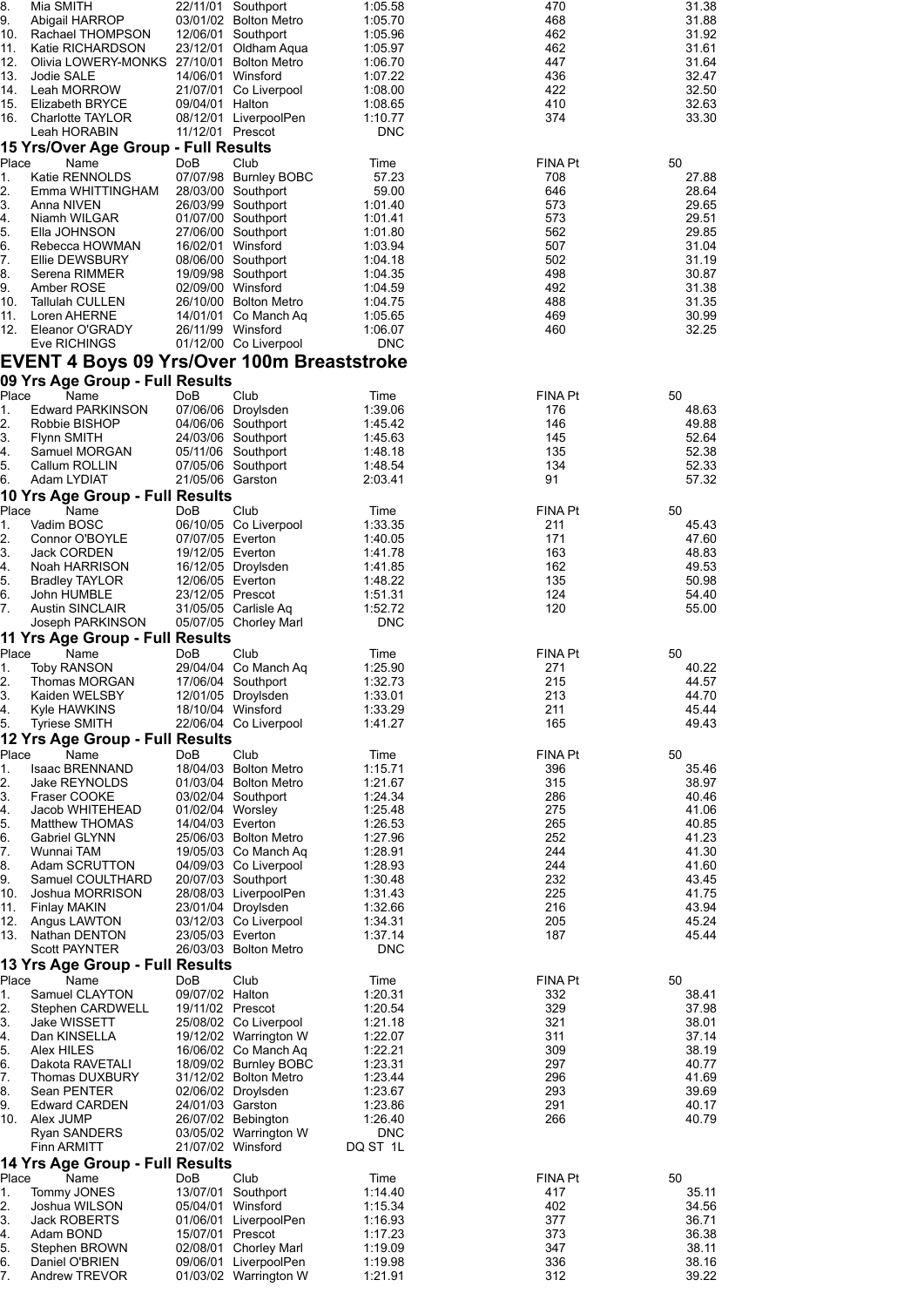| 8.          | Daniel JOHNSON                                      | 16/05/01 Prescot                     |                                                | 1:23.84            | 291            | 40.25          |                    |                    |
|-------------|-----------------------------------------------------|--------------------------------------|------------------------------------------------|--------------------|----------------|----------------|--------------------|--------------------|
|             | Ethan KIRBY<br>15 Yrs/Over Age Group - Full Results |                                      | 29/04/01 Co Liverpool                          | <b>DNC</b>         |                |                |                    |                    |
| Place       | Name                                                | DoB                                  | Club                                           | Time               | FINA Pt        | 50             |                    |                    |
| 1.          | Matthew SULLIVAN                                    |                                      | 20/12/97 Warrington W                          | 1:12.11            | 458            | 34.08          |                    |                    |
| 2.          | Samuel CATON                                        | 06/12/00 Garston                     |                                                | 1:15.13            | 405            | 35.60          |                    |                    |
| 3.<br>4.    | Theo TINDALL<br>Harry COOKE                         |                                      | 25/01/01 Carlisle Aq<br>13/01/99 Southport     | 1:16.91<br>1:18.46 | 378<br>356     | 36.69<br>37.38 |                    |                    |
| 5.          | Daniel LEE                                          | 20/09/99 Everton                     |                                                | 1:18.57            | 354            | 37.91          |                    |                    |
| 6.          | Ewan DENTON                                         | 13/12/00 Everton                     |                                                | 1:20.34            | 331            | 38.68          |                    |                    |
|             | <b>EVENT 5 Girls 09 Yrs/Over 200m Backstroke</b>    |                                      |                                                |                    |                |                |                    |                    |
|             | 09 Yrs Age Group - Full Results                     |                                      |                                                |                    |                |                |                    |                    |
| Place       | Name                                                | DoB                                  | Club                                           | Time               | FINA Pt        | 50             | 100                | 150                |
| 1.<br>2.    | Anna SWINDELL<br>Afia MINHAS                        |                                      | 06/04/06 Warrington W<br>08/05/06 Co Manch Aq  | 2:55.71<br>3:10.04 | 312<br>246     | 40.72<br>45.53 | 1:25.62<br>1:36.00 | 2:11.76<br>2:22.81 |
| 3.          | Elise BRUNS                                         |                                      | 22/07/06 LiverpoolPen                          | 3:13.52            | 233            | 47.15          | 1:37.69            | 2:26.26            |
| 4.          | Lily WHITEHEAD                                      | 15/07/06 Worsley                     |                                                | 3:14.25            | 231            | 45.90          | 1:34.91            | 2:24.41            |
| 5.          | Zara BORLAND                                        |                                      | 04/08/06 Southport                             | 3:17.51            | 219            | 46.33          | 1:38.10            | 2:29.80            |
| 6.          | Gracie URUMOV<br>Ellie BASIURSKI                    |                                      | 03/05/06 Co Liverpool<br>27/07/06 Warrington W | 3:30.87<br>DQ T 7L | 180            | 52.00          | 1:46.77            | 2:39.84            |
|             | 10 Yrs Age Group - Full Results                     |                                      |                                                |                    |                |                |                    |                    |
| Place       | Name                                                | DoB                                  | Club                                           | Time               | FINA Pt        | 50             | 100                | 150                |
| 1.          | Lucy HORMAN                                         |                                      | 28/03/05 Co Liverpool                          | 2:48.39            | 354            | 39.51          | 1:22.47            | 2:06.00            |
| 2.          | Sofie JONES                                         |                                      | 27/04/05 Southport                             | 2:52.32            | 331            | 39.84          | 1:24.42            | 2:09.43            |
| 3.<br>4.    | Hannah MAHER<br>Josephine FLANAGAN                  | 01/08/05 Everton                     | 18/08/05 Bebington                             | 2:54.39<br>2:58.08 | 319<br>300     | 40.40<br>40.35 | 1:25.77<br>1:27.30 | 2:10.85<br>2:14.02 |
| 5.          | Katie RAWNSLEY                                      | 26/04/05 Prescot                     |                                                | 2:58.88            | 296            | 43.35          | 1:28.79            | 2:15.23            |
| 6.          | Francesca CULLEN                                    |                                      | 07/08/05 Bolton Metro                          | 3:00.84            | 286            | 43.02          | 1:29.76            | 2:17.21            |
| 7.          | Alannah CARRUTHERS 23/07/05 Bolton Metro            |                                      |                                                | 3:01.93            | 281            | 42.61          | 1.29.74            | 2:16.71            |
| 8.<br>9.    | Amelie CORNELL<br>Olivia HAGUE                      | 14/10/05 Everton<br>25/08/05 Everton |                                                | 3:03.00<br>3:10.04 | 276<br>246     | 44.62<br>44.75 | 1:31.77<br>1:33.50 | 2:18.65<br>2:21.96 |
| 10.         | Leah ELDER                                          |                                      | 18/04/05 LiverpoolPen                          | 3:12.77            | 236            | 46.87          | 1:37.10            | 2:26.69            |
| 11.         | Jessica PENNIFOLD                                   |                                      | 07/01/06 Southport                             | 3:13.12            | 235            | 48.11          | 1:36.87            | 2:25.79            |
| 12.         | Lauren JONES                                        |                                      | 02/07/05 Warrington W                          | 3:15.51            | 226            | 48.28          | 1:37.66            | 2:27.52            |
| 13.<br>14.  | Shauna THOBURN<br>Emily JAMIESON                    |                                      | 22/04/05 Southport<br>11/07/05 Bebington       | 3:17.60<br>3:18.85 | 219<br>215     | 46.25<br>47.24 | 1:36.36<br>1:38.16 | 2:27.73<br>2:30.45 |
| 15.         | Freya KELLY                                         |                                      | 01/06/05 LiverpoolPen                          | 3:20.21            | 211            | 47.94          | 1:40.36            | 2:30.63            |
| 16.         | <b>Holly LONGMAN</b>                                |                                      | 11/11/05 Bebington                             | 3:21.42            | 207            | 46.91          | 1:38.97            | 2:31.63            |
| 17.         | Rachel ROXBURGH                                     |                                      | 25/09/05 LiverpoolPen                          | 3:22.26            | 204            | 46.18          | 1.38.44            | 2:31.20            |
|             | 11 Yrs Age Group - Full Results                     |                                      |                                                |                    |                |                |                    |                    |
| Place<br>1. | Name<br><b>Bethany HUGHES</b>                       | DoB                                  | Club<br>02/11/04 Southport                     | Time<br>2:32.35    | FINA Pt<br>479 | 50<br>35.52    | 100<br>1:14.49     | 150<br>1:53.64     |
| 2.          | Lois KEYES                                          |                                      | 29/03/04 Bebington                             | 2:33.39            | 469            | 36.50          | 1:15.04            | 1:54.44            |
| 3.          | Jessica BERRY                                       | 12/06/04 Prescot                     |                                                | 2:37.13            | 436            | 36.81          | 1:16.43            | 1:57.46            |
| 4.          | Jessica DEELEY                                      | 24/09/04 Prescot                     |                                                | 2:43.70            | 386            | 39.36<br>38.87 | 1:21.02<br>1:22.27 | 2:03.61<br>2:06.38 |
| 5.<br>6.    | <b>Emily MORRIS</b><br>Charis DAVIDSON              |                                      | 12/05/04 Co Liverpool<br>01/05/04 Warrington W | 2:48.87<br>2:49.27 | 351<br>349     | 40.61          | 1:23.61            | 2:06.81            |
| 7.          | Kaitlin HUGHES                                      | 22/11/04 Everton                     |                                                | 2:50.03            | 344            | 39.23          | 1:22.72            | 2:07.11            |
| 8.          | Olivia BORLAND                                      |                                      | 10/05/04 Southport                             | 2:53.11            | 326            | 39.94          | 1:24.46            | 2:10.17            |
| 9.<br>10.   | Connie URUMOV<br>Ella FALKINGHAM                    |                                      | 05/10/04 Co Liverpool<br>14/02/05 Southport    | 2:53.13<br>2:54.54 | 326            | 39.99<br>41.04 | 1:24.08<br>1:25.93 | 2:09.47<br>2:11.79 |
| 11.         | Isabella FOX                                        |                                      | 15/02/05 Co Liverpool                          | 3:04.76            | 318<br>268     | 42.81          | 1:29.84            | 2:18.06            |
| 12.         | Ellie HUGHES                                        |                                      | 23/11/04 LiverpoolPen                          | 3.07.90            | 255            | 46.20          | 1:34.71            | 2:22.12            |
| 13.         | Emily SUTTON                                        |                                      | 15/05/04 Southport                             | 3:08.92            | 251            | 43.41          | 1:32.35            | 2:21.70            |
| 14.         | Cara TAMBURRO                                       |                                      | 13/02/05 Co Liverpool                          | 3:14.85            | 229            | 44.84          | 1:34.58            | 2:25.82            |
| Place       | 12 Yrs Age Group - Full Results<br>Name             | DoB                                  | Club                                           |                    | FINA Pt        |                | 100                | 150                |
| 1.          | Abbie WYATT                                         |                                      | 03/06/03 Southport                             | Time<br>2:32.69    | 476            | 50<br>36.57    | 1:15.13            | 1:53.95            |
| 2.          | Jessica JOSEPH                                      |                                      | 27/01/04 Warrington W                          | 2:36.06            | 445            | 37.32          | 1:16.93            | 1:57.99            |
| 3.          | Hannah SMITH                                        |                                      | 26/08/03 Warrington W                          | 2:36.24            | 444            | 37.93          | 1:17.78            | 1:58.26            |
| 4.<br>5.    | Olivia WALSH                                        |                                      | 31/03/03 Warrington W<br>03/05/03 Co Liverpool | 2:38.19<br>2:38.93 | 428<br>422     | 38.08<br>37.89 | 1:19.02<br>1:18.02 | 1:59.41<br>1.58.94 |
| 6.          | Grace LONG<br>Georgia ASHTON                        |                                      | 23/01/04 Bolton Metro                          | 2:39.32            | 419            | 37.81          | 1:19.77            | 2:01.00            |
| 7.          | Emma FARRUGIA                                       | 03/04/03 Prescot                     |                                                | 2:39.66            | 416            | 37.87          | 1:18.57            | 1:59.91            |
| 8.          | Ella SMITH                                          |                                      | 16/12/03 Southport                             | 2:42.74            | 393            | 38.32          | 1:19.06            | 2:00.75            |
| 9.          | <b>Charlotte HUGHES</b>                             |                                      | 13/01/04 Southport                             | 2.43.24<br>2:43.77 | 389<br>385     | 39.04<br>38.30 | 1:20.78            | 2:02.92<br>2:02.02 |
| 10.<br>11.  | Mia SHERIDAN<br>Mia CHAMBERS                        |                                      | 23/06/03 Burnley BOBC<br>28/02/04 Southport    | 2:49.87            | 345            | 39.31          | 1:19.73<br>1:23.52 | 2:08.20            |
| 12.         | Rosie FORDHAM                                       |                                      | 12/06/03 Bolton Metro                          | 2:52.93            | 327            | 41.64          | 1:26.04            | 2:10.20            |
|             | <b>Lilly WALLWORK</b>                               |                                      | 28/08/03 Southport                             | DQ FI 8L           |                |                |                    |                    |
|             | 13 Yrs Age Group - Full Results                     |                                      |                                                |                    |                |                |                    |                    |
| Place       | Name                                                | DoB                                  | Club<br>17/10/02 Southport                     | Time<br>2:23.16    | FINA Pt<br>577 | 50<br>33.06    | 100<br>1:08.79     | 150<br>1:46.43     |
| 1.<br>2.    | Josie CARROLL<br>Katie WILSON                       |                                      | 11/10/02 Winsford                              | 2:34.35            | 460            | 36.37          | 1:15.42            | 1:55.54            |
| 3.          | Abbey BROWN                                         | 29/10/02 Winsford                    |                                                | 2:36.43            | 442            | 37.12          | 1:16.60            | 1:57.54            |
| 4.          | Libby MANNING                                       |                                      | 09/05/02 Co Liverpool                          | 2:39.30            | 419            | 37.13          | 1:17.85            | 1:59.36            |
|             | Ciara HARRISON                                      |                                      | 10/05/02 Oldham Aqua                           | <b>DNC</b>         |                |                |                    |                    |
| Place       | 14 Yrs Age Group - Full Results<br>Name             | DoB                                  | Club                                           | Time               | FINA Pt        | 50             | 100                | 150                |
| 1.          | Maisie JOHNSON                                      |                                      | 30/09/01 Southport                             | 2:29.36            | 508            | 35.14          | 1:13.02            | 1:51.66            |
| 2.          | Mia SMITH                                           |                                      | 22/11/01 Southport                             | 2:31.16            | 490            | 34.29          | 1:13.34            | 1:52.96            |
| 3.          | Grace KEDZIOR-MACDON6/02/02 Bebington               |                                      |                                                | 2:36.32            | 443            | 35.74          | 1:15.08            | 1:55.88            |
|             | 15 Yrs/Over Age Group - Full Results                |                                      |                                                |                    |                |                |                    |                    |
| Place<br>1. | Name<br>Serena RIMMER                               | DoB                                  | Club<br>19/09/98 Southport                     | Time<br>2:30.38    | FINA Pt<br>498 | 50<br>35.24    | 100<br>1:12.95     | 150<br>1:51.40     |
| 2.          | Rebecca BROADHURST 15/04/00 Winsford                |                                      |                                                | 2:32.00            | 482            | 34.59          | 1:13.27            | 1.52.64            |
| 3.          | Eleanor O'GRADY                                     | 26/11/99 Winsford                    |                                                | 2:34.87            | 456            | 37.08          | 1:16.20            | 1:55.82            |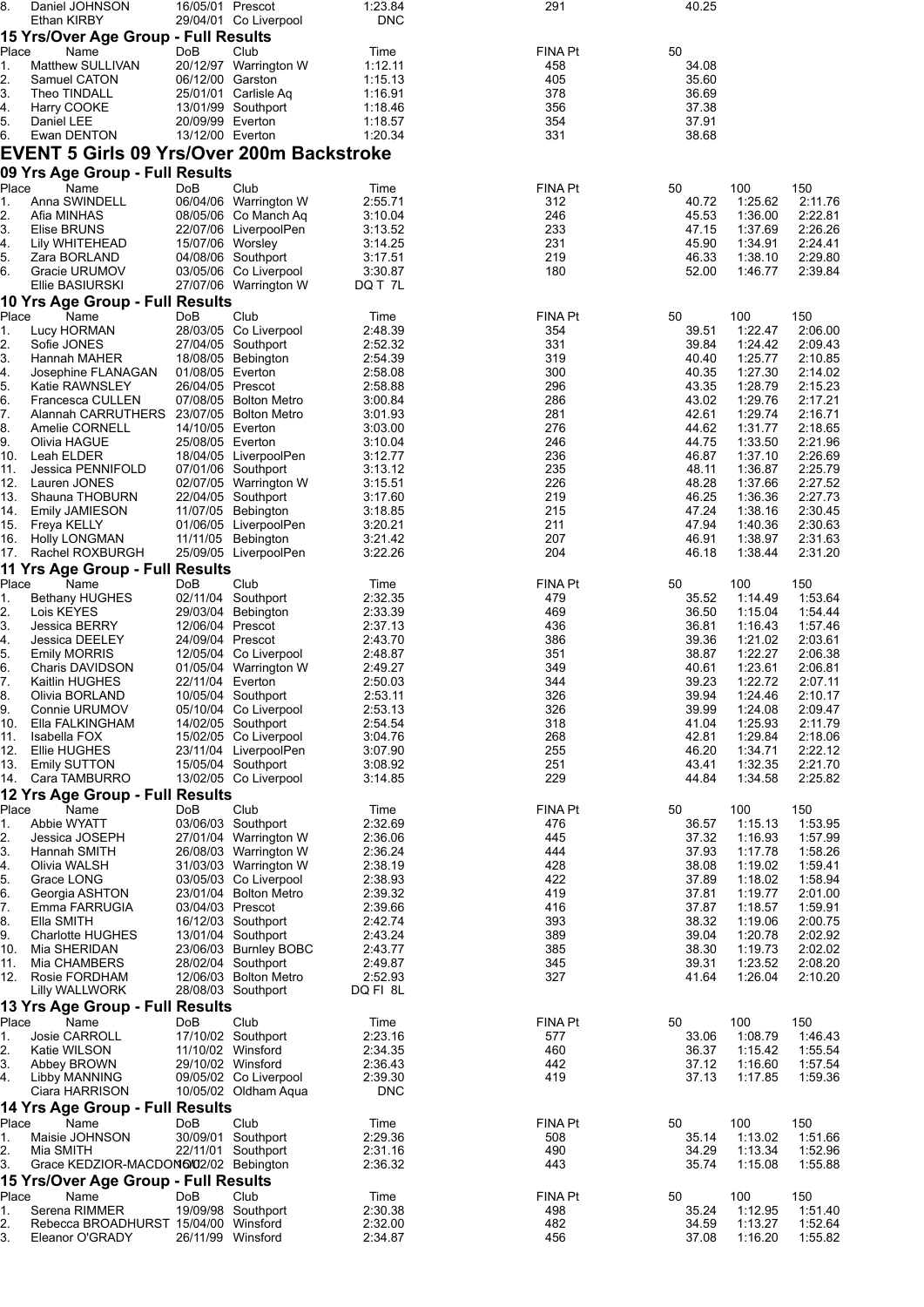#### **EVENT 6 Boys 09 Yrs/Over 200m Butterfly**

|             | 12 Yrs Age Group - Full Results                  |                                      |                                                |                     |                       |                |                          |                    |
|-------------|--------------------------------------------------|--------------------------------------|------------------------------------------------|---------------------|-----------------------|----------------|--------------------------|--------------------|
| Place<br>1. | Name<br>Jacob WHITEHEAD                          | DoB<br>01/02/04 Worsley              | Club                                           | Time<br>2:42.47     | <b>FINA Pt</b><br>298 | 50<br>37.71    | 100<br>1:19.61           | 150<br>2:02.23     |
| 2.          | <b>Elliot SINCLAIR</b>                           |                                      | 14/02/04 Carlisle Aq                           | 2:57.11             | 230                   | 38.72          | 1:24.94                  | 2:12.37            |
| 3.          | Archibald LAWTON                                 |                                      | 03/12/03 Co Liverpool                          | 3:16.28             | 169                   | 42.22          | 1:34.37                  | 2:27.08            |
| 4.          | Wunnai TAM                                       |                                      | 19/05/03 Co Manch Aq                           | 3:18.15             | 164                   | 37.83          | 1:28.60                  | 2:24.87            |
|             | Thomas BENSON<br>13 Yrs Age Group - Full Results |                                      | 27/05/03 Warrington W                          | DQ SL 7L            |                       |                |                          |                    |
| Place       | Name                                             | DoB                                  | Club                                           | Time                | <b>FINA Pt</b>        | 50             | 100                      | 150                |
| 1.          | <b>Finn ARMITT</b>                               | 21/07/02 Winsford                    |                                                | 2:24.74             | 421                   | 32.88          | 1:09.58                  | 1.47.11            |
| 2.          | Ethan WRIGHT                                     | 21/11/02 Winsford                    |                                                | 2:33.96             | 350                   | 34.60          | 1:13.56                  | 1:54.57<br>1:59.60 |
| 3.<br>4.    | Alex KIRK<br>Stephen CARDWELL                    | 19/11/02 Prescot                     | 22/05/02 Co Manch Aq                           | 2:41.34<br>2:43.61  | 304<br>292            | 34.93<br>34.86 | 1:16.31<br>1:15.82       | 2:00.21            |
| 5.          | Mason GALLEY                                     |                                      | 04/02/03 Southport                             | 2:44.80             | 285                   | 34.84          | 1:15.47                  | 2:00.45            |
| 6.          | Thomas DAWSON                                    |                                      | 14/08/02 Co Manch Aq                           | 2:54.11             | 242                   | 37.60          | 1:21.42                  | 2:07.96            |
| Place       | 14 Yrs Age Group - Full Results<br>Name          | DoB                                  | Club                                           | Time                | <b>FINA Pt</b>        | 50             | 100                      | 150                |
| 1.          | Ethan JONES                                      | 08/02/02 Winsford                    |                                                | 2:32.87             | 358                   | 34.42          | 1:13.75                  | 1:54.01            |
| 2.          | <b>William MURRAY</b>                            | 26/09/01 Winsford                    |                                                | 2:36.36             | 334                   | 34.00          | $\overline{\phantom{a}}$ | 1:54.62            |
| 3.<br>4.    | Adam AKIK<br>Andrew TREVOR                       |                                      | 13/02/02 Bolton Metro<br>01/03/02 Warrington W | 2:38.91<br>2:39.63  | 318<br>314            | 34.91<br>34.63 | 1:15.45<br>1:16.14       | 1:58.61<br>1:57.91 |
|             | Joshua HARVEY                                    |                                      | 07/10/01 LiverpoolPen                          | <b>DNC</b>          |                       |                |                          |                    |
|             | 15 Yrs/Over Age Group - Full Results             |                                      |                                                |                     |                       |                |                          |                    |
| Place       | Name                                             | DoB                                  | Club                                           | Time                | <b>FINA Pt</b>        | 50             | 100                      | 150                |
| 1.<br>2.    | William BEAVAN<br>Paolo MONIZ                    |                                      | 14/08/98 Burnley BOBC<br>29/07/00 Southport    | 2:13.14<br>2:18.27  | 542<br>483            | 28.59<br>30.48 | 1:02.09<br>1:05.35       | 1:37.06<br>1:41.98 |
| 3.          | Lewis ADAMS                                      | 23/08/97 Cosacss                     |                                                | 2:21.51             | 451                   | 30.98          | 1:06.22                  | 1:43.90            |
| 4.          | Nathan WHITE                                     |                                      | 15/08/00 Chorley Marl                          | 2:33.47             | 353                   | 33.44          | 1:11.74                  | 1:52.02            |
| 5.          | Cameron LAMB                                     |                                      | 29/01/00 Bolton Metro                          | 2:37.30             | 328                   | 34.32          | 1:13.57                  | 1:55.26            |
|             | EVENT 7 Girls 09 Yrs/Over 50m Breaststroke       |                                      |                                                |                     |                       |                |                          |                    |
| Place       | 09 Yrs Age Group - Full Results<br>Name          | DoB                                  | Club                                           | Time                | <b>FINA Pt</b>        |                |                          |                    |
| 1.          | Anna O'BRIEN                                     |                                      | 14/03/06 LiverpoolPen                          | 49.15               | 201                   |                |                          |                    |
| 2.          | Anna SWINDELL                                    |                                      | 06/04/06 Warrington W                          | 49.64               | 195                   |                |                          |                    |
| 3.          | Hannah CANTY                                     |                                      | 20/06/06 Southport                             | 49.66               | 195                   |                |                          |                    |
| 4.<br>5.    | Elise BRUNS<br>Sophie WESTON                     |                                      | 22/07/06 LiverpoolPen<br>14/06/06 Warrington W | 49.71<br>50.01      | 194<br>190            |                |                          |                    |
| 6.          | Lily WHITEHEAD                                   | 15/07/06 Worsley                     |                                                | 50.83               | 181                   |                |                          |                    |
| 7.          | Elena PEAK                                       | 27/05/06 Everton                     |                                                | 51.23               | 177                   |                |                          |                    |
| 8.<br>9.    | Niamh PORTER<br><b>Beatrice TREVOR</b>           |                                      | 29/06/06 LiverpoolPen<br>09/05/06 Warrington W | 52.07<br>52.09      | 169<br>169            |                |                          |                    |
| 10.         | Zara BORLAND                                     |                                      | 04/08/06 Southport                             | 52.62               | 163                   |                |                          |                    |
| 11.         | Abigail SLATER                                   | 13/07/06 Everton                     |                                                | 52.97               | 160                   |                |                          |                    |
| 12.<br>13.  | Ellie BASIURSKI<br>Lacey MCKEOWN                 | 27/04/06 Bootle                      | 27/07/06 Warrington W                          | 57.49<br>1:00.79    | 125<br>106            |                |                          |                    |
|             | Rhianna ARCHER                                   | 04/04/06 Wigan                       |                                                | <b>DNC</b>          |                       |                |                          |                    |
|             | 10 Yrs Age Group - Full Results                  |                                      |                                                |                     |                       |                |                          |                    |
| Place       | Name                                             | DoB                                  | Club                                           | Time<br>40.60       | <b>FINA Pt</b>        |                |                          |                    |
| 1.<br>2.    | Caitlin LANSOM<br>Ella PRESCOTT                  |                                      | 25/06/05 Droylsden<br>15/04/05 Co Liverpool    | 40.89               | 356<br>349            |                |                          |                    |
| 3.          | Katie RAWNSLEY                                   | 26/04/05 Prescot                     |                                                | 42.59               | 309                   |                |                          |                    |
| 4.          | Sophie BUCKLEY                                   | 01/09/05 Halton                      |                                                | 42.90               | 302                   |                |                          |                    |
| 5.<br>6.    | Sofie JONES<br>Abbie STEEL                       |                                      | 27/04/05 Southport<br>08/01/06 Stockport Mo    | 44.97<br>46.12      | 262<br>243            |                |                          |                    |
| 7.          | Sianna RENS                                      |                                      | 12/01/06 Co Liverpool                          | 46.45               | 238                   |                |                          |                    |
| 8.          | Josephine FLANAGAN                               | 01/08/05 Everton                     |                                                | 48.50               | 209                   |                |                          |                    |
| 9.<br>9.    | Grace ROONEY<br>Neve MIXTURE                     | 22/12/05 Everton                     | 03/12/05 Warrington W                          | 48.61<br>48.61      | 207<br>207            |                |                          |                    |
| 11.         | Poppy MASKILL                                    |                                      | 22/03/05 Winsford                              | 48.62               | 207                   |                |                          |                    |
| 12.         | <b>Isobel DOWD</b>                               | 18/11/05 Everton                     |                                                | 48.90               | 204                   |                |                          |                    |
| 13.<br>14.  | Avian DENNIS<br>Lauren JONES                     |                                      | 11/08/05 Southport<br>02/07/05 Warrington W    | 49.01<br>49.51      | 202<br>196            |                |                          |                    |
| 15.         | Hannah MAHER                                     |                                      | 18/08/05 Bebington                             | 49.64               | 195                   |                |                          |                    |
| 16.         | Freya KELLY                                      |                                      | 01/06/05 LiverpoolPen                          | 49.69               | 194                   |                |                          |                    |
| 17.<br>18.  | Ella RALEY-WILLIAMS<br>Eve SCHOFIELD             | 27/12/05 Garston<br>10/11/05 Garston |                                                | 50.66<br>51.24      | 183<br>177            |                |                          |                    |
| 19.         | Meghan SANDHU-ELLARD4/05/05 LiverpoolPen         |                                      |                                                | 51.90               | 170                   |                |                          |                    |
| 20.         | <b>Holly LONGMAN</b>                             |                                      | 11/11/05 Bebington                             | 52.70               | 163                   |                |                          |                    |
| 21.         | Connie MORAN<br>Shauna THOBURN                   |                                      | 08/06/05 LiverpoolPen<br>22/04/05 Southport    | 54.03<br><b>DNF</b> | 151                   |                |                          |                    |
|             | 11 Yrs Age Group - Full Results                  |                                      |                                                |                     |                       |                |                          |                    |
| Place       | Name                                             | DoB                                  | Club                                           | Time                | <b>FINA Pt</b>        |                |                          |                    |
| 1.<br>2.    | Alyssa MCILROY<br>Millie RAVENSCROFT             |                                      | 16/05/04 Southport<br>13/01/05 Warrington W    | 39.28<br>41.08      | 394<br>344            |                |                          |                    |
| 3.          | Meadow DRONSFIELD                                |                                      | 15/05/04 Co Manch Aq                           | 41.16               | 342                   |                |                          |                    |
| 4.          | Kirsten DRONSFIELD                               |                                      | 15/05/04 Co Manch Aq                           | 41.31               | 338                   |                |                          |                    |
| 5.          | Jessica DEELEY                                   | 24/09/04 Prescot                     |                                                | 41.76<br>41.85      | 328<br>325            |                |                          |                    |
| 6.<br>7.    | Olivia MOLDEN<br>Ella PRICE                      |                                      | 22/09/04 Warrington W<br>31/03/04 Oldham Aqua  | 42.75               | 305                   |                |                          |                    |
| 8.          | <b>Bethany HUGHES</b>                            |                                      | 02/11/04 Southport                             | 44.03               | 279                   |                |                          |                    |
| 9.          | Abby JOWETT                                      |                                      | 29/06/04 Warrington W                          | 44.82               | 265                   |                |                          |                    |
| 10.<br>11.  | Charis DAVIDSON<br>Georgia HEATH                 |                                      | 01/05/04 Warrington W<br>08/07/04 Bolton Metro | 44.96<br>45.06      | 262<br>261            |                |                          |                    |
| 12.         | Charlotte WINSTANLEY                             |                                      | 17/12/04 Southport                             | 45.31               | 256                   |                |                          |                    |
| 13.         | <b>Grace MACIVER</b>                             |                                      | 08/09/04 Southport                             | 47.75               | 219                   |                |                          |                    |
| 14.<br>15.  | Emily SUTTON<br>Isabella MORGAN                  | 31/07/04 Garston                     | 15/05/04 Southport                             | 48.12<br>48.39      | 214<br>210            |                |                          |                    |
| 16.         | Amelia CHIPCHASE                                 | 01/08/04 Prescot                     |                                                | 51.62               | 173                   |                |                          |                    |
|             | Anita OBOAVWODUO                                 |                                      | 25/10/04 Co Manch Aq                           | <b>DNC</b>          |                       |                |                          |                    |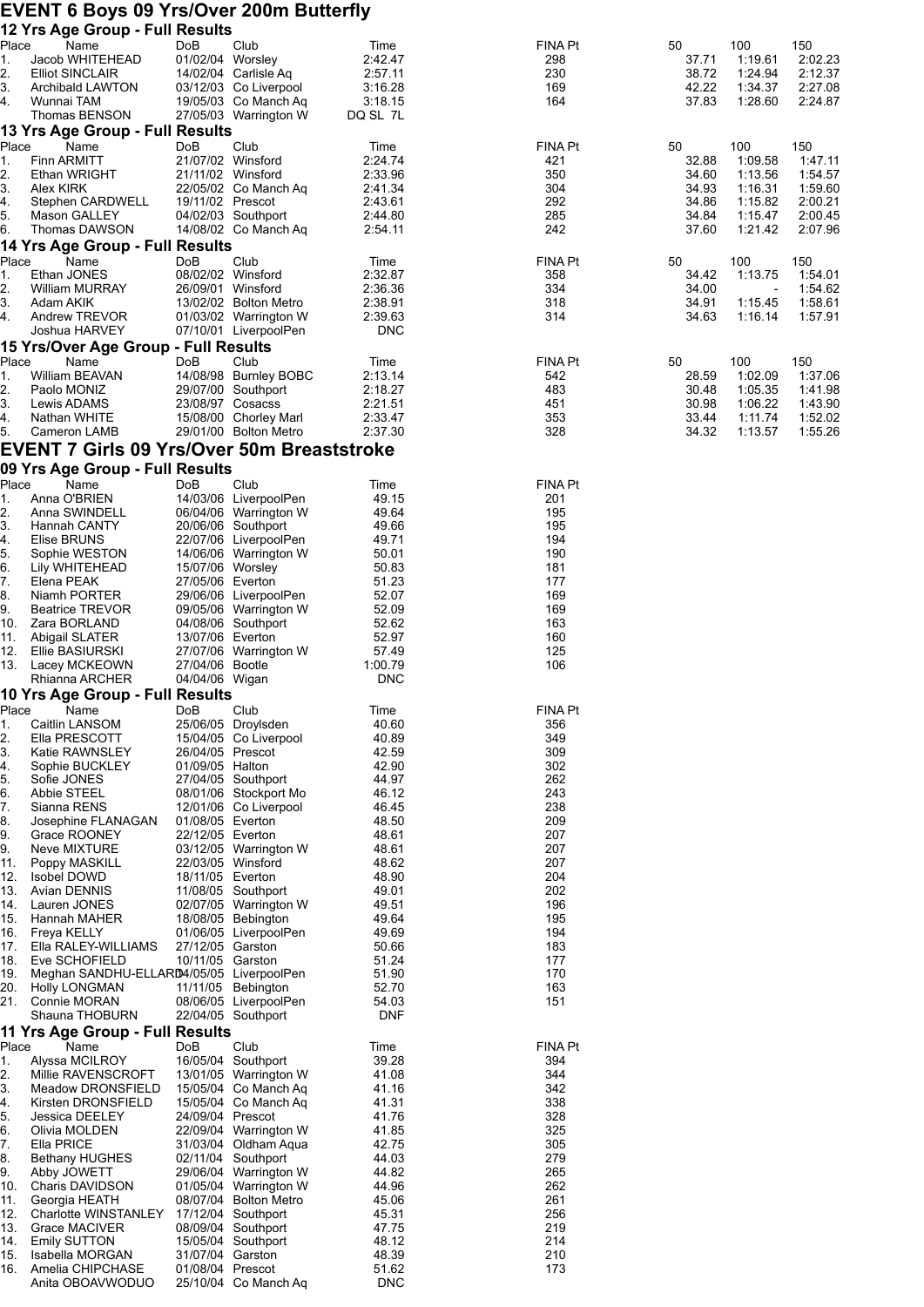| Place       | 12 Yrs Age Group - Full Results                  |                                     |                                               |                     |                       |
|-------------|--------------------------------------------------|-------------------------------------|-----------------------------------------------|---------------------|-----------------------|
| 1.          | Name<br>Libby HARRISON                           | DoB<br>07/05/03 Halton              | Club                                          | Time<br>38.03       | <b>FINA Pt</b><br>434 |
| 2.          | Olivia CLARE                                     |                                     | 29/06/03 Co Manch Aq                          | 38.36               | 423                   |
| 3.<br>4.    | Lily-Anna IRELAND<br>Amy HARRISON                |                                     | 19/09/03 Co Liverpool<br>12/11/03 Oldham Aqua | 38.61<br>39.72      | 415<br>381            |
| 5.          | Olivia MORLEY                                    | 18/11/03 Winsford                   |                                               | 40.88               | 349                   |
| 6.          | Elena PRIESTNER                                  |                                     | 01/04/03 Southport                            | 40.96               | 347                   |
| 7.          | <b>Charlotte HUGHES</b>                          |                                     | 13/01/04 Southport                            | 41.68               | 329                   |
| 8.<br>9.    | Charlotte HOWMAN<br>Kimberley BURSTON            | 08/01/04 Winsford                   | 18/08/03 Oldham Aqua                          | 41.76<br>41.94      | 328<br>323            |
| 10.         | <b>Charlotte CLARK</b>                           | 01/10/03 Prescot                    |                                               | 41.97               | 323                   |
| 11.         | Hannah SMITH                                     |                                     | 26/08/03 Warrington W                         | 42.85               | 303                   |
| 12.<br>13.  | Connie ROBERTS<br>Eleanor PARKMAN                |                                     | 15/02/04 Co Liverpool<br>29/07/03 Droylsden   | 43.43<br>43.79      | 291<br>284            |
|             | Ella BOWERS                                      |                                     | 01/11/03 Oldham Aqua                          | <b>DNC</b>          |                       |
|             | Caitlyn HULMES                                   |                                     | 06/11/03 Bolton Metro                         | <b>DNC</b>          |                       |
|             | 13 Yrs Age Group - Full Results                  |                                     |                                               |                     |                       |
| Place<br>1. | Name<br>Victoria DAWSON                          | DoB                                 | Club<br>10/04/02 Southport                    | Time<br>37.00       | <b>FINA Pt</b><br>471 |
| 2.          | Bethany MCTEGART                                 | 03/11/02 Everton                    |                                               | 38.06               | 433                   |
| 3.          | Caitlin BIRKETT-BENTLE 30/01/03 Burnley BOBC     |                                     |                                               | 38.24               | 427                   |
| 4.<br>5.    | Jessica LAW<br><b>Emily STEEL</b>                |                                     | 13/02/03 Southport<br>22/02/03 Stockport Mo   | 38.96<br>39.15      | 403<br>398            |
| 6.          | Ruby HEARN                                       |                                     | 15/05/02 Co Liverpool                         | 39.90               | 376                   |
| 7.          | Zoe DOWD                                         | 11/06/02 Everton                    |                                               | 40.70               | 354                   |
| 8.<br>9.    | Katy ADKINS                                      | 11/10/02 Winsford                   | 11/11/02 Southport                            | 41.62<br>41.75      | 331<br>328            |
| 10.         | Katie WILSON<br>Esme STEIGER                     |                                     | 09/02/03 Southport                            | 42.37               | 314                   |
| 11.         | Elizabeth DOWDING                                | 22/05/02 Prescot                    |                                               | 42.44               | 312                   |
| 12.         | Koshiki CHAUHAN                                  |                                     | 04/12/02 Co Manch Aq                          | 43.15               | 297                   |
|             | Ella MCCARTHY<br>14 Yrs Age Group - Full Results |                                     | 05/05/02 LiverpoolPen                         | <b>DNC</b>          |                       |
| Place       | Name                                             | DoB                                 | Club                                          | Time                | <b>FINA Pt</b>        |
| 1.          | Rachael THOMPSON                                 |                                     | 12/06/01 Southport                            | 36.64               | 485                   |
| 2.          | Katana RUMBLE                                    |                                     | 10/01/02 Co Liverpool                         | 36.98               | 472                   |
| 3.<br>4.    | Katie RICHARDSON<br>Chloe QUARTON                |                                     | 23/12/01 Oldham Aqua<br>30/01/02 Co Liverpool | 37.35<br>38.01      | 458<br>434            |
| 5.          | Ellena DALY                                      | 27/02/02 Prescot                    |                                               | 39.21               | 396                   |
| 6.          | Maisie JOHNSON                                   |                                     | 30/09/01 Southport                            | 39.57               | 385                   |
| 7.          | Ellie-Jo HUGHES<br>Lucy MCLAUGHLIN               | 19/07/01 Halton                     |                                               | 39.58               | 385<br>354            |
| 8.<br>9.    | Domiziana DEAN                                   | 04/08/01 Winsford                   | 05/10/01 Co Manch Aq                          | 40.68<br>40.98      | 347                   |
| 10.         | Sandalia WALKER                                  |                                     | 21/09/01 Co Manch Aq                          | 41.12               | 343                   |
|             | 15 Yrs/Over Age Group - Full Results             |                                     |                                               |                     |                       |
| Place<br>1. | Name<br>Lydia ROSE                               | <b>DoB</b><br>02/09/00 Winsford     | Club                                          | Time<br>37.12       | <b>FINA Pt</b><br>467 |
| 2.          | Niamh WILGAR                                     |                                     | 01/07/00 Southport                            | 37.60               | 449                   |
| 3.          | Kathryn JUDKINS                                  |                                     | 13/10/96 Oldham Aqua                          | 37.91               | 438                   |
| 4.<br>5.    | Charlie KNIEBE-EVANS<br>Loren AHERNE             |                                     | 05/09/99 Bebington<br>14/01/01 Co Manch Aq    | 38.43<br>39.47      | 420<br>388            |
| 6.          | Rebecca BROADHURST 15/04/00 Winsford             |                                     |                                               | 39.54               | 386                   |
| 7.          | Lauren HAVES                                     | 25/07/98 Winsford                   |                                               | 40.37               | 363                   |
| 8.          | Amber ROSE<br>Alex MCCARTHY                      | 02/09/00 Winsford                   | 20/09/00 LiverpoolPen                         | 40.67<br><b>DNC</b> | 355                   |
|             | <b>EVENT 8 Boys 09 Yrs/Over 50m Freestyle</b>    |                                     |                                               |                     |                       |
|             | 09 Yrs Age Group - Full Results                  |                                     |                                               |                     |                       |
| Place       | Name                                             | DoB                                 | Club                                          | Time                | <b>FINA Pt</b>        |
| 1.<br>2.    | <b>Edward PARKINSON</b><br>Callum ROLLIN         |                                     | 07/06/06 Droylsden<br>07/05/06 Southport      | 33.85<br>34.51      | 214<br>202            |
| 3.          | Benjamin WEALL                                   |                                     | 18/07/06 Warrington W                         | 35.98               | 178                   |
| 4.          | Robbie BISHOP                                    |                                     | 04/06/06 Southport                            | 36.80               | 166                   |
| 5.          | Mark TOMPSETT                                    |                                     | 23/11/06 Chorley Marl                         | 36.86               | 166                   |
| 6.<br>7.    | <b>Christian SYMS</b><br>Zachary DALY            | 10/04/06 Prescot                    | 24/11/06 Southport                            | 37.99<br>38.28      | 151<br>148            |
| 8.          | <b>Flynn SMITH</b>                               |                                     | 24/03/06 Southport                            | 38.56               | 145                   |
| 9.          | Harry OLSON                                      |                                     | 19/07/06 Co Liverpool                         | 38.83               | 142                   |
| 10.<br>11.  | <b>Cameron MORLEY</b><br>Samuel MORGAN           | 01/10/06 Winsford                   | 05/11/06 Southport                            | 39.59<br>40.16      | 134<br>128            |
| 12.         | Benjamin LUNT                                    |                                     | 10/06/06 Warrington W                         | 42.56               | 107                   |
| 13.         | Adam LYDIAT                                      | 21/05/06 Garston                    |                                               | 42.75               | 106                   |
| 14.         | Joseph BOURNE                                    |                                     | 21/03/06 Chorley Marl                         | 42.87               | 105                   |
| 15.<br>16.  | Rhys CROASDALE<br>Alex HENNESSY                  | 05/03/07 Halton<br>04/05/06 Everton |                                               | 42.89<br>44.77      | 105<br>92             |
| 17.         | Darcy WALSH                                      | 11/01/07 Everton                    |                                               | 51.04               | 62                    |
| 18.         | Sonny WALSH                                      | 11/01/07 Everton                    |                                               | 57.59               | 43                    |
| Place       | 10 Yrs Age Group - Full Results<br>Name          | DoB                                 |                                               |                     | <b>FINA Pt</b>        |
| 1.          | Nathan CLARE                                     |                                     | Club<br>24/08/05 Co Manch Aq                  | Time<br>33.12       | 228                   |
| 2.          | Noah HARRISON                                    |                                     | 16/12/05 Droylsden                            | 34.67               | 199                   |
| 3.          | Theo OLIVER                                      | 29/05/05 Winsford                   |                                               | 36.05               | 177                   |
| 4.<br>5.    | Jack CORDEN<br>Samuel LAW                        | 19/12/05 Everton                    | 12/12/05 Southport                            | 37.91<br>38.03      | 152<br>151            |
| 6.          | <b>Harrison KNIGHT</b>                           |                                     | 04/01/06 Co Liverpool                         | 38.55               | 145                   |
| 7.          | <b>Austin SINCLAIR</b>                           |                                     | 31/05/05 Carlisle Aq                          | 38.67               | 143                   |
| 8.          | Louis GRESSWELL                                  | 23/12/05 Prescot                    | 25/06/05 Carlisle Aq                          | 39.33               | 136<br>99             |
| 9.<br>10.   | John HUMBLE<br>Kealan JONES                      |                                     | 27/06/05 LiverpoolPen                         | 43.65<br>44.42      | 94                    |
|             | Samuel SHURIE                                    | 26/01/06 Halton                     |                                               | <b>DNC</b>          |                       |

Bradley TAYLOR 12/06/05 Everton DNC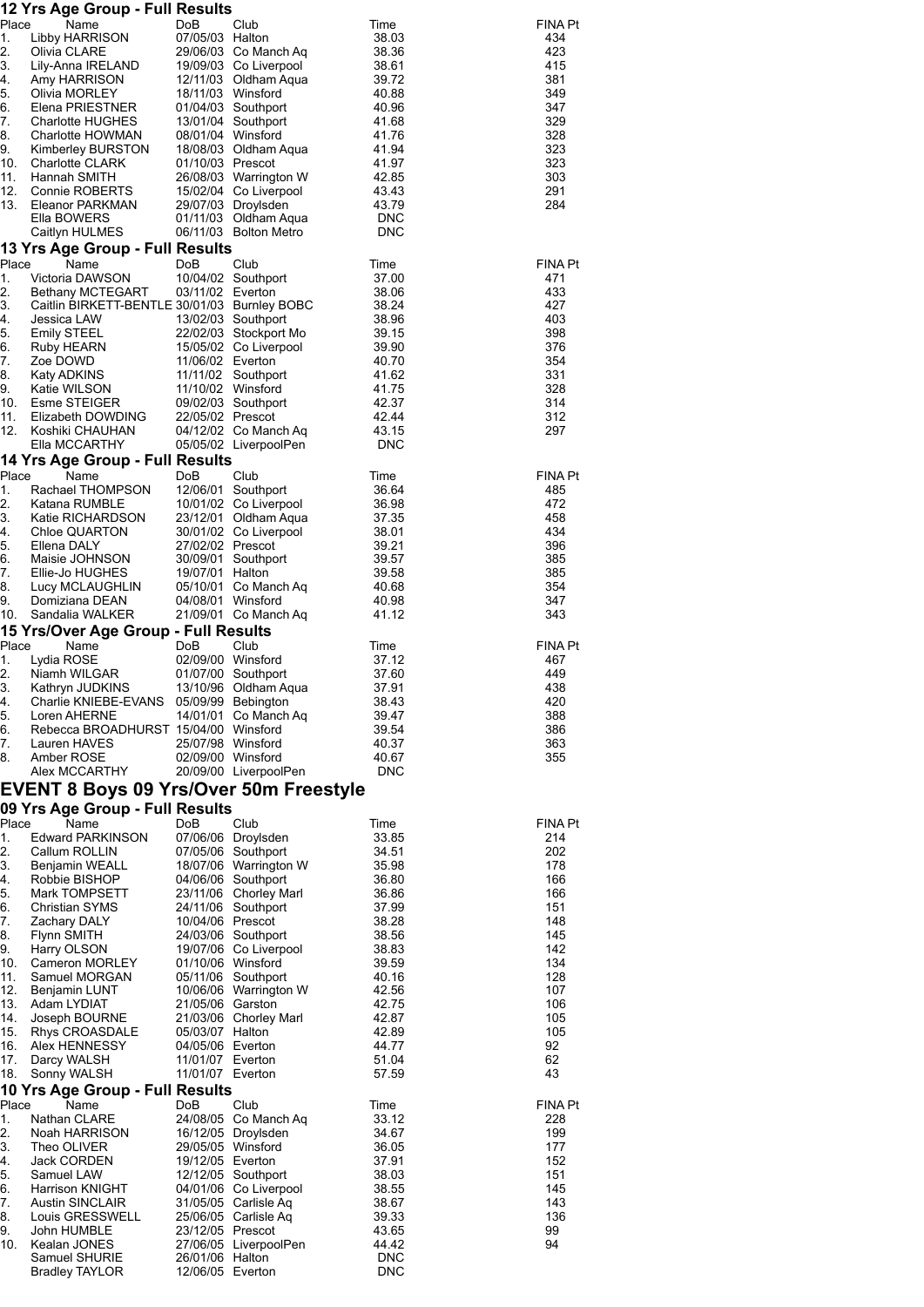|                                              | Joseph PARKINSON                              |                  | 05/07/05 Chorley Marl | <b>DNC</b>               |            |
|----------------------------------------------|-----------------------------------------------|------------------|-----------------------|--------------------------|------------|
|                                              | 11 Yrs Age Group - Full Results               |                  |                       |                          |            |
| Place                                        | Name                                          | DoB              | Club                  | Time                     | FINA Pt    |
| 1.                                           | Kaiden WELSBY                                 |                  | 12/01/05 Droylsden    | 30.63                    | 289        |
| 2.                                           | Joshua KING                                   |                  | 08/05/04 Bolton Metro | 32.75                    | 236        |
| 3.                                           | Gabriel TAYLOR-RIMMER29/07/04 Bolton Metro    |                  |                       | 32.86                    | 234        |
| 4.                                           | <b>Toby RANSON</b>                            |                  | 29/04/04 Co Manch Aq  | 33.13                    | 228        |
| 5.                                           | Thomas O'DONNELL                              |                  | 06/03/05 Southport    | 33.98                    | 211        |
| 6.<br>7.                                     | Thomas BOYLETT                                | 01/12/04 Garston | 12/02/05 Southport    | 36.07                    | 177<br>166 |
| 8.                                           | Ellis LOUGHRAN<br>Louis KIVI                  | 29/07/04 Prescot |                       | 36.85<br>37.38           | 159        |
| 9.                                           | Dashel WALSH                                  | 12/01/05 Everton |                       | 42.92                    | 105        |
| 10.                                          | Liam KEEGAN                                   | 14/02/05 Garston |                       | 47.53                    | 77         |
|                                              | Charlie MAY                                   |                  | 25/06/04 Oldham Aqua  | <b>DNC</b>               |            |
|                                              | Harry DOMVILLE                                |                  | 07/10/04 Warrington W | <b>DNC</b>               |            |
|                                              | Luke BATTY                                    |                  | 04/03/05 Bolton Metro | <b>DNC</b>               |            |
|                                              | 12 Yrs Age Group - Full Results               |                  |                       |                          |            |
| Place                                        | Name                                          | DoB              | Club                  | Time                     | FINA Pt    |
| 1.                                           | Alex KEEGAN                                   |                  | 06/09/03 Co Liverpool | 29.95                    | 309        |
| 2.                                           | Edward WHITTINGHAM 20/10/03 Southport         |                  |                       | 30.32                    | 298        |
| 3.                                           | Wunnai TAM                                    |                  | 19/05/03 Co Manch Aq  | 30.63                    | 289        |
| 4.                                           | Finlay MAKIN                                  |                  | 23/01/04 Droylsden    | 30.73                    | 286        |
| 5.                                           | Jonathan BOWERS                               |                  | 16/02/04 Bebington    | 30.94                    | 280        |
| 6.                                           | Fraser COOKE                                  |                  | 03/02/04 Southport    | 31.21                    | 273        |
| 7.                                           | Leon CALLAGHAN                                |                  | 22/06/03 Bolton Metro | 31.54                    | 265        |
| 8.                                           | Adam SCRUTTON                                 |                  | 04/09/03 Co Liverpool | 31.82                    | 258        |
| 9.<br>10.                                    | Jacob WHITEHEAD<br>Charles KELLY              | 01/02/04 Worsley | 02/01/04 Southport    | 31.91<br>32.01           | 255<br>253 |
| 11.                                          | <b>Matthew THOMAS</b>                         | 14/04/03 Everton |                       | 32.03                    | 253        |
| 12.                                          | Tobias LEA                                    |                  | 01/06/03 Southport    | 32.20                    | 249        |
| 13.                                          | Samuel WOODS                                  |                  | 20/02/04 Southport    | 32.21                    | 248        |
| 14.                                          | Jack CHERRY                                   |                  | 20/09/03 Co Manch Aq  | 32.35                    | 245        |
| 15.                                          | Harvey ZWIJNEN                                |                  | 19/02/04 Winsford     | 32.41                    | 244        |
| 16.                                          | Harrison EVANS                                | 29/12/03 Everton |                       | 33.03                    | 230        |
| 17.                                          | Aiden AINSWORTH                               |                  | 27/01/04 Oldham Aqua  | 33.16                    | 228        |
| 18.                                          | Luke FALKINGHAM                               |                  | 10/12/03 Southport    | 33.36                    | 223        |
| 19.                                          | <b>Rory ARMITT</b>                            |                  | 19/01/04 Winsford     | 33.93                    | 212        |
| 20.                                          | Nathan DENTON                                 | 23/05/03 Everton |                       | 34.34                    | 205        |
| 21.                                          | Archibald LAWTON                              |                  | 03/12/03 Co Liverpool | 35.31                    | 188        |
| 22.<br>23.                                   | Angus LAWTON                                  |                  | 03/12/03 Co Liverpool | 35.33                    | 188        |
| 24.                                          | Jacob DUNN<br>Jac SMITH-SHELLEY               | 15/09/03 Garston | 02/02/04 Burnley BOBC | 36.43<br>36.52           | 172<br>170 |
| 25.                                          | <b>Robert BROWN</b>                           |                  | 23/07/03 Chorley Marl | 36.89                    | 165        |
| 26.                                          | Joshua FLEET                                  | 10/02/04 Everton |                       | 37.38                    | 159        |
| 27.                                          | Samuel BENNETT                                |                  | 21/12/03 Oldham Aqua  | 39.88                    | 131        |
|                                              | Thomas BENSON                                 |                  | 27/05/03 Warrington W | <b>DNC</b>               |            |
|                                              | Joshua MORRISON                               |                  | 28/08/03 LiverpoolPen | DQ ST 1L                 |            |
|                                              | 13 Yrs Age Group - Full Results               |                  |                       |                          |            |
| Place                                        | Name                                          | DoB              | Club                  | Time                     | FINA Pt    |
| 1.                                           | Joseph BURNS                                  | 28/01/03 Prescot |                       | 28.16                    | 372        |
| 2.                                           | Alex HILES                                    |                  | 16/06/02 Co Manch Aq  | 28.29                    | 367        |
| 3.                                           | Dan KINSELLA                                  |                  | 19/12/02 Warrington W | 28.69                    | 352        |
| 4.                                           | Finn ARMITT                                   |                  | 21/07/02 Winsford     | 28.96                    | 342        |
| 5.                                           | Harry RIDER                                   |                  | 13/07/02 Droylsden    | 29.43                    | 326        |
| 6.<br>7.                                     | <b>Elliot WARWICK</b><br><b>Edward CARDEN</b> | 24/01/03 Garston | 14/08/02 LiverpoolPen | 29.57<br>29.58           | 321<br>321 |
| 8.                                           |                                               |                  |                       |                          |            |
|                                              |                                               |                  |                       |                          |            |
|                                              | Ethan WRIGHT                                  |                  | 21/11/02 Winsford     | 29.68                    | 318        |
|                                              | Zak SMITH-SHELLEY                             |                  | 18/05/02 Burnley BOBC | 29.78                    | 314        |
|                                              | Sean PENTER                                   |                  | 02/06/02 Droylsden    | 29.82                    | 313        |
|                                              | <b>Matthew ROONEY</b><br>Alex JUMP            | 02/12/02 Everton | 26/07/02 Bebington    | 30.13<br>30.35           | 304<br>297 |
|                                              | Samuel CLAYTON                                | 09/07/02 Halton  |                       | 30.50                    | 293        |
|                                              | Alex KIRK                                     |                  | 22/05/02 Co Manch Aq  | 30.65                    | 288        |
| 9.<br>10.<br>11.<br>12.<br>13.<br>14.<br>15. | George WALTON                                 |                  | 12/05/02 Bolton Metro | 30.73                    | 286        |
| 16.                                          | Jason RAWLINS-WILLIAMS3/07/02 Garston         |                  |                       | 31.41                    | 268        |
|                                              | Thomas DAWSON                                 |                  | 14/08/02 Co Manch Aq  | 32.39                    | 244        |
| 17.<br>18.                                   | Alexander WIGNALL                             | 15/03/02 Garston |                       | 32.41                    | 244        |
| 19.                                          | Nathan BYRNE                                  | 14/11/02 Garston |                       | 32.66                    | 238        |
|                                              | Alexander DILLON                              |                  | 30/01/03 Southport    | 33.35                    | 224        |
|                                              | Owen BURGESS                                  |                  | 20/12/02 Warrington W | <b>DNC</b>               |            |
|                                              | Ryan SANDERS                                  |                  | 03/05/02 Warrington W | <b>DNC</b>               |            |
|                                              | <b>Tristan LUX</b><br>Luke SUAREZ             | 11/12/02 Everton | 28/09/02 Oldham Aqua  | <b>DNC</b><br><b>DNC</b> |            |
|                                              | Reece KIRBY                                   |                  | 12/11/02 Co Liverpool | <b>DNC</b>               |            |
|                                              | 14 Yrs Age Group - Full Results               |                  |                       |                          |            |
| 20.<br>Place                                 | Name                                          | DoB              | Club                  | Time                     | FINA Pt    |
| 1.                                           | Joshua WILSON                                 |                  | 05/04/01 Winsford     | 27.38                    | 405        |
| 2.                                           | Joshua MAITLAND                               |                  | 24/07/01 Co Liverpool | 27.75                    | 389        |
| 3.                                           | Reece CORFIELD                                |                  | 06/12/01 Co Manch Aq  | 27.89                    | 383        |
| 4.                                           | Benjamin BOWERS                               |                  | 25/02/02 Bebington    | 28.36                    | 364        |
| 5.                                           | Alex DUNN                                     | 22/03/01 Garston |                       | 28.75                    | 349        |
| 6.                                           | Henry OLIVER                                  |                  | 11/01/02 Winsford     | 29.05                    | 339        |
| 7.                                           | Harry POPE                                    |                  | 18/01/02 Co Liverpool | 29.10                    | 337        |
| 8.                                           | Daniel JOHNSON                                | 16/05/01 Prescot |                       | 29.13                    | 336        |
| 9.<br>10.                                    | Ethan JONES<br>Adam BOND                      | 15/07/01 Prescot | 08/02/02 Winsford     | 29.19<br>29.34           | 334<br>329 |
| 11.                                          | Ben CLARKE-DAVISON                            |                  | 12/01/02 Bolton Metro | 29.58                    | 321        |
| 12.                                          | Anthony COLES                                 | 25/08/01 Everton |                       | 29.70                    | 317        |
| 13.                                          | Tommy JONES                                   |                  | 13/07/01 Southport    | 29.81                    | 313        |
| 14.                                          | Stephen BROWN                                 |                  | 02/08/01 Chorley Marl | 29.87                    | 312        |
| 15.<br>16.                                   | <b>Matthew MACKAY</b><br>Michael PICKSTOCK    | 15/02/02 Everton | 26/09/01 Burnley BOBC | 30.30<br>30.41           | 298<br>295 |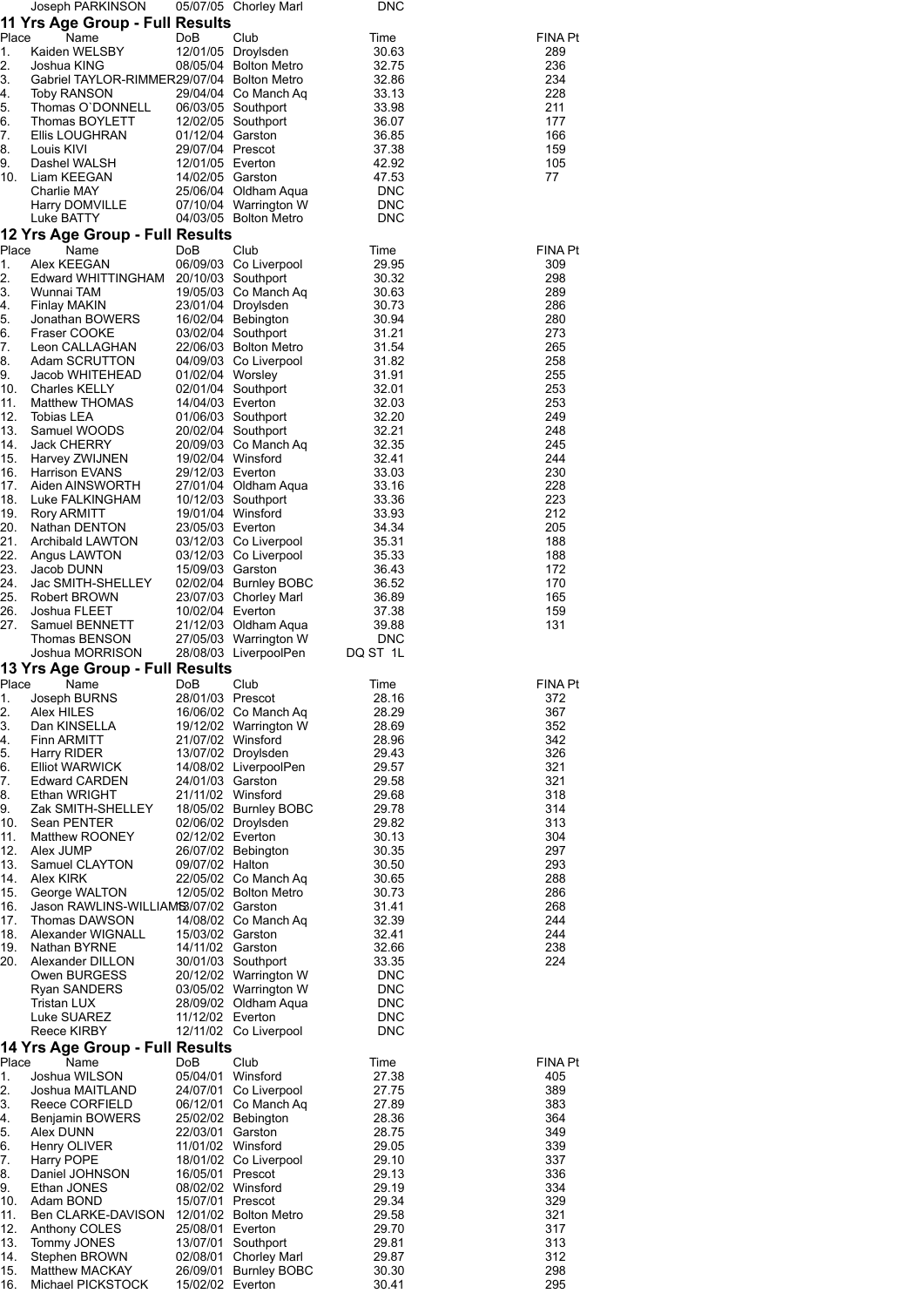| 17.   | Joshua HUGHES                        | 24/09/01         | Everton               | 30.80      | 284     |
|-------|--------------------------------------|------------------|-----------------------|------------|---------|
| 18.   | Daniel O'BRIEN                       | 09/06/01         | LiverpoolPen          | 31.61      | 263     |
| 19.   | James ADAMSON                        |                  | 24/02/02 Winsford     | 32.10      | 251     |
|       | Callan SHARPLES                      | 13/10/01         | <b>Chorley Marl</b>   | <b>DNC</b> |         |
|       | Owen DONNELLY                        | 28/11/01         | Everton               | <b>DNC</b> |         |
|       | Joshua PATE                          | 13/08/01         | Stockport Mo          | <b>DNC</b> |         |
|       | <b>Patrick MORAN</b>                 | 01/05/01         | Everton               | <b>DNC</b> |         |
|       | Marcus COOK                          | 19/09/01         | <b>Crewe Flyers</b>   | <b>DNC</b> |         |
|       | Joshua HARVEY                        |                  | 07/10/01 LiverpoolPen | <b>DNC</b> |         |
|       | 15 Yrs/Over Age Group - Full Results |                  |                       |            |         |
| Place | Name                                 | Do <sub>B</sub>  | Club                  | Time       | FINA Pt |
| 1.    | Jacob LEA                            | 14/05/98         | Southport             | 24.61      | 557     |
| 2.    | Neil WYLIE                           | 19/05/00 Prescot |                       | 25.77      | 485     |
| 3.    | Daniel CLARK                         | 04/11/00 Prescot |                       | 26.28      | 458     |
| 4.    | Harvey MARTIN                        | 08/03/01         | Co Liverpool          | 26.46      | 448     |
| 5.    | Matthew SULLIVAN                     | 20/12/97         | Warrington W          | 26.52      | 445     |
| 6.    | <b>Jack MCKAY SMITH</b>              |                  | 24/12/00 Bolton Metro | 26.77      | 433     |
| 7.    | Paolo MONIZ                          | 29/07/00         | Southport             | 26.93      | 425     |
| 8.    | <b>Ryan MANCHESTER</b>               | 03/01/94         | Bury & Elton          | 26.99      | 422     |
| 9.    | Andrew KLEINHORN                     |                  | 25/09/96 Bebington    | 27.13      | 416     |
| 9.    | Jacob CASEY                          | 25/12/00         | Everton               | 27.13      | 416     |
| 11.   | Lewis ADAMS                          | 23/08/97         | Cosacss               | 27.35      | 406     |
| 12.   | Cameron LAMB                         |                  | 29/01/00 Bolton Metro | 27.88      | 383     |
| 13.   | Harry COOKE                          |                  | 13/01/99 Southport    | 28.13      | 373     |
| 14.   | Ethan SCRUTTON                       | 31/10/00         | Co Liverpool          | 28.24      | 369     |
| 15.   | <b>Tommi BARNES</b>                  |                  | 03/09/99 Warrington W | 28.60      | 355     |
| 16.   | <b>Nathan WHITE</b>                  | 15/08/00         | <b>Chorley Marl</b>   | 28.71      | 351     |
| 17.   | <b>Daniel LEE</b>                    | 20/09/99         | Everton               | 29.07      | 338     |
| 18.   | Ewan DENTON                          | 13/12/00         | Everton               | 29.99      | 308     |
| 19.   | Zach JONES                           | 07/07/99         | Bebington             | 30.51      | 292     |
| 20.   | Samuel KNIEBE-EVANS                  | 05/01/01         | Bebington             | 33.56      | 220     |
|       | Jordan MACDONALD                     | 03/03/97         | Southport             | <b>DNC</b> |         |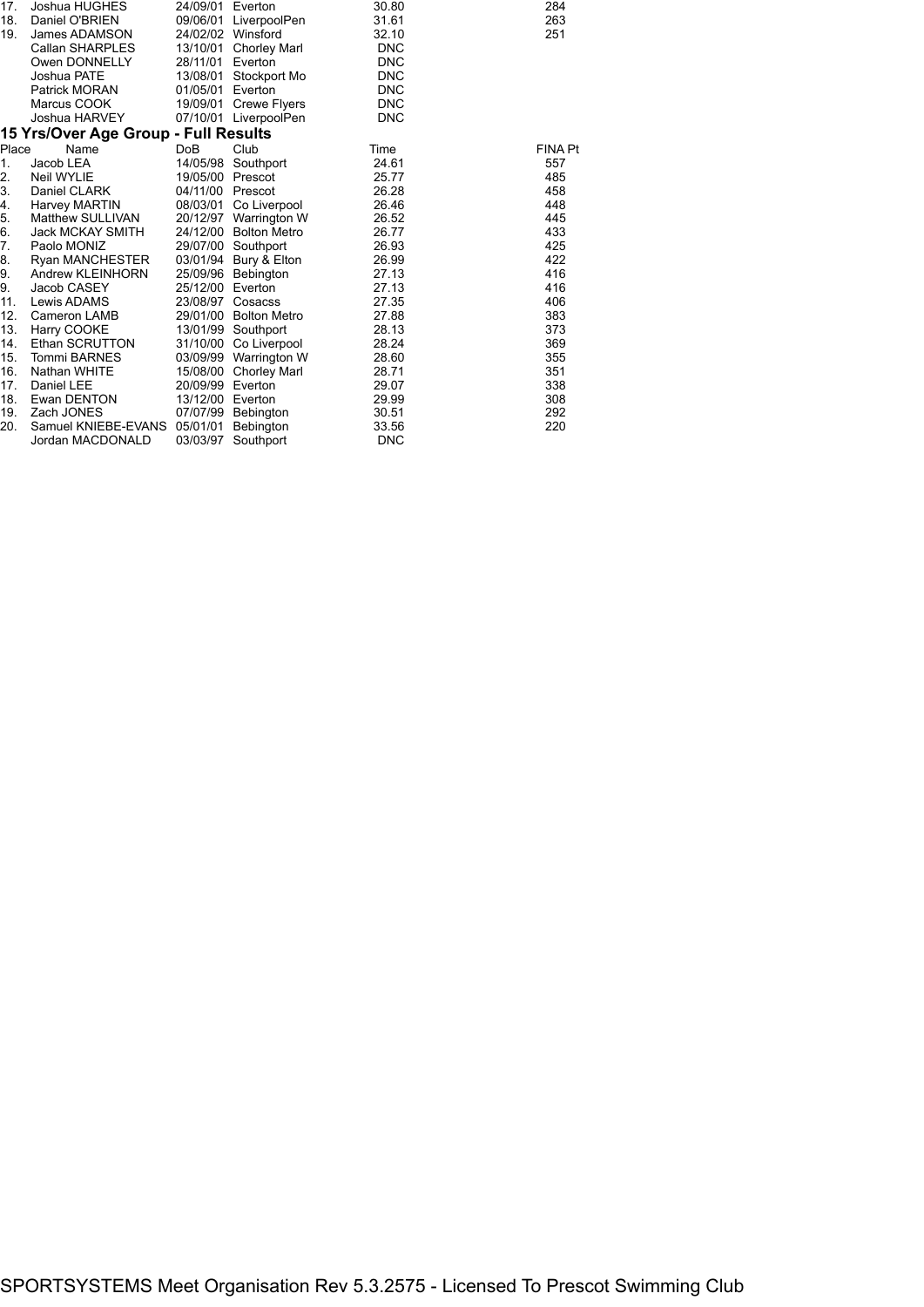# **Prescot & Everton Spring Meet Session 2 at**

**Knowsley Leisure & Culture Park**

## **EVENT 9 Boys 10 Yrs/Over 400m Freestyle**

|             | 10 Yrs Age Group - Full Results            |                                  |                                                            |                                    |              |                            |              |              |
|-------------|--------------------------------------------|----------------------------------|------------------------------------------------------------|------------------------------------|--------------|----------------------------|--------------|--------------|
| Place       | Name                                       | <b>DoB</b>                       | Club                                                       | Time                               |              | <b>FINA Pt</b>             |              |              |
| 1.<br>2.    | Nathan CLARE<br>50m 38.44<br>Noah HARRISON | 100m 1:20.97                     | 24/08/05 Co Manch Aq<br>150m 2:03.81<br>16/12/05 Droylsden | 5:37.47<br>200m 2:47.68<br>5:45.83 | 250m 3:31.19 | 248<br>300m 4:14.39<br>231 | 350m 4:57.05 | 400m 5:37.47 |
|             | 50m 38.48                                  | 100m 1:23.24                     | 150m 2:07.84                                               | 200m 2:51.69                       | 250m 3:35.25 | 300m 4:20.00               | 350m 5:02.68 | 400m 5:45.83 |
|             | 11 Yrs Age Group - Full Results            |                                  |                                                            |                                    |              |                            |              |              |
| Place       | Name                                       | DoB                              | Club                                                       | Time                               |              | <b>FINA Pt</b>             |              |              |
| 1.          | Henry MAW<br>50m 35.77                     | 100m 1:14.85                     | 19/04/04 Southport<br>150m 1:53.64                         | 5:06.38<br>200m 2:32.72            | 250m 3:10.89 | 332<br>300m 3:49.68        | 350m 4:28.37 | 400m 5:06.38 |
| 2.          | Joshua KING<br>50m 35.46                   | 100m 1:15.96                     | 08/05/04 Bolton Metro<br>150m 1:56.95                      | 5:15.34<br>200m 2:37.91            | 250m 3:18.05 | 304<br>300m 3:59.11        | 350m 4:39.01 | 400m 5:15.34 |
| 3.          | Kaiden WELSBY                              |                                  | 12/01/05 Droylsden                                         | 5.20.74                            |              | 289                        |              |              |
| 4.          | 50m 36.85<br>Patrick DONNELLY              | 100m 1:17.11<br>30/08/04 Everton | 150m 1:58.91                                               | 200m 2:40.31<br>5:22.00            | 250m 3:21.63 | 300m 4:02.89<br>286        | 350m 4:44.25 | 400m 5:20.74 |
| 5.          | 50m 37.38<br>Gabriel TAYLOR-RIMMER29/07/04 | 100m 1:18.88                     | 150m 2:00.69<br><b>Bolton Metro</b>                        | 200m 2:43.14<br>5:24.46            | 250m 3:25.12 | 300m 4:06.13<br>279        | 350m 4:44.68 | 400m 5:22.00 |
| 6.          | 50m 37.09<br>Thomas O'DONNELL              | 100m 1:18.16                     | 150m 2:00.25<br>06/03/05 Southport                         | 200m 2:43.27<br>5.29.66            | 250m 3:24.41 | 300m 4:06.44<br>266        | 350m 4:45.93 | 400m 5:24.46 |
|             | 50m 35.97                                  | 100m 1:17.89                     | 150m 1:59.40                                               | 200m 2:41.91                       | 250m 3:23.47 | 300m 4:06.27               | 350m 4:48.95 | 400m 5:29.66 |
| Place       | 12 Yrs Age Group - Full Results<br>Name    | DoB                              | Club                                                       | Time                               |              | FINA Pt                    |              |              |
| 1.          | Jacob WHITEHEAD                            | 01/02/04 Worsley                 |                                                            | 4 54 64                            |              | 373                        |              |              |
|             | 50m 34.19                                  | 100m 1:11.47                     | 150m 1:48.96                                               | 200m 2:26.67                       | 250m 3:04.12 | 300m 3:41.67               | 350m 4:18.72 | 400m 4:54.64 |
| 2.          | Matthew BOYD<br>50m 33.89                  | 100m 1:11.42                     | 09/03/04 Burnley BOBC<br>150m 1:49.67                      | 4:58.01<br>200m 2:28.41            | 250m 3:06.45 | 361<br>300m 3:44.40        | 350m 4:22.02 | 400m 4:58.01 |
| 3.          | Samuel COULTHARD<br>50m 34.49              | 100m 1:11.61                     | 20/07/03 Southport<br>150m 1:50.16                         | 4:58.41<br>200m 2:28.70            | 250m 3:06.85 | 359<br>300m 3:44.52        | 350m 4:22.01 | 400m 4:58.41 |
| 4.          | Jake REYNOLDS<br>50m 34.59                 | 100m 1:12.37                     | 01/03/04 Bolton Metro<br>150m 1:50.82                      | 5:02.34<br>200m 2:29.98            | 250m 3:09.92 | 345<br>300m 3:48.58        | 350m 4:26.18 | 400m 5:02.34 |
| 5.          | Gabriel GLYNN<br>50m 34.51                 | 100m 1:12.52                     | 25/06/03 Bolton Metro<br>150m 1:51.89                      | 5:07.14<br>200m 2:31.39            | 250m 3:10.89 | 330<br>300m 3:49.83        | 350m 4:29.03 | 400m 5:07.14 |
| 6.          | Harvey ZWIJNEN                             |                                  | 19/02/04 Winsford                                          | 5:07.22                            |              | 329                        |              |              |
| 7.          | 50m 34.08<br>Samuel ELLIS                  | 100m 1:11.51                     | 150m 1:50.77<br>20/01/04 Co Liverpool                      | 200m 2:29.60<br>5:07.90            | 250m 3:09.42 | 300m 3:49.49<br>327        | 350m 4:29.27 | 400m 5:07.22 |
| 8.          | 50m 33.79<br>Rory ARMITT                   | 100m 1:12.58                     | 150m 1:52.46<br>19/01/04 Winsford                          | 200m 2:31.83<br>5:17.53            | 250m 3:11.72 | 300m 3:51.74<br>298        | 350m 4:31.21 | 400m 5:07.90 |
| 9.          | 50m 36.32<br>Wunnai TAM                    | 100m 1:15.91                     | 150m 1:56.01<br>19/05/03 Co Manch Aq                       | 200m 2:36.98<br>5:21.22            | 250m 3:17.70 | 300m 3:58.13<br>288        | 350m 4:38.02 | 400m 5:17.53 |
| 10.         | 50m 35.78<br>Liam DONOHOE                  | 100m 1:16.27                     | 150m 1:58.62<br>07/08/03 Bolton Metro                      | 200m 2:40.64<br>5:34.30            | 250m 3:21.85 | 300m 4:03.43<br>255        | 350m 4:44.31 | 400m 5:21.22 |
|             | 50m 35.32<br>Luke BOARDMAN                 | 100m 1:15.02<br>17/06/03 Everton | 150m 1:55.48                                               | 200m 2:37.63<br><b>DNC</b>         | 250m 3:20.24 | 300m 4:02.65               | 350m 4:44.52 | 400m 5:34.30 |
|             | 13 Yrs Age Group - Full Results            |                                  |                                                            |                                    |              |                            |              |              |
| Place       | Name                                       | DoB                              | Club                                                       | Time                               |              | <b>FINA Pt</b>             |              |              |
| 1.          | Ethan WRIGHT<br>50m 31.81                  | 100m 1:06.46                     | 21/11/02 Winsford<br>150m 1:41.94                          | 4:38.67<br>200m 2:17.56            | 250m 2:53.61 | 441<br>300m 3:28.92        | 350m 4:04.51 | 400m 4:38.67 |
| 2.          | Sean PENTER                                |                                  | 02/06/02 Droylsden                                         | 4:45.73                            |              | 409                        |              |              |
| 3.          | 50m 32.83<br>Jake WISSETT                  | 100m 1:09.20                     | 150m 1:46.28<br>25/08/02 Co Liverpool                      | 200m 2:22.76<br>4:46.90            | 250m 2:58.36 | 300m 3:34.96<br>404        | 350m 4:11.12 | 400m 4:45.73 |
| 4.          | 50m 32.79<br>Daniel OMIDI                  | 100m 1:09.05                     | 150m 1:46.14<br>20/06/02 Co Liverpool                      | 200m 2:23.04<br>4:47.01            | 250m 2:59.30 | 300m 3:36.22<br>404        | 350m 4:12.74 | 400m 4:46.90 |
| 5.          | 50m 33.19<br>Thomas HILL                   | 100m 1:09.69                     | 150m 1:46.81<br>06/09/02 Southport                         | 200m 2:24.03<br>4:48.61            | 250m 2:59.78 | 300m 3:36.62<br>397        | 350m 4:12.59 | 400m 4:47.01 |
| 6.          | 50m 32.42<br>Zak SMITH-SHELLEY             | 100m 1:08.68                     | 150m 1:45.83<br>18/05/02 Burnley BOBC                      | 200m 2:23.30<br>4:55.01            | 250m 2:59.49 | 300m 3:36.23<br>372        | 350m 4:13.06 | 400m 4:48.61 |
| 7.          | 50m 33.53                                  | 100m 1:11.44                     | 150m 1:48.73                                               | 200m 2:26.77<br>5.03.62            | 250m 3:04.84 | 300m 3:42.70               | 350m 4:20.29 | 400m 4:55.01 |
|             | Stephen CARDWELL<br>50m 33.49              | 19/11/02 Prescot<br>100m 1:11.36 | 150m 1:50.57                                               | 200m 2:30.30                       | 250m 3:10.03 | 341<br>300m 3:49.56        | 350m 4:27.53 | 400m 5:03.62 |
| 8.          | Mason GALLEY<br>50m 34.94                  | 100m 1:14.03                     | 04/02/03 Southport<br>150m 1:53.53                         | 5:08.01<br>200m 2:33.37            | 250m 3:13.01 | 327<br>300m 3:52.80        | 350m 4:32.11 | 400m 5:08.01 |
| 9.          | Alexander DILLON<br>50m 36.04              | 100m 1:14.93                     | 30/01/03 Southport<br>150m 1:54.34                         | 5:08.28<br>200m 2:33.06            | 250m 3:12.50 | 326<br>300m 3:51.59        | 350m 4:30.52 | 400m 5:08.28 |
| 10.         | George WALTON<br>50m 34.51                 | 100m 1:12.92                     | 12/05/02 Bolton Metro<br>150m 1:53.48                      | 5:10.93<br>200m 2:32.66            | 250m 3:12.32 | 318<br>300m 3:52.79        | 350m 4:31.72 | 400m 5:10.93 |
|             | Thomas DUXBURY                             |                                  | 31/12/02 Bolton Metro                                      | <b>DNF</b>                         |              |                            |              |              |
|             | 14 Yrs Age Group - Full Results            |                                  |                                                            |                                    |              |                            |              |              |
| Place<br>1. | Name                                       | DoB                              | Club<br>25/02/02 Bebington                                 | Time<br>4:40.46                    |              | FINA Pt<br>433             |              |              |
|             | Benjamin BOWERS<br>50m 31.61               | 100m 1:07.28                     | 150m 1:44.30                                               | 200m 2:20.63                       | 250m 2:56.71 | 300m 3:31.98               | 350m 4:06.76 | 400m 4:40.46 |
| 2.          | <b>Matthew MACKAY</b><br>50m 31.28         | 26/09/01<br>100m 1:05.96         | <b>Burnley BOBC</b><br>150m 1:42.06                        | 4.42.76<br>200m 2:18.31            | 250m 2:54.89 | 422<br>300m 3:30.75        | 350m 4:07.19 | 400m 4:42.76 |
| 3.          | Alexander MOSS<br>50m 32.39                | 10/09/01<br>100m 1:08.44         | Winsford<br>150m 1:45.60                                   | 4 49 28<br>200m 2:23.26            | 250m 3:00.40 | 394<br>300m 3:37.32        | 350m 4:14.14 | 400m 4:49.28 |
| 4.          | Adam AKIK<br>50m 34.43                     | 100m 1:11.43                     | 13/02/02 Bolton Metro<br>150m 1:48.57                      | 4:52.67<br>200m 2:25.92            | 250m 3:03.49 | 381<br>300m 3:40.97        | 350m 4:17.09 | 400m 4:52.67 |
| 5.          | Michael PICKSTOCK<br>50m 32.52             | 15/02/02 Everton<br>100m 1:08.83 | 150m 1:46.08                                               | 4:54.66<br>200m 2:23.80            | 250m 3:01.82 | 373<br>300m 3:40.18        | 350m 4:18.09 | 400m 4:54.66 |
| 6.          | James ADAMSON<br>50m 34.47                 | 100m 1:11.49                     | 24/02/02 Winsford<br>150m 1:48.87                          | 4:54.87<br>200m 2:26.83            | 250m 3:04.53 | 372<br>300m 3:42.34        | 350m 4:19.49 | 400m 4:54.87 |
| 7.          | Daniel JOHNSON                             | 16/05/01 Prescot                 |                                                            | 4:55.04                            |              | 372                        |              |              |
|             | 50m 33.46<br>Patrick MORAN                 | 100m 1:10.74<br>01/05/01 Everton | 150m 1:48.49                                               | 200m 2:26.76<br><b>DNC</b>         | 250m 3:04.78 | 300m 3:41.98               | 350m 4:19.46 | 400m 4:55.04 |
|             | Joseph NIVEN                               |                                  | 29/07/01 Southport                                         | DNC                                |              |                            |              |              |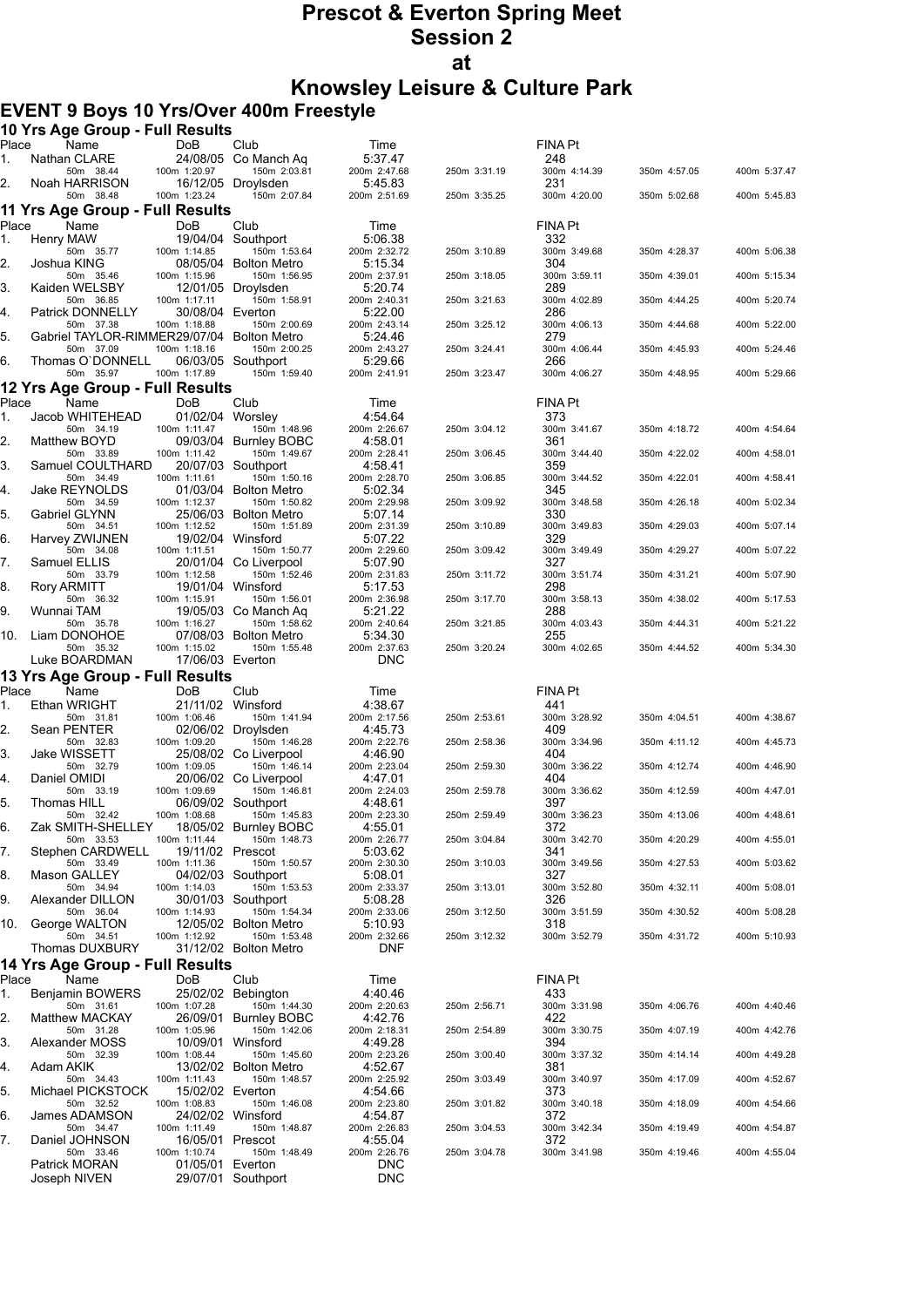|             | 15 Yrs/Over Age Group - Full Results                    |                                      |                                                |                         |              |                     |                |                    |                    |
|-------------|---------------------------------------------------------|--------------------------------------|------------------------------------------------|-------------------------|--------------|---------------------|----------------|--------------------|--------------------|
| Place<br>1. | Name<br>Paolo MONIZ                                     | DoB                                  | Club<br>29/07/00 Southport                     | Time<br>4:23.53         |              | FINA Pt<br>522      |                |                    |                    |
| 2.          | 50m 29.59<br>Harvey MARTIN                              | 100m 1:02.56                         | 150m 1:36.16<br>08/03/01 Co Liverpool          | 200m 2:09.68<br>4:26.37 | 250m 2:43.29 | 300m 3:17.14<br>505 | 350m 3:50.78   | 400m 4:23.53       |                    |
|             | 50m 29.00                                               | 100m 1:01.67                         | 150m 1:35.91                                   | 200m 2:09.87            | 250m 2:44.22 | 300m 3:18.66        | 350m 3:53.19   | 400m 4:26.37       |                    |
| 3.          | Daniel SLATER<br>50m 30.03                              | 14/02/00 Everton<br>100m 1:03.05     | 150m 1:37.33                                   | 4:32.65<br>200m 2:12.38 | 250m 2:47.45 | 471<br>300m 3:22.56 | 350m 3:58.10   | 400m 4:32.65       |                    |
| 4.          | Cameron LAMB                                            |                                      | 29/01/00 Bolton Metro                          | 4:39.40                 |              | 438                 |                | 400m 4:39.40       |                    |
| 5.          | 50m 30.51<br>Jack MCKAY SMITH                           | 100m 1:04.08                         | 150m 1:39.44<br>24/12/00 Bolton Metro          | 200m 2:15.33<br>4:47.56 | 250m 2:51.39 | 300m 3:27.85<br>402 | 350m 4:04.07   |                    |                    |
| 6.          | 50m 32.31<br>Ewan DENTON                                | 100m 1:08.01<br>13/12/00 Everton     | 150m 1:45.05                                   | 200m 2:22.14<br>4:50.26 | 250m 2:59.28 | 300m 3:35.73<br>391 | 350m 4:12.36   | 400m 4:47.56       |                    |
|             | 50m 33.67                                               | 100m 1:09.99                         | 150m 1:47.55                                   | 200m 2:24.82            | 250m 3:01.65 | 300m 3:38.69        | 350m 4:15.39   | 400m 4:50.26       |                    |
|             | <b>EVENT 10 Girls 09 Yrs/Over 200m Freestyle</b>        |                                      |                                                |                         |              |                     |                |                    |                    |
| Place       | 09 Yrs Age Group - Full Results<br>Name                 | <b>DoB</b>                           | Club                                           | Time                    |              | FINA Pt             | 50             | 100                | 150                |
| 1.          | Anna SWINDELL                                           |                                      | 06/04/06 Warrington W                          | 2:51.39                 |              | 270                 | 38.66          | 1:22.59            | 2:07.72            |
| 2.<br>3.    | Freya BOARDMAN                                          | 24/08/06 Everton                     |                                                | 2:52.61                 |              | 264<br>255          | 39.55          | 1:23.56            | 2:09.51            |
| 4.          | Anna O'BRIEN<br>Elise BRUNS                             |                                      | 14/03/06 LiverpoolPen<br>22/07/06 LiverpoolPen | 2:54.57<br>2:55.28      |              | 252                 | 39.40<br>42.26 | 1:24.38<br>1.27.38 | 2:10.66<br>2:12.93 |
| 5.          | Lily WHITEHEAD                                          | 15/07/06 Worsley                     |                                                | 2:59.91                 |              | 233                 | 39.52          | 1:26.30            | 2:14.45            |
|             | Rhianna ARCHER<br>10 Yrs Age Group - Full Results       | 04/04/06 Wigan                       |                                                | <b>DNC</b>              |              |                     |                |                    |                    |
| Place       | Name                                                    | DoB                                  | Club                                           | Time                    |              | FINA Pt             | 50             | 100                | 150                |
| 1.          | Caitlin LANSOM                                          |                                      | 25/06/05 Droylsden                             | 2:32.32                 |              | 384                 | 35.00          | 1:14.75            | 1:55.06            |
| 2.<br>3.    | Aimee WHITE<br>Sofie JONES                              | 24/06/05 Everton                     | 27/04/05 Southport                             | 2:33.37<br>2:36.07      |              | 376<br>357          | 35.30<br>35.38 | 1:14.59<br>1:15.79 | 1:53.97<br>1:56.54 |
| 4.          | Lucy HORMAN                                             |                                      | 28/03/05 Co Liverpool                          | 2:40.12                 |              | 331                 | 36.90          | 1:18.55            | 2:00.33            |
| 5.<br>6.    | Hannah MAHER<br>Katie RAWNSLEY                          | 26/04/05 Prescot                     | 18/08/05 Bebington                             | 2:42.66<br>2:43.18      |              | 315<br>312          | 36.74<br>37.25 | 1:18.79<br>1:19.67 | 2:02.70<br>2:03.63 |
| 7.          | Francesca CULLEN                                        |                                      | 07/08/05 Bolton Metro                          | 2:45.74                 |              | 298                 | 37.80          | 1:20.48            | 2:04.49            |
| 8.<br>9.    | Olivia HAGUE<br>Ella ROBERTS                            | 25/08/05 Everton<br>12/07/05 Prescot |                                                | 2:46.13<br>2:46.40      |              | 296<br>295          | 38.37<br>37.97 | 1:20.88<br>1:20.80 | 2:03.80<br>2:04.56 |
| 10.         | Lauren JONES                                            |                                      | 02/07/05 Warrington W                          | 2:48.04                 |              | 286                 | 39.65          | 1.23.46            | 2:06.73            |
| 11.<br>12.  | Isobel DOWD<br>Alannah CARRUTHERS 23/07/05 Bolton Metro | 18/11/05 Everton                     |                                                | 2:52.51<br>2:52.87      |              | 264<br>263          | 39.40<br>39.20 | 1:23.44<br>1:23.99 | 2:08.66<br>2:09.41 |
| 13.         | Amelie CORNELL                                          | 14/10/05 Everton                     |                                                | 2:53.12                 |              | 262                 | 40.09          | 1:25.42            | 2:11.92            |
|             | 11 Yrs Age Group - Full Results                         |                                      |                                                |                         |              |                     |                |                    |                    |
| Place<br>1. | Name<br>Kirsten DRONSFIELD                              | DoB                                  | Club<br>15/05/04 Co Manch Aq                   | Time<br>2:24.22         |              | FINA Pt<br>453      | 50<br>35.28    | 100<br>1:12.80     | 150<br>1:50.42     |
| 2.          | <b>Bethany HUGHES</b>                                   |                                      | 02/11/04 Southport                             | 2:25.10                 |              | 445                 | 33.24          | 1:10.06            | 1:47.87            |
| 3.<br>4.    | Meadow DRONSFIELD<br>Alyssa MCILROY                     |                                      | 15/05/04 Co Manch Aq<br>16/05/04 Southport     | 2:29.59<br>2:32.14      |              | 406<br>386          | 35.76<br>34.68 | 1:15.33<br>1:14.06 | 1:53.68<br>1:54.13 |
| 5.          | Jessica DEELEY                                          | 24/09/04 Prescot                     |                                                | 2:32.71                 |              | 381                 | 35.77          | 1:15.01            | 1:55.09            |
| 6.          | Georgia HEATH                                           |                                      | 08/07/04 Bolton Metro<br>12/05/04 Co Liverpool | 2:33.02                 |              | 379<br>364          | 34.99<br>35.14 | 1:14.46            | 1:55.06            |
| 7.<br>8.    | <b>Emily MORRIS</b><br>Olivia BORLAND                   |                                      | 10/05/04 Southport                             | 2:35.10<br>2:37.54      |              | 347                 | 36.21          | 1:15.16<br>1:16.47 | 1:55.58<br>1:58.59 |
| 9.          | Ellie HUGHES                                            |                                      | 23/11/04 LiverpoolPen                          | 2:38.20                 |              | 343                 | 37.48          | 1:18.64            | 1:59.66            |
| 10.<br>11.  | Millie RAVENSCROFT<br>Izobel ROBERTS                    | 14/11/04 Everton                     | 13/01/05 Warrington W                          | 2:38.22<br>2:38.60      |              | 343<br>340          | 37.19<br>36.22 | 1:18.61<br>1:17.40 | 2:00.23<br>1:59.37 |
| 12.         | Ella FALKINGHAM                                         |                                      | 14/02/05 Southport                             | 2:38.96                 |              | 338                 | 36.42          | 1:18.13            | 2:00.02            |
| 13.<br>14.  | Connie URUMOV<br>Hannah KAY                             |                                      | 05/10/04 Co Liverpool<br>13/02/05 Warrington W | 2:43.67<br>2:47.80      |              | 310<br>287          | 37.58<br>39.28 | 1:20.74<br>1:22.36 | 2:03.84<br>2:05.73 |
|             | 12 Yrs Age Group - Full Results                         |                                      |                                                |                         |              |                     |                |                    |                    |
| Place       | Name                                                    | DoB                                  | Club                                           | Time                    |              | FINA Pt             | 50             | 100                | 150                |
| 1.<br>2.    | Abbie WYATT<br>Grace LONG                               |                                      | 03/06/03 Southport<br>03/05/03 Co Liverpool    | 2:20.97<br>2:22.60      |              | 485<br>468          | 33.30<br>33.30 | 1:09.32<br>1:09.76 | 1:46.07<br>1:46.98 |
| 3.          | Hannah SMITH                                            |                                      | 26/08/03 Warrington W                          | 2:25.14                 |              | 444                 | 33.47          | 1:10.52            | 1:48.56            |
| 4.<br>5.    | Chloe JAMES<br><b>Lilly WALLWORK</b>                    |                                      | 18/08/03 Co Liverpool<br>28/08/03 Southport    | 2:25.32<br>2:25.41      |              | 443<br>442          | 33.14<br>33.18 | 1:09.68<br>1:10.90 | 1:47.92<br>1:48.98 |
| 6.          | <b>Charlotte HUGHES</b>                                 |                                      | 13/01/04 Southport                             | 2:25.44                 |              | 441                 | 33.98          | 1:11.05            | 1:49.21            |
| 7.<br>8.    | Elena PRIESTNER<br>Lily-Anna IRELAND                    |                                      | 01/04/03 Southport<br>19/09/03 Co Liverpool    | 2:25.47<br>2:25.49      |              | 441<br>441          | 33.82<br>33.99 | 1:11.32<br>1:10.84 | 1:49.39<br>1:48.87 |
| 9.          | Scarlet MONAGHAN                                        |                                      | 06/05/03 Droylsden                             | 2:26.76                 |              | 430                 | 33.68          | 1:11.25            | 1.49.61            |
| 10.<br>11.  | Ella SMITH                                              |                                      | 16/12/03 Southport<br>18/11/03 Winsford        | 2:27.84<br>2:28.22      |              | 420<br>417          | 34.89<br>35.13 | 1:12.54<br>1:12.86 | 1:50.58<br>1:51.56 |
| 12.         | Olivia MORLEY<br>Emma FARRUGIA                          | 03/04/03 Prescot                     |                                                | 2:29.32                 |              | 408                 | 33.82          | 1:11.51            | 1:50.42            |
| 13.         | Rosie FORDHAM                                           |                                      | 12/06/03 Bolton Metro                          | 2:29.95                 |              | 403                 | 35.26          | 1:12.97            | 1:51.95            |
| 14.<br>15.  | Abbie BRENNAND<br>Kate FORSHAW                          |                                      | 24/10/03 Bolton Metro<br>25/10/03 Bolton Metro | 2:35.70<br>2:39.39      |              | 360<br>335          | 35.92<br>35.52 | 1:15.34<br>1:15.98 | 1:55.93<br>1:58.88 |
|             | 13 Yrs Age Group - Full Results                         |                                      |                                                |                         |              |                     |                |                    |                    |
| Place<br>1. | Name<br><b>Josie CARROLL</b>                            | DoB                                  | Club<br>17/10/02 Southport                     | Time<br>2:10.96         |              | FINA Pt<br>605      | 50<br>30.64    | 100<br>1:03.98     | 150<br>1:38.20     |
| 2.          | Jessica MCDONOUGH                                       |                                      | 11/05/02 Southport                             | 2:12.73                 |              | 581                 | 31.78          | 1:05.53            | 1:39.70            |
| 3.          | Victoria DAWSON                                         |                                      | 10/04/02 Southport                             | 2:15.46                 |              | 546                 | 31.38          | 1:05.59            | 1:40.52            |
| 4.<br>5.    | <b>Scarlett ASPINALL</b><br>Lara FURMIDGE               |                                      | 22/10/02 Southport<br>02/10/02 Droylsden       | 2:19.78<br>2:20.87      |              | 497<br>486          | 32.10<br>33.89 | 1:07.68<br>1:10.22 | 1:44.41<br>1:46.42 |
| 6.          | Kate FORSTER                                            |                                      | 08/01/03 Southport                             | 2:21.12                 |              | 483                 | 33.06          | 1:09.47            | 1:46.32            |
| 7.<br>8.    | Jessica LAW<br>Niamh DONNELLY                           | 15/08/02 Everton                     | 13/02/03 Southport                             | 2:22.27<br>2:22.37      |              | 472<br>471          | 33.54<br>33.24 | 1:09.79<br>1:09.81 | 1:46.78<br>1:47.10 |
| 9.          | Katie WOODBRIDGE                                        |                                      | 18/10/02 Winsford                              | 2:23.48                 |              | 460                 | 33.05          | 1:10.78            | 1:47.65            |
| 10.<br>11.  | Emma DICKSON<br>Millie FAIRBROTHER                      | 24/04/02 Glossop                     | 21/10/02 Co Manch Aq                           | 2:24.34<br>2:25.53      |              | 452<br>441          | 33.51<br>33.27 | 1:10.96<br>1:10.44 | 1:48.65<br>1:48.65 |
| 12.         | <b>Emily STEEL</b>                                      |                                      | 22/02/03 Stockport Mo                          | 2:25.64                 |              | 440                 | 34.33          | 1:11.55            | 1:49.50            |
| 13.         | Ellie LOMAX                                             |                                      | 17/01/03 Oldham Aqua                           | 2:26.33                 |              | 433                 | 33.61          | 1:10.71            | 1:48.76            |
| 14.<br>15.  | <b>Ruby HEARN</b><br>Koshiki CHAUHAN                    |                                      | 15/05/02 Co Liverpool<br>04/12/02 Co Manch Aq  | 2:27.41<br>2:27.90      |              | 424<br>420          | 34.02<br>34.55 | 1:11.39<br>1:12.64 | 1:50.39<br>1:50.93 |
| 16.         | Daisy CORNELL                                           | 11/07/02 Everton                     |                                                | 2:28.40                 |              | 415                 | 33.99          | 1:12.27            | 1:51.05            |
| 17.<br>18.  | Lucy HARRIS<br><b>Bethany MCTEGART</b>                  | 03/01/03 Halton<br>03/11/02 Everton  |                                                | 2:30.06<br>2:33.14      |              | 402<br>378          | 34.43<br>36.03 | 1:12.75<br>1:16.43 | 1:52.39<br>1:55.36 |
|             | Ciara HARRISON                                          |                                      | 10/05/02 Oldham Aqua                           | <b>DNC</b>              |              |                     |                |                    |                    |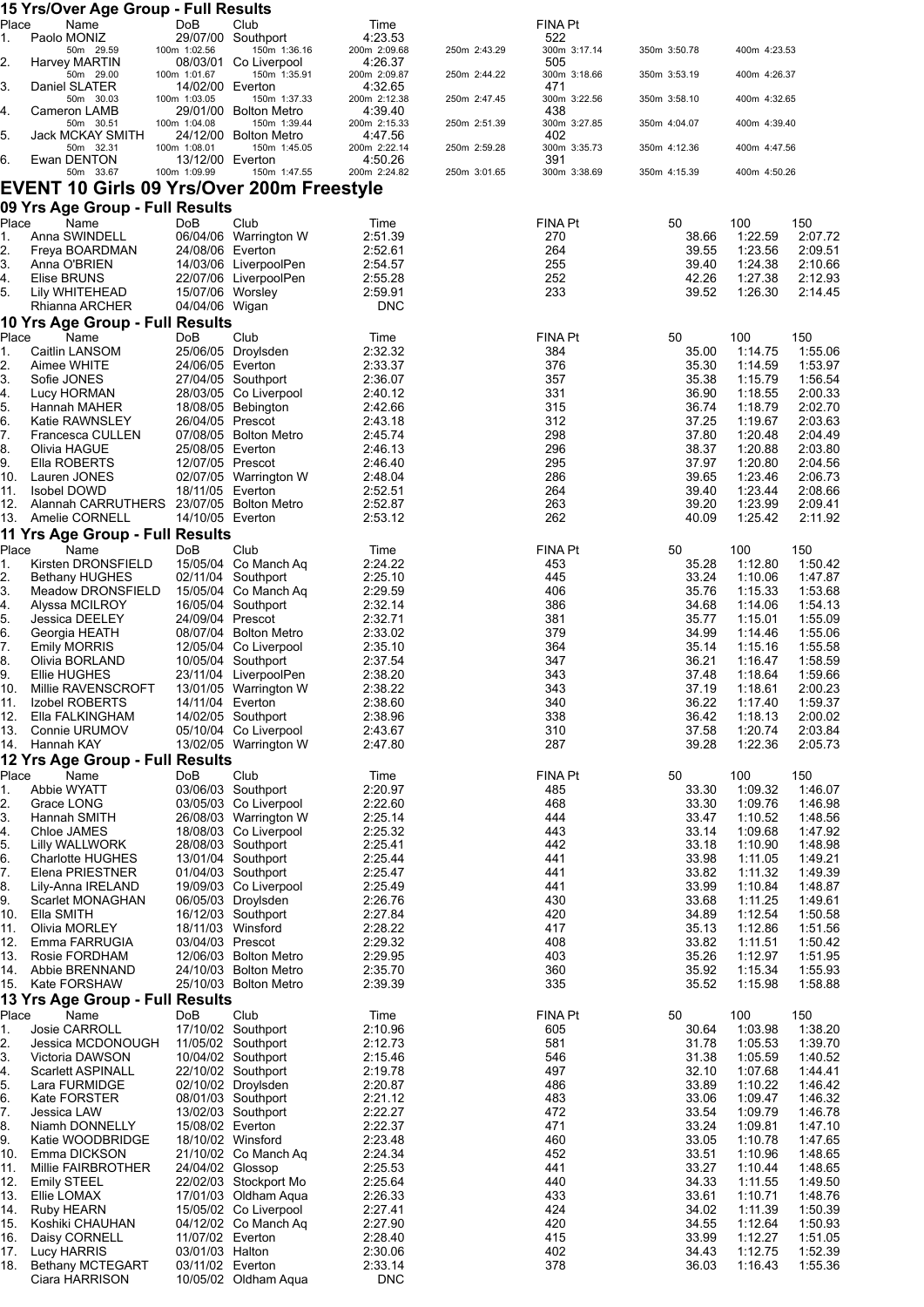|                | 14 Yrs Age Group - Full Results                            |                  |                                                |                    |                |                |                    |                    |
|----------------|------------------------------------------------------------|------------------|------------------------------------------------|--------------------|----------------|----------------|--------------------|--------------------|
| Place<br>1.    | Name<br>Abby JONES                                         | DoB              | Club<br>28/02/02 Southport                     | Time<br>2:11.59    | FINA Pt<br>596 | 50<br>30.52    | 100<br>1:04:10     | 150<br>1:38.10     |
| 2.             | Maisie JOHNSON                                             |                  | 30/09/01 Southport                             | 2:16.34            | 536            | 32.08          | 1:06.61            | 1:41.78            |
| 3.             | Grace KEDZIOR-MACDON6/02/02 Bebington                      |                  |                                                | 2:19.32            | 502            | 31.67          | 1:07.05            | 1:43.45            |
| 4.             | Mia SMITH                                                  |                  | 22/11/01 Southport                             | 2:20.62            | 488            | 32.04          | 1:08.15            | 1:45.17            |
| 5.<br>6.       | Scarlet PEACOCK<br>Abigail HARROP                          |                  | 17/10/01 Stockport Mo<br>03/01/02 Bolton Metro | 2:20.80<br>2:21.66 | 487<br>478     | 31.61<br>34.04 | 1:07.65<br>1:10.61 | 1:45.18<br>1:47.13 |
| 7.             | Katie RICHARDSON                                           |                  | 23/12/01 Oldham Aqua                           | 2:26.11            | 435            | 33.02          | 1:10.16            | 1:48.56            |
| 8.             | Leah MORROW                                                |                  | 21/07/01 Co Liverpool                          | 2:29.49            | 406            | 34.34          | 1:12.66            | 1:52.32            |
|                | 15 Yrs/Over Age Group - Full Results                       |                  |                                                |                    |                |                |                    |                    |
| Place          | Name                                                       | DoB              | Club                                           | Time               | FINA Pt        | 50             | 100                | 150                |
| 1.<br>2.       | Emma WHITTINGHAM<br>Anna NIVEN                             |                  | 28/03/00 Southport<br>26/03/99 Southport       | 2:08.87<br>2:09.33 | 635<br>628     | 30.42<br>30.60 | 1:04.14<br>1:03.54 | 1:37.84<br>1:36.68 |
| 3.             | Niamh WILGAR                                               |                  | 01/07/00 Southport                             | 2:13.95            | 565            | 30.85          | 1:04.34            | 1:39.41            |
| 4.             | Anna DUNCAN                                                |                  | 17/06/00 Bebington                             | 2:13.97            | 565            | 30.82          | 1:05.12            | 1:39.97            |
| 5.             | Charlotte DODSON                                           | 22/07/00 Prescot |                                                | 2:14.04            | 564            | 31.13          | 1:05.22            | 1:39.98            |
| 6.<br>7.       | Ella JOHNSON<br>Rebecca HOWMAN                             |                  | 27/06/00 Southport<br>16/02/01 Winsford        | 2:14.06<br>2:16.24 | 564<br>537     | 30.96<br>31.87 | 1:04.71<br>1:06.75 | 1:39.58<br>1:42.09 |
| 8.             | Eleanor O'GRADY                                            |                  | 26/11/99 Winsford                              | 2:17.45            | 523            | 32.48          | 1:07.58            | 1:42.88            |
| 9.             | Victoria HILL                                              |                  | 25/01/99 Southport                             | 2:18.14            | 515            | 31.86          | 1:06.81            | 1:42.45            |
| 10.            | <b>Tallulah CULLEN</b>                                     |                  | 26/10/00 Bolton Metro                          | 2:20.60            | 489            | 32.52          | 1:07.55            | 1:44.04            |
| 11.<br>12.     | Kathryn JUDKINS<br>Alice DEEMING                           |                  | 13/10/96 Oldham Aqua<br>24/04/00 Winsford      | 2:23.32<br>2:25.63 | 461<br>440     | 33.72<br>33.50 | 1:10.10<br>1:10.23 | 1:47.15<br>1:48.05 |
|                | Loren AHERNE                                               |                  | 14/01/01 Co Manch Aq                           | <b>DNC</b>         |                |                |                    |                    |
|                | Eve RICHINGS                                               |                  | 01/12/00 Co Liverpool                          | <b>DNC</b>         |                |                |                    |                    |
|                | <b>EVENT 11 Boys 09 Yrs/Over 100m Backstroke</b>           |                  |                                                |                    |                |                |                    |                    |
|                | 09 Yrs Age Group - Full Results                            |                  |                                                |                    |                |                |                    |                    |
| Place<br>1.    | Name<br>Edward PARKINSON                                   | DoB              | Club<br>07/06/06 Droylsden                     | Time<br>1:24.94    | FINA Pt<br>191 | 50<br>41.21    |                    |                    |
| 2.             | Callum ROLLIN                                              |                  | 07/05/06 Southport                             | 1:27.26            | 176            | 42.48          |                    |                    |
| 3.             | <b>Flynn SMITH</b>                                         |                  | 24/03/06 Southport                             | 1:28.69            | 168            | 43.71          |                    |                    |
| 4.             | Benjamin WEALL                                             |                  | 18/07/06 Warrington W                          | 1:28.86            | 167            | 43.61          |                    |                    |
| 5.<br>6.       | Robbie BISHOP<br>Aaron WHALLEY                             |                  | 04/06/06 Southport<br>27/09/06 Warrington W    | 1:29.62<br>1:46.10 | 162<br>98      | 43.14<br>51.85 |                    |                    |
|                | Joseph BOURNE                                              |                  | 21/03/06 Chorley Marl                          | DQ T 1L            |                |                |                    |                    |
|                | 10 Yrs Age Group - Full Results                            |                  |                                                |                    |                |                |                    |                    |
| Place          | Name                                                       | DoB              | Club                                           | Time               | FINA Pt        | 50             |                    |                    |
| 1.<br>2.       | Noah HARRISON                                              |                  | 16/12/05 Droylsden<br>24/08/05 Co Manch Aq     | 1:20.81<br>1:26.99 | 222<br>178     | 39.06<br>42.47 |                    |                    |
| 3.             | Nathan CLARE<br>Luke DENN                                  |                  | 12/10/05 Co Liverpool                          | 1:28.84            | 167            | 42.88          |                    |                    |
| 4.             | Jack CORDEN                                                | 19/12/05 Everton |                                                | 1:29.38            | 164            | 43.47          |                    |                    |
| 5.             | Connor O'BOYLE                                             | 07/07/05 Everton |                                                | 1:30.62            | 157            | 44.45          |                    |                    |
| 6.<br>7.       | Jack MOSS<br><b>Austin SINCLAIR</b>                        |                  | 21/02/06 Warrington W<br>31/05/05 Carlisle Aq  | 1:32.09<br>1:39.02 | 150<br>120     | 44.21<br>49.29 |                    |                    |
| 8.             | Louis GRESSWELL                                            |                  | 25/06/05 Carlisle Aq                           | 1:44.13            | 103            | 48.84          |                    |                    |
| 9.             | John HUMBLE                                                | 23/12/05 Prescot |                                                | 1:50.39            | 87             | 54.63          |                    |                    |
| Place          | 11 Yrs Age Group - Full Results                            | DoB              | Club                                           | Time               | FINA Pt        | 50             |                    |                    |
| 1.             | Name<br>Kaiden WELSBY                                      |                  | 12/01/05 Droylsden                             | 1:16.50            | 261            | 37.43          |                    |                    |
| 2.             | Joshua PRINCE                                              |                  | 20/04/04 Co Liverpool                          | 1:17.21            | 254            | 37.80          |                    |                    |
| 3.             | Henry MAW                                                  |                  | 19/04/04 Southport                             | 1:18.07            | 246            | 39.04          |                    |                    |
| 4.<br>5.       | Gabriel TAYLOR-RIMMER29/07/04 Bolton Metro<br>Benjamin RIX |                  | 18/11/04 Warrington W                          | 1:18.21<br>1:22.34 | 245<br>209     | 38.34<br>40.85 |                    |                    |
| 6.             | Joshua KING                                                |                  | 08/05/04 Bolton Metro                          | 1:23.80            | 199            | 41.01          |                    |                    |
| 7.             | Patrick DONNELLY                                           | 30/08/04 Everton |                                                | 1:23.95            | 198            | 40.39          |                    |                    |
| 8.             | Thomas BOYLETT                                             |                  | 12/02/05 Southport                             | 1:30.68            | 157            | 44.56          |                    |                    |
| Place          | 12 Yrs Age Group - Full Results<br>Name                    | DoB              | Club                                           | Time               | FINA Pt        | 50             |                    |                    |
| 1.             | Gabriel GLYNN                                              |                  | 25/06/03 Bolton Metro                          | 1:07.95            | 373            | 33.10          |                    |                    |
| 2.             | Edward WHITTINGHAM                                         |                  | 20/10/03 Southport                             | 1:14.18            | 287            | 36.15          |                    |                    |
| 3.<br>4.       | Jacob WHITEHEAD<br>Alex KEEGAN                             |                  | 01/02/04 Worsley<br>06/09/03 Co Liverpool      | 1:16.25<br>1:17.07 | 264<br>256     | 37.70<br>36.70 |                    |                    |
| 5.             | Harvey ZWIJNEN                                             |                  | 19/02/04 Winsford                              | 1:17.58            | 251            | 38.62          |                    |                    |
| 6.             | Matthew BOYD                                               |                  | 09/03/04 Burnley BOBC                          | 1:17.86            | 248            | 37.97          |                    |                    |
| 7.             | <b>Charles KELLY</b>                                       |                  | 02/01/04 Southport                             | 1:18.47            | 242            | 38.07          |                    |                    |
| 8.<br>9.       | Fraser COOKE<br>Samuel COULTHARD                           |                  | 03/02/04 Southport<br>20/07/03 Southport       | 1:18.97<br>1:19.00 | 238<br>237     | 38.59<br>38.76 |                    |                    |
| 10.            | Leon CALLAGHAN                                             |                  | 22/06/03 Bolton Metro                          | 1:19.31            | 234            | 39.04          |                    |                    |
| 11.            | <b>Jack CHERRY</b>                                         |                  | 20/09/03 Co Manch Aq                           | 1:19.59            | 232            | 38.51          |                    |                    |
| 12.<br>13.     | Liam DONOHOE<br>Wunnai TAM                                 |                  | 07/08/03 Bolton Metro<br>19/05/03 Co Manch Aq  | 1:19.71<br>1:22.28 | 231<br>210     | 38.74<br>39.37 |                    |                    |
| 14.            | <b>Rory ARMITT</b>                                         |                  | 19/01/04 Winsford                              | 1:22.93            | 205            | 40.53          |                    |                    |
|                | 13 Yrs Age Group - Full Results                            |                  |                                                |                    |                |                |                    |                    |
| Place          | Name<br>David PUGH                                         | DoB              | Club<br>14/03/02 Stockport Mo                  | Time<br>1:09.28    | FINA Pt<br>352 | 50<br>33.82    |                    |                    |
| 1.<br>2.       | Finn ARMITT                                                |                  | 21/07/02 Winsford                              | 1:09.75            | 345            | 34.03          |                    |                    |
| 3.             | <b>Elliot WARWICK</b>                                      |                  | 14/08/02 LiverpoolPen                          | 1:10.44            | 335            | 34.27          |                    |                    |
| 4.             | Matthew ROONEY                                             | 02/12/02 Everton |                                                | 1:12.39            | 308            | 34.58          |                    |                    |
| 5.<br>6.       | Alex HILES<br>Thomas HILL                                  |                  | 16/06/02 Co Manch Aq<br>06/09/02 Southport     | 1:12.91<br>1:13.37 | 302<br>296     | 35.70<br>36.13 |                    |                    |
| 7.             | Daniel OMIDI                                               |                  | 20/06/02 Co Liverpool                          | 1:13.53            | 294            | 35.90          |                    |                    |
| 8.             | Harry RIDER                                                |                  | 13/07/02 Droylsden                             | 1:13.76            | 292            | 35.78          |                    |                    |
| 9 <sub>1</sub> | Joseph BURNS                                               | 28/01/03 Prescot |                                                | 1:14.11            | 287            | 35.67          |                    |                    |
| 10.<br>11.     | Sean PENTER<br><b>Ryan SANDERS</b>                         |                  | 02/06/02 Droylsden<br>03/05/02 Warrington W    | 1:14.30<br>1:14.88 | 285<br>279     | 35.70<br>36.54 |                    |                    |
| 12.            | Alex JUMP                                                  |                  | 26/07/02 Bebington                             | 1:15.00            | 277            | 36.43          |                    |                    |
| 13.            | Peter HILL                                                 | 01/07/02 Prescot |                                                | 1:16.17            | 265            | 36.61          |                    |                    |
| 14.<br>15.     | Alexander DILLON<br>Zak SMITH-SHELLEY                      |                  | 30/01/03 Southport<br>18/05/02 Burnley BOBC    | 1:18.60<br>1:18.69 | 241<br>240     | 38.48<br>38.62 |                    |                    |
|                |                                                            |                  |                                                |                    |                |                |                    |                    |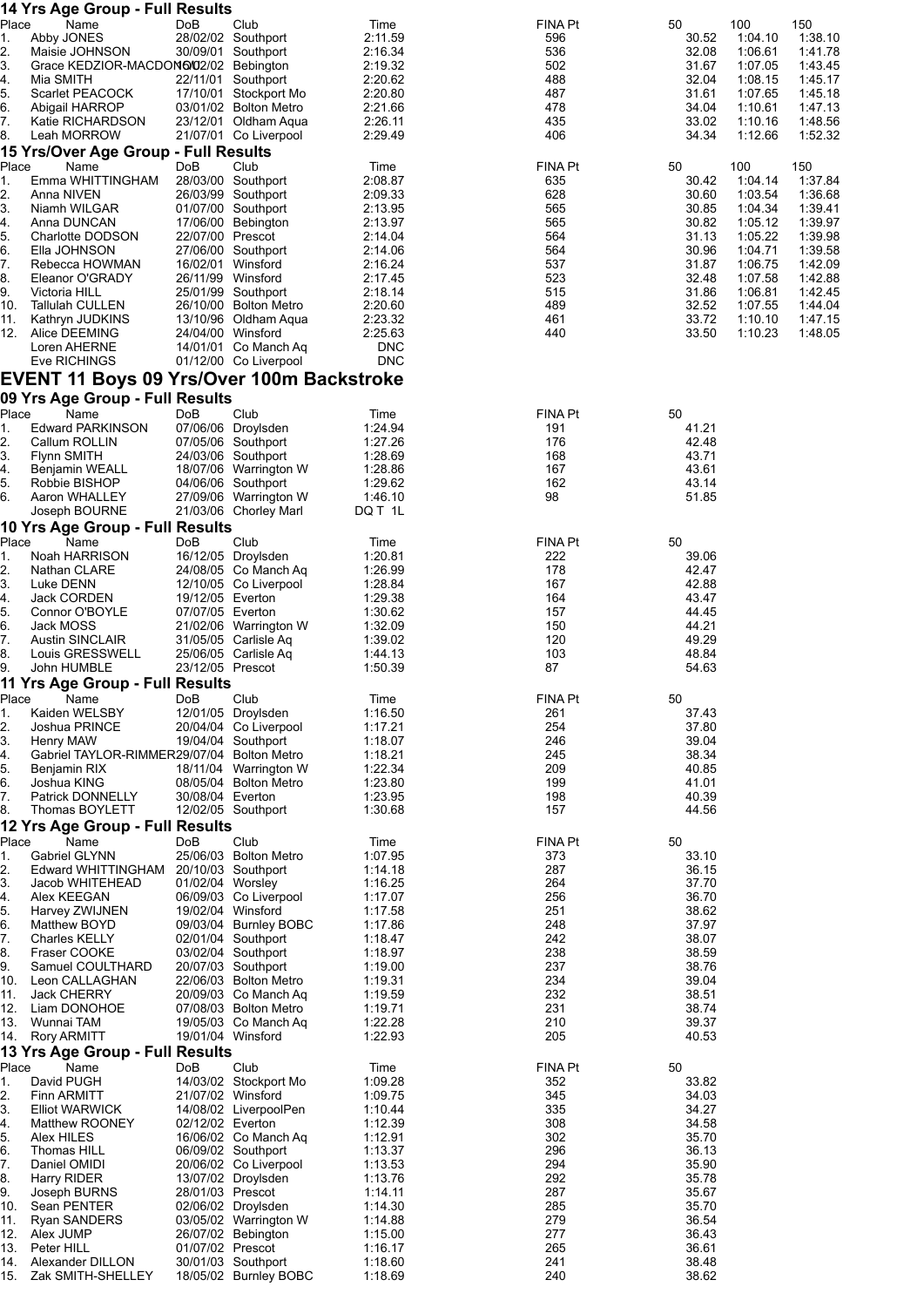| Place<br>19/04/01 Winsford<br>William DEEMING<br>1.04.64<br>433<br>31.57<br>1.<br>2.<br>Jack ROBERTS<br>01/06/01 LiverpoolPen<br>1:08.56<br>363<br>32.94<br>Alex DUNN<br>22/03/01 Garston<br>1:09.42<br>350<br>33.60<br>Criostai HAYDEN-CALLEN04/03/02 Garston<br>1:09.42<br>350<br>33.83<br>5.<br><b>William MURRAY</b><br>26/09/01 Winsford<br>346<br>33.07<br>1:09.68<br>6.<br>Leevi GUMBS<br>01/02/02 Co Liverpool<br>339<br>34.23<br>1:10.15<br>339<br>11/01/02 Winsford<br>34.03<br>Henry OLIVER<br>1:10.18<br>10/09/01 Winsford<br>288<br>36.19<br>Alexander MOSS<br>1:14.06<br>271<br>25/08/01 Everton<br>1:15.54<br>36.40<br>Anthony COLES<br>257<br>10.<br>26/09/01 Burnley BOBC<br>1:16.88<br>37.10<br>Matthew MACKAY<br>254<br>11.<br>Adam AKIK<br>13/02/02 Bolton Metro<br>1:17.19<br>37.13<br>Owen DONNELLY<br>28/11/01 Everton<br><b>DNC</b><br><b>DNC</b><br>25/02/02 Bebington<br>Benjamin BOWERS<br>15 Yrs/Over Age Group - Full Results<br>Place<br>50<br>Name<br>DoB<br>Club<br><b>FINA Pt</b><br>Time<br>William BEAVAN<br>14/08/98 Burnley BOBC<br>29.96<br>1.<br>1:00.89<br>519<br>2.<br>Neil WYLIE<br>19/05/00 Prescot<br>1:02.14<br>488<br>30.35<br>04/11/00 Prescot<br>1:02.50<br>480<br>29.89<br>Daniel CLARK<br>Nathaniel STEVENS<br>09/11/99 Southport<br>449<br>30.79<br>1:03.90<br>5.<br>03/01/94 Bury & Elton<br>425<br>31.05<br>Ryan MANCHESTER<br>1:05.09<br>6.<br>Andrew KLEINHORN<br>25/09/96 Bebington<br>1:07.22<br>385<br>33.15<br>7.<br>29/01/00 Bolton Metro<br>1:09.52<br>348<br>34.60<br>Cameron LAMB<br>20/09/99 Everton<br>320<br>Daniel LEE<br>1:11.53<br>35.69<br>Ethan SCRUTTON<br>31/10/00 Co Liverpool<br>317<br>1:11.74<br>34.17<br>291<br>10.<br>15/08/00 Chorley Marl<br>36.34<br>Nathan WHITE<br>1:13.80<br>282<br>11.<br>03/09/99 Warrington W<br>1:14.57<br>35.96<br>Tommi BARNES<br>13/01/99 Southport<br>DQ ST 1L<br>Harry COOKE<br><b>EVENT 12 Girls 09 Yrs/Over 100m Butterfly</b><br>09 Yrs Age Group - Full Results<br>Place<br><b>DoB</b><br>Club<br><b>FINA Pt</b><br>50<br>Name<br>Time<br>Afia MINHAS<br>08/05/06 Co Manch Aq<br>1:43.40<br>147<br>44.15<br>Ellie BASIURSKI<br>27/07/06 Warrington W<br>1:45.72<br>137<br>47.23<br>47.64<br>3.<br>Lily WHITEHEAD<br>15/07/06 Worsley<br>1:47.05<br>132<br>10 Yrs Age Group - Full Results<br>Place<br>Club<br>50<br>Name<br>DoB<br>FINA Pt<br>Time<br>Ella ROBERTS<br>12/07/05 Prescot<br>39.77<br>1:23.28<br>281<br>15/04/05 Co Liverpool<br>267<br>Ella PRESCOTT<br>1:24.80<br>36.96<br>3.<br>T'Neesha-Benet SMITH<br>07/07/05 Co Liverpool<br>240<br>39.56<br>1:27.80<br>Sofie JONES<br>27/04/05 Southport<br>226<br>40.19<br>4.<br>1:29.65<br>11 Yrs Age Group - Full Results<br>Place<br>Name<br>DoB<br>Club<br>FINA Pt<br>50<br>Time<br>Lois KEYES<br>29/03/04 Bebington<br>398<br>34.75<br>1:14.19<br>Meadow DRONSFIELD<br>15/05/04 Co Manch Aq<br>398<br>34.06<br>1:14.19<br>Chiara TOMMASELLO<br>20/07/04 Co Manch Aq<br>1:15.71<br>375<br>35.99<br>Ella PRICE<br>370<br>35.64<br>31/03/04 Oldham Aqua<br>1:16.06<br>Kirsten DRONSFIELD<br>15/05/04 Co Manch Ag<br>341<br>37.51<br>1:18.14<br>329<br>22/09/04 Warrington W<br>1:19.05<br>37.19<br>Olivia MOLDEN<br>Izobel ROBERTS<br>14/11/04 Everton<br>1:27.49<br>243<br>41.00<br>1.27.54<br>242<br>41.94<br>Olivia BORLAND<br>10/05/04 Southport<br>234<br>40.80<br>Ella FALKINGHAM<br>14/02/05 Southport<br>1:28.58<br>233<br>10.<br>Ellie HUGHES<br>23/11/04 LiverpoolPen<br>1:28.71<br>40.64<br>11.<br>223<br>Millie RAVENSCROFT<br>13/01/05 Warrington W<br>1:29.96<br>43.47<br>214<br>Connie URUMOV<br>05/10/04 Co Liverpool<br>1:31.21<br>41.98<br>12 Yrs Age Group - Full Results<br>Place<br><b>FINA Pt</b><br>Name<br>DoB<br>Club<br>Time<br>50<br>Kimberley BURSTON<br>1:15.33<br>34.74<br>18/08/03 Oldham Aqua<br>380<br>Abbie WYATT<br>03/06/03 Southport<br>1:15.39<br>380<br>36.72<br>329<br>Elena PRIESTNER<br>01/04/03 Southport<br>1:19.03<br>35.94<br>Scarlet MONAGHAN<br>06/05/03 Droylsden<br>1:20.37<br>313<br>38.19<br>302<br>37.59<br>Mia SHERIDAN<br>23/06/03 Burnley BOBC<br>1:21.34<br>1:25.51<br>260<br>38.75<br>Rosie FORDHAM<br>12/06/03 Bolton Metro<br>Kate FORSHAW<br>25/10/03 Bolton Metro<br>1:31.04<br>215<br>41.31<br>13 Yrs Age Group - Full Results<br>Place<br><b>FINA Pt</b><br>Name<br>DoB<br>Club<br>50<br>Time<br>Jessica MCDONOUGH<br>524<br>31.96<br>11/05/02 Southport<br>1:07.73<br>424<br>Kate FORSTER<br>08/01/03 Southport<br>1:12.64<br>34.20<br>380<br><b>Scarlett ASPINALL</b><br>22/10/02 Southport<br>1:15.33<br>35.54<br>359<br>36.38<br>Ellie LOMAX<br>17/01/03 Oldham Aqua<br>1:16.77<br>342<br>36.41<br>Caitlin BIRKETT-BENTLE 30/01/03 Burnley BOBC<br>1:18.04<br>339<br>35.54<br>Katie WILSON<br>11/10/02 Winsford<br>1:18.30<br>Esme STEIGER<br>302<br>38.64<br>09/02/03 Southport<br>1:21.31<br>14 Yrs Age Group - Full Results<br>Place<br><b>FINA Pt</b><br>Name<br>DoB<br>Club<br>Time<br>50<br>546<br>Abby JONES<br>28/02/02 Southport<br>1:06.80<br>31.43<br>482<br>32.64<br>Chloe QUARTON<br>30/01/02 Co Liverpool<br>1:09.63<br>Ellie-Jo HUGHES<br>19/07/01 Halton<br>471<br>33.34<br>1:10.18<br>433<br>33.41<br>Chloe COTTAM<br>16/07/01 Chorley Marl<br>1:12.17<br>431<br>Abigail HARROP<br>03/01/02 Bolton Metro<br>1:12.26<br>34.41<br>6.<br>430<br>32.97<br>Scarlet PEACOCK<br>17/10/01 Stockport Mo<br>1:12.30<br>36.24<br>7.<br>Leah MORROW<br>21/07/01 Co Liverpool<br>1:20.50<br>312 |                      | 14 Yrs Age Group - Full Results |     |      |      |                |    |
|---------------------------------------------------------------------------------------------------------------------------------------------------------------------------------------------------------------------------------------------------------------------------------------------------------------------------------------------------------------------------------------------------------------------------------------------------------------------------------------------------------------------------------------------------------------------------------------------------------------------------------------------------------------------------------------------------------------------------------------------------------------------------------------------------------------------------------------------------------------------------------------------------------------------------------------------------------------------------------------------------------------------------------------------------------------------------------------------------------------------------------------------------------------------------------------------------------------------------------------------------------------------------------------------------------------------------------------------------------------------------------------------------------------------------------------------------------------------------------------------------------------------------------------------------------------------------------------------------------------------------------------------------------------------------------------------------------------------------------------------------------------------------------------------------------------------------------------------------------------------------------------------------------------------------------------------------------------------------------------------------------------------------------------------------------------------------------------------------------------------------------------------------------------------------------------------------------------------------------------------------------------------------------------------------------------------------------------------------------------------------------------------------------------------------------------------------------------------------------------------------------------------------------------------------------------------------------------------------------------------------------------------------------------------------------------------------------------------------------------------------------------------------------------------------------------------------------------------------------------------------------------------------------------------------------------------------------------------------------------------------------------------------------------------------------------------------------------------------------------------------------------------------------------------------------------------------------------------------------------------------------------------------------------------------------------------------------------------------------------------------------------------------------------------------------------------------------------------------------------------------------------------------------------------------------------------------------------------------------------------------------------------------------------------------------------------------------------------------------------------------------------------------------------------------------------------------------------------------------------------------------------------------------------------------------------------------------------------------------------------------------------------------------------------------------------------------------------------------------------------------------------------------------------------------------------------------------------------------------------------------------------------------------------------------------------------------------------------------------------------------------------------------------------------------------------------------------------------------------------------------------------------------------------------------------------------------------------------------------------------------------------------------------------------------------------------------------------------------------------------------------------------------------------------------------------------------------------------------------------------------------------------------------------------------------------------------------------------------------------------------------------------------------------------------------------------------------------------------------------------------------------------------------------------------------------------------------------------------------------------------------------------------------------------------------------------------------------------------------------------------------------------------------------------------------------------------|----------------------|---------------------------------|-----|------|------|----------------|----|
|                                                                                                                                                                                                                                                                                                                                                                                                                                                                                                                                                                                                                                                                                                                                                                                                                                                                                                                                                                                                                                                                                                                                                                                                                                                                                                                                                                                                                                                                                                                                                                                                                                                                                                                                                                                                                                                                                                                                                                                                                                                                                                                                                                                                                                                                                                                                                                                                                                                                                                                                                                                                                                                                                                                                                                                                                                                                                                                                                                                                                                                                                                                                                                                                                                                                                                                                                                                                                                                                                                                                                                                                                                                                                                                                                                                                                                                                                                                                                                                                                                                                                                                                                                                                                                                                                                                                                                                                                                                                                                                                                                                                                                                                                                                                                                                                                                                                                                                                                                                                                                                                                                                                                                                                                                                                                                                                                                                                                                                   |                      | Name                            | DoB | Club | Time | <b>FINA Pt</b> | 50 |
|                                                                                                                                                                                                                                                                                                                                                                                                                                                                                                                                                                                                                                                                                                                                                                                                                                                                                                                                                                                                                                                                                                                                                                                                                                                                                                                                                                                                                                                                                                                                                                                                                                                                                                                                                                                                                                                                                                                                                                                                                                                                                                                                                                                                                                                                                                                                                                                                                                                                                                                                                                                                                                                                                                                                                                                                                                                                                                                                                                                                                                                                                                                                                                                                                                                                                                                                                                                                                                                                                                                                                                                                                                                                                                                                                                                                                                                                                                                                                                                                                                                                                                                                                                                                                                                                                                                                                                                                                                                                                                                                                                                                                                                                                                                                                                                                                                                                                                                                                                                                                                                                                                                                                                                                                                                                                                                                                                                                                                                   |                      |                                 |     |      |      |                |    |
|                                                                                                                                                                                                                                                                                                                                                                                                                                                                                                                                                                                                                                                                                                                                                                                                                                                                                                                                                                                                                                                                                                                                                                                                                                                                                                                                                                                                                                                                                                                                                                                                                                                                                                                                                                                                                                                                                                                                                                                                                                                                                                                                                                                                                                                                                                                                                                                                                                                                                                                                                                                                                                                                                                                                                                                                                                                                                                                                                                                                                                                                                                                                                                                                                                                                                                                                                                                                                                                                                                                                                                                                                                                                                                                                                                                                                                                                                                                                                                                                                                                                                                                                                                                                                                                                                                                                                                                                                                                                                                                                                                                                                                                                                                                                                                                                                                                                                                                                                                                                                                                                                                                                                                                                                                                                                                                                                                                                                                                   | 3.                   |                                 |     |      |      |                |    |
|                                                                                                                                                                                                                                                                                                                                                                                                                                                                                                                                                                                                                                                                                                                                                                                                                                                                                                                                                                                                                                                                                                                                                                                                                                                                                                                                                                                                                                                                                                                                                                                                                                                                                                                                                                                                                                                                                                                                                                                                                                                                                                                                                                                                                                                                                                                                                                                                                                                                                                                                                                                                                                                                                                                                                                                                                                                                                                                                                                                                                                                                                                                                                                                                                                                                                                                                                                                                                                                                                                                                                                                                                                                                                                                                                                                                                                                                                                                                                                                                                                                                                                                                                                                                                                                                                                                                                                                                                                                                                                                                                                                                                                                                                                                                                                                                                                                                                                                                                                                                                                                                                                                                                                                                                                                                                                                                                                                                                                                   | 3.                   |                                 |     |      |      |                |    |
|                                                                                                                                                                                                                                                                                                                                                                                                                                                                                                                                                                                                                                                                                                                                                                                                                                                                                                                                                                                                                                                                                                                                                                                                                                                                                                                                                                                                                                                                                                                                                                                                                                                                                                                                                                                                                                                                                                                                                                                                                                                                                                                                                                                                                                                                                                                                                                                                                                                                                                                                                                                                                                                                                                                                                                                                                                                                                                                                                                                                                                                                                                                                                                                                                                                                                                                                                                                                                                                                                                                                                                                                                                                                                                                                                                                                                                                                                                                                                                                                                                                                                                                                                                                                                                                                                                                                                                                                                                                                                                                                                                                                                                                                                                                                                                                                                                                                                                                                                                                                                                                                                                                                                                                                                                                                                                                                                                                                                                                   |                      |                                 |     |      |      |                |    |
|                                                                                                                                                                                                                                                                                                                                                                                                                                                                                                                                                                                                                                                                                                                                                                                                                                                                                                                                                                                                                                                                                                                                                                                                                                                                                                                                                                                                                                                                                                                                                                                                                                                                                                                                                                                                                                                                                                                                                                                                                                                                                                                                                                                                                                                                                                                                                                                                                                                                                                                                                                                                                                                                                                                                                                                                                                                                                                                                                                                                                                                                                                                                                                                                                                                                                                                                                                                                                                                                                                                                                                                                                                                                                                                                                                                                                                                                                                                                                                                                                                                                                                                                                                                                                                                                                                                                                                                                                                                                                                                                                                                                                                                                                                                                                                                                                                                                                                                                                                                                                                                                                                                                                                                                                                                                                                                                                                                                                                                   | 7.                   |                                 |     |      |      |                |    |
|                                                                                                                                                                                                                                                                                                                                                                                                                                                                                                                                                                                                                                                                                                                                                                                                                                                                                                                                                                                                                                                                                                                                                                                                                                                                                                                                                                                                                                                                                                                                                                                                                                                                                                                                                                                                                                                                                                                                                                                                                                                                                                                                                                                                                                                                                                                                                                                                                                                                                                                                                                                                                                                                                                                                                                                                                                                                                                                                                                                                                                                                                                                                                                                                                                                                                                                                                                                                                                                                                                                                                                                                                                                                                                                                                                                                                                                                                                                                                                                                                                                                                                                                                                                                                                                                                                                                                                                                                                                                                                                                                                                                                                                                                                                                                                                                                                                                                                                                                                                                                                                                                                                                                                                                                                                                                                                                                                                                                                                   | 8.                   |                                 |     |      |      |                |    |
|                                                                                                                                                                                                                                                                                                                                                                                                                                                                                                                                                                                                                                                                                                                                                                                                                                                                                                                                                                                                                                                                                                                                                                                                                                                                                                                                                                                                                                                                                                                                                                                                                                                                                                                                                                                                                                                                                                                                                                                                                                                                                                                                                                                                                                                                                                                                                                                                                                                                                                                                                                                                                                                                                                                                                                                                                                                                                                                                                                                                                                                                                                                                                                                                                                                                                                                                                                                                                                                                                                                                                                                                                                                                                                                                                                                                                                                                                                                                                                                                                                                                                                                                                                                                                                                                                                                                                                                                                                                                                                                                                                                                                                                                                                                                                                                                                                                                                                                                                                                                                                                                                                                                                                                                                                                                                                                                                                                                                                                   | 9.                   |                                 |     |      |      |                |    |
|                                                                                                                                                                                                                                                                                                                                                                                                                                                                                                                                                                                                                                                                                                                                                                                                                                                                                                                                                                                                                                                                                                                                                                                                                                                                                                                                                                                                                                                                                                                                                                                                                                                                                                                                                                                                                                                                                                                                                                                                                                                                                                                                                                                                                                                                                                                                                                                                                                                                                                                                                                                                                                                                                                                                                                                                                                                                                                                                                                                                                                                                                                                                                                                                                                                                                                                                                                                                                                                                                                                                                                                                                                                                                                                                                                                                                                                                                                                                                                                                                                                                                                                                                                                                                                                                                                                                                                                                                                                                                                                                                                                                                                                                                                                                                                                                                                                                                                                                                                                                                                                                                                                                                                                                                                                                                                                                                                                                                                                   |                      |                                 |     |      |      |                |    |
|                                                                                                                                                                                                                                                                                                                                                                                                                                                                                                                                                                                                                                                                                                                                                                                                                                                                                                                                                                                                                                                                                                                                                                                                                                                                                                                                                                                                                                                                                                                                                                                                                                                                                                                                                                                                                                                                                                                                                                                                                                                                                                                                                                                                                                                                                                                                                                                                                                                                                                                                                                                                                                                                                                                                                                                                                                                                                                                                                                                                                                                                                                                                                                                                                                                                                                                                                                                                                                                                                                                                                                                                                                                                                                                                                                                                                                                                                                                                                                                                                                                                                                                                                                                                                                                                                                                                                                                                                                                                                                                                                                                                                                                                                                                                                                                                                                                                                                                                                                                                                                                                                                                                                                                                                                                                                                                                                                                                                                                   |                      |                                 |     |      |      |                |    |
|                                                                                                                                                                                                                                                                                                                                                                                                                                                                                                                                                                                                                                                                                                                                                                                                                                                                                                                                                                                                                                                                                                                                                                                                                                                                                                                                                                                                                                                                                                                                                                                                                                                                                                                                                                                                                                                                                                                                                                                                                                                                                                                                                                                                                                                                                                                                                                                                                                                                                                                                                                                                                                                                                                                                                                                                                                                                                                                                                                                                                                                                                                                                                                                                                                                                                                                                                                                                                                                                                                                                                                                                                                                                                                                                                                                                                                                                                                                                                                                                                                                                                                                                                                                                                                                                                                                                                                                                                                                                                                                                                                                                                                                                                                                                                                                                                                                                                                                                                                                                                                                                                                                                                                                                                                                                                                                                                                                                                                                   |                      |                                 |     |      |      |                |    |
|                                                                                                                                                                                                                                                                                                                                                                                                                                                                                                                                                                                                                                                                                                                                                                                                                                                                                                                                                                                                                                                                                                                                                                                                                                                                                                                                                                                                                                                                                                                                                                                                                                                                                                                                                                                                                                                                                                                                                                                                                                                                                                                                                                                                                                                                                                                                                                                                                                                                                                                                                                                                                                                                                                                                                                                                                                                                                                                                                                                                                                                                                                                                                                                                                                                                                                                                                                                                                                                                                                                                                                                                                                                                                                                                                                                                                                                                                                                                                                                                                                                                                                                                                                                                                                                                                                                                                                                                                                                                                                                                                                                                                                                                                                                                                                                                                                                                                                                                                                                                                                                                                                                                                                                                                                                                                                                                                                                                                                                   |                      |                                 |     |      |      |                |    |
|                                                                                                                                                                                                                                                                                                                                                                                                                                                                                                                                                                                                                                                                                                                                                                                                                                                                                                                                                                                                                                                                                                                                                                                                                                                                                                                                                                                                                                                                                                                                                                                                                                                                                                                                                                                                                                                                                                                                                                                                                                                                                                                                                                                                                                                                                                                                                                                                                                                                                                                                                                                                                                                                                                                                                                                                                                                                                                                                                                                                                                                                                                                                                                                                                                                                                                                                                                                                                                                                                                                                                                                                                                                                                                                                                                                                                                                                                                                                                                                                                                                                                                                                                                                                                                                                                                                                                                                                                                                                                                                                                                                                                                                                                                                                                                                                                                                                                                                                                                                                                                                                                                                                                                                                                                                                                                                                                                                                                                                   |                      |                                 |     |      |      |                |    |
|                                                                                                                                                                                                                                                                                                                                                                                                                                                                                                                                                                                                                                                                                                                                                                                                                                                                                                                                                                                                                                                                                                                                                                                                                                                                                                                                                                                                                                                                                                                                                                                                                                                                                                                                                                                                                                                                                                                                                                                                                                                                                                                                                                                                                                                                                                                                                                                                                                                                                                                                                                                                                                                                                                                                                                                                                                                                                                                                                                                                                                                                                                                                                                                                                                                                                                                                                                                                                                                                                                                                                                                                                                                                                                                                                                                                                                                                                                                                                                                                                                                                                                                                                                                                                                                                                                                                                                                                                                                                                                                                                                                                                                                                                                                                                                                                                                                                                                                                                                                                                                                                                                                                                                                                                                                                                                                                                                                                                                                   |                      |                                 |     |      |      |                |    |
|                                                                                                                                                                                                                                                                                                                                                                                                                                                                                                                                                                                                                                                                                                                                                                                                                                                                                                                                                                                                                                                                                                                                                                                                                                                                                                                                                                                                                                                                                                                                                                                                                                                                                                                                                                                                                                                                                                                                                                                                                                                                                                                                                                                                                                                                                                                                                                                                                                                                                                                                                                                                                                                                                                                                                                                                                                                                                                                                                                                                                                                                                                                                                                                                                                                                                                                                                                                                                                                                                                                                                                                                                                                                                                                                                                                                                                                                                                                                                                                                                                                                                                                                                                                                                                                                                                                                                                                                                                                                                                                                                                                                                                                                                                                                                                                                                                                                                                                                                                                                                                                                                                                                                                                                                                                                                                                                                                                                                                                   | 3.                   |                                 |     |      |      |                |    |
|                                                                                                                                                                                                                                                                                                                                                                                                                                                                                                                                                                                                                                                                                                                                                                                                                                                                                                                                                                                                                                                                                                                                                                                                                                                                                                                                                                                                                                                                                                                                                                                                                                                                                                                                                                                                                                                                                                                                                                                                                                                                                                                                                                                                                                                                                                                                                                                                                                                                                                                                                                                                                                                                                                                                                                                                                                                                                                                                                                                                                                                                                                                                                                                                                                                                                                                                                                                                                                                                                                                                                                                                                                                                                                                                                                                                                                                                                                                                                                                                                                                                                                                                                                                                                                                                                                                                                                                                                                                                                                                                                                                                                                                                                                                                                                                                                                                                                                                                                                                                                                                                                                                                                                                                                                                                                                                                                                                                                                                   | 4.                   |                                 |     |      |      |                |    |
|                                                                                                                                                                                                                                                                                                                                                                                                                                                                                                                                                                                                                                                                                                                                                                                                                                                                                                                                                                                                                                                                                                                                                                                                                                                                                                                                                                                                                                                                                                                                                                                                                                                                                                                                                                                                                                                                                                                                                                                                                                                                                                                                                                                                                                                                                                                                                                                                                                                                                                                                                                                                                                                                                                                                                                                                                                                                                                                                                                                                                                                                                                                                                                                                                                                                                                                                                                                                                                                                                                                                                                                                                                                                                                                                                                                                                                                                                                                                                                                                                                                                                                                                                                                                                                                                                                                                                                                                                                                                                                                                                                                                                                                                                                                                                                                                                                                                                                                                                                                                                                                                                                                                                                                                                                                                                                                                                                                                                                                   |                      |                                 |     |      |      |                |    |
|                                                                                                                                                                                                                                                                                                                                                                                                                                                                                                                                                                                                                                                                                                                                                                                                                                                                                                                                                                                                                                                                                                                                                                                                                                                                                                                                                                                                                                                                                                                                                                                                                                                                                                                                                                                                                                                                                                                                                                                                                                                                                                                                                                                                                                                                                                                                                                                                                                                                                                                                                                                                                                                                                                                                                                                                                                                                                                                                                                                                                                                                                                                                                                                                                                                                                                                                                                                                                                                                                                                                                                                                                                                                                                                                                                                                                                                                                                                                                                                                                                                                                                                                                                                                                                                                                                                                                                                                                                                                                                                                                                                                                                                                                                                                                                                                                                                                                                                                                                                                                                                                                                                                                                                                                                                                                                                                                                                                                                                   |                      |                                 |     |      |      |                |    |
|                                                                                                                                                                                                                                                                                                                                                                                                                                                                                                                                                                                                                                                                                                                                                                                                                                                                                                                                                                                                                                                                                                                                                                                                                                                                                                                                                                                                                                                                                                                                                                                                                                                                                                                                                                                                                                                                                                                                                                                                                                                                                                                                                                                                                                                                                                                                                                                                                                                                                                                                                                                                                                                                                                                                                                                                                                                                                                                                                                                                                                                                                                                                                                                                                                                                                                                                                                                                                                                                                                                                                                                                                                                                                                                                                                                                                                                                                                                                                                                                                                                                                                                                                                                                                                                                                                                                                                                                                                                                                                                                                                                                                                                                                                                                                                                                                                                                                                                                                                                                                                                                                                                                                                                                                                                                                                                                                                                                                                                   | 8.                   |                                 |     |      |      |                |    |
|                                                                                                                                                                                                                                                                                                                                                                                                                                                                                                                                                                                                                                                                                                                                                                                                                                                                                                                                                                                                                                                                                                                                                                                                                                                                                                                                                                                                                                                                                                                                                                                                                                                                                                                                                                                                                                                                                                                                                                                                                                                                                                                                                                                                                                                                                                                                                                                                                                                                                                                                                                                                                                                                                                                                                                                                                                                                                                                                                                                                                                                                                                                                                                                                                                                                                                                                                                                                                                                                                                                                                                                                                                                                                                                                                                                                                                                                                                                                                                                                                                                                                                                                                                                                                                                                                                                                                                                                                                                                                                                                                                                                                                                                                                                                                                                                                                                                                                                                                                                                                                                                                                                                                                                                                                                                                                                                                                                                                                                   | 9.                   |                                 |     |      |      |                |    |
|                                                                                                                                                                                                                                                                                                                                                                                                                                                                                                                                                                                                                                                                                                                                                                                                                                                                                                                                                                                                                                                                                                                                                                                                                                                                                                                                                                                                                                                                                                                                                                                                                                                                                                                                                                                                                                                                                                                                                                                                                                                                                                                                                                                                                                                                                                                                                                                                                                                                                                                                                                                                                                                                                                                                                                                                                                                                                                                                                                                                                                                                                                                                                                                                                                                                                                                                                                                                                                                                                                                                                                                                                                                                                                                                                                                                                                                                                                                                                                                                                                                                                                                                                                                                                                                                                                                                                                                                                                                                                                                                                                                                                                                                                                                                                                                                                                                                                                                                                                                                                                                                                                                                                                                                                                                                                                                                                                                                                                                   |                      |                                 |     |      |      |                |    |
|                                                                                                                                                                                                                                                                                                                                                                                                                                                                                                                                                                                                                                                                                                                                                                                                                                                                                                                                                                                                                                                                                                                                                                                                                                                                                                                                                                                                                                                                                                                                                                                                                                                                                                                                                                                                                                                                                                                                                                                                                                                                                                                                                                                                                                                                                                                                                                                                                                                                                                                                                                                                                                                                                                                                                                                                                                                                                                                                                                                                                                                                                                                                                                                                                                                                                                                                                                                                                                                                                                                                                                                                                                                                                                                                                                                                                                                                                                                                                                                                                                                                                                                                                                                                                                                                                                                                                                                                                                                                                                                                                                                                                                                                                                                                                                                                                                                                                                                                                                                                                                                                                                                                                                                                                                                                                                                                                                                                                                                   |                      |                                 |     |      |      |                |    |
|                                                                                                                                                                                                                                                                                                                                                                                                                                                                                                                                                                                                                                                                                                                                                                                                                                                                                                                                                                                                                                                                                                                                                                                                                                                                                                                                                                                                                                                                                                                                                                                                                                                                                                                                                                                                                                                                                                                                                                                                                                                                                                                                                                                                                                                                                                                                                                                                                                                                                                                                                                                                                                                                                                                                                                                                                                                                                                                                                                                                                                                                                                                                                                                                                                                                                                                                                                                                                                                                                                                                                                                                                                                                                                                                                                                                                                                                                                                                                                                                                                                                                                                                                                                                                                                                                                                                                                                                                                                                                                                                                                                                                                                                                                                                                                                                                                                                                                                                                                                                                                                                                                                                                                                                                                                                                                                                                                                                                                                   |                      |                                 |     |      |      |                |    |
|                                                                                                                                                                                                                                                                                                                                                                                                                                                                                                                                                                                                                                                                                                                                                                                                                                                                                                                                                                                                                                                                                                                                                                                                                                                                                                                                                                                                                                                                                                                                                                                                                                                                                                                                                                                                                                                                                                                                                                                                                                                                                                                                                                                                                                                                                                                                                                                                                                                                                                                                                                                                                                                                                                                                                                                                                                                                                                                                                                                                                                                                                                                                                                                                                                                                                                                                                                                                                                                                                                                                                                                                                                                                                                                                                                                                                                                                                                                                                                                                                                                                                                                                                                                                                                                                                                                                                                                                                                                                                                                                                                                                                                                                                                                                                                                                                                                                                                                                                                                                                                                                                                                                                                                                                                                                                                                                                                                                                                                   |                      |                                 |     |      |      |                |    |
|                                                                                                                                                                                                                                                                                                                                                                                                                                                                                                                                                                                                                                                                                                                                                                                                                                                                                                                                                                                                                                                                                                                                                                                                                                                                                                                                                                                                                                                                                                                                                                                                                                                                                                                                                                                                                                                                                                                                                                                                                                                                                                                                                                                                                                                                                                                                                                                                                                                                                                                                                                                                                                                                                                                                                                                                                                                                                                                                                                                                                                                                                                                                                                                                                                                                                                                                                                                                                                                                                                                                                                                                                                                                                                                                                                                                                                                                                                                                                                                                                                                                                                                                                                                                                                                                                                                                                                                                                                                                                                                                                                                                                                                                                                                                                                                                                                                                                                                                                                                                                                                                                                                                                                                                                                                                                                                                                                                                                                                   |                      |                                 |     |      |      |                |    |
|                                                                                                                                                                                                                                                                                                                                                                                                                                                                                                                                                                                                                                                                                                                                                                                                                                                                                                                                                                                                                                                                                                                                                                                                                                                                                                                                                                                                                                                                                                                                                                                                                                                                                                                                                                                                                                                                                                                                                                                                                                                                                                                                                                                                                                                                                                                                                                                                                                                                                                                                                                                                                                                                                                                                                                                                                                                                                                                                                                                                                                                                                                                                                                                                                                                                                                                                                                                                                                                                                                                                                                                                                                                                                                                                                                                                                                                                                                                                                                                                                                                                                                                                                                                                                                                                                                                                                                                                                                                                                                                                                                                                                                                                                                                                                                                                                                                                                                                                                                                                                                                                                                                                                                                                                                                                                                                                                                                                                                                   | 1.                   |                                 |     |      |      |                |    |
|                                                                                                                                                                                                                                                                                                                                                                                                                                                                                                                                                                                                                                                                                                                                                                                                                                                                                                                                                                                                                                                                                                                                                                                                                                                                                                                                                                                                                                                                                                                                                                                                                                                                                                                                                                                                                                                                                                                                                                                                                                                                                                                                                                                                                                                                                                                                                                                                                                                                                                                                                                                                                                                                                                                                                                                                                                                                                                                                                                                                                                                                                                                                                                                                                                                                                                                                                                                                                                                                                                                                                                                                                                                                                                                                                                                                                                                                                                                                                                                                                                                                                                                                                                                                                                                                                                                                                                                                                                                                                                                                                                                                                                                                                                                                                                                                                                                                                                                                                                                                                                                                                                                                                                                                                                                                                                                                                                                                                                                   | 2.                   |                                 |     |      |      |                |    |
|                                                                                                                                                                                                                                                                                                                                                                                                                                                                                                                                                                                                                                                                                                                                                                                                                                                                                                                                                                                                                                                                                                                                                                                                                                                                                                                                                                                                                                                                                                                                                                                                                                                                                                                                                                                                                                                                                                                                                                                                                                                                                                                                                                                                                                                                                                                                                                                                                                                                                                                                                                                                                                                                                                                                                                                                                                                                                                                                                                                                                                                                                                                                                                                                                                                                                                                                                                                                                                                                                                                                                                                                                                                                                                                                                                                                                                                                                                                                                                                                                                                                                                                                                                                                                                                                                                                                                                                                                                                                                                                                                                                                                                                                                                                                                                                                                                                                                                                                                                                                                                                                                                                                                                                                                                                                                                                                                                                                                                                   |                      |                                 |     |      |      |                |    |
|                                                                                                                                                                                                                                                                                                                                                                                                                                                                                                                                                                                                                                                                                                                                                                                                                                                                                                                                                                                                                                                                                                                                                                                                                                                                                                                                                                                                                                                                                                                                                                                                                                                                                                                                                                                                                                                                                                                                                                                                                                                                                                                                                                                                                                                                                                                                                                                                                                                                                                                                                                                                                                                                                                                                                                                                                                                                                                                                                                                                                                                                                                                                                                                                                                                                                                                                                                                                                                                                                                                                                                                                                                                                                                                                                                                                                                                                                                                                                                                                                                                                                                                                                                                                                                                                                                                                                                                                                                                                                                                                                                                                                                                                                                                                                                                                                                                                                                                                                                                                                                                                                                                                                                                                                                                                                                                                                                                                                                                   |                      |                                 |     |      |      |                |    |
|                                                                                                                                                                                                                                                                                                                                                                                                                                                                                                                                                                                                                                                                                                                                                                                                                                                                                                                                                                                                                                                                                                                                                                                                                                                                                                                                                                                                                                                                                                                                                                                                                                                                                                                                                                                                                                                                                                                                                                                                                                                                                                                                                                                                                                                                                                                                                                                                                                                                                                                                                                                                                                                                                                                                                                                                                                                                                                                                                                                                                                                                                                                                                                                                                                                                                                                                                                                                                                                                                                                                                                                                                                                                                                                                                                                                                                                                                                                                                                                                                                                                                                                                                                                                                                                                                                                                                                                                                                                                                                                                                                                                                                                                                                                                                                                                                                                                                                                                                                                                                                                                                                                                                                                                                                                                                                                                                                                                                                                   | 1.                   |                                 |     |      |      |                |    |
|                                                                                                                                                                                                                                                                                                                                                                                                                                                                                                                                                                                                                                                                                                                                                                                                                                                                                                                                                                                                                                                                                                                                                                                                                                                                                                                                                                                                                                                                                                                                                                                                                                                                                                                                                                                                                                                                                                                                                                                                                                                                                                                                                                                                                                                                                                                                                                                                                                                                                                                                                                                                                                                                                                                                                                                                                                                                                                                                                                                                                                                                                                                                                                                                                                                                                                                                                                                                                                                                                                                                                                                                                                                                                                                                                                                                                                                                                                                                                                                                                                                                                                                                                                                                                                                                                                                                                                                                                                                                                                                                                                                                                                                                                                                                                                                                                                                                                                                                                                                                                                                                                                                                                                                                                                                                                                                                                                                                                                                   | 2.                   |                                 |     |      |      |                |    |
|                                                                                                                                                                                                                                                                                                                                                                                                                                                                                                                                                                                                                                                                                                                                                                                                                                                                                                                                                                                                                                                                                                                                                                                                                                                                                                                                                                                                                                                                                                                                                                                                                                                                                                                                                                                                                                                                                                                                                                                                                                                                                                                                                                                                                                                                                                                                                                                                                                                                                                                                                                                                                                                                                                                                                                                                                                                                                                                                                                                                                                                                                                                                                                                                                                                                                                                                                                                                                                                                                                                                                                                                                                                                                                                                                                                                                                                                                                                                                                                                                                                                                                                                                                                                                                                                                                                                                                                                                                                                                                                                                                                                                                                                                                                                                                                                                                                                                                                                                                                                                                                                                                                                                                                                                                                                                                                                                                                                                                                   |                      |                                 |     |      |      |                |    |
|                                                                                                                                                                                                                                                                                                                                                                                                                                                                                                                                                                                                                                                                                                                                                                                                                                                                                                                                                                                                                                                                                                                                                                                                                                                                                                                                                                                                                                                                                                                                                                                                                                                                                                                                                                                                                                                                                                                                                                                                                                                                                                                                                                                                                                                                                                                                                                                                                                                                                                                                                                                                                                                                                                                                                                                                                                                                                                                                                                                                                                                                                                                                                                                                                                                                                                                                                                                                                                                                                                                                                                                                                                                                                                                                                                                                                                                                                                                                                                                                                                                                                                                                                                                                                                                                                                                                                                                                                                                                                                                                                                                                                                                                                                                                                                                                                                                                                                                                                                                                                                                                                                                                                                                                                                                                                                                                                                                                                                                   |                      |                                 |     |      |      |                |    |
|                                                                                                                                                                                                                                                                                                                                                                                                                                                                                                                                                                                                                                                                                                                                                                                                                                                                                                                                                                                                                                                                                                                                                                                                                                                                                                                                                                                                                                                                                                                                                                                                                                                                                                                                                                                                                                                                                                                                                                                                                                                                                                                                                                                                                                                                                                                                                                                                                                                                                                                                                                                                                                                                                                                                                                                                                                                                                                                                                                                                                                                                                                                                                                                                                                                                                                                                                                                                                                                                                                                                                                                                                                                                                                                                                                                                                                                                                                                                                                                                                                                                                                                                                                                                                                                                                                                                                                                                                                                                                                                                                                                                                                                                                                                                                                                                                                                                                                                                                                                                                                                                                                                                                                                                                                                                                                                                                                                                                                                   |                      |                                 |     |      |      |                |    |
|                                                                                                                                                                                                                                                                                                                                                                                                                                                                                                                                                                                                                                                                                                                                                                                                                                                                                                                                                                                                                                                                                                                                                                                                                                                                                                                                                                                                                                                                                                                                                                                                                                                                                                                                                                                                                                                                                                                                                                                                                                                                                                                                                                                                                                                                                                                                                                                                                                                                                                                                                                                                                                                                                                                                                                                                                                                                                                                                                                                                                                                                                                                                                                                                                                                                                                                                                                                                                                                                                                                                                                                                                                                                                                                                                                                                                                                                                                                                                                                                                                                                                                                                                                                                                                                                                                                                                                                                                                                                                                                                                                                                                                                                                                                                                                                                                                                                                                                                                                                                                                                                                                                                                                                                                                                                                                                                                                                                                                                   |                      |                                 |     |      |      |                |    |
|                                                                                                                                                                                                                                                                                                                                                                                                                                                                                                                                                                                                                                                                                                                                                                                                                                                                                                                                                                                                                                                                                                                                                                                                                                                                                                                                                                                                                                                                                                                                                                                                                                                                                                                                                                                                                                                                                                                                                                                                                                                                                                                                                                                                                                                                                                                                                                                                                                                                                                                                                                                                                                                                                                                                                                                                                                                                                                                                                                                                                                                                                                                                                                                                                                                                                                                                                                                                                                                                                                                                                                                                                                                                                                                                                                                                                                                                                                                                                                                                                                                                                                                                                                                                                                                                                                                                                                                                                                                                                                                                                                                                                                                                                                                                                                                                                                                                                                                                                                                                                                                                                                                                                                                                                                                                                                                                                                                                                                                   | 1.                   |                                 |     |      |      |                |    |
|                                                                                                                                                                                                                                                                                                                                                                                                                                                                                                                                                                                                                                                                                                                                                                                                                                                                                                                                                                                                                                                                                                                                                                                                                                                                                                                                                                                                                                                                                                                                                                                                                                                                                                                                                                                                                                                                                                                                                                                                                                                                                                                                                                                                                                                                                                                                                                                                                                                                                                                                                                                                                                                                                                                                                                                                                                                                                                                                                                                                                                                                                                                                                                                                                                                                                                                                                                                                                                                                                                                                                                                                                                                                                                                                                                                                                                                                                                                                                                                                                                                                                                                                                                                                                                                                                                                                                                                                                                                                                                                                                                                                                                                                                                                                                                                                                                                                                                                                                                                                                                                                                                                                                                                                                                                                                                                                                                                                                                                   | 1.                   |                                 |     |      |      |                |    |
|                                                                                                                                                                                                                                                                                                                                                                                                                                                                                                                                                                                                                                                                                                                                                                                                                                                                                                                                                                                                                                                                                                                                                                                                                                                                                                                                                                                                                                                                                                                                                                                                                                                                                                                                                                                                                                                                                                                                                                                                                                                                                                                                                                                                                                                                                                                                                                                                                                                                                                                                                                                                                                                                                                                                                                                                                                                                                                                                                                                                                                                                                                                                                                                                                                                                                                                                                                                                                                                                                                                                                                                                                                                                                                                                                                                                                                                                                                                                                                                                                                                                                                                                                                                                                                                                                                                                                                                                                                                                                                                                                                                                                                                                                                                                                                                                                                                                                                                                                                                                                                                                                                                                                                                                                                                                                                                                                                                                                                                   | 3.                   |                                 |     |      |      |                |    |
|                                                                                                                                                                                                                                                                                                                                                                                                                                                                                                                                                                                                                                                                                                                                                                                                                                                                                                                                                                                                                                                                                                                                                                                                                                                                                                                                                                                                                                                                                                                                                                                                                                                                                                                                                                                                                                                                                                                                                                                                                                                                                                                                                                                                                                                                                                                                                                                                                                                                                                                                                                                                                                                                                                                                                                                                                                                                                                                                                                                                                                                                                                                                                                                                                                                                                                                                                                                                                                                                                                                                                                                                                                                                                                                                                                                                                                                                                                                                                                                                                                                                                                                                                                                                                                                                                                                                                                                                                                                                                                                                                                                                                                                                                                                                                                                                                                                                                                                                                                                                                                                                                                                                                                                                                                                                                                                                                                                                                                                   |                      |                                 |     |      |      |                |    |
|                                                                                                                                                                                                                                                                                                                                                                                                                                                                                                                                                                                                                                                                                                                                                                                                                                                                                                                                                                                                                                                                                                                                                                                                                                                                                                                                                                                                                                                                                                                                                                                                                                                                                                                                                                                                                                                                                                                                                                                                                                                                                                                                                                                                                                                                                                                                                                                                                                                                                                                                                                                                                                                                                                                                                                                                                                                                                                                                                                                                                                                                                                                                                                                                                                                                                                                                                                                                                                                                                                                                                                                                                                                                                                                                                                                                                                                                                                                                                                                                                                                                                                                                                                                                                                                                                                                                                                                                                                                                                                                                                                                                                                                                                                                                                                                                                                                                                                                                                                                                                                                                                                                                                                                                                                                                                                                                                                                                                                                   |                      |                                 |     |      |      |                |    |
|                                                                                                                                                                                                                                                                                                                                                                                                                                                                                                                                                                                                                                                                                                                                                                                                                                                                                                                                                                                                                                                                                                                                                                                                                                                                                                                                                                                                                                                                                                                                                                                                                                                                                                                                                                                                                                                                                                                                                                                                                                                                                                                                                                                                                                                                                                                                                                                                                                                                                                                                                                                                                                                                                                                                                                                                                                                                                                                                                                                                                                                                                                                                                                                                                                                                                                                                                                                                                                                                                                                                                                                                                                                                                                                                                                                                                                                                                                                                                                                                                                                                                                                                                                                                                                                                                                                                                                                                                                                                                                                                                                                                                                                                                                                                                                                                                                                                                                                                                                                                                                                                                                                                                                                                                                                                                                                                                                                                                                                   | 4.<br>5.<br>6.<br>7. |                                 |     |      |      |                |    |
|                                                                                                                                                                                                                                                                                                                                                                                                                                                                                                                                                                                                                                                                                                                                                                                                                                                                                                                                                                                                                                                                                                                                                                                                                                                                                                                                                                                                                                                                                                                                                                                                                                                                                                                                                                                                                                                                                                                                                                                                                                                                                                                                                                                                                                                                                                                                                                                                                                                                                                                                                                                                                                                                                                                                                                                                                                                                                                                                                                                                                                                                                                                                                                                                                                                                                                                                                                                                                                                                                                                                                                                                                                                                                                                                                                                                                                                                                                                                                                                                                                                                                                                                                                                                                                                                                                                                                                                                                                                                                                                                                                                                                                                                                                                                                                                                                                                                                                                                                                                                                                                                                                                                                                                                                                                                                                                                                                                                                                                   | 8.                   |                                 |     |      |      |                |    |
|                                                                                                                                                                                                                                                                                                                                                                                                                                                                                                                                                                                                                                                                                                                                                                                                                                                                                                                                                                                                                                                                                                                                                                                                                                                                                                                                                                                                                                                                                                                                                                                                                                                                                                                                                                                                                                                                                                                                                                                                                                                                                                                                                                                                                                                                                                                                                                                                                                                                                                                                                                                                                                                                                                                                                                                                                                                                                                                                                                                                                                                                                                                                                                                                                                                                                                                                                                                                                                                                                                                                                                                                                                                                                                                                                                                                                                                                                                                                                                                                                                                                                                                                                                                                                                                                                                                                                                                                                                                                                                                                                                                                                                                                                                                                                                                                                                                                                                                                                                                                                                                                                                                                                                                                                                                                                                                                                                                                                                                   | 9.                   |                                 |     |      |      |                |    |
|                                                                                                                                                                                                                                                                                                                                                                                                                                                                                                                                                                                                                                                                                                                                                                                                                                                                                                                                                                                                                                                                                                                                                                                                                                                                                                                                                                                                                                                                                                                                                                                                                                                                                                                                                                                                                                                                                                                                                                                                                                                                                                                                                                                                                                                                                                                                                                                                                                                                                                                                                                                                                                                                                                                                                                                                                                                                                                                                                                                                                                                                                                                                                                                                                                                                                                                                                                                                                                                                                                                                                                                                                                                                                                                                                                                                                                                                                                                                                                                                                                                                                                                                                                                                                                                                                                                                                                                                                                                                                                                                                                                                                                                                                                                                                                                                                                                                                                                                                                                                                                                                                                                                                                                                                                                                                                                                                                                                                                                   |                      |                                 |     |      |      |                |    |
|                                                                                                                                                                                                                                                                                                                                                                                                                                                                                                                                                                                                                                                                                                                                                                                                                                                                                                                                                                                                                                                                                                                                                                                                                                                                                                                                                                                                                                                                                                                                                                                                                                                                                                                                                                                                                                                                                                                                                                                                                                                                                                                                                                                                                                                                                                                                                                                                                                                                                                                                                                                                                                                                                                                                                                                                                                                                                                                                                                                                                                                                                                                                                                                                                                                                                                                                                                                                                                                                                                                                                                                                                                                                                                                                                                                                                                                                                                                                                                                                                                                                                                                                                                                                                                                                                                                                                                                                                                                                                                                                                                                                                                                                                                                                                                                                                                                                                                                                                                                                                                                                                                                                                                                                                                                                                                                                                                                                                                                   | 12.                  |                                 |     |      |      |                |    |
|                                                                                                                                                                                                                                                                                                                                                                                                                                                                                                                                                                                                                                                                                                                                                                                                                                                                                                                                                                                                                                                                                                                                                                                                                                                                                                                                                                                                                                                                                                                                                                                                                                                                                                                                                                                                                                                                                                                                                                                                                                                                                                                                                                                                                                                                                                                                                                                                                                                                                                                                                                                                                                                                                                                                                                                                                                                                                                                                                                                                                                                                                                                                                                                                                                                                                                                                                                                                                                                                                                                                                                                                                                                                                                                                                                                                                                                                                                                                                                                                                                                                                                                                                                                                                                                                                                                                                                                                                                                                                                                                                                                                                                                                                                                                                                                                                                                                                                                                                                                                                                                                                                                                                                                                                                                                                                                                                                                                                                                   |                      |                                 |     |      |      |                |    |
|                                                                                                                                                                                                                                                                                                                                                                                                                                                                                                                                                                                                                                                                                                                                                                                                                                                                                                                                                                                                                                                                                                                                                                                                                                                                                                                                                                                                                                                                                                                                                                                                                                                                                                                                                                                                                                                                                                                                                                                                                                                                                                                                                                                                                                                                                                                                                                                                                                                                                                                                                                                                                                                                                                                                                                                                                                                                                                                                                                                                                                                                                                                                                                                                                                                                                                                                                                                                                                                                                                                                                                                                                                                                                                                                                                                                                                                                                                                                                                                                                                                                                                                                                                                                                                                                                                                                                                                                                                                                                                                                                                                                                                                                                                                                                                                                                                                                                                                                                                                                                                                                                                                                                                                                                                                                                                                                                                                                                                                   |                      |                                 |     |      |      |                |    |
|                                                                                                                                                                                                                                                                                                                                                                                                                                                                                                                                                                                                                                                                                                                                                                                                                                                                                                                                                                                                                                                                                                                                                                                                                                                                                                                                                                                                                                                                                                                                                                                                                                                                                                                                                                                                                                                                                                                                                                                                                                                                                                                                                                                                                                                                                                                                                                                                                                                                                                                                                                                                                                                                                                                                                                                                                                                                                                                                                                                                                                                                                                                                                                                                                                                                                                                                                                                                                                                                                                                                                                                                                                                                                                                                                                                                                                                                                                                                                                                                                                                                                                                                                                                                                                                                                                                                                                                                                                                                                                                                                                                                                                                                                                                                                                                                                                                                                                                                                                                                                                                                                                                                                                                                                                                                                                                                                                                                                                                   | 1.                   |                                 |     |      |      |                |    |
|                                                                                                                                                                                                                                                                                                                                                                                                                                                                                                                                                                                                                                                                                                                                                                                                                                                                                                                                                                                                                                                                                                                                                                                                                                                                                                                                                                                                                                                                                                                                                                                                                                                                                                                                                                                                                                                                                                                                                                                                                                                                                                                                                                                                                                                                                                                                                                                                                                                                                                                                                                                                                                                                                                                                                                                                                                                                                                                                                                                                                                                                                                                                                                                                                                                                                                                                                                                                                                                                                                                                                                                                                                                                                                                                                                                                                                                                                                                                                                                                                                                                                                                                                                                                                                                                                                                                                                                                                                                                                                                                                                                                                                                                                                                                                                                                                                                                                                                                                                                                                                                                                                                                                                                                                                                                                                                                                                                                                                                   | 2.<br>3.             |                                 |     |      |      |                |    |
|                                                                                                                                                                                                                                                                                                                                                                                                                                                                                                                                                                                                                                                                                                                                                                                                                                                                                                                                                                                                                                                                                                                                                                                                                                                                                                                                                                                                                                                                                                                                                                                                                                                                                                                                                                                                                                                                                                                                                                                                                                                                                                                                                                                                                                                                                                                                                                                                                                                                                                                                                                                                                                                                                                                                                                                                                                                                                                                                                                                                                                                                                                                                                                                                                                                                                                                                                                                                                                                                                                                                                                                                                                                                                                                                                                                                                                                                                                                                                                                                                                                                                                                                                                                                                                                                                                                                                                                                                                                                                                                                                                                                                                                                                                                                                                                                                                                                                                                                                                                                                                                                                                                                                                                                                                                                                                                                                                                                                                                   | 4.                   |                                 |     |      |      |                |    |
|                                                                                                                                                                                                                                                                                                                                                                                                                                                                                                                                                                                                                                                                                                                                                                                                                                                                                                                                                                                                                                                                                                                                                                                                                                                                                                                                                                                                                                                                                                                                                                                                                                                                                                                                                                                                                                                                                                                                                                                                                                                                                                                                                                                                                                                                                                                                                                                                                                                                                                                                                                                                                                                                                                                                                                                                                                                                                                                                                                                                                                                                                                                                                                                                                                                                                                                                                                                                                                                                                                                                                                                                                                                                                                                                                                                                                                                                                                                                                                                                                                                                                                                                                                                                                                                                                                                                                                                                                                                                                                                                                                                                                                                                                                                                                                                                                                                                                                                                                                                                                                                                                                                                                                                                                                                                                                                                                                                                                                                   | 5.                   |                                 |     |      |      |                |    |
|                                                                                                                                                                                                                                                                                                                                                                                                                                                                                                                                                                                                                                                                                                                                                                                                                                                                                                                                                                                                                                                                                                                                                                                                                                                                                                                                                                                                                                                                                                                                                                                                                                                                                                                                                                                                                                                                                                                                                                                                                                                                                                                                                                                                                                                                                                                                                                                                                                                                                                                                                                                                                                                                                                                                                                                                                                                                                                                                                                                                                                                                                                                                                                                                                                                                                                                                                                                                                                                                                                                                                                                                                                                                                                                                                                                                                                                                                                                                                                                                                                                                                                                                                                                                                                                                                                                                                                                                                                                                                                                                                                                                                                                                                                                                                                                                                                                                                                                                                                                                                                                                                                                                                                                                                                                                                                                                                                                                                                                   | 6.                   |                                 |     |      |      |                |    |
|                                                                                                                                                                                                                                                                                                                                                                                                                                                                                                                                                                                                                                                                                                                                                                                                                                                                                                                                                                                                                                                                                                                                                                                                                                                                                                                                                                                                                                                                                                                                                                                                                                                                                                                                                                                                                                                                                                                                                                                                                                                                                                                                                                                                                                                                                                                                                                                                                                                                                                                                                                                                                                                                                                                                                                                                                                                                                                                                                                                                                                                                                                                                                                                                                                                                                                                                                                                                                                                                                                                                                                                                                                                                                                                                                                                                                                                                                                                                                                                                                                                                                                                                                                                                                                                                                                                                                                                                                                                                                                                                                                                                                                                                                                                                                                                                                                                                                                                                                                                                                                                                                                                                                                                                                                                                                                                                                                                                                                                   | 7.                   |                                 |     |      |      |                |    |
|                                                                                                                                                                                                                                                                                                                                                                                                                                                                                                                                                                                                                                                                                                                                                                                                                                                                                                                                                                                                                                                                                                                                                                                                                                                                                                                                                                                                                                                                                                                                                                                                                                                                                                                                                                                                                                                                                                                                                                                                                                                                                                                                                                                                                                                                                                                                                                                                                                                                                                                                                                                                                                                                                                                                                                                                                                                                                                                                                                                                                                                                                                                                                                                                                                                                                                                                                                                                                                                                                                                                                                                                                                                                                                                                                                                                                                                                                                                                                                                                                                                                                                                                                                                                                                                                                                                                                                                                                                                                                                                                                                                                                                                                                                                                                                                                                                                                                                                                                                                                                                                                                                                                                                                                                                                                                                                                                                                                                                                   |                      |                                 |     |      |      |                |    |
|                                                                                                                                                                                                                                                                                                                                                                                                                                                                                                                                                                                                                                                                                                                                                                                                                                                                                                                                                                                                                                                                                                                                                                                                                                                                                                                                                                                                                                                                                                                                                                                                                                                                                                                                                                                                                                                                                                                                                                                                                                                                                                                                                                                                                                                                                                                                                                                                                                                                                                                                                                                                                                                                                                                                                                                                                                                                                                                                                                                                                                                                                                                                                                                                                                                                                                                                                                                                                                                                                                                                                                                                                                                                                                                                                                                                                                                                                                                                                                                                                                                                                                                                                                                                                                                                                                                                                                                                                                                                                                                                                                                                                                                                                                                                                                                                                                                                                                                                                                                                                                                                                                                                                                                                                                                                                                                                                                                                                                                   | 1.                   |                                 |     |      |      |                |    |
|                                                                                                                                                                                                                                                                                                                                                                                                                                                                                                                                                                                                                                                                                                                                                                                                                                                                                                                                                                                                                                                                                                                                                                                                                                                                                                                                                                                                                                                                                                                                                                                                                                                                                                                                                                                                                                                                                                                                                                                                                                                                                                                                                                                                                                                                                                                                                                                                                                                                                                                                                                                                                                                                                                                                                                                                                                                                                                                                                                                                                                                                                                                                                                                                                                                                                                                                                                                                                                                                                                                                                                                                                                                                                                                                                                                                                                                                                                                                                                                                                                                                                                                                                                                                                                                                                                                                                                                                                                                                                                                                                                                                                                                                                                                                                                                                                                                                                                                                                                                                                                                                                                                                                                                                                                                                                                                                                                                                                                                   | 2.                   |                                 |     |      |      |                |    |
|                                                                                                                                                                                                                                                                                                                                                                                                                                                                                                                                                                                                                                                                                                                                                                                                                                                                                                                                                                                                                                                                                                                                                                                                                                                                                                                                                                                                                                                                                                                                                                                                                                                                                                                                                                                                                                                                                                                                                                                                                                                                                                                                                                                                                                                                                                                                                                                                                                                                                                                                                                                                                                                                                                                                                                                                                                                                                                                                                                                                                                                                                                                                                                                                                                                                                                                                                                                                                                                                                                                                                                                                                                                                                                                                                                                                                                                                                                                                                                                                                                                                                                                                                                                                                                                                                                                                                                                                                                                                                                                                                                                                                                                                                                                                                                                                                                                                                                                                                                                                                                                                                                                                                                                                                                                                                                                                                                                                                                                   | 3.                   |                                 |     |      |      |                |    |
|                                                                                                                                                                                                                                                                                                                                                                                                                                                                                                                                                                                                                                                                                                                                                                                                                                                                                                                                                                                                                                                                                                                                                                                                                                                                                                                                                                                                                                                                                                                                                                                                                                                                                                                                                                                                                                                                                                                                                                                                                                                                                                                                                                                                                                                                                                                                                                                                                                                                                                                                                                                                                                                                                                                                                                                                                                                                                                                                                                                                                                                                                                                                                                                                                                                                                                                                                                                                                                                                                                                                                                                                                                                                                                                                                                                                                                                                                                                                                                                                                                                                                                                                                                                                                                                                                                                                                                                                                                                                                                                                                                                                                                                                                                                                                                                                                                                                                                                                                                                                                                                                                                                                                                                                                                                                                                                                                                                                                                                   |                      |                                 |     |      |      |                |    |
|                                                                                                                                                                                                                                                                                                                                                                                                                                                                                                                                                                                                                                                                                                                                                                                                                                                                                                                                                                                                                                                                                                                                                                                                                                                                                                                                                                                                                                                                                                                                                                                                                                                                                                                                                                                                                                                                                                                                                                                                                                                                                                                                                                                                                                                                                                                                                                                                                                                                                                                                                                                                                                                                                                                                                                                                                                                                                                                                                                                                                                                                                                                                                                                                                                                                                                                                                                                                                                                                                                                                                                                                                                                                                                                                                                                                                                                                                                                                                                                                                                                                                                                                                                                                                                                                                                                                                                                                                                                                                                                                                                                                                                                                                                                                                                                                                                                                                                                                                                                                                                                                                                                                                                                                                                                                                                                                                                                                                                                   |                      |                                 |     |      |      |                |    |
|                                                                                                                                                                                                                                                                                                                                                                                                                                                                                                                                                                                                                                                                                                                                                                                                                                                                                                                                                                                                                                                                                                                                                                                                                                                                                                                                                                                                                                                                                                                                                                                                                                                                                                                                                                                                                                                                                                                                                                                                                                                                                                                                                                                                                                                                                                                                                                                                                                                                                                                                                                                                                                                                                                                                                                                                                                                                                                                                                                                                                                                                                                                                                                                                                                                                                                                                                                                                                                                                                                                                                                                                                                                                                                                                                                                                                                                                                                                                                                                                                                                                                                                                                                                                                                                                                                                                                                                                                                                                                                                                                                                                                                                                                                                                                                                                                                                                                                                                                                                                                                                                                                                                                                                                                                                                                                                                                                                                                                                   | 4.<br>5.<br>6.<br>7. |                                 |     |      |      |                |    |
|                                                                                                                                                                                                                                                                                                                                                                                                                                                                                                                                                                                                                                                                                                                                                                                                                                                                                                                                                                                                                                                                                                                                                                                                                                                                                                                                                                                                                                                                                                                                                                                                                                                                                                                                                                                                                                                                                                                                                                                                                                                                                                                                                                                                                                                                                                                                                                                                                                                                                                                                                                                                                                                                                                                                                                                                                                                                                                                                                                                                                                                                                                                                                                                                                                                                                                                                                                                                                                                                                                                                                                                                                                                                                                                                                                                                                                                                                                                                                                                                                                                                                                                                                                                                                                                                                                                                                                                                                                                                                                                                                                                                                                                                                                                                                                                                                                                                                                                                                                                                                                                                                                                                                                                                                                                                                                                                                                                                                                                   |                      |                                 |     |      |      |                |    |
|                                                                                                                                                                                                                                                                                                                                                                                                                                                                                                                                                                                                                                                                                                                                                                                                                                                                                                                                                                                                                                                                                                                                                                                                                                                                                                                                                                                                                                                                                                                                                                                                                                                                                                                                                                                                                                                                                                                                                                                                                                                                                                                                                                                                                                                                                                                                                                                                                                                                                                                                                                                                                                                                                                                                                                                                                                                                                                                                                                                                                                                                                                                                                                                                                                                                                                                                                                                                                                                                                                                                                                                                                                                                                                                                                                                                                                                                                                                                                                                                                                                                                                                                                                                                                                                                                                                                                                                                                                                                                                                                                                                                                                                                                                                                                                                                                                                                                                                                                                                                                                                                                                                                                                                                                                                                                                                                                                                                                                                   |                      |                                 |     |      |      |                |    |
|                                                                                                                                                                                                                                                                                                                                                                                                                                                                                                                                                                                                                                                                                                                                                                                                                                                                                                                                                                                                                                                                                                                                                                                                                                                                                                                                                                                                                                                                                                                                                                                                                                                                                                                                                                                                                                                                                                                                                                                                                                                                                                                                                                                                                                                                                                                                                                                                                                                                                                                                                                                                                                                                                                                                                                                                                                                                                                                                                                                                                                                                                                                                                                                                                                                                                                                                                                                                                                                                                                                                                                                                                                                                                                                                                                                                                                                                                                                                                                                                                                                                                                                                                                                                                                                                                                                                                                                                                                                                                                                                                                                                                                                                                                                                                                                                                                                                                                                                                                                                                                                                                                                                                                                                                                                                                                                                                                                                                                                   | 1.<br>2.             |                                 |     |      |      |                |    |
|                                                                                                                                                                                                                                                                                                                                                                                                                                                                                                                                                                                                                                                                                                                                                                                                                                                                                                                                                                                                                                                                                                                                                                                                                                                                                                                                                                                                                                                                                                                                                                                                                                                                                                                                                                                                                                                                                                                                                                                                                                                                                                                                                                                                                                                                                                                                                                                                                                                                                                                                                                                                                                                                                                                                                                                                                                                                                                                                                                                                                                                                                                                                                                                                                                                                                                                                                                                                                                                                                                                                                                                                                                                                                                                                                                                                                                                                                                                                                                                                                                                                                                                                                                                                                                                                                                                                                                                                                                                                                                                                                                                                                                                                                                                                                                                                                                                                                                                                                                                                                                                                                                                                                                                                                                                                                                                                                                                                                                                   | 3.                   |                                 |     |      |      |                |    |
|                                                                                                                                                                                                                                                                                                                                                                                                                                                                                                                                                                                                                                                                                                                                                                                                                                                                                                                                                                                                                                                                                                                                                                                                                                                                                                                                                                                                                                                                                                                                                                                                                                                                                                                                                                                                                                                                                                                                                                                                                                                                                                                                                                                                                                                                                                                                                                                                                                                                                                                                                                                                                                                                                                                                                                                                                                                                                                                                                                                                                                                                                                                                                                                                                                                                                                                                                                                                                                                                                                                                                                                                                                                                                                                                                                                                                                                                                                                                                                                                                                                                                                                                                                                                                                                                                                                                                                                                                                                                                                                                                                                                                                                                                                                                                                                                                                                                                                                                                                                                                                                                                                                                                                                                                                                                                                                                                                                                                                                   | 4.                   |                                 |     |      |      |                |    |
|                                                                                                                                                                                                                                                                                                                                                                                                                                                                                                                                                                                                                                                                                                                                                                                                                                                                                                                                                                                                                                                                                                                                                                                                                                                                                                                                                                                                                                                                                                                                                                                                                                                                                                                                                                                                                                                                                                                                                                                                                                                                                                                                                                                                                                                                                                                                                                                                                                                                                                                                                                                                                                                                                                                                                                                                                                                                                                                                                                                                                                                                                                                                                                                                                                                                                                                                                                                                                                                                                                                                                                                                                                                                                                                                                                                                                                                                                                                                                                                                                                                                                                                                                                                                                                                                                                                                                                                                                                                                                                                                                                                                                                                                                                                                                                                                                                                                                                                                                                                                                                                                                                                                                                                                                                                                                                                                                                                                                                                   | 5.                   |                                 |     |      |      |                |    |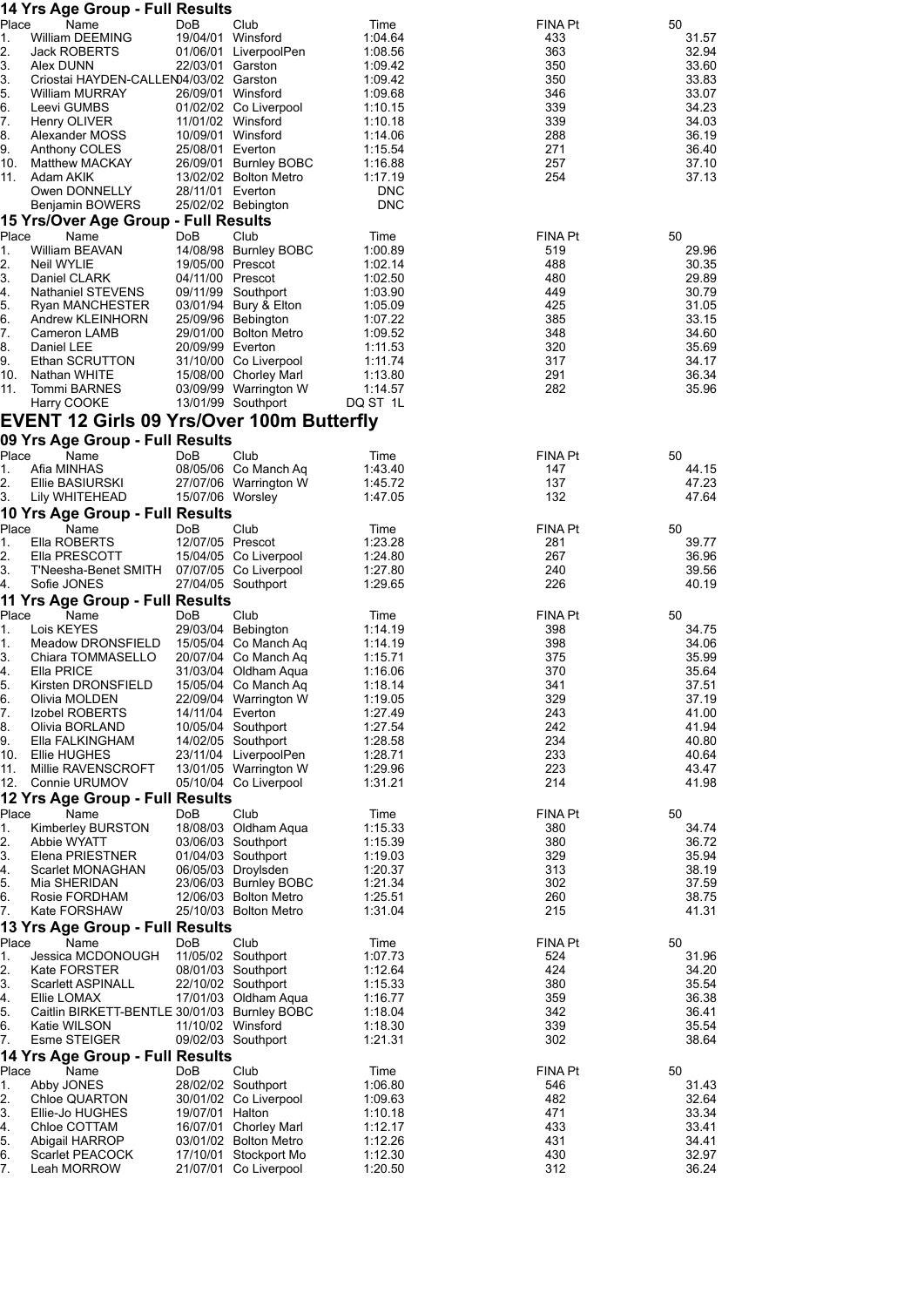|             | 15 Yrs/Over Age Group - Full Results             |                                      |                                               |                    |                |                |                    |                    |
|-------------|--------------------------------------------------|--------------------------------------|-----------------------------------------------|--------------------|----------------|----------------|--------------------|--------------------|
| Place<br>1. | Name<br>Katie RENNOLDS                           | DoB                                  | Club<br>07/07/98 Burnley BOBC                 | Time<br>1:03.52    | FINA Pt<br>635 | 50<br>30.11    |                    |                    |
| 2.          | Anna NIVEN                                       |                                      | 26/03/99 Southport                            | 1:05.78            | 572            | 30.84          |                    |                    |
| 3.          | Ella JOHNSON                                     |                                      | 27/06/00 Southport                            | 1:06.31            | 558            | 31.51          |                    |                    |
| 4.          | Charlotte DODSON                                 | 22/07/00 Prescot                     |                                               | 1:07.59            | 527            | 32.05          |                    |                    |
| 5.          | Lauren HAVES                                     | 25/07/98 Winsford                    |                                               | 1:12.17            | 433            | 33.77          |                    |                    |
| 6.<br>7.    | Ellie DEWSBURY<br><b>Tallulah CULLEN</b>         |                                      | 08/06/00 Southport<br>26/10/00 Bolton Metro   | 1:12.38<br>1:17.38 | 429<br>351     | 33.70<br>35.96 |                    |                    |
|             | EVENT 13 Boys 09 Yrs/Over 200m Breaststroke      |                                      |                                               |                    |                |                |                    |                    |
|             | 09 Yrs Age Group - Full Results                  |                                      |                                               |                    |                |                |                    |                    |
| Place       | Name                                             | DoB                                  | Club                                          | Time               | FINA Pt        | 50             | 100                | 150                |
| 1.          | <b>Edward PARKINSON</b>                          |                                      | 07/06/06 Droylsden                            | 3:36.59            | 172            | 50.04          | 1:47.33            | 2:43.30            |
| 2.          | <b>Flynn SMITH</b>                               |                                      | 24/03/06 Southport                            | 3:37.79            | 169            | 52.80          | 1:48.05            | 2:44.27            |
| 3.          | Robbie BISHOP                                    |                                      | 04/06/06 Southport                            | 3:43.72            | 156            | 51.46          | 1:49.13            | 2:47.61            |
| 4.          | Samuel MORGAN                                    |                                      | 05/11/06 Southport                            | 3:46.35            | 150            | 54.14          | 1:52.60            | 2:50.33            |
| 5.          | <b>Toby MCLOUGHLIN</b>                           |                                      | 10/06/06 Co Liverpool                         | 4:02.11            | 123            |                | 1:57.62            | 3:00.00            |
|             | 10 Yrs Age Group - Full Results                  |                                      |                                               |                    |                |                |                    |                    |
| Place<br>1. | Name<br>Vadim BOSC                               | DoB                                  | Club<br>06/10/05 Co Liverpool                 | Time<br>3:14.89    | FINA Pt<br>236 | 50<br>45.04    | 100<br>1:36.03     | 150<br>2:27.40     |
| 2.          | Christopher BELLARD                              | 30/11/05 Halton                      |                                               | 3:33.11            | 180            | 48.76          | 1:43.45            | 2:39.19            |
| 3.          | Jack CORDEN                                      | 19/12/05 Everton                     |                                               | 3:36.39            | 172            | 50.87          | 1:46.42            | 2:43.34            |
| 4.          | <b>Austin SINCLAIR</b>                           |                                      | 31/05/05 Carlisle Aq                          | 3:54.35            | 135            | 54.10          | 1:54.32            | 2:54.73            |
|             | <b>Bradley TAYLOR</b>                            | 12/06/05 Everton                     |                                               | <b>DNC</b>         |                |                |                    |                    |
|             | 11 Yrs Age Group - Full Results                  |                                      |                                               |                    |                |                |                    |                    |
| Place       | Name                                             | DoB                                  | Club                                          | Time               | FINA Pt        | 50             | 100                | 150                |
| 1.<br>2.    | <b>Toby RANSON</b><br>Kaiden WELSBY              |                                      | 29/04/04 Co Manch Aq<br>12/01/05 Droylsden    | 3:03.23<br>3:13.52 | 284<br>241     | 42.63<br>45.00 | 1:31.60<br>1:35.26 | 2:19.85<br>2:25.46 |
| 3.          | Kyle HAWKINS                                     | 18/10/04 Winsford                    |                                               | 3:14.17            | 238            | 47.25          | 1:36.23            | 2:27.20            |
| 4.          | Thomas MORGAN                                    |                                      | 17/06/04 Southport                            | 3:15.46            | 234            | 45.11          | 1:36.07            | 2:25.53            |
| 5.          | Patrick DONNELLY                                 | 30/08/04 Everton                     |                                               | 3:17.41            | 227            | 45.81          | 1:37.92            | 2:28.24            |
|             | 12 Yrs Age Group - Full Results                  |                                      |                                               |                    |                |                |                    |                    |
| Place       | Name                                             | DoB                                  | Club                                          | Time               | FINA Pt        | 50             | 100                | 150                |
| 1.          | Isaac BRENNAND                                   |                                      | 18/04/03 Bolton Metro                         | 2:40.93            | 419            | 35.59          | 1:16.08            | 1:58.61            |
| 2.          | Jacob WHITEHEAD                                  | 01/02/04 Worsley                     |                                               | 2:56.55            | 317            | 41.62          | 1:26.65            | 2:12.65            |
| 3.<br>4.    | Jake REYNOLDS<br>Samuel COULTHARD                |                                      | 01/03/04 Bolton Metro<br>20/07/03 Southport   | 2:57.10<br>3:04.01 | 314<br>280     | 40.68<br>43.68 | 1:26.28<br>1:30.63 | 2:12.62<br>2:18.04 |
| 5.          | <b>Elliot SINCLAIR</b>                           |                                      | 14/02/04 Carlisle Aq                          | 3:11.64            | 248            | 43.78          | 1:33.15            | 2:22.44            |
| 6.          | Adam SCRUTTON                                    |                                      | 04/09/03 Co Liverpool                         | 3:11.78            | 247            | 44.49          | 1:34.50            | 2:24.24            |
| 7.          | Nathan DENTON                                    | 23/05/03 Everton                     |                                               | 3:12.71            | 244            | 46.18          | 1:36.18            | 2:25.68            |
| 8.          | Wunnai TAM                                       |                                      | 19/05/03 Co Manch Aq                          | 3:16.87            | 229            | 43.91          | 1:34.41            | 2:26.05            |
| 9.          | Charles KELLY                                    |                                      | 02/01/04 Southport<br>26/03/03 Bolton Metro   | 3:17.40            | 227            | 46.12          | 1:37.84            | 2:29.33            |
|             | Scott PAYNTER<br>13 Yrs Age Group - Full Results |                                      |                                               | <b>DNC</b>         |                |                |                    |                    |
| Place       | Name                                             | DoB                                  | Club                                          | Time               | FINA Pt        | 50             | 100                | 150                |
| 1.          | Stephen CARDWELL                                 | 19/11/02 Prescot                     |                                               | 2:52.37            | 341            | 38.93          | 1:22.62            | 2:08.20            |
| 2.          | Samuel CLAYTON                                   | 09/07/02 Halton                      |                                               | 2:54.51            | 329            | 40.17          | 1:25.83            | 2:11.92            |
| 3.          | Luca TOMMASELLO                                  |                                      | 14/05/02 Co Manch Aq                          | 2:54.60            | 328            | 40.12          | 1:25.53            | 2:12.06            |
| 4.          | Jake WISSETT                                     |                                      | 25/08/02 Co Liverpool                         | 2:54.93            | 326            | 38.86          | 1:23.47            | 2:09.54            |
| 5.          | Dakota RAVETALI                                  |                                      | 18/09/02 Burnley BOBC                         | 2:55.33<br>2:58.07 | 324<br>309     | 40.32          | 1:25.77            | 2:11.30            |
| 6.<br>7.    | Alex HILES<br>Thomas DUXBURY                     |                                      | 16/06/02 Co Manch Aq<br>31/12/02 Bolton Metro | 2:58.09            | 309            | 40.93<br>41.83 | 1:26.34<br>1:28.08 | 2:12.64<br>2:14.23 |
| 8.          | <b>Finn ARMITT</b>                               | 21/07/02 Winsford                    |                                               | 2:58.56            | 307            | 40.92          | 1:26.58            | 2:13.32            |
| 9.          | Dan KINSELLA                                     |                                      | 19/12/02 Warrington W                         | 3:01.09            | 294            | 39.77          | 1:26.34            | 2:13.53            |
| 10.         | Alex JUMP                                        |                                      | 26/07/02 Bebington                            | 3:01.71            | 291            | 41.76          | 1:28.16            | 2:15.54            |
|             | 14 Yrs Age Group - Full Results                  |                                      |                                               |                    |                |                |                    |                    |
| Place       | Name                                             | DoB                                  | Club                                          | Time               | FINA Pt        | 50             | 100                | 150                |
| 1.<br>2.    | Tommy JONES<br><b>Jack ROBERTS</b>               |                                      | 13/07/01 Southport<br>01/06/01 LiverpoolPen   | 2:40.71<br>2:48.43 | 421<br>366     | 36.93<br>39.04 | 1:19.39<br>1:22.25 | 2:00.31<br>2:05.95 |
| 3.          | Stephen BROWN                                    |                                      | 02/08/01 Chorley Marl                         | 2:50.40            | 353            | 38.86          | 1:22.12            | 2:07.16            |
| 4.          | Ethan KIRBY                                      |                                      | 29/04/01 Co Liverpool                         | 2:52.65            | 339            | 38.73          | 1:22.08            | 2:06.75            |
| 5.          | Daniel O'BRIEN                                   |                                      | 09/06/01 LiverpoolPen                         | 2:57.50            | 312            | 39.96          | 1:27.39            | 2:14.58            |
|             | 15 Yrs/Over Age Group - Full Results             |                                      |                                               |                    |                |                |                    |                    |
| Place       | Name                                             | DoB                                  | Club                                          | Time               | FINA Pt        | 50             | 100                | 150                |
| 1.<br>2.    | Theo TINDALL<br>Harry COOKE                      |                                      | 25/01/01 Carlisle Aq<br>13/01/99 Southport    | 2:39.09<br>2:52.59 | 434<br>340     | 37.11<br>38.06 | 1:17.04<br>1:21.39 | 1:58.05<br>2:06.64 |
|             | <b>EVENT 14 Girls 09 Yrs/Over 50m Butterfly</b>  |                                      |                                               |                    |                |                |                    |                    |
|             |                                                  |                                      |                                               |                    |                |                |                    |                    |
| Place       | 09 Yrs Age Group - Full Results<br>Name          | DoB                                  | Club                                          | Time               | FINA Pt        |                |                    |                    |
| 1.          | Anna SWINDELL                                    |                                      | 06/04/06 Warrington W                         | 39.47              | 235            |                |                    |                    |
| 2.          | Elise BRUNS                                      |                                      | 22/07/06 LiverpoolPen                         | 42.66              | 186            |                |                    |                    |
| 3.          | Hannah CANTY                                     |                                      | 20/06/06 Southport                            | 43.64              | 174            |                |                    |                    |
| 4.          | Lily WHITEHEAD                                   | 15/07/06 Worsley                     |                                               | 44.78              | 161            |                |                    |                    |
| 5.          | Zara BORLAND                                     |                                      | 04/08/06 Southport                            | 44.88              | 160            |                |                    |                    |
| 6.          | Afia MINHAS                                      |                                      | 08/05/06 Co Manch Aq                          | 46.00              | 148            |                |                    |                    |
| 7.<br>8.    | Lacey MCKEOWN<br>Niamh PORTER                    | 27/04/06 Bootle                      | 29/06/06 LiverpoolPen                         | 48.34<br>51.22     | 128<br>107     |                |                    |                    |
|             | 10 Yrs Age Group - Full Results                  |                                      |                                               |                    |                |                |                    |                    |
| Place       | Name                                             | DoB                                  | Club                                          | Time               | FINA Pt        |                |                    |                    |
| 1.          | Sofie JONES                                      |                                      | 27/04/05 Southport                            | 36.23              | 304            |                |                    |                    |
| 2.          | Sophie BUCKLEY                                   | 01/09/05 Halton                      |                                               | 36.94              | 287            |                |                    |                    |
| 3.          | Ella ROBERTS                                     | 12/07/05 Prescot                     |                                               | 37.37              | 277            |                |                    |                    |
| 4.<br>5.    | <b>Holly BARDEN</b><br><b>Isobel DOWD</b>        | 25/11/05 Garston<br>18/11/05 Everton |                                               | 38.11<br>38.22     | 261<br>259     |                |                    |                    |
| 6.          | Grace ROONEY                                     | 22/12/05 Everton                     |                                               | 39.75              | 230            |                |                    |                    |
| 7.          | Sianna RENS                                      |                                      | 12/01/06 Co Liverpool                         | 40.93              | 211            |                |                    |                    |
| 8.          | Katie RAWNSLEY                                   | 26/04/05 Prescot                     |                                               | 41.36              | 204            |                |                    |                    |
| 9.          | <b>Holly LONGMAN</b>                             |                                      | 11/11/05 Bebington                            | 42.27              | 191            |                |                    |                    |
| 10.         | Abbie STEEL                                      |                                      | 08/01/06 Stockport Mo                         | 42.56              | 187            |                |                    |                    |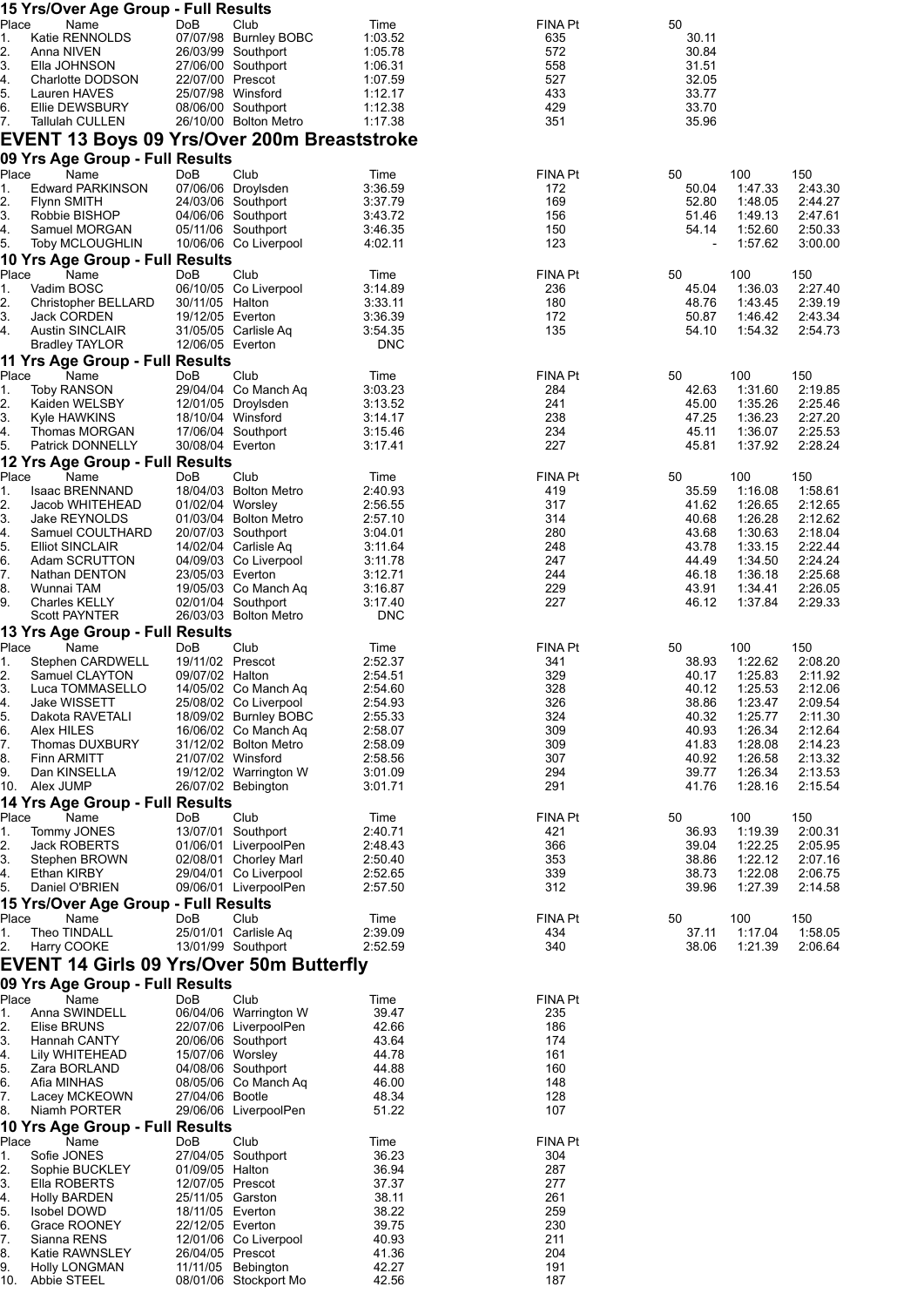| 183<br>177<br>171<br>163<br>161<br>151<br>135<br>129<br>121<br>111                                                                                                                                                                                            | <b>FINA Pt</b><br>326<br>315<br>309<br>254<br>248<br>242<br>225<br>213<br>207<br>205<br>176<br>74                                                                                                                                                                                | <b>FINA Pt</b><br>367<br>354<br>346<br>333<br>330<br>307<br>305<br>302<br>300<br>287<br>277<br>271<br>270<br>263<br>261<br>246<br>232<br>224<br>207                                                                                                                                                                                                                                                                | <b>FINA Pt</b><br>488<br>411<br>401<br>389<br>386<br>367<br>361<br>358<br>356<br>339<br>329<br>310<br>304<br>297<br>294<br>269<br>250<br>243                                                                                                                                                                                                                                                                   | <b>FINA Pt</b><br>491<br>454<br>447<br>400<br>374<br>352<br>320<br>247                                                                                                                                                                  | <b>FINA Pt</b><br>541<br>524<br>512<br>509<br>393<br>387<br>384<br>341<br>317                                                                                                       |
|---------------------------------------------------------------------------------------------------------------------------------------------------------------------------------------------------------------------------------------------------------------|----------------------------------------------------------------------------------------------------------------------------------------------------------------------------------------------------------------------------------------------------------------------------------|--------------------------------------------------------------------------------------------------------------------------------------------------------------------------------------------------------------------------------------------------------------------------------------------------------------------------------------------------------------------------------------------------------------------|----------------------------------------------------------------------------------------------------------------------------------------------------------------------------------------------------------------------------------------------------------------------------------------------------------------------------------------------------------------------------------------------------------------|-----------------------------------------------------------------------------------------------------------------------------------------------------------------------------------------------------------------------------------------|-------------------------------------------------------------------------------------------------------------------------------------------------------------------------------------|
| 42.93<br>43.39<br>43.90<br>44.60<br>44.78<br>45.74<br>47.42<br>48.25<br>49.21<br>50.62                                                                                                                                                                        | Time<br>35.40<br>35.82<br>36.04<br>38.48<br>38.79<br>39.08<br>40.04<br>40.78<br>41.17<br>41.32<br>43.49<br>58.01<br><b>DNC</b>                                                                                                                                                   | Time<br>34.03<br>34.46<br>34.72<br>35.16<br>35.27<br>36.13<br>36.19<br>36.33<br>36.39<br>36.94<br>37.38<br>37.67<br>37.69<br>38.04<br>38.11<br>38.86<br>39.66<br>40.11<br>41.21<br><b>DNC</b>                                                                                                                                                                                                                      | Time<br>30.95<br>32.78<br>33.04<br>33.37<br>33.48<br>34.05<br>34.23<br>34.31<br>34.38<br>34.94<br>35.29<br>36.00<br>36.24<br>36.54<br>36.66<br>37.75<br>38.68<br>39.04<br><b>DNC</b>                                                                                                                                                                                                                           | Time<br>30.89<br>31.70<br>31.88<br>33.07<br>33.82<br>34.51<br>35.63<br>38.84<br><b>DNC</b>                                                                                                                                              | Time<br>29.91<br>30.24<br>30.47<br>30.53<br>33.28<br>33.45<br>33.53<br>34.87<br>35.75<br><b>DNC</b>                                                                                 |
| 07/08/05 Bolton Metro<br>24/08/05 Bebington<br>18/08/05 Bebington<br>03/12/05 Warrington W<br>02/07/05 Warrington W<br>08/06/05 LiverpoolPen                                                                                                                  | Club<br>31/03/04 Oldham Aqua<br>10/05/04 Southport<br>15/05/04 Southport<br>14/02/05 Southport<br>13/01/05 Warrington W<br>04/11/04 Co Liverpool<br>16/05/04 Southport<br>13/02/05 Warrington W<br>17/12/04 Southport<br>29/06/04 Warrington W<br>25/10/04 Co Manch Aq           | Club<br>01/04/03 Southport<br>18/08/03 Oldham Aqua<br>19/09/03 Co Liverpool<br>29/06/03 Co Manch Aq<br>29/07/03 Droylsden<br>26/08/03 Warrington W<br>06/05/03 Droylsden<br>21/12/03 Bebington<br>23/01/04 Bolton Metro<br>16/12/03 Southport<br>25/10/03 Bolton Metro<br>08/07/03 Bebington<br>28/02/04 Southport<br>24/10/03 Bolton Metro<br>01/11/03 Oldham Aqua                                                | Club<br>11/05/02 Southport<br>13/02/03 Southport<br>22/02/03 Stockport Mo<br>21/12/02 LiverpoolPen<br>17/01/03 Oldham Aqua<br>09/02/03 Southport<br>11/11/02 Southport<br>20/10/02 LiverpoolPen<br>04/12/02 Co Manch Aq<br>10/05/02 Oldham Aqua                                                                                                                                                                | Club<br>17/10/01 Stockport Mo<br>30/01/02 Co Liverpool<br>10/01/02 Co Liverpool<br>23/12/01 Oldham Aqua<br>21/07/01 Co Liverpool<br>05/10/01 Co Manch Aq                                                                                | Club<br>26/03/99 Southport<br>28/03/00 Southport<br>27/06/00 Southport<br>01/07/00 Southport<br>13/10/96 Oldham Aqua<br>08/06/00 Southport                                          |
| 14/10/05 Everton<br>10/11/05 Garston                                                                                                                                                                                                                          | DoB<br>24/09/04 Prescot<br>05/04/04 Garston                                                                                                                                                                                                                                      | <b>DoB</b><br>18/11/03 Winsford<br>03/04/03 Prescot<br>06/02/04 Halton<br>01/10/03 Prescot<br>15/09/03 Prescot                                                                                                                                                                                                                                                                                                     | DoB<br>15/08/02 Everton<br>11/10/02 Winsford<br>20/02/03 Everton<br>18/10/02 Winsford<br>24/04/02 Glossop<br>11/06/02 Everton<br>11/07/02 Everton<br>18/09/02 Garston                                                                                                                                                                                                                                          | DoB<br>19/07/01 Halton<br>11/12/01 Prescot                                                                                                                                                                                              | DoB<br>25/07/98 Winsford<br>24/04/00 Winsford<br>04/07/00 Garston<br>24/12/00 Everton                                                                                               |
| Francesca CULLEN<br>Amelie CORNELL<br>Alannah CARRUTHERS 23/07/05 Bolton Metro<br>Ella BARNES<br>Hannah MAHER<br>Neve MIXTURE<br>Lauren JONES<br>Eve SCHOFIELD<br>Meghan SANDHU-ELLARD4/05/05 LiverpoolPen<br>Connie MORAN<br>11 Yrs Age Group - Full Results | Name<br>Ella PRICE<br>Olivia BORLAND<br>Jessica DEELEY<br>Emily SUTTON<br>Ella FALKINGHAM<br>Millie RAVENSCROFT<br>Roisin O'CONNOR<br>Alyssa MCILROY<br>Hannah KAY<br>Charlotte WINSTANLEY<br>Rachel POOLE<br>Abby JOWETT<br>Anita OBOAVWODUO<br>12 Yrs Age Group - Full Results | Name<br>Olivia MORLEY<br>Elena PRIESTNER<br>Kimberley BURSTON<br>Lily-Anna IRELAND<br>Olivia CLARE<br>Emma FARRUGIA<br>Eleanor PARKMAN<br>Emmie BROWNLOW<br>Hannah SMITH<br>Scarlet MONAGHAN<br>Holly LEVELL<br>Georgia ASHTON<br>Ella SMITH<br>Kate FORSHAW<br><b>Charlotte CLARK</b><br>Emma SIGGS<br><b>Emily FAIRHURST</b><br>Mia CHAMBERS<br>Abbie BRENNAND<br>Ella BOWERS<br>13 Yrs Age Group - Full Results | Name<br>Jessica MCDONOUGH<br>Niamh DONNELLY<br>Jessica LAW<br>Katie WILSON<br><b>Faith BRYANT</b><br>Katie WOODBRIDGE<br>Caitlin BIRKETT-BENTLE 30/01/03 Burnley BOBC<br>Millie FAIRBROTHER<br>Emily STEEL<br>Olivia JONES<br>Zoe DOWD<br>Daisy CORNELL<br>Ellie LOMAX<br>Esme STEIGER<br>Katy ADKINS<br>Lucy STEWART<br>Koshiki CHAUHAN<br>Lily SKIDMORE<br>Ciara HARRISON<br>14 Yrs Age Group - Full Results | Name<br>Scarlet PEACOCK<br>Chloe QUARTON<br>Ellie-Jo HUGHES<br>Katana RUMBLE<br>Katie RICHARDSON<br>Olivia LOWERY-MONKS 27/10/01 Bolton Metro<br>Leah MORROW<br>Lucy MCLAUGHLIN<br>Leah HORABIN<br>15 Yrs/Over Age Group - Full Results | Name<br>Anna NIVEN<br>Emma WHITTINGHAM<br>Ella JOHNSON<br>Niamh WILGAR<br>Lauren HAVES<br>Kathryn JUDKINS<br>Ellie DEWSBURY<br>Alice DEEMING<br><b>Emily WAIN</b><br>Alivia ALLFORD |
| 11.<br>12.<br>13.<br>14.<br>15.<br>16.<br>17.<br>18.<br>19.<br>20.                                                                                                                                                                                            | Place<br>1.<br>2.<br>3.<br>4.<br>5.<br>6.<br>7.<br>8.<br>9.<br>10.<br>11.<br>12.                                                                                                                                                                                                 | Place<br>1.<br>2.<br>3.<br>4.<br>5.<br>6.<br>7.<br>8.<br>9.<br>10.<br>11.<br>12.<br>13.<br>14.<br>15.<br>16.<br>17.<br>18.<br>19.                                                                                                                                                                                                                                                                                  | Place<br>1.<br>2.<br>3.<br>4.<br>5.<br>6.<br>7.<br>8.<br>9.<br>10.<br>11.<br>12.<br>13.<br>14.<br>15.<br>16.<br>17.<br>18.                                                                                                                                                                                                                                                                                     | Place<br>1.<br>2.<br>3.<br>4.<br>5.<br>6.<br>7.<br>8.                                                                                                                                                                                   | Place<br>1.<br>2.<br>3.<br>4.<br>5.<br>6.<br>7.<br>8.<br>9.                                                                                                                         |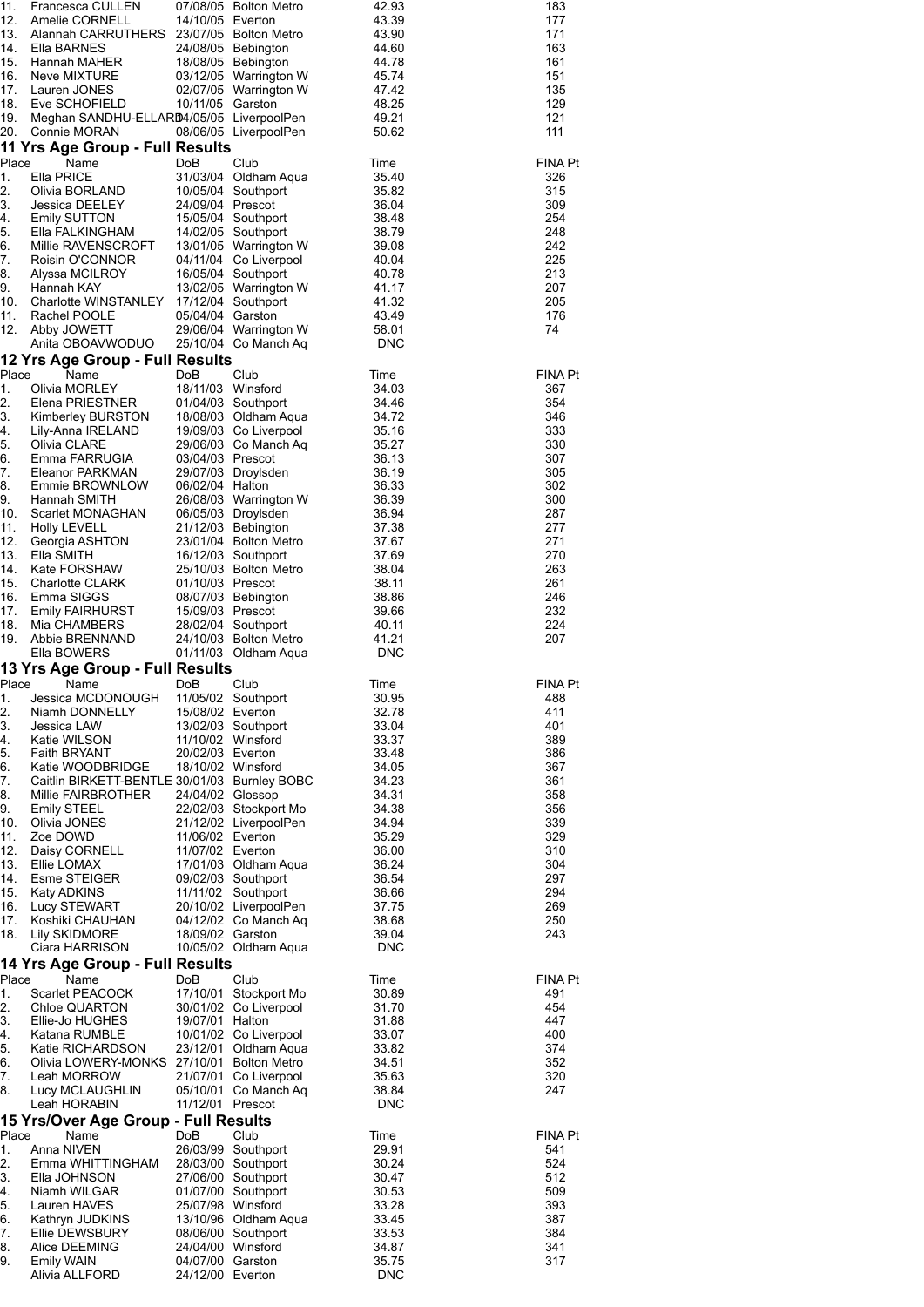## **EVENT 15 Boys 09 Yrs/Over 50m Backstroke**

|             | 09 Yrs Age Group - Full Results                       |                                      |                                               |                |                       |
|-------------|-------------------------------------------------------|--------------------------------------|-----------------------------------------------|----------------|-----------------------|
| Place<br>1. | Name                                                  | DoB                                  | Club                                          | Time           | <b>FINA Pt</b><br>162 |
| 2.          | Callum ROLLIN<br>Flynn SMITH                          |                                      | 07/05/06 Southport<br>24/03/06 Southport      | 40.75<br>41.38 | 154                   |
| 3.          | Benjamin WEALL                                        |                                      | 18/07/06 Warrington W                         | 41.91          | 149                   |
| 4.          | Robbie BISHOP                                         |                                      | 04/06/06 Southport                            | 43.22          | 135                   |
| 5.          | Christian SYMS                                        |                                      | 24/11/06 Southport                            | 46.27          | 110                   |
| 6.          | Cameron MORLEY                                        | 01/10/06 Winsford                    |                                               | 46.80          | 107                   |
| 7.<br>8.    | Zachary DALY<br>Joseph BOURNE                         | 10/04/06 Prescot                     | 21/03/06 Chorley Marl                         | 46.96<br>48.66 | 105<br>95             |
| 9.          | Leighton KIVI                                         | 27/08/06 Prescot                     |                                               | 48.70          | 94                    |
| 10.         | Rhys CROASDALE                                        | 05/03/07 Halton                      |                                               | 49.41          | 90                    |
| 11.         | Aaron WHALLEY                                         |                                      | 27/09/06 Warrington W                         | 49.82          | 88                    |
| 12.         | Benjamin LUNT                                         |                                      | 10/06/06 Warrington W                         | 50.14          | 87                    |
|             | 10 Yrs Age Group - Full Results                       |                                      |                                               |                |                       |
| Place<br>1. | Name<br>Noah HARRISON                                 | <b>DoB</b>                           | Club<br>16/12/05 Droylsden                    | Time<br>37.59  | <b>FINA Pt</b><br>206 |
| 2.          | Theo OLIVER                                           | 29/05/05 Winsford                    |                                               | 42.86          | 139                   |
| 3.          | Louis GRESSWELL                                       |                                      | 25/06/05 Carlisle Aq                          | 44.72          | 122                   |
| 4.          | Harrison KNIGHT                                       |                                      | 04/01/06 Co Liverpool                         | 44.73          | 122                   |
| 5.          | Samuel LAW                                            |                                      | 12/12/05 Southport                            | 45.76          | 114                   |
| 6.<br>7.    | Kealan JONES<br>John HUMBLE                           | 23/12/05 Prescot                     | 27/06/05 LiverpoolPen                         | 49.02<br>50.08 | 93<br>87              |
|             | 11 Yrs Age Group - Full Results                       |                                      |                                               |                |                       |
| Place       | Name                                                  | DoB                                  | Club                                          | Time           | <b>FINA Pt</b>        |
| 1.          | Henry MAW                                             |                                      | 19/04/04 Southport                            | 36.46          | 226                   |
| 2.          | Benjamin RIX                                          |                                      | 18/11/04 Warrington W                         | 39.16          | 182                   |
| 3.          | Ellis LOUGHRAN                                        | 01/12/04 Garston                     |                                               | 41.92          | 148                   |
| 4.<br>5.    | Louis KIVI<br>Thomas BOYLETT                          | 29/07/04 Prescot                     | 12/02/05 Southport                            | 43.30<br>43.47 | 135<br>133            |
|             | Toby RANSON                                           |                                      | 29/04/04 Co Manch Aq                          | <b>DNC</b>     |                       |
|             | 12 Yrs Age Group - Full Results                       |                                      |                                               |                |                       |
| Place       | Name                                                  | DoB                                  | Club                                          | Time           | <b>FINA Pt</b>        |
| 1.          | Edward WHITTINGHAM 20/10/03 Southport                 |                                      |                                               | 34.48          | 267                   |
| 2.          | Alex KEEGAN                                           |                                      | 06/09/03 Co Liverpool                         | 35.76          | 239                   |
| 3.          | Jack CHERRY                                           |                                      | 20/09/03 Co Manch Aq                          | 36.07          | 233                   |
| 4.<br>5.    | Jonathan BOWERS<br>Harvey ZWIJNEN                     | 19/02/04 Winsford                    | 16/02/04 Bebington                            | 36.17<br>36.29 | 231<br>229            |
| 6.          | Matthew BOYD                                          |                                      | 09/03/04 Burnley BOBC                         | 36.47          | 226                   |
| 7.          | <b>Charles KELLY</b>                                  |                                      | 02/01/04 Southport                            | 36.91          | 218                   |
| 8.          | Jacob WHITEHEAD                                       | 01/02/04 Worsley                     |                                               | 37.18          | 213                   |
| 9.<br>10.   | Samuel WOODS<br>Fraser COOKE                          |                                      | 20/02/04 Southport<br>03/02/04 Southport      | 37.23<br>37.82 | 212<br>202            |
| 11.         | Wunnai TAM                                            |                                      | 19/05/03 Co Manch Aq                          | 38.66          | 189                   |
| 12.         | Rory ARMITT                                           | 19/01/04 Winsford                    |                                               | 38.73          | 188                   |
| 13.         | Adam SCRUTTON                                         |                                      | 04/09/03 Co Liverpool                         | 39.33          | 180                   |
| 14.         | Luke FALKINGHAM                                       |                                      | 10/12/03 Southport                            | 40.12          | 169                   |
| 15.<br>16.  | <b>Elliot SINCLAIR</b><br>Jacob DUNN                  | 15/09/03 Garston                     | 14/02/04 Carlisle Aq                          | 40.22<br>40.32 | 168<br>167            |
| 17.         | Jac SMITH-SHELLEY                                     |                                      | 02/02/04 Burnley BOBC                         | 41.82          | 149                   |
| 18.         | <b>Archibald LAWTON</b>                               |                                      | 03/12/03 Co Liverpool                         | 43.47          | 133                   |
|             | 13 Yrs Age Group - Full Results                       |                                      |                                               |                |                       |
| Place       | Name                                                  | DoB                                  | Club                                          | Time           | <b>FINA Pt</b>        |
| 1.          | <b>Finn ARMITT</b>                                    | 21/07/02 Winsford                    |                                               | 32.57          | 317                   |
| 2.<br>3.    | David PUGH<br>Luca TOMMASELLO                         |                                      | 14/03/02 Stockport Mo<br>14/05/02 Co Manch Ag | 32.63<br>32.81 | 315<br>310            |
| 4.          | <b>Elliot WARWICK</b>                                 |                                      | 14/08/02 LiverpoolPen                         | 33.12          | 301                   |
| 5.          | Matthew ROONEY                                        | 02/12/02 Everton                     |                                               | 33.23          | 298                   |
| 6.          | Alex HILES                                            |                                      | 16/06/02 Co Manch Aq                          | 33.68          | 287                   |
| 7.          | Reece KIRBY                                           |                                      | 12/11/02 Co Liverpool                         | 33.74          | 285                   |
| 8.<br>9.    | <b>Edward CARDEN</b><br>Joseph BURNS                  | 24/01/03 Garston<br>28/01/03 Prescot |                                               | 33.90<br>34.03 | 281<br>278            |
| 10.         | Harry RIDER                                           |                                      | 13/07/02 Droylsden                            | 34.71          | 262                   |
| 11.         | Dan KINSELLA                                          |                                      | 19/12/02 Warrington W                         | 34.75          | 261                   |
| 12.         | Alex JUMP                                             |                                      | 26/07/02 Bebington                            | 35.01          | 255                   |
| 13.         | Thomas HILL                                           |                                      | 06/09/02 Southport                            | 35.38          | 247                   |
| 14.<br>15.  | Mason GALLEY<br>Jason RAWLINS-WILLIAMS3/07/02 Garston |                                      | 04/02/03 Southport                            | 35.69<br>35.89 | 241<br>237            |
| 16.         | Zak SMITH-SHELLEY                                     |                                      | 18/05/02 Burnley BOBC                         | 36.44          | 226                   |
| 17.         | Samuel CLAYTON                                        | 09/07/02 Halton                      |                                               | 37.36          | 210                   |
| 18.         | Alexander DILLON                                      |                                      | 30/01/03 Southport                            | 37.88          | 201                   |
| 19.         | Thomas DAWSON                                         |                                      | 14/08/02 Co Manch Aq                          | 38.59          | 190                   |
|             | Ryan SANDERS                                          |                                      | 03/05/02 Warrington W                         | <b>DNC</b>     |                       |
| Place       | 14 Yrs Age Group - Full Results<br>Name               | DoB                                  | Club                                          | Time           | FINA Pt               |
| 1.          | William DEEMING                                       | 19/04/01 Winsford                    |                                               | 31.03          | 367                   |
| 2.          | William MURRAY                                        | 26/09/01 Winsford                    |                                               | 31.72          | 343                   |
| 3.          | <b>Jack ROBERTS</b>                                   |                                      | 01/06/01 LiverpoolPen                         | 31.96          | 336                   |
| 4.          | Alex DUNN                                             | 22/03/01 Garston                     |                                               | 32.79          | 311                   |
| 4.<br>6.    | Criostai HAYDEN-CALLEN04/03/02 Garston<br>Tommy JONES |                                      | 13/07/01 Southport                            | 32.79<br>32.94 | 311<br>306            |
| 7.          | Benjamin BOWERS                                       |                                      | 25/02/02 Bebington                            | 32.97          | 306                   |
| 8.          | Henry OLIVER                                          |                                      | 11/01/02 Winsford                             | 33.42          | 293                   |
| 9.          | Michael PICKSTOCK                                     | 15/02/02 Everton                     |                                               | 35.40          | 247                   |
| 10.         | <b>Matthew MACKAY</b>                                 |                                      | 26/09/01 Burnley BOBC                         | 35.85          | 238                   |
| 11.<br>12.  | Daniel O'BRIEN<br><b>Reece CORFIELD</b>               |                                      | 09/06/01 LiverpoolPen<br>06/12/01 Co Manch Ag | 35.89<br>35.94 | 237<br>236            |
|             | Joshua HARVEY                                         |                                      | 07/10/01 LiverpoolPen                         | <b>DNC</b>     |                       |
|             | Owen DONNELLY                                         | 28/11/01 Everton                     |                                               | <b>DNC</b>     |                       |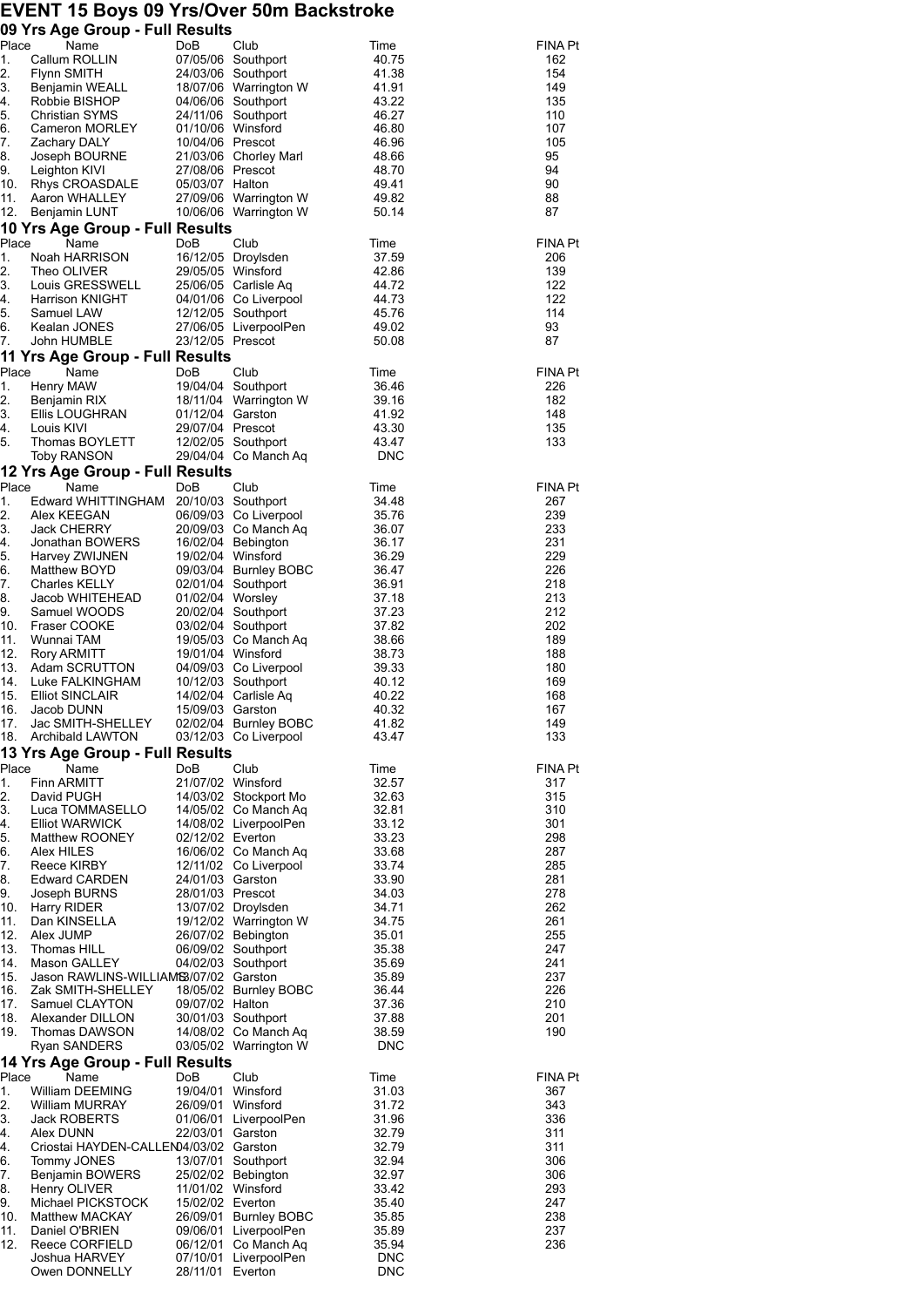|       | Anthony COLES                        | 25/08/01 Everton |                       | <b>DNC</b> |         |
|-------|--------------------------------------|------------------|-----------------------|------------|---------|
|       | 15 Yrs/Over Age Group - Full Results |                  |                       |            |         |
| Place | Name                                 | DoB              | Club                  | Time       | FINA Pt |
| 1.    | Neil WYLIE                           | 19/05/00 Prescot |                       | 29.18      | 441     |
| 2.    | Nathaniel STEVENS                    |                  | 09/11/99 Southport    | 29.78      | 415     |
| 3.    | <b>Ryan MANCHESTER</b>               |                  | 03/01/94 Bury & Elton | 30.10      | 402     |
| 4.    | Harry COOKE                          |                  | 13/01/99 Southport    | 31.20      | 361     |
| 5.    | Andrew KLEINHORN                     |                  | 25/09/96 Bebington    | 31.30      | 357     |
| 6.    | Ethan SCRUTTON                       |                  | 31/10/00 Co Liverpool | 33.06      | 303     |
| 7.    | Daniel LEE                           | 20/09/99 Everton |                       | 33.97      | 279     |
| 8.    | Nathan WHITE                         |                  | 15/08/00 Chorley Marl | 34.51      | 266     |
| 9.    | Tommi BARNES                         |                  | 03/09/99 Warrington W | 34.56      | 265     |
|       |                                      |                  |                       |            |         |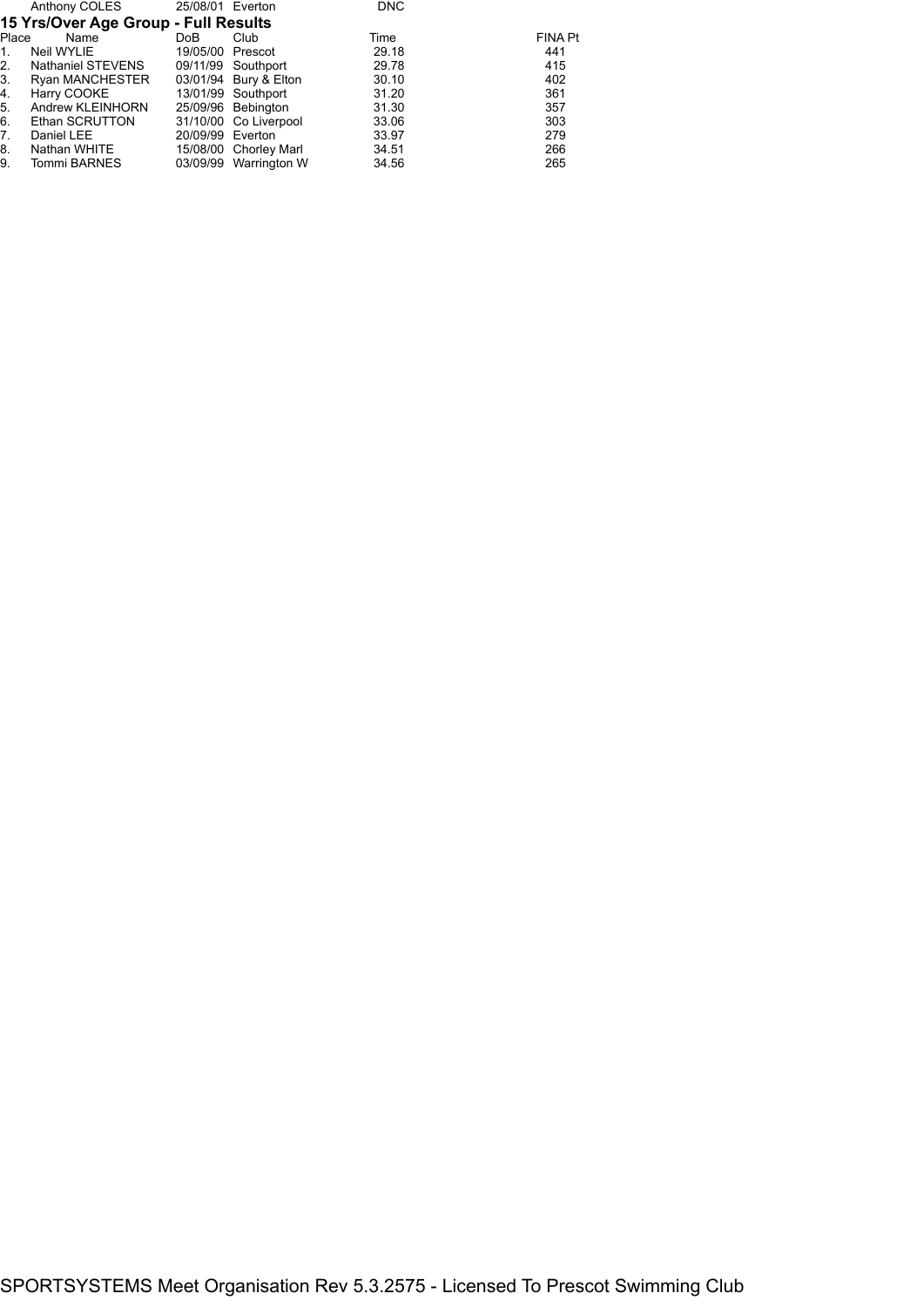# **Prescot & Everton Spring Meet Session 3 at Knowsley Leisure & Culture Park**

#### **EVENT 16 Boys 10 Yrs/Over 400m IM**

|             | 10 Yrs Age Group - Full Results                   |                                  |                                                |                            |              |                       |                |                    |                    |
|-------------|---------------------------------------------------|----------------------------------|------------------------------------------------|----------------------------|--------------|-----------------------|----------------|--------------------|--------------------|
| Place<br>1. | Name<br>Max RENFREW                               | <b>DoB</b>                       | Club<br>21/09/05 Oldham Aqua                   | Time<br>7:29.82            |              | <b>FINA Pt</b><br>143 |                |                    |                    |
|             | 50m 52.15                                         | 100m 1:57.93                     | 150m 2:51.57                                   | 200m 3:44.46               | 250m 4:47.03 | 300m 5:53.17          | 350m 6:43.91   | 400m 7:29.82       |                    |
|             | 12 Yrs Age Group - Full Results                   |                                  |                                                |                            |              |                       |                |                    |                    |
| Place<br>1. | Name<br><b>Isaac BRENNAND</b>                     | DoB                              | Club<br>18/04/03 Bolton Metro                  | Time<br>5:18.68            |              | <b>FINA Pt</b><br>403 |                |                    |                    |
|             | 50m 34.26                                         | 100m 1:13.71                     | 150m 1:57.16                                   | 200m 2:39.12               | 250m 3:22.71 | 300m 4:08.39          | 350m 4:44.87   | 400m 5:18.68       |                    |
| 2.          | Jacob WHITEHEAD<br>50m 35.74                      | 01/02/04 Worsley<br>100m 1:17.16 | 150m 1:58.07                                   | 5:25.41<br>200m 2:38.33    | 250m 3:24.04 | 379<br>300m 4:10.25   | 350m 4:48.46   | 400m 5:25.41       |                    |
| 3.          | Samuel COULTHARD<br>50m 38.34                     | 100m 1:22.07                     | 20/07/03 Southport<br>150m 2:05.33             | 5:36.23<br>200m 2:48.22    | 250m 3:33.85 | 343<br>300m 4:20.94   | 350m 5:00.17   | 400m 5:36.23       |                    |
| 4.          | Samuel ELLIS                                      |                                  | 20/01/04 Co Liverpool                          | 5:36.89                    |              | 341                   |                |                    |                    |
| 5.          | 50m 36.02<br>Jake REYNOLDS                        | 100m 1:17.02                     | 150m 1:58.39<br>01/03/04 Bolton Metro          | 200m 2:39.42<br>5:41.04    | 250m 3:29.57 | 300m 4:19.33<br>329   | 350m 4:59.95   | 400m 5:36.89       |                    |
|             | 50m 37.35                                         | 100m 1:21.97                     | 150m 2:06.77<br>14/02/04 Carlisle Aq           | 200m 2:52.22               | 250m 3:38.62 | 300m 4:26.10<br>285   | 350m 5:03.61   | 400m 5:41.04       |                    |
| 6.          | <b>Elliot SINCLAIR</b><br>50m 38.68               | 100m 1:23.11                     | 150m 2:10.37                                   | 5:57.70<br>200m 2:57.27    | 250m 3:47.36 | 300m 4:37.96          | 350m 5:18.65   | 400m 5:57.70       |                    |
| 7.          | Adam SCRUTTON<br>50m 45.44                        | 100m 1:34.78                     | 04/09/03 Co Liverpool<br>150m 2:22.06          | 6:23.48<br>200m 3:09.51    | 250m 4:03.82 | 231<br>300m 4:57.51   | 350m 5:40.20   | 400m 6:23.48       |                    |
|             | 13 Yrs Age Group - Full Results                   |                                  |                                                |                            |              |                       |                |                    |                    |
| Place       | Name                                              | DoB                              | Club                                           | Time                       |              | FINA Pt               |                |                    |                    |
| 1.          | Ethan WRIGHT<br>50m 34.26                         | 100m 1:13.47                     | 21/11/02 Winsford<br>150m 1:53.84              | 5:14.89<br>200m 2:34.71    | 250m 3:20.21 | 418<br>300m 4:05.77   | 350m 4:40.72   | 400m 5:14.89       |                    |
| 2.          | Thomas DUXBURY                                    |                                  | 31/12/02 Bolton Metro                          | 5:24.56                    |              | 382                   |                |                    |                    |
| 3.          | 50m 36.80<br>Luca TOMMASELLO                      | 100m 1:16.61                     | 150m 1:56.29<br>14/05/02 Co Manch Aq           | 200m 2:36.48<br>5:26.62    | 250m 3:24.63 | 300m 4:11.84<br>374   | 350m 4:49.64   | 400m 5:24.56       |                    |
|             | 50m 36.14                                         | 100m 1:18.85                     | 150m 2:00.40                                   | 200m 2:41.30               | 250m 3:28.07 | 300m 4:16.05          | 350m 4:53.39   | 400m 5:26.62       |                    |
| 4.          | Stephen CARDWELL<br>50m 34.01                     | 19/11/02 Prescot<br>100m 1:14.87 | 150m 1:57.53                                   | 5:27.17<br>200m 2:39.03    | 250m 3:24.56 | 372<br>300m 4:11.60   | 350m 4:51.19   | 400m 5:27.17       |                    |
| 5.          | Peter HILL                                        | 01/07/02 Prescot                 |                                                | 5:48.32                    |              | 309                   |                |                    |                    |
|             | 50m 38.14<br>Jake WISSETT                         | 100m 1:25.21                     | 150m 2:08.13<br>25/08/02 Co Liverpool          | 200m 2:50.76<br><b>DNC</b> | 250m 3:40.43 | 300m 4:29.62          | 350m 5:09.66   | 400m 5:48.32       |                    |
|             | 14 Yrs Age Group - Full Results                   |                                  |                                                |                            |              |                       |                |                    |                    |
| Place       | Name                                              | DoB                              | Club                                           | Time                       |              | FINA Pt               |                |                    |                    |
| 1.          | William DEEMING<br>50m 32.30                      | 100m 1:09.40                     | 19/04/01 Winsford<br>150m 1:47.06              | 5:07.58<br>200m 2:24.39    | 250m 3:11.14 | 448<br>300m 3:58.25   | 350m 4:34.07   | 400m 5:07.58       |                    |
| 2.          | <b>William MURRAY</b>                             | 26/09/01 Winsford                |                                                | 5:08.57                    |              | 444                   |                |                    |                    |
| 3.          | 50m 31.56<br>Leevi GUMBS                          | 100m 1:09.84                     | 150m 1:48.99<br>01/02/02 Co Liverpool          | 200m 2:27.66<br>5:15.52    | 250m 3:13.24 | 300m 3:58.41<br>415   | 350m 4:34.38   | 400m 5:08.57       |                    |
|             | 50m 33.40                                         | 100m 1:13.42                     | 150m 1:52.70                                   | 200m 2:31.66               | 250m 3:19.31 | 300m 4:07.38          | 350m 4:41.89   | 400m 5:15.52       |                    |
| 4.          | Oliver MAKINSON<br>50m 34.72                      | 100m 1:13.19                     | 07/06/01 Oldham Aqua<br>150m 1:56.75           | 5:27.23<br>200m 2:39.74    | 250m 3:25.32 | 372<br>300m 4:11.50   | 350m 4:49.36   | 400m 5:27.23       |                    |
|             | 15 Yrs/Over Age Group - Full Results              |                                  |                                                |                            |              |                       |                |                    |                    |
| Place       | Name                                              | DoB                              | Club                                           | Time                       |              | <b>FINA Pt</b>        |                |                    |                    |
| 1.          | Harry PILKINGTON<br>50m 29.28                     | 100m 1:03.09                     | 25/12/00 Burnley BOBC<br>150m 1:40.27          | 4:46.87<br>200m 2:17.52    | 250m 2:58.85 | 553<br>300m 3:41.81   | 350m 4:14.51   | 400m 4:46.87       |                    |
| 2.          | Matthew SULLIVAN                                  |                                  | 20/12/97 Warrington W                          | 4:49.43                    |              | 538                   |                |                    |                    |
| 3.          | 50m 30.42<br>Ryan RIMMER                          | 100m 1:05.48                     | 150m 1:41.42<br>06/05/98 Crewe Flyers          | 200m 2:16.96<br>5:03.08    | 250m 2:59.39 | 300m 3:42.15<br>469   | 350m 4:15.81   | 400m 4:49.43       |                    |
|             | 50m 30.61                                         | 100m 1:05.41                     | 150m 1:43.28                                   | 200m 2:20.94               | 250m 3:04.80 | 300m 3:50.92          | 350m 4:27.79   | 400m 5:03.08       |                    |
| 4.          | Theo TINDALL<br>50m 36.63                         | 100m 1:19.63                     | 25/01/01 Carlisle Aq<br>150m 2:01.17           | 5:18.20<br>200m 2:41.85    | 250m 3:23.18 | 405<br>300m 4:07.41   | 350m 4:43.46   | 400m 5:18.20       |                    |
| 5.          | Jake BRASSINGTON<br>50m 33.54                     | 100m 1:12.88                     | 30/12/00 Crewe Flyers<br>150m 1:52.83          | 5:18.89<br>200m 2:32.88    | 250m 3:19.23 | 402<br>300m 4:06.54   | 350m 4:43.29   | 400m 5:18.89       |                    |
| 6.          | Max CHARNLEY-COLLIN20/08/00 Garston               |                                  |                                                | 5:22.60                    |              | 389                   |                |                    |                    |
|             | 50m 33.21                                         | 100m 1:13.17                     | 150m 1:56.54                                   | 200m 2:38.64               | 250m 3:23.73 | 300m 4:09.57          | 350m 4:47.24   | 400m 5:22.60       |                    |
|             | <b>EVENT 17 Girls 09 Yrs/Over 200m IM</b>         |                                  |                                                |                            |              |                       |                |                    |                    |
| Place       | 09 Yrs Age Group - Full Results<br>Name           | DoB                              | Club                                           |                            |              | FINA Pt               | 50             |                    | 150                |
| 1.          | Anna SWINDELL                                     |                                  | 06/04/06 Warrington W                          | Time<br>3:06.59            |              | 278                   | 41.30          | 100<br>1:27.75     | 2:24.98            |
| 2.          | Freya BOARDMAN                                    | 24/08/06 Everton                 |                                                | 3:10.20                    |              | 262                   | 43.43          | 1:32.39            | 2:27.48            |
| 3.          | Elise BRUNS<br>Lily WHITEHEAD                     | 15/07/06 Worsley                 | 22/07/06 LiverpoolPen                          | 3:19.60<br>3:19.68         |              | 227<br>227            | 43.38<br>44.73 | 1:35.20<br>1:33.47 | 2:33.40<br>2:35.34 |
| 4.<br>5.    | Hannah CANTY                                      |                                  | 20/06/06 Southport                             | 3:23.77                    |              | 213                   | 45.75          | 1:39.49            | 2:36.41            |
| 6.          | Zara BORLAND                                      |                                  | 04/08/06 Southport                             | 3:28.13                    |              | 200                   | 45.69          | 1:40.02            | 2:41.57            |
| 7.          | Layla PRINCE                                      |                                  | 14/08/06 Co Liverpool                          | 3:29.37<br>3:30.52         |              | 197<br>193            | 52.37<br>49.00 | 1:47.41<br>1:42.31 | 2:44.70<br>2:42.35 |
| 8.<br>9.    | Sophie WESTON<br>Niamh PORTER                     |                                  | 14/06/06 Warrington W<br>29/06/06 LiverpoolPen | 3:39.03                    |              | 172                   | 50.24          | 1:44.32            | 2:48.71            |
|             | Gracie URUMOV                                     |                                  | 03/05/06 Co Liverpool                          | DNC                        |              |                       |                |                    |                    |
|             | Rhianna ARCHER                                    | 04/04/06 Wigan                   |                                                | <b>DNC</b><br>DQ T 4L      |              |                       |                |                    |                    |
|             | Abigail SLATER<br>10 Yrs Age Group - Full Results | 13/07/06 Everton                 |                                                |                            |              |                       |                |                    |                    |
| Place       | Name                                              | DoB                              | Club                                           | Time                       |              | FINA Pt               | 50             | 100                | 150                |
| 1.          | Molli WORBURTON-WHIT28/06/05 Co Liverpool         |                                  |                                                | 2:52.97                    |              | 349                   | 37.66          | 1.21.14            | 2:11.99            |
| 2.<br>3.    | Lucy DIXON<br>Ella PRESCOTT                       |                                  | 03/07/05 Bolton Metro                          | 2:57.57<br>2:57.63         |              | 323<br>322            | 40.48          | 1:27.17<br>1:22.96 | 2:16.78            |
| 4.          | Lucy HORMAN                                       |                                  | 15/04/05 Co Liverpool<br>28/03/05 Co Liverpool | 2:59.12                    |              | 314                   | 36.63<br>40.00 | 1:24.19            | 2:15.41<br>2:18.64 |
| 5.          | <b>Katie RAWNSLEY</b>                             | 26/04/05 Prescot                 |                                                | 2:59.37                    |              | 313                   | 42.75          | 1:28.24            | 2:19.14            |
| 6.          | Sofie JONES                                       |                                  | 27/04/05 Southport                             | 3:02.04                    |              | 299                   | 38.90          | 1:24.33            | 2:21.20            |
| 7.<br>8.    | Millie DUNCAN<br>Ella ROBERTS                     | 12/07/05 Prescot                 | 18/01/06 Warrington W                          | 3:02.66<br>3:03.82         |              | 296<br>291            | 39.51<br>40.06 | 1:27.62<br>1:27.43 | 2:23.46<br>2:23.86 |
| 9.          | Hannah MAHER                                      |                                  | 18/08/05 Bebington                             | 3:05.74                    |              | 282                   | 44.87          | 1:29.22            | 2:24.54            |
| 10.         | <b>Isobel DOWD</b>                                | 18/11/05 Everton                 |                                                | 3:07.98                    |              | 272                   | 39.29          | 1:27.16            | 2:23.34            |
| 11.<br>12.  | <b>Holly BARDEN</b><br>Lauren JONES               | 25/11/05 Garston                 | 02/07/05 Warrington W                          | 3:12.31<br>3:14.23         |              | 254<br>246            | 41.44<br>47.65 | 1:30.28<br>1:38.49 | 2:29.75<br>2:31.62 |
| 13.         | Leah ELDER                                        |                                  | 18/04/05 LiverpoolPen                          | 3:15.79                    |              | 241                   | 43.25          | 1:31.47            | 2:31.72            |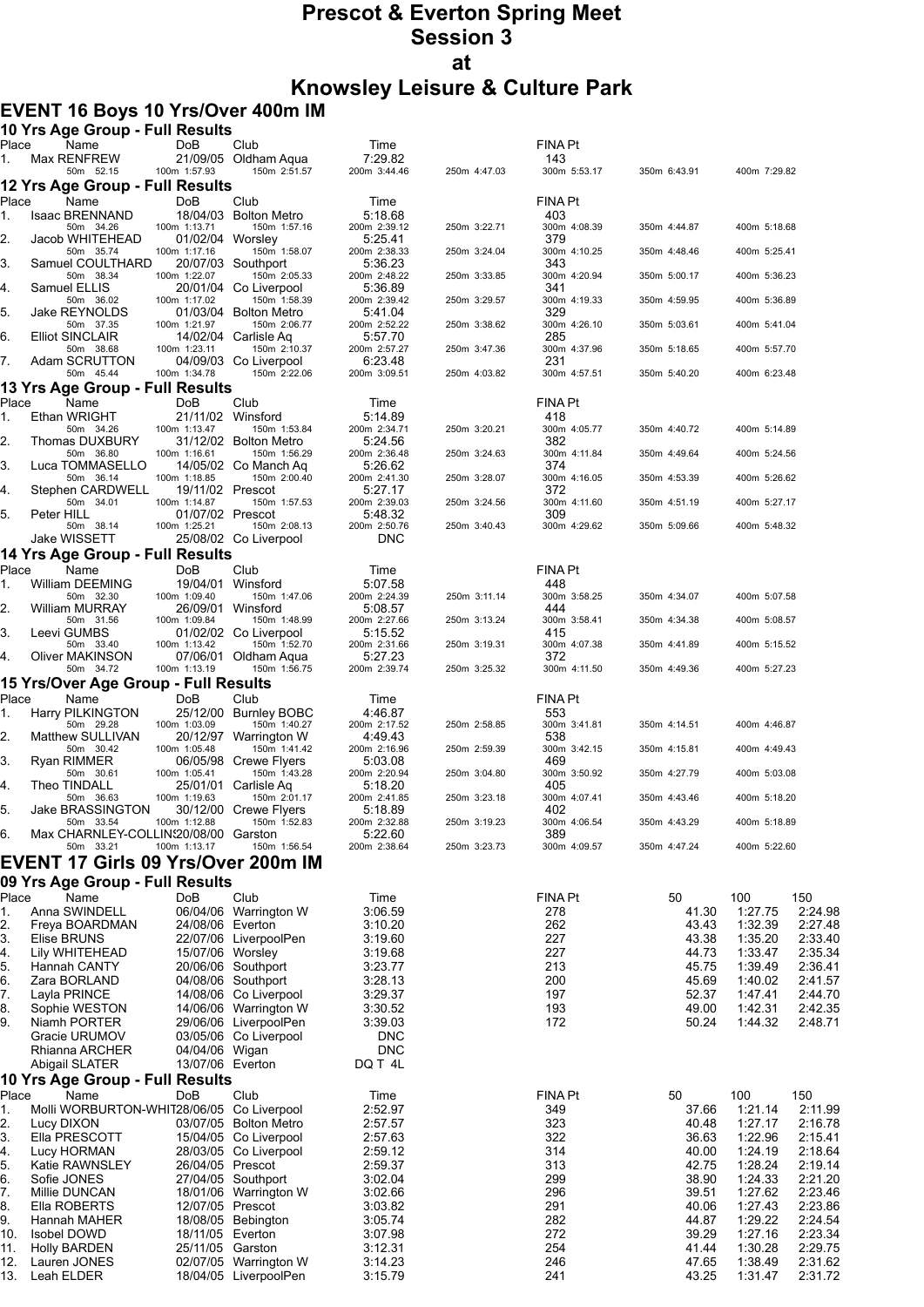| 14.                                     | Freya KELLY                                              |                   | 01/06/05 LiverpoolPen                          | 3:28.47            | 199            | 50.93          | 1:42.71            | 2:42.50            |
|-----------------------------------------|----------------------------------------------------------|-------------------|------------------------------------------------|--------------------|----------------|----------------|--------------------|--------------------|
|                                         | Alexandra EDWARDS<br>11 Yrs Age Group - Full Results     |                   | 13/03/06 Co Liverpool                          | DQ ST              |                |                |                    |                    |
| Place                                   | Name                                                     | DoB               | Club                                           | Time               | <b>FINA Pt</b> | 50             | 100                | 150                |
| 1.                                      | Lois KEYES                                               |                   | 29/03/04 Bebington                             | 2:38.56            | 453            | 34.90          | 1:15.87            | 2:01.51            |
| 2.                                      | Kirsten DRONSFIELD                                       |                   | 15/05/04 Co Manch Aq                           | 2:43.01            | 417            | 34.90          | 1:15.90            | 2:06.41            |
| 3.                                      | <b>Bethany HUGHES</b>                                    |                   | 02/11/04 Southport                             | 2:43.26            | 415            | 34.36          | 1:13.62            | 2:05.24            |
| 4.<br>5.                                | <b>Jessica BERRY</b>                                     | 12/06/04 Prescot  |                                                | 2:44.05            | 409<br>390     | 35.81          | 1:16.28            | 2:06.98            |
| 6.                                      | Charis DAVIDSON<br>Chiara TOMMASELLO                     |                   | 01/05/04 Warrington W<br>20/07/04 Co Manch Aq  | 2:46.71<br>2:48.37 | 379            | 37.47<br>36.62 | 1:20.43<br>1:21.13 | 2:10.55<br>2:11.27 |
| 7.                                      | Millie RAVENSCROFT                                       |                   | 13/01/05 Warrington W                          | 2:48.63            | 377            | 39.92          | 1:23.53            | 2:10.96            |
| 8.                                      | Alyssa MCILROY                                           |                   | 16/05/04 Southport                             | 2:49.14            | 373            | 40.14          | 1:24.62            | 2:09.96            |
| 9.                                      | Olivia LOGAN                                             |                   | 24/06/04 Southport                             | 2:51.72            | 357            | 35.96          | 1:21.23            | 2:11.43            |
| 10.                                     | Meadow DRONSFIELD                                        |                   | 15/05/04 Co Manch Ag                           | 2:52.31            | 353            | 33.69          | 1:17.12            | 2:12.26            |
| 11.<br>12.                              | <b>Abigail FUNG</b><br><b>Holly MAXWELL</b>              |                   | 10/09/04 Droylsden                             | 2:53.82            | 344<br>328     | 39.71<br>37.67 | 1:25.34            | 2:14.97            |
| 13.                                     | Georgia HEATH                                            |                   | 18/05/04 Kirkham Wesh<br>08/07/04 Bolton Metro | 2:56.61<br>2:56.97 | 326            | 39.32          | 1:21.77<br>1:25.40 | 2:16.80<br>2:17.90 |
| 14.                                     | Olivia BORLAND                                           |                   | 10/05/04 Southport                             | 3:01.58            | 302            | 38.46          | 1:24.41            | 2:22.82            |
| 15.                                     | Ellie HUGHES                                             |                   | 23/11/04 LiverpoolPen                          | 3:02.74            | 296            | 40.85          | 1:26.45            | 2:24.43            |
| 16.                                     | Kaitlin HUGHES                                           | 22/11/04 Everton  |                                                | 3:02.84            | 296            | 42.18          | 1:25.59            | 2:21.37            |
| 17.                                     | Ella FALKINGHAM                                          |                   | 14/02/05 Southport                             | 3:06.24            | 280            | 41.66          | 1:26.47            | 2:25.57            |
| 18.<br>19.                              | Sophie PARK<br>Rebecca THOMAS REID 10/07/04 Kirkham Wesh |                   | 13/05/04 Oldham Aqua                           | 3:07.49<br>3:13.84 | 274<br>248     | 43.21<br>45.38 | 1:32.95<br>1:35.64 | 2:25.95<br>2:32.19 |
|                                         | Connie URUMOV                                            |                   | 05/10/04 Co Liverpool                          | DQ T 6L            |                |                |                    |                    |
|                                         | 12 Yrs Age Group - Full Results                          |                   |                                                |                    |                |                |                    |                    |
| Place                                   | Name                                                     | DoB               | Club                                           | Time               | FINA Pt        | 50             | 100                | 150                |
| 1.                                      | Abbie WYATT                                              |                   | 03/06/03 Southport                             | 2:37.97            | 459            | 35.34          | 1:15.27            | 2:02.35            |
| 2.                                      | Hannah SMITH                                             |                   | 26/08/03 Warrington W                          | 2:40.42            | 438            | 35.55          | 1:15.57            | 2:03.37            |
| 3.                                      | Lilly WALLWORK                                           |                   | 28/08/03 Southport                             | 2:40.79            | 435            | 37.06          | 1:15.67            | 2:05.02            |
| 4.                                      | Amy TEEBAY                                               |                   | 11/06/03 Southport                             | 2:40.94            | 434            | 34.19          | 1:13.49            | 2:05.22            |
| 5.<br>6.                                | Emily BROWN<br>Grace WAKEFIELD                           |                   | 05/01/04 Co Liverpool<br>16/03/03 Droylsden    | 2:41.72<br>2:42.41 | 427<br>422     | 34.21<br>35.16 | 1:13.65<br>1:16.35 | 2:04.66<br>2:03.49 |
| 7.                                      | Scarlet MONAGHAN                                         |                   | 06/05/03 Droylsden                             | 2:44.43            | 407            | 35.58          | 1:18.13            | 2:07.54            |
| 8.                                      | Lily-Anna IRELAND                                        |                   | 19/09/03 Co Liverpool                          | 2:44.94            | 403            | 36.48          | 1:22.17            | 2:08.40            |
| 9.                                      | Olivia MORLEY                                            |                   | 18/11/03 Winsford                              | 2:45.07            | 402            | 37.05          | 1:19.90            | 2:08.79            |
| 10.                                     | Chloe JAMES                                              |                   | 18/08/03 Co Liverpool                          | 2:45.72            | 397            | 38.34          | 1:21.51            | 2:07.70            |
| 11.                                     | Amy HARRISON                                             |                   | 12/11/03 Oldham Aqua                           | 2:46.14            | 394            | 35.64          | 1:19.07            | 2:07.78            |
| 12.                                     | Lauren TEEBAY                                            |                   | 11/06/03 Southport                             | 2:46.86            | 389            | 36.88          | 1:19.47            | 2:08.19            |
| 13.                                     | Kimberley BURSTON                                        |                   | 18/08/03 Oldham Aqua                           | 2:48.11            | 380            | 35.61          | 1:19.72            | 2:10.38            |
| 14.<br>15.                              | Rosie FORDHAM<br><b>Emily FAIRHURST</b>                  | 15/09/03 Prescot  | 12/06/03 Bolton Metro                          | 2:50.89<br>2:56.95 | 362<br>326     | 36.72<br>40.79 | 1:19.74<br>1:24.32 | 2:12.83<br>2:17.14 |
| 16.                                     | Georgia ASHTON                                           |                   | 23/01/04 Bolton Metro                          | 2:58.00            | 320            | 42.22          | 1:25.94            | 2:18.84            |
| 17.                                     | Mia CHAMBERS                                             |                   | 28/02/04 Southport                             | 3:01.66            | 301            | 40.88          |                    | 2:21.43            |
| 18.                                     | Abbie BRENNAND                                           |                   | 24/10/03 Bolton Metro                          | 3:05.90            | 281            | 44.67          | 1:34.09            | 2:26.04            |
|                                         | 13 Yrs Age Group - Full Results                          |                   |                                                |                    |                |                |                    |                    |
| Place                                   | Name                                                     | DoB               | Club                                           | Time               | FINA Pt        | 50             | 100                | 150                |
| 1.<br>2.                                | Jessica LAW<br>Scarlett ASPINALL                         |                   | 13/02/03 Southport<br>22/10/02 Southport       | 2:36.00<br>2:37.61 | 476<br>462     | 33.79<br>34.61 | 1:12.84<br>1:14.32 | 2:00.17<br>2:01.99 |
| 3.                                      | Kate FORSTER                                             |                   | 08/01/03 Southport                             | 2:37.91            | 459            | 34.04          | 1:12.31            | 2:01.46            |
| 4.                                      | Elle WARING                                              |                   | 19/01/03 Bebington                             | 2:38.51            | 454            | 35.44          | 1:16.66            | 2:01.19            |
| 5.                                      | Emily DOBBING                                            |                   | 20/06/02 Bebington                             | 2:40.98            | 433            | 35.96          | 1:18.14            | 2:03.47            |
| 6.                                      | Niamh DONNELLY                                           | 15/08/02 Everton  |                                                | 2:41.38            | 430            | 34.03          | 1:14.53            | 2:04.78            |
| 7.                                      | Caitlin BIRKETT-BENTLE 30/01/03 Burnley BOBC             |                   |                                                | 2:41.67            | 428            | 35.35          | 1:18.03            | 2:04.62            |
| 8.                                      | Ruby HEARN                                               |                   | 15/05/02 Co Liverpool                          | 2:41.82<br>2:41.98 | 427<br>425     | 33.77<br>35.97 | 1:15.53            | 2:03.59            |
| 9.<br>10.                               | Abbey BROWN<br>Emily STEEL                               | 29/10/02 Winsford | 22/02/03 Stockport Mo                          | 2:44.50            | 406            | 35.04          | 1:16.50<br>1:16.19 | 2:06.16<br>2:05.85 |
| 11.                                     | Faith BRYANT                                             | 20/02/03 Everton  |                                                | 2:44.83            | 404            | 34.89          | 1:17.52            | 2:05.92            |
| 12.                                     | Katy ADKINS                                              |                   | 11/11/02 Southport                             | 2:45.53            | 398            | 37.58          | 1:20.10            | 2:06.81            |
| 13.                                     | Daisy CORNELL                                            | 11/07/02 Everton  |                                                | 2:49.16            | 373            | 37.62          | 1:19.93            | 2:09.51            |
|                                         | 14 Yrs Age Group - Full Results                          |                   |                                                |                    |                |                |                    |                    |
| Place                                   | Name                                                     | <b>DoB</b>        | Club                                           | Time               | <b>FINA Pt</b> | 50             | 100                | 150                |
| 1.                                      | Abby JONES                                               |                   | 28/02/02 Southport                             | 2:28.18            | 556            | 31.50          | 1:09.46            | 1:54.44            |
| 2.<br>3.                                | Maisie JOHNSON<br>Grace KEDZIOR-MACDON6/02/02 Bebington  |                   | 30/09/01 Southport                             | 2:31.17<br>2:35.88 | 523<br>477     | 33.09<br>34.99 | 1:11.37<br>1:14.90 | 1:55.90<br>1:59.64 |
| 4.                                      | Ellena DALY                                              | 27/02/02 Prescot  |                                                | 2:40.55            | 437            | 35.30          | 1:15.91            | 2:04.28            |
| $\overline{6}$ .                        | Katie RICHARDSON                                         |                   | 23/12/01 Oldham Aqua                           | 2.41.21            | 431            | 34.79          | 1:17.65            | 2:03.93            |
| $\begin{array}{c} 6. \\ 7. \end{array}$ | Abigail TOWLE                                            |                   | 04/11/01 Co Liverpool                          | 2:41.23            | 431            | 35.43          | 1:16.62            | 2:03.45            |
|                                         | Abigail HARROP                                           |                   | 03/01/02 Bolton Metro                          | 2:41.92            | 426            | 33.59          | 1:15.87            | 2:05.38            |
| 8.                                      | Katana RUMBLE                                            |                   | 10/01/02 Co Liverpool                          | 2:42.96            | 418            | 33.04          | 1:17.20            | 2:05.18            |
| 9.                                      | Sandalia WALKER                                          |                   | 21/09/01 Co Manch Aq                           | 3:03.81            | 291            | 37.65          | 1:24.58            | 2:17.13            |
| Place                                   | 15 Yrs/Over Age Group - Full Results<br>Name             | DoB               | Club                                           | Time               | FINA Pt        | 50             | 100                | 150                |
| 1.                                      | Katie RENNOLDS                                           |                   | 07/07/98 Burnley BOBC                          | 2:25.17            | 591            | 29.97          | 1:06.10            | 1:53.94            |
| 2.                                      | Niamh WILGAR                                             |                   | 01/07/00 Southport                             | 2:29.30            | 543            | 31.49          | 1:08.69            | 1:54.00            |
| $\overline{3}$ .                        | Charlotte DODSON                                         | 22/07/00 Prescot  |                                                | 2:29.84            | 537            | 31.83          | 1:10.49            | 1:55.54            |
| 4.                                      | <b>Tallulah CULLEN</b>                                   |                   | 26/10/00 Bolton Metro                          | 2:38.94            | 450            | 34.82          | 1:15.70            | 2:02.30            |
| 5.                                      | Rebecca BROADHURST 15/04/00 Winsford                     |                   |                                                | 2:39.19            | 448            | 34.48          | 1:13.10            | 2:01.14            |
| 6.                                      | Kathryn JUDKINS                                          |                   | 13/10/96 Oldham Aqua                           | 2:40.32            | 439            | 34.13          | 1:15.85            | 2:02.62            |
|                                         | EVENT 18 Boys 09 Yrs/Over 100m Freestyle                 |                   |                                                |                    |                |                |                    |                    |
|                                         | 09 Yrs Age Group - Full Results                          |                   |                                                |                    |                |                |                    |                    |
| Place                                   | Name                                                     | DoB               | Club                                           | Time               | FINA Pt        | 50             |                    |                    |
| 1.                                      | <b>Ben CLAYTON</b>                                       | 01/08/06 Halton   |                                                | 1:14.35            | 220<br>214     | 36.12<br>35.73 |                    |                    |
| $\frac{2}{3}$ .                         | <b>Edward PARKINSON</b><br>Callum ROLLIN                 |                   | 07/06/06 Droylsden<br>07/05/06 Southport       | 1:15.10<br>1:15.24 | 213            | 36.06          |                    |                    |
| 4.                                      | Benjamin WEALL                                           |                   | 18/07/06 Warrington W                          | 1:16.27            | 204            | 36.54          |                    |                    |
| 5.                                      | Flynn SMITH                                              |                   | 24/03/06 Southport                             | 1:21.22            | 169            | 39.98          |                    |                    |
| 6.                                      | Christian SYMS                                           |                   | 24/11/06 Southport                             | 1.21.27            | 169            | 39.25          |                    |                    |
| 7.                                      | <b>Toby MCLOUGHLIN</b>                                   |                   | 10/06/06 Co Liverpool                          | 1:22.60            | 161            | 39.41          |                    |                    |
| 8.                                      | Samuel MORGAN                                            |                   | 05/11/06 Southport                             | 1:25.93            | 143            | 41.84          |                    |                    |
| 9.                                      | Luke FOUNDE                                              |                   | 17/09/06 Oldham Aqua                           | 1.26.33            | 141            | 40.09          |                    |                    |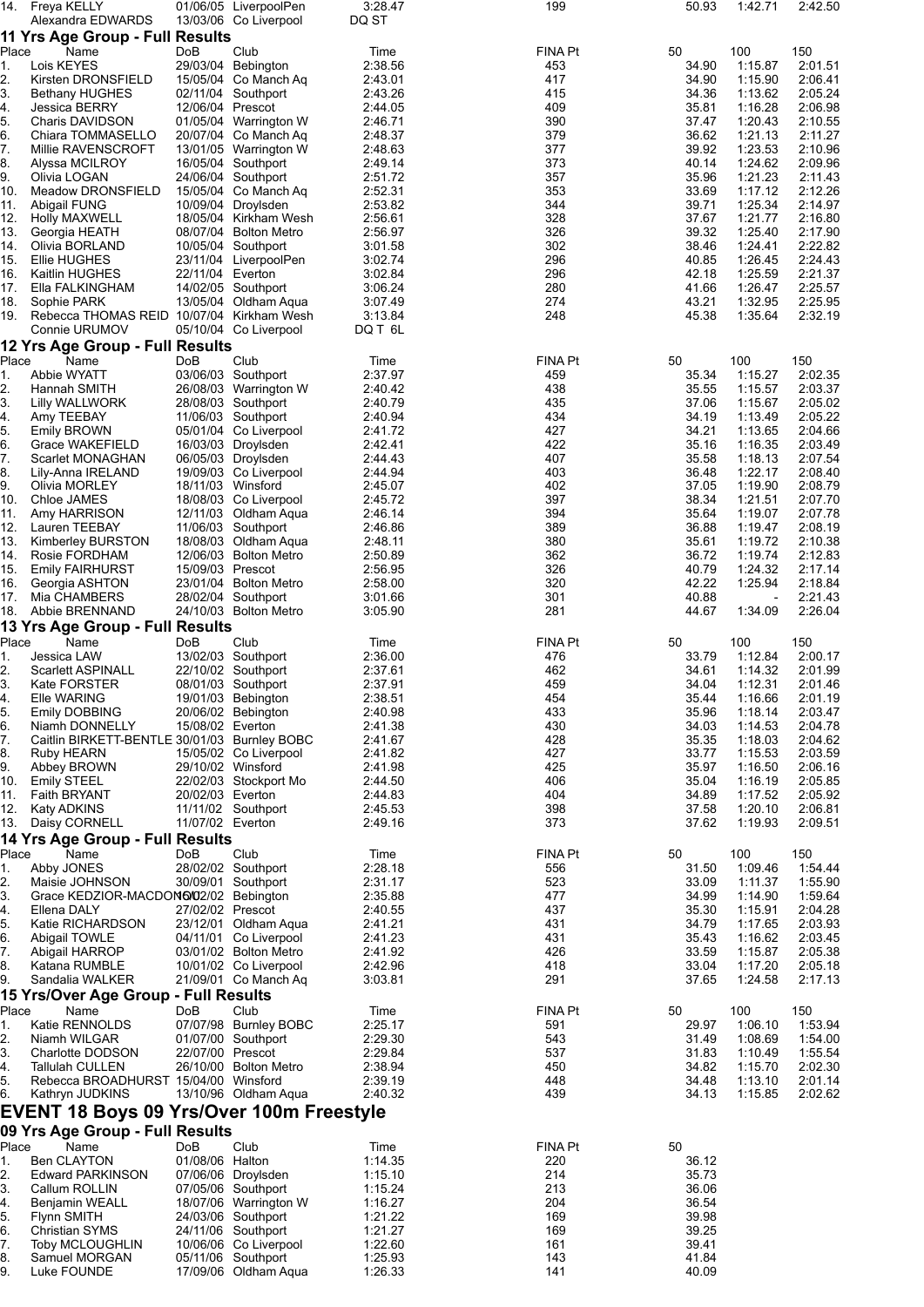| 10.<br>11. | <b>Zachary DALY</b><br>Aaron WHALLEY                                          | 10/04/06 Prescot                     | 27/09/06 Warrington W                          | 1:32.34<br>1:36.60       | 115<br>100     | 42.52<br>44.40 |
|------------|-------------------------------------------------------------------------------|--------------------------------------|------------------------------------------------|--------------------------|----------------|----------------|
| 12.        | Adam LYDIAT                                                                   | 21/05/06 Garston                     |                                                | 1:37.28                  | 98             | 46.17          |
| 13.        | Benjamin LUNT                                                                 |                                      | 10/06/06 Warrington W                          | 1:40.09                  | 90<br>83       | 45.62          |
| 14.<br>15. | Freddie CUSHEN<br>Miller HUNTER                                               | 22/08/06 Winsford                    | 27/09/06 Warrington W                          | 1:42.73<br>1:44.70       | 79             | 47.47<br>50.48 |
| 16.        | Darcy WALSH                                                                   | 11/01/07 Everton                     |                                                | 1:47.45                  | 73             | 50.77          |
|            | Harry OLSON<br>10 Yrs Age Group - Full Results                                |                                      | 19/07/06 Co Liverpool                          | <b>DNC</b>               |                |                |
| Place      | Name                                                                          | DoB                                  | Club                                           | Time                     | <b>FINA Pt</b> | 50             |
| 1.         | Vadim BOSC                                                                    |                                      | 06/10/05 Co Liverpool                          | 1:10.19                  | 262            | 33.29          |
| 2.<br>3.   | Noah HARRISON<br>Theo OLIVER                                                  | 29/05/05 Winsford                    | 16/12/05 Droylsden                             | 1:14.21<br>1:19.49       | 222<br>180     | 34.98<br>37.27 |
| 4.         | Connor O'BOYLE                                                                | 07/07/05 Everton                     |                                                | 1:19.98                  | 177            | 38.96          |
| 5.<br>6.   | Luke DENN<br>Samuel LAW                                                       |                                      | 12/10/05 Co Liverpool<br>12/12/05 Southport    | 1:20.22<br>1:24.33       | 175<br>151     | 36.44<br>39.11 |
| 7.         | <b>Austin SINCLAIR</b>                                                        |                                      | 31/05/05 Carlisle Aq                           | 1:24.41                  | 150            | 41.22          |
| 8.         | Jack CORDEN                                                                   | 19/12/05 Everton                     |                                                | 1:26.75                  | 139            | 41.68          |
|            | <b>Bradley TAYLOR</b><br>James SPENCER                                        | 12/06/05 Everton                     | 25/12/05 Southport                             | <b>DNC</b><br><b>DNC</b> |                |                |
|            | 11 Yrs Age Group - Full Results                                               |                                      |                                                |                          |                |                |
| Place      | Name                                                                          | DoB                                  | Club                                           | Time                     | FINA Pt        | 50             |
| 1.<br>2.   | <b>Tyriese SMITH</b><br>Joshua KING                                           |                                      | 22/06/04 Co Liverpool<br>08/05/04 Bolton Metro | 1:09.25<br>1:11.30       | 273<br>250     | 33.44<br>34.97 |
| 3.         | Toby RANSON                                                                   |                                      | 29/04/04 Co Manch Aq                           | 1:11.39                  | 249            | 33.90          |
| 4.<br>5.   | Joshua PRINCE<br>Thomas O'DONNELL                                             |                                      | 20/04/04 Co Liverpool<br>06/03/05 Southport    | 1:11.55<br>1:13.24       | 247<br>231     | 34.23<br>34.65 |
| 6.         | Benjamin RIX                                                                  |                                      | 18/11/04 Warrington W                          | 1:13.46                  | 228            | 35.46          |
| 7.         | Thomas BOYLETT                                                                |                                      | 12/02/05 Southport                             | 1:19.06                  | 183            | 37.18          |
|            | Gabriel TAYLOR-RIMMER29/07/04 Bolton Metro<br>12 Yrs Age Group - Full Results |                                      |                                                | DQ ST                    |                |                |
| Place      | Name                                                                          | DoB                                  | Club                                           | Time                     | <b>FINA Pt</b> | 50             |
| 1.         | Gabriel GLYNN                                                                 |                                      | 25/06/03 Bolton Metro                          | 1:00.76                  | 404            | 28.98          |
| 2.<br>3.   | <b>Isaac BRENNAND</b><br>Alex KEEGAN                                          |                                      | 18/04/03 Bolton Metro<br>06/09/03 Co Liverpool | 1:02.32<br>1:06.23       | 374<br>312     | 30.24<br>31.61 |
| 4.         | Fraser COOKE                                                                  |                                      | 03/02/04 Southport                             | 1:06.93                  | 302            | 32.56          |
| 5.<br>6.   | Jake REYNOLDS<br>Wunnai TAM                                                   |                                      | 01/03/04 Bolton Metro<br>19/05/03 Co Manch Aq  | 1:07.10<br>1:07.11       | 300<br>300     | 32.39<br>32.78 |
| 7.         | Jacob WHITEHEAD                                                               | 01/02/04 Worsley                     |                                                | 1:07.64                  | 293            | 32.75          |
| 8.         | Harvey ZWIJNEN                                                                | 19/02/04 Winsford                    |                                                | 1:08.26                  | 285            | 33.00          |
| 9.<br>10.  | Oliver TAYLOR<br>Leon CALLAGHAN                                               |                                      | 12/01/04 Co Manch Aq<br>22/06/03 Bolton Metro  | 1:08.90<br>1:09.01       | 277<br>276     | 33.21<br>32.74 |
| 11.        | Liam DONOHOE                                                                  |                                      | 07/08/03 Bolton Metro                          | 1:09.58                  | 269            | 33.04          |
| 12.<br>13. | <b>Jack CHERRY</b><br><b>Charles KELLY</b>                                    |                                      | 20/09/03 Co Manch Aq<br>02/01/04 Southport     | 1:10.29<br>1:10.63       | 261<br>257     | 34.93<br>34.22 |
| 14.        | Samuel COULTHARD                                                              |                                      | 20/07/03 Southport                             | 1:10.92                  | 254            | 34.51          |
| 15.        | <b>Finlay MAKIN</b>                                                           |                                      | 23/01/04 Droylsden                             | 1:11.11                  | 252            | 33.14          |
| 16.<br>17. | Joshua MORRISON<br>Jack WALSH                                                 |                                      | 28/08/03 LiverpoolPen<br>12/12/03 Co Liverpool | 1:11.54<br>1:11.83       | 247<br>244     | 33.28<br>33.86 |
| 18.        | Luke BOARDMAN                                                                 | 17/06/03 Everton                     |                                                | 1:12.09                  | 242            | 35.57          |
| 19.<br>20. | Luke FALKINGHAM<br>Aiden AINSWORTH                                            |                                      | 10/12/03 Southport<br>27/01/04 Oldham Aqua     | 1:12.40<br>1:12.45       | 239<br>238     | 34.40<br>34.62 |
| 21.        | Nathan DENTON                                                                 | 23/05/03 Everton                     |                                                | 1:13.33                  | 230            | 36.01          |
| 22.        | Ellis KENNY                                                                   | 04/10/03 Prescot                     |                                                | 1:20.63                  | 173            | 38.09          |
|            | Reece WINDROW<br>Scott PAYNTER                                                | 02/11/03 Everton                     | 26/03/03 Bolton Metro                          | <b>DNC</b><br><b>DNC</b> |                |                |
|            | 13 Yrs Age Group - Full Results                                               |                                      |                                                |                          |                |                |
| Place      | Name                                                                          | DoB                                  | Club                                           | Time                     | <b>FINA Pt</b> | 50             |
| 1.<br>2.   | Ethan WRIGHT<br>Alex HILES                                                    | 21/11/02 Winsford                    | 16/06/02 Co Manch Aq                           | 1:02.21<br>1:02.33       | 376<br>374     | 30.04<br>29.85 |
| 3.         | Joseph BURNS                                                                  | 28/01/03 Prescot                     |                                                | 1:03.09                  | 361            | 29.74          |
| 4.         | <b>Elliot WARWICK</b>                                                         |                                      | 14/08/02 LiverpoolPen<br>02/06/02 Droylsden    | 1:03.91                  | 347            | 30.71          |
| 5.<br>6.   | Sean PENTER<br><b>Matthew ROONEY</b>                                          | 02/12/02 Everton                     |                                                | 1:03.94<br>1:04.20       | 347<br>342     | 30.36<br>30.79 |
| 7.         | Daniel OMIDI                                                                  |                                      | 20/06/02 Co Liverpool                          | 1:04.67                  | 335            | 30.96          |
| 8.<br>9.   | <b>Kes FOUNTAIN</b><br>Stephen CARDWELL                                       | 27/06/02 Penrith<br>19/11/02 Prescot |                                                | 1:05.31<br>1:05.61       | 325<br>321     | 31.35<br>31.82 |
| 10.        | George WALTON                                                                 |                                      | 12/05/02 Bolton Metro                          | 1:06.33                  | 311            | 32.28          |
| 11.<br>12. | Mason GALLEY                                                                  |                                      | 04/02/03 Southport                             | 1:06.87                  | 303<br>301     | 32.47          |
| 13.        | Alex JUMP<br>Samuel CLAYTON                                                   | 09/07/02 Halton                      | 26/07/02 Bebington                             | 1:07.05<br>1:08.04       | 288            | 32.03<br>32.17 |
| 14.        | Jason RAWLINS-WILLIAMS3/07/02 Garston                                         |                                      |                                                | 1:09.65                  | 268            | 32.08          |
| 15.<br>16. | Thomas DAWSON<br>Tiger EDWARDS                                                |                                      | 14/08/02 Co Manch Aq<br>23/11/02 Oldham Aqua   | 1:10.51<br>1:10.52       | 258<br>258     | 33.63<br>33.70 |
|            | 17. Alexander DILLON                                                          |                                      | 30/01/03 Southport                             | 1:10.55                  | 258            | 34.45          |
| 18.        | Alexander WIGNALL                                                             | 15/03/02 Garston                     |                                                | 1:11.61                  | 247            | 34.77          |
| Place      | 14 Yrs Age Group - Full Results<br>Name                                       | DoB                                  | Club                                           | Time                     | FINA Pt        | 50             |
| 1.         | Leevi GUMBS                                                                   |                                      | 01/02/02 Co Liverpool                          | 1:00.69                  | 406            | 29.55          |
| 2.         | Marcus COOK                                                                   |                                      | 19/09/01 Crewe Flyers                          | 1:00.88                  | 402            | 29.24          |
| 3.<br>4.   | Henry OLIVER<br>Reece CORFIELD                                                | 11/01/02 Winsford                    | 06/12/01 Co Manch Aq                           | 1:01.08<br>1:01.29       | 398<br>394     | 29.57<br>29.33 |
| 5.         | Alex DUNN                                                                     | 22/03/01 Garston                     |                                                | 1:02.86                  | 365            | 29.51          |
| 6.<br>7.   | Adam AKIK<br>Daniel JOHNSON                                                   | 16/05/01 Prescot                     | 13/02/02 Bolton Metro                          | 1:03.10<br>1:03.15       | 361<br>360     | 30.13<br>30.64 |
| 8.         | Oliver MAKINSON                                                               |                                      | 07/06/01 Oldham Aqua                           | 1:03.25                  | 358            | 30.10          |
| 9.<br>10.  | Michael PICKSTOCK<br>Harry POPE                                               | 15/02/02 Everton                     | 18/01/02 Co Liverpool                          | 1:04.63<br>1:05.15       | 336<br>328     | 31.07<br>29.56 |
| 11.        | Ben CLARKE-DAVISON                                                            |                                      | 12/01/02 Bolton Metro                          | 1:05.99                  | 315            | 31.63          |
| 12.        | Joshua HUGHES                                                                 | 24/09/01 Everton                     |                                                | 1:06.25                  | 312            | 32.03          |
|            | 13. Anthony COLES                                                             | 25/08/01 Everton                     |                                                | 1:06.73                  | 305            | 32.02          |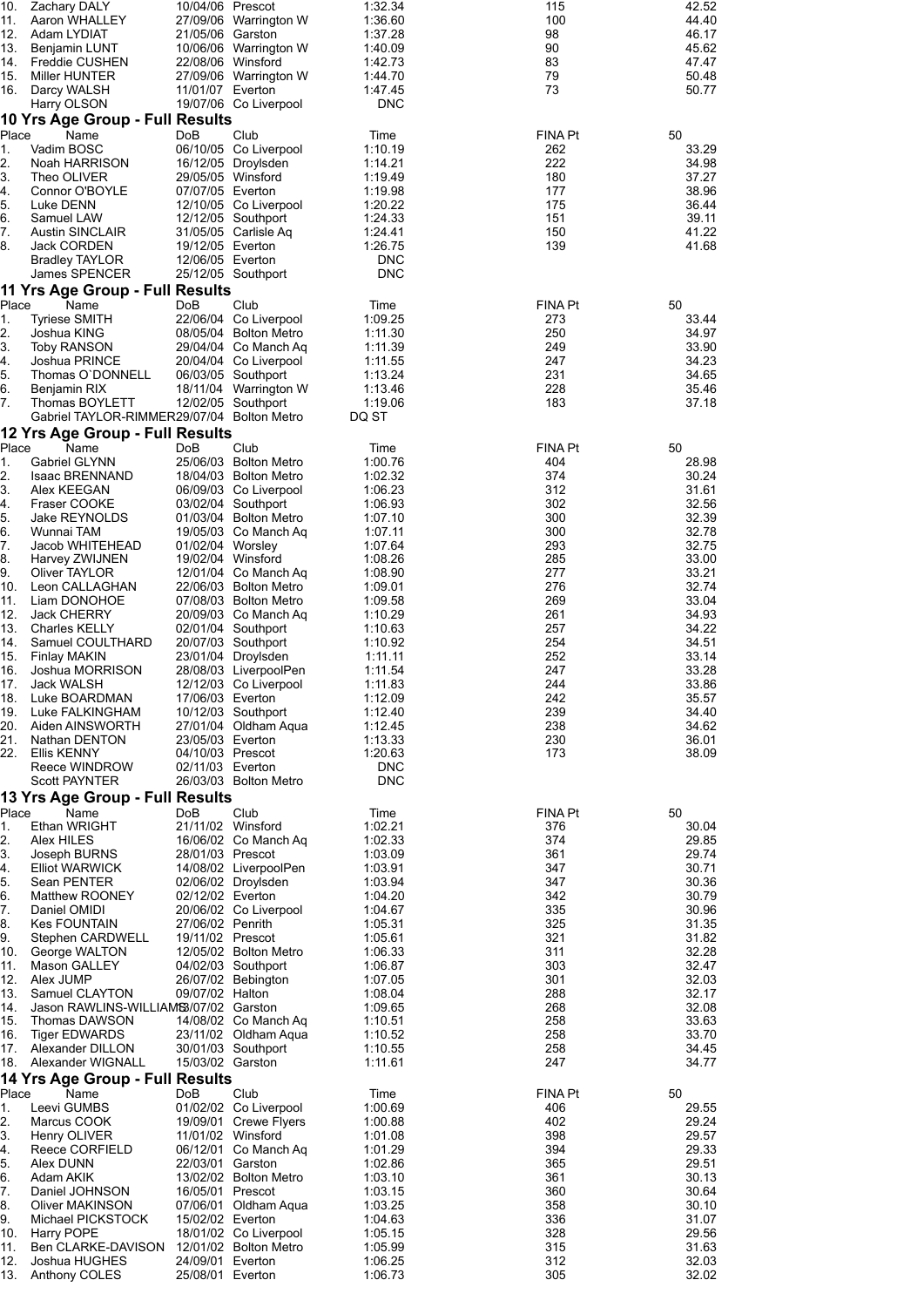| 14.<br>15. | Alexander MOSS<br>Gionata VERNICE                       |                                      | 10/09/01 Winsford<br>26/01/02 Co Manch Aq      | 1:06.89<br>1:07.55       | 303<br>294     | 32.06<br>32.32 |
|------------|---------------------------------------------------------|--------------------------------------|------------------------------------------------|--------------------------|----------------|----------------|
|            | Owen DONNELLY                                           | 28/11/01 Everton                     |                                                | <b>DNC</b>               |                |                |
|            | Joshua PATE                                             |                                      | 13/08/01 Stockport Mo                          | <b>DNC</b>               |                |                |
| Place      | 15 Yrs/Over Age Group - Full Results                    | <b>DoB</b>                           | Club                                           |                          | FINA Pt        | 50             |
| 1.         | Name<br>Jordan MACDONALD                                |                                      | 03/03/97 Southport                             | Time<br>55.03            | 544            | 26.35          |
| 2.         | Matthew SULLIVAN                                        |                                      | 20/12/97 Warrington W                          | 55.85                    | 520            | 27.08          |
| 3.<br>4.   | Neil WYLIE<br>Alexander RICHARDSON 16/12/98 Oldham Aqua | 19/05/00 Prescot                     |                                                | 56.17<br>56.37           | 512<br>506     | 26.93<br>27.32 |
| 5.         | Jacob LEA                                               |                                      | 14/05/98 Southport                             | 56.61                    | 500            | 26.92          |
| 6.         | Andrew KLEINHORN                                        |                                      | 25/09/96 Bebington                             | 57.03                    | 489            | 27.99          |
| 7.<br>8.   | Joseph STATHER<br>Harvey MARTIN                         |                                      | 10/01/00 Crewe Flyers<br>08/03/01 Co Liverpool | 57.70<br>58.54           | 472<br>452     | 28.17<br>28.03 |
| 9.         | Ryan MANCHESTER                                         |                                      | 03/01/94 Bury & Elton                          | 58.88                    | 444            | 28.31          |
| 10.        | Jack MCKAY SMITH                                        |                                      | 24/12/00 Bolton Metro                          | 58.99                    | 442            | 28.10          |
| 11.<br>12. | Callum WARBURTON<br>Jamie YOUNG                         |                                      | 21/06/00 Warrington W<br>24/10/99 Winsford     | 59.25<br>59.42           | 436<br>432     | 29.10<br>28.22 |
| 13.        | Cameron LAMB                                            |                                      | 29/01/00 Bolton Metro                          | 59.94                    | 421            | 28.88          |
| 14.        | <b>Tommi BARNES</b>                                     |                                      | 03/09/99 Warrington W                          | 1:01.04                  | 399            | 29.13          |
| 15.        | Nathan WHITE<br>Jacob CASEY                             | 25/12/00 Everton                     | 15/08/00 Chorley Marl                          | 1:02.30<br><b>DNC</b>    | 375            | 29.82          |
|            | EVENT 19 Girls 09 Yrs/Over 100m Breaststroke            |                                      |                                                |                          |                |                |
|            | 09 Yrs Age Group - Full Results                         |                                      |                                                |                          |                |                |
| Place      | Name                                                    | DoB                                  | Club                                           | Time                     | <b>FINA Pt</b> | 50             |
| 1.         | Freya BOARDMAN                                          | 24/08/06 Everton                     |                                                | 1:42.66                  | 224            | 48.79          |
| 2.<br>3.   | Anna O'BRIEN<br>Layla PRINCE                            |                                      | 14/03/06 LiverpoolPen<br>14/08/06 Co Liverpool | 1:45.83<br>1:46.06       | 204<br>203     | 50.82<br>51.01 |
| 4.         | Lily WHITEHEAD                                          | 15/07/06 Worsley                     |                                                | 1:47.23                  | 196            | 51.13          |
| 5.         | Hannah CANTY                                            |                                      | 20/06/06 Southport                             | 1:49.36                  | 185            |                |
| 6.<br>7.   | Sophie WESTON<br>Elena PEAK                             | 27/05/06 Everton                     | 14/06/06 Warrington W                          | 1:50.06<br>1:51.76       | 181<br>173     | 53.33<br>51.82 |
| 8.         | Zara BORLAND                                            |                                      | 04/08/06 Southport                             | 1:55.70                  | 156            | 54.91          |
| 9.         | Eliza RADCLYFFE                                         |                                      | 24/06/06 LiverpoolPen                          | 1:57.35                  | 150            | 56.70          |
|            | Isabelle COULSON<br>Ashlyn WARNOCK                      |                                      | 10/04/06 Droylsden<br>14/07/06 Co Liverpool    | <b>DNC</b><br><b>DNC</b> |                |                |
|            | 10 Yrs Age Group - Full Results                         |                                      |                                                |                          |                |                |
| Place      | Name                                                    | DoB                                  | Club                                           | Time                     | <b>FINA Pt</b> | 50             |
| 1.<br>2.   | T'Neesha-Benet SMITH<br>Lucy DIXON                      |                                      | 07/07/05 Co Liverpool<br>03/07/05 Bolton Metro | 1:28.80<br>1:32.19       | 346<br>309     | 43.56<br>44.11 |
| 3.         | Katie RAWNSLEY                                          | 26/04/05 Prescot                     |                                                | 1:33.70                  | 294            | 45.39          |
| 4.         | Sofie JONES                                             |                                      | 27/04/05 Southport                             | 1:38.44                  | 254            | 47.26          |
| 5.<br>6.   | Amelie CORNELL<br>Eve CATTERALL                         | 14/10/05 Everton<br>24/07/05 Everton |                                                | 1:40.35                  | 239<br>228     | 46.70          |
| 7.         | Sianna RENS                                             |                                      | 12/01/06 Co Liverpool                          | 1:42.04<br>1:42.17       | 227            | 47.26          |
| 8.         | Alannah CARRUTHERS 23/07/05 Bolton Metro                |                                      |                                                | 1:42.24                  | 226            | 48.08          |
| 9.<br>10.  | Lauren JONES                                            |                                      | 02/07/05 Warrington W                          | 1:42.74<br>1:42.97       | 223<br>222     | 50.37<br>48.15 |
| 11.        | Jessica COCKER<br>Abbie STEEL                           |                                      | 28/09/05 Oldham Aqua<br>08/01/06 Stockport Mo  | 1:43.09                  | 221            | 48.39          |
| 12.        | Hannah MAHER                                            |                                      | 18/08/05 Bebington                             | 1:43.12                  | 221            | 48.38          |
| 13.<br>14. | Josephine FLANAGAN<br>Avian DENNIS                      | 01/08/05 Everton                     | 11/08/05 Southport                             | 1:43.88<br>1:45.60       | 216<br>205     | 49.17<br>48.71 |
| 15.        | Poppy MASKILL                                           |                                      | 22/03/05 Winsford                              | 1:46.04                  | 203            | 49.98          |
| 16.        | Rachel ROXBURGH                                         |                                      | 25/09/05 LiverpoolPen                          | 1:51.93                  | 172            | 52.66          |
| 17.<br>18. | Connie MORAN<br><b>Francesca CULLEN</b>                 |                                      | 08/06/05 LiverpoolPen<br>07/08/05 Bolton Metro | 1:51.94<br>1:52.00       | 172<br>172     | 54.35<br>52.43 |
| 19.        | Shauna THOBURN                                          |                                      | 22/04/05 Southport                             | 1:52.97                  | 168            | 54.22          |
|            | Nina WILLSON                                            |                                      | 07/11/05 Winsford                              | DQ T 2L                  |                |                |
|            | Freya KELLY                                             |                                      | 01/06/05 LiverpoolPen                          | DQ T 2L                  |                |                |
| Place      | 11 Yrs Age Group - Full Results<br>Name                 | DoB                                  | Club                                           | Time                     | <b>FINA Pt</b> | 50             |
| 1.         | Millie RAVENSCROFT                                      |                                      | 13/01/05 Warrington W                          | 1:26.76                  | 371            | 41.24          |
| 2.         | Alyssa MCILROY                                          |                                      | 16/05/04 Southport                             | 1:26.95                  | 368            | 41.32          |
| 3.<br>4.   | Olivia MOLDEN<br>Naomi WARD                             |                                      | 22/09/04 Warrington W<br>01/10/04 Carlisle Aq  | 1:27.15<br>1:30.01       | 366<br>332     | 41.87<br>42.61 |
| 5.         | Jessica DEELEY                                          | 24/09/04 Prescot                     |                                                | 1:31.25                  | 319            | 42.90          |
| 6.         | <b>Emily MORRIS</b>                                     |                                      | 12/05/04 Co Liverpool                          | 1:31.80                  | 313            | 42.96          |
| 7.<br>8.   | Abigail FUNG<br>Rosa COLYER                             |                                      | 10/09/04 Droylsden<br>11/07/04 Co Manch Aq     | 1:33.97<br>1:35.70       | 292<br>276     | 45.48<br>44.85 |
| 9.         | Hannah KAY                                              |                                      | 13/02/05 Warrington W                          | 1:40.19                  | 241            | 47.78          |
| 10.        | Abby JOWETT                                             |                                      | 29/06/04 Warrington W                          | 1:41.15                  | 234            | 47.43          |
| 11.<br>12. | Georgia HEATH<br>Kaitlin HUGHES                         | 22/11/04 Everton                     | 08/07/04 Bolton Metro                          | 1:41.55<br>1:45.53       | 231<br>206     | 47.64<br>49.98 |
|            | Charlotte WINSTANLEY 17/12/04 Southport                 |                                      |                                                | DQ T 2L                  |                |                |
|            | 12 Yrs Age Group - Full Results                         |                                      |                                                |                          |                |                |
| Place      | Name                                                    | DoB                                  | Club                                           | Time                     | FINA Pt        | 50             |
| 1.<br>2.   | Lily-Anna IRELAND<br>Chloe JAMES                        |                                      | 19/09/03 Co Liverpool<br>18/08/03 Co Liverpool | 1:24.51<br>1:26.51       | 401<br>374     | 40.53<br>40.97 |
| 3.         | Grace WAKEFIELD                                         |                                      | 16/03/03 Droylsden                             | 1:26.62                  | 373            | 40.94          |
| 4.         | Amy HARRISON                                            |                                      | 12/11/03 Oldham Aqua                           | 1:27.68                  | 359            | 40.78          |
| 5.<br>6.   | Olivia MORLEY<br>Elena PRIESTNER                        |                                      | 18/11/03 Winsford<br>01/04/03 Southport        | 1:27.73<br>1:29.11       | 359<br>342     | 42.13<br>42.61 |
| 7.         | Hannah SMITH                                            |                                      | 26/08/03 Warrington W                          | 1:29.32                  | 340            | 42.77          |
| 8.         | Eleanor PARKMAN                                         |                                      | 29/07/03 Droylsden                             | 1:31.50                  | 316            | 43.59          |
| 9.<br>10.  | Connie ROBERTS<br><b>Charlotte CLARK</b>                | 01/10/03 Prescot                     | 15/02/04 Co Liverpool                          | 1:31.69<br>1:31.92       | 314<br>312     | 44.24<br>43.73 |
| 11.        | <b>Emily BRADDOCK</b>                                   |                                      | 14/02/04 Stockport Mo                          | 1:32.04                  | 311            | 44.70          |
| 12.        | Abbie BRENNAND                                          |                                      | 24/10/03 Bolton Metro                          | 1:34.80                  | 284            | 45.56          |
| 13.<br>14. | Martha LEES<br>Jessica TARRINGTON                       | 09/09/03 Prescot                     | 28/01/04 Stockport Mo                          | 1:36.98<br>1:38.05       | 265<br>257     | 46.00<br>46.54 |
| 15.        | Holly ROONEY                                            | 20/02/04 Everton                     |                                                | 1:38.80                  | 251            | 47.11          |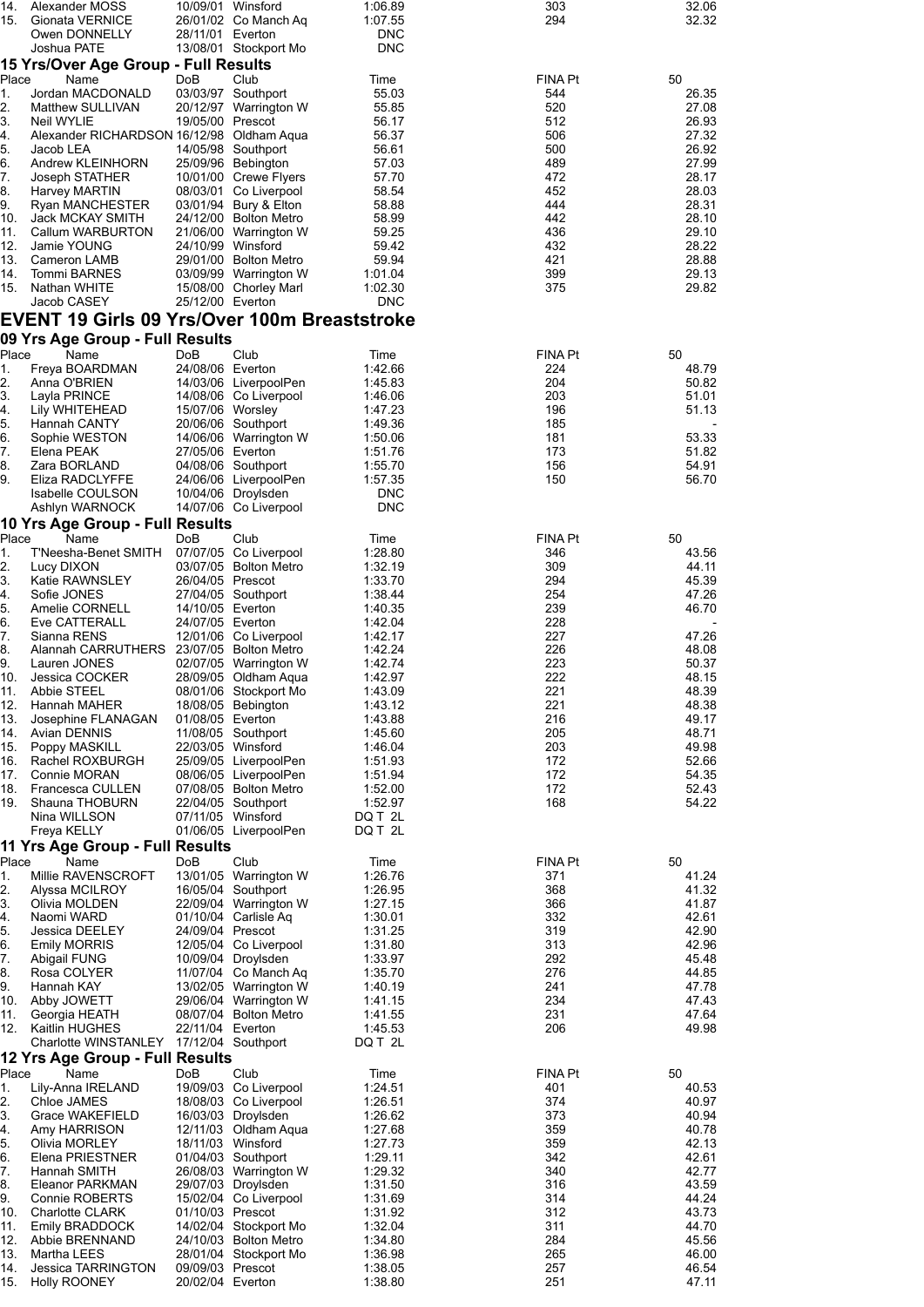|            | <b>Emily BROWN</b>                           |                   | 05/01/04 Co Liverpool                          | <b>DNC</b>         |            |                |                    |                    |
|------------|----------------------------------------------|-------------------|------------------------------------------------|--------------------|------------|----------------|--------------------|--------------------|
|            | Caitlyn HULMES                               |                   | 06/11/03 Bolton Metro                          | <b>DNC</b>         |            |                |                    |                    |
| Place      | 13 Yrs Age Group - Full Results<br>Name      | DoB               | Club                                           | Time               | FINA Pt    | 50             |                    |                    |
| 1.         | Victoria DAWSON                              |                   | 10/04/02 Southport                             | 1:18.68            | 497        | 37.81          |                    |                    |
| 2.         | Elle WARING                                  |                   | 19/01/03 Bebington                             | 1:19.34            | 485        | 37.85          |                    |                    |
| 3.         | <b>Emily DOBBING</b>                         |                   | 20/06/02 Bebington                             | 1:22.09            | 438        | 40.15          |                    |                    |
| 4.         | Bethany MCTEGART                             | 03/11/02 Everton  |                                                | 1:23.77            | 412        | 39.80          |                    |                    |
| 5.<br>6.   | <b>Emily STEEL</b><br>Hannah MORRIS          |                   | 22/02/03 Stockport Mo<br>13/08/02 Co Liverpool | 1:24.21<br>1:25.18 | 406<br>392 | 39.65<br>40.78 |                    |                    |
| 7.         | Caitlin BIRKETT-BENTLE 30/01/03 Burnley BOBC |                   |                                                | 1:26.69            | 372        | 40.75          |                    |                    |
| 8.         | <b>Scarlett ASPINALL</b>                     |                   | 22/10/02 Southport                             | 1:27.40            | 363        | 41.59          |                    |                    |
| 9.         | Katy ADKINS                                  |                   | 11/11/02 Southport                             | 1:27.49            | 362        | 42.21          |                    |                    |
| 10.        | Bethan ROWLAND                               |                   | 05/03/03 Bebington                             | 1:29.88            | 333        | 44.09          |                    |                    |
| 11.        | Emma DICKSON                                 |                   | 21/10/02 Co Manch Aq                           | 1:32.30            | 308        | 43.14          |                    |                    |
| 12.        | Elizabeth DOWDING                            | 22/05/02 Prescot  |                                                | 1:32.45            | 306        | 45.00          |                    |                    |
| Place      | 14 Yrs Age Group - Full Results<br>Name      |                   | Club                                           |                    | FINA Pt    |                |                    |                    |
| 1.         | Grace KEDZIOR-MACDON6/02/02 Bebington        | DoB               |                                                | Time<br>1:19.10    | 489        | 50<br>37.20    |                    |                    |
| 2.         | Olivia LOWERY-MONKS 27/10/01 Bolton Metro    |                   |                                                | 1:19.73            | 478        | 37.36          |                    |                    |
| 3.         | Katie RICHARDSON                             |                   | 23/12/01 Oldham Aqua                           | 1:22.59            | 430        | 38.78          |                    |                    |
| 4.         | Katana RUMBLE                                |                   | 10/01/02 Co Liverpool                          | 1:24.00            | 409        | 38.80          |                    |                    |
| 5.         | Lucy MCLAUGHLIN                              |                   | 05/10/01 Co Manch Aq                           | 1:30.58            | 326        | 43.30          |                    |                    |
|            | 15 Yrs/Over Age Group - Full Results         |                   |                                                |                    |            |                |                    |                    |
| Place      | Name                                         | DoB               | Club                                           | Time               | FINA Pt    | 50             |                    |                    |
| 1.         | Lydia ROSE                                   | 02/09/00 Winsford |                                                | 1:21.23            | 452        | 38.68          |                    |                    |
| 2.         | Kathryn JUDKINS                              |                   | 13/10/96 Oldham Aqua                           | 1:23.07            | 423        | 39.37          |                    |                    |
|            | EVENT 20 Boys 09 Yrs/Over 200m Backstroke    |                   |                                                |                    |            |                |                    |                    |
|            | 09 Yrs Age Group - Full Results              |                   |                                                |                    |            |                |                    |                    |
| Place      | Name                                         | DoB               | Club                                           | Time               | FINA Pt    | 50             | 100                | 150                |
| 1.<br>2.   | Callum ROLLIN<br>Flynn SMITH                 |                   | 07/05/06 Southport<br>24/03/06 Southport       | 2:54.45<br>2:58.09 | 225<br>211 | 40.78<br>42.01 | 1:25.19<br>1.27.75 | 2:10.50<br>2:13.58 |
| 3.         | Benjamin WEALL                               |                   | 18/07/06 Warrington W                          | 3:03.33            | 193        | 44.30          | 1:31.12            | 2:18.58            |
| 4.         | <b>Toby MCLOUGHLIN</b>                       |                   | 10/06/06 Co Liverpool                          | 3:15.15            | 160        | 47.41          | 1:37.62            | 2:27.89            |
|            | 10 Yrs Age Group - Full Results              |                   |                                                |                    |            |                |                    |                    |
| Place      | Name                                         | DoB               | Club                                           | Time               | FINA Pt    | 50             | 100                | 150                |
| 1.         | Noah HARRISON                                |                   | 16/12/05 Droylsden                             | 2:51.02            | 238        | 41.16          | 1:26.65            | 2:10.93            |
| 2.         | Luke DENN                                    |                   | 12/10/05 Co Liverpool                          | 3:08.16            | 179        | 42.85          | 1:31.94            | 2:21.40            |
| 3.         | Connor O'BOYLE                               | 07/07/05 Everton  |                                                | 3:13.46            | 165        | 46.95          | 1:36.15            | 2:26.90            |
| 4.         | John HUMBLE<br>James SPENCER                 | 23/12/05 Prescot  | 25/12/05 Southport                             | 3:37.89<br>DNC     | 115        | 50.45          | 1:46.97            | 2:43.89            |
|            | 11 Yrs Age Group - Full Results              |                   |                                                |                    |            |                |                    |                    |
| Place      | Name                                         | DoB               | Club                                           | Time               | FINA Pt    | 50             | 100                | 150                |
| 1.         | Joshua PRINCE                                |                   | 20/04/04 Co Liverpool                          | 2:44.26            | 269        | 39.25          | 1:21.38            | 2:03.47            |
| 2.         | Gabriel TAYLOR-RIMMER29/07/04 Bolton Metro   |                   |                                                | 2:46.08            | 260        | 38.46          | 1:21.78            | 2:05.45            |
| 3.         | Thomas O'DONNELL                             |                   | 06/03/05 Southport                             | 2:49.39            | 245        | 39.75          | 1:23.40            | 2:07.59            |
| 4.         | Joshua KING                                  |                   | 08/05/04 Bolton Metro                          | 2:49.43            | 245        | 40.07          | 1.24.41            | 2:08.18            |
| 5.<br>6.   | Benjamin RIX<br>Thomas BOYLETT               |                   | 18/11/04 Warrington W<br>12/02/05 Southport    | 2:54.77<br>3:05.73 | 223<br>186 | 41.86<br>44.11 | 1:26.37<br>1:31.55 | 2:11.70<br>2:19.27 |
|            | 12 Yrs Age Group - Full Results              |                   |                                                |                    |            |                |                    |                    |
| Place      | Name                                         | DoB               | Club                                           | Time               | FINA Pt    | 50             | 100                | 150                |
| 1.         | Gabriel GLYNN                                |                   | 25/06/03 Bolton Metro                          | 2:25.73            | 386        | 34.33          | 1:11.61            | 1:49.63            |
| 2.         | Jacob WHITEHEAD                              | 01/02/04 Worsley  |                                                | 2:34.13            | 326        | 36.95          | 1:16.20            | 1:55.47            |
| 3.         | Jack CHERRY                                  |                   | 20/09/03 Co Manch Aq                           | 2:41.89            | 281        | 38.42          | 1:19.50            | 2:01.82            |
| 4.         | Harvey ZWIJNEN                               | 19/02/04 Winsford |                                                | 2:41.92            | 281        | 38.86          | 1:20.65            | 2:02.72            |
| 5.<br>6.   | Samuel COULTHARD<br>Liam DONOHOE             |                   | 20/07/03 Southport<br>07/08/03 Bolton Metro    | 2:42.25<br>2:46.06 | 279<br>260 | 39.95<br>39.52 | 1:20.97<br>1:22.22 | 2:02.09<br>2:05.39 |
| 7.         | Oliver TAYLOR                                |                   | 12/01/04 Co Manch Aq                           | 2:47.04            | 256        | 40.82          | 1:23.77            | 2:06.58            |
| 8.         | Leon CALLAGHAN                               |                   | 22/06/03 Bolton Metro                          | 2:47.15            | 255        | 40.20          | 1:22.82            | 2:05.84            |
| 9.         | Wunnai TAM                                   |                   | 19/05/03 Co Manch Aq                           | 2:48.38            | 250        | 39.22          | 1:23.32            | 2:07.28            |
| 10.        | <b>Charles KELLY</b>                         |                   | 02/01/04 Southport                             | 2:48.71            | 248        | 40.31          | 1:23.30            | 2:08.16            |
| 11.        | Luke FALKINGHAM                              |                   | 10/12/03 Southport                             | 2:53.66            | 228        | 40.71          | 1:24.64            | 2:09.75            |
| 12.<br>13. | William HORMAN<br>Luke BOARDMAN              | 17/06/03 Everton  | 24/01/04 Co Liverpool                          | 2:58.68<br>2:59.32 | 209<br>207 | 42.66<br>44.07 | 1:28.87<br>1:29.54 | 2:14.55<br>2:16.19 |
| 14.        | Ellis KENNY                                  | 04/10/03 Prescot  |                                                | 3.01.64            | 199        | 44.33          | 1:29.72            | 2:16.64            |
|            | 13 Yrs Age Group - Full Results              |                   |                                                |                    |            |                |                    |                    |
| Place      | Name                                         | DoB               | Club                                           | Time               | FINA Pt    | 50             | 100                | 150                |
| 1.         | Sean PENTER                                  |                   | 02/06/02 Droylsden                             | 2:28.76            | 362        | 35.01          | 1:12.82            | 1:51.52            |
| 2.         | <b>Elliot WARWICK</b>                        |                   | 14/08/02 LiverpoolPen                          | 2:29.72            | 355        | 35.64          | 1:13.44            | 1:52.32            |
| 3.         | Thomas HILL                                  |                   | 06/09/02 Southport                             | 2:31.74            | 341        | 35.33          | 1:13.95            | 1:53.67            |
| 4.         | Thomas DUXBURY                               |                   | 31/12/02 Bolton Metro                          | 2:34.61            | 323        | 36.26          | 1:15.93            | 1:57.46            |
| 5.<br>6.   | Daniel OMIDI<br>Matthew WHITEHEAD            |                   | 20/06/02 Co Liverpool<br>10/05/02 Carlisle Aq  | 2:35.55<br>2:35.71 | 317<br>316 | 36.25<br>36.52 | 1:15.69<br>1:15.55 | 1:56.29<br>1:56.55 |
| 7.         | Peter HILL                                   | 01/07/02 Prescot  |                                                | 2:41.24            | 285        | 37.79          | 1:19.10            | 2:00.85            |
| 8.         | Alex JUMP                                    |                   | 26/07/02 Bebington                             | 2:41.34            | 284        | 38.16          | 1:19.24            | 2:01.32            |
| 9.         | Alexander DILLON                             |                   | 30/01/03 Southport                             | 2:41.83            | 281        | 38.79          | 1:20.07            | 2:02.02            |
|            | Harry RIDER                                  |                   | 13/07/02 Droylsden                             | DNC                |            |                |                    |                    |
|            | 14 Yrs Age Group - Full Results              |                   |                                                |                    |            |                |                    |                    |
| Place      | Name                                         | DoB               | Club                                           | Time               | FINA Pt    | 50             | 100                | 150                |
| 1.         | Marcus COOK                                  |                   | 19/09/01 Crewe Flyers                          | 2:28.98            | 361        | 33.75          | 1:12.15            | 1:51.66            |
| 2.<br>3.   | Jack ROBERTS<br>Alexander MOSS               | 10/09/01 Winsford | 01/06/01 LiverpoolPen                          | 2:29.04<br>2:33.71 | 360<br>328 | 33.56<br>36.53 | 1:11.13<br>1:15.63 | 1:50.22<br>1:55.49 |
| 4.         | Anthony COLES                                | 25/08/01 Everton  |                                                | 2:40.28            | 290        | 37.51          | 1:18.80            | 2:00.60            |
| 5.         | Adam AKIK                                    |                   | 13/02/02 Bolton Metro                          | 2:43.87            | 271        | 38.34          | 1:19.77            | 2:02.03            |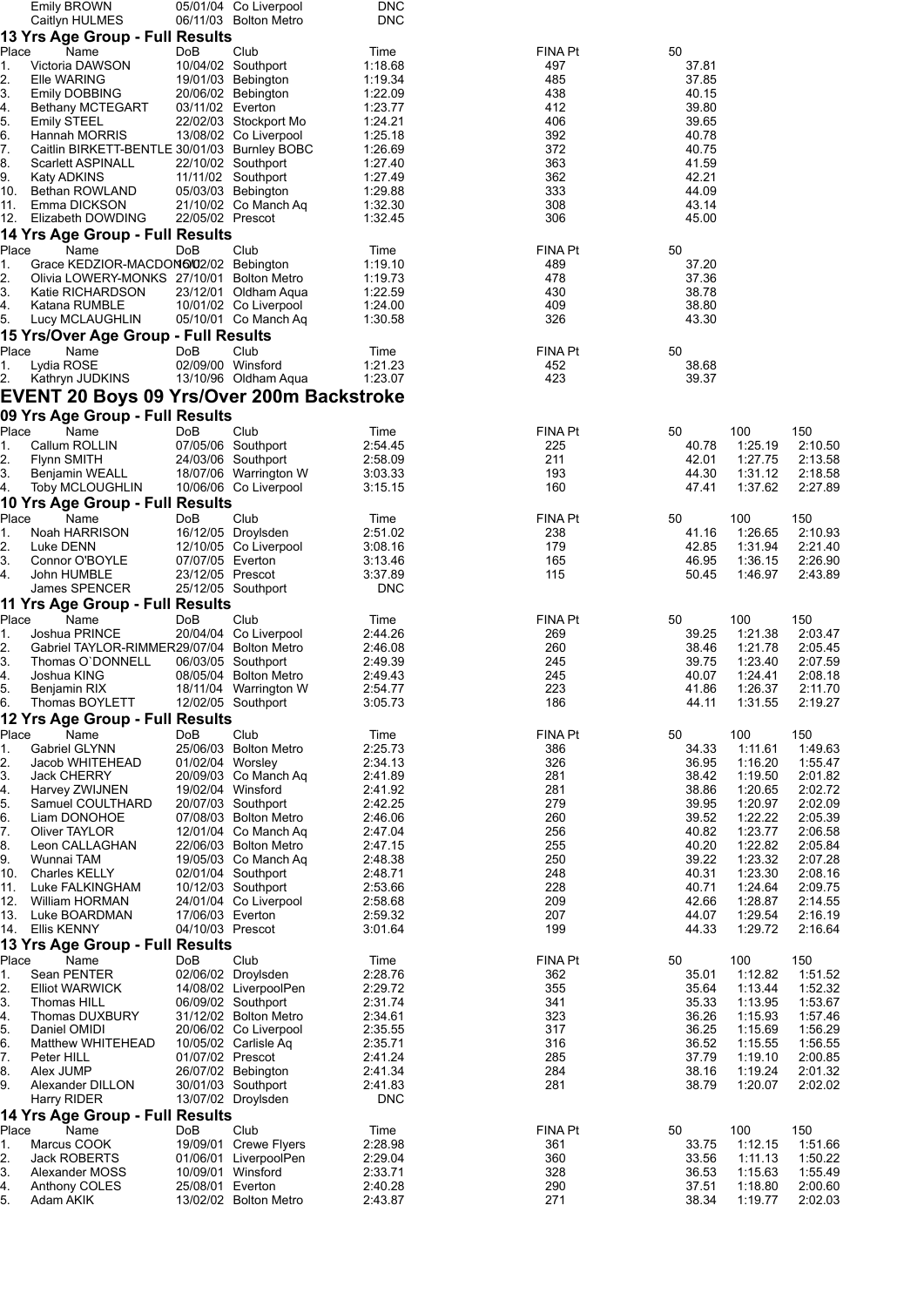| 15 Yrs/Over Age Group - Full Results                  |                                      |                                               |                          |                |                |                    |                    |
|-------------------------------------------------------|--------------------------------------|-----------------------------------------------|--------------------------|----------------|----------------|--------------------|--------------------|
| Place<br>Name<br>Daniel CLARK<br>1.                   | DoB<br>04/11/00 Prescot              | Club                                          | Time<br>2:12.35          | FINA Pt        | 50<br>30.14    | 100<br>1:03.98     | 150<br>1:38.39     |
| 2.<br>Harry COOKE                                     |                                      | 13/01/99 Southport                            | 2:24.98                  | 515<br>392     | 34.20          | 1:11.69            | 1:49.47            |
| 3.<br>Ryan MANCHESTER                                 |                                      | 03/01/94 Bury & Elton                         | 2:29.35                  | 358            | 34.23          | 1:13.22            | 1:52.05            |
| 4.<br>Ethan SCRUTTON                                  |                                      | 31/10/00 Co Liverpool                         | 2:33.04                  | 333            | 35.44          | 1:14.28            | 1:54.07            |
| Alexander RICHARDSON 16/12/98 Oldham Aqua             |                                      |                                               | DQ T 1L                  |                |                |                    |                    |
| <b>EVENT 21 Girls 09 Yrs/Over 200m Butterfly</b>      |                                      |                                               |                          |                |                |                    |                    |
| 10 Yrs Age Group - Full Results                       |                                      |                                               |                          |                |                |                    |                    |
| Place<br>Name                                         | DoB                                  | Club                                          | Time                     | FINA Pt        | 50             | 100                | 150                |
| Millie DUNCAN<br>1.                                   |                                      | 18/01/06 Warrington W                         | 2:59.03                  | 298            | 38.60          | 1:26.79            | 2:14.85            |
| 2.<br>Ella ROBERTS                                    | 12/07/05 Prescot                     |                                               | 3:19.41                  | 215            | 42.71          | 1:34.70            | 2:29.74            |
| 11 Yrs Age Group - Full Results                       |                                      |                                               |                          |                |                |                    |                    |
| Place<br>Name                                         | DoB                                  | Club                                          | Time                     | FINA Pt        | 50             | 100                | 150                |
| Ella PRICE<br>1.<br>2.<br>Olivia MOLDEN               |                                      | 31/03/04 Oldham Aqua<br>22/09/04 Warrington W | 2:43.61<br>2:49.88       | 390<br>349     | 36.16<br>37.44 | 1:17.33<br>1:19.80 | 1:59.91<br>2:06.12 |
| 3.<br>Olivia LOGAN                                    |                                      | 24/06/04 Southport                            | 2:56.60                  | 310            | 38.29          | 1:22.82            | 2:10.72            |
| 4.<br>Olivia BORLAND                                  |                                      | 10/05/04 Southport                            | 3:14.43                  | 232            | 43.39          | 1:33.42            | 2:26.28            |
| 5.<br>Ellie HUGHES                                    |                                      | 23/11/04 LiverpoolPen                         | 3:15.30                  | 229            | 42.12          | 1:32.90            | 2:26.89            |
| 6.<br>Charlotte WINSTANLEY 17/12/04 Southport         |                                      |                                               | 3:35.94                  | 169            | 44.71          | 1:41.31            | 2:38.96            |
| 12 Yrs Age Group - Full Results                       |                                      |                                               |                          |                |                |                    |                    |
| Place<br>Name                                         | DoB                                  | Club                                          | Time                     | FINA Pt        | 50             | 100                | 150                |
| Kimberley BURSTON<br>1.                               |                                      | 18/08/03 Oldham Aqua                          | 2:44.01                  | 387<br>300     | 36.01          | 1:16.82            | 1:59.68            |
| 2.<br>Elena PRIESTNER<br>3.<br><b>Emily FAIRHURST</b> | 15/09/03 Prescot                     | 01/04/03 Southport                            | 2:58.60<br>3:11.21       | 244            | 36.00<br>42.19 | 1:20.46<br>1:31.76 | 2:10.29<br>2:22.22 |
| <b>Emily BRADDOCK</b><br>4.                           |                                      | 14/02/04 Stockport Mo                         | 3:15.12                  | 230            | 44.26          | 1:32.81            | 2:25.15            |
| 5.<br>Jessica TARRINGTON                              | 09/09/03 Prescot                     |                                               | 3:27.33                  | 192            | 43.19          | 1.33.44            | 2:30.75            |
| 13 Yrs Age Group - Full Results                       |                                      |                                               |                          |                |                |                    |                    |
| Place<br>Name                                         | DoB                                  | Club                                          | Time                     | FINA Pt        | 50             | 100                | 150                |
| <b>Holly WHITE</b><br>1.                              | 05/10/02 Everton                     |                                               | 2:21.92                  | 598            | 31.51          | 1:07.45            | 1:44.83            |
| 2.<br>Jessica MCDONOUGH                               |                                      | 11/05/02 Southport                            | 2:24.88                  | 562            | 31.79          | 1:08.47            | 1:46.77            |
| 3.<br>Kate FORSTER<br>Scarlett ASPINALL<br>4.         |                                      | 08/01/03 Southport<br>22/10/02 Southport      | 2:36.38<br>2:38.25       | 447<br>431     | 34.58<br>35.74 | 1:15.05<br>1:15.41 | 1:56.03<br>1:56.81 |
| 5.<br>Ellie LOMAX                                     |                                      | 17/01/03 Oldham Aqua                          | 2:43.90                  | 388            | 35.89          | 1:17.61            | 2:00.73            |
| <b>Emily STEEL</b>                                    |                                      | 22/02/03 Stockport Mo                         | DQ SL 8L                 |                |                |                    |                    |
| 14 Yrs Age Group - Full Results                       |                                      |                                               |                          |                |                |                    |                    |
| Place<br>Name                                         | DoB                                  | Club                                          | Time                     | FINA Pt        | 50             | 100                | 150                |
| 1.<br>Abby JONES                                      |                                      | 28/02/02 Southport                            | 2:25.45                  | 556            | 32.36          | 1:08.86            | 1:46.87            |
| 2.<br>Samantha BRUCE                                  |                                      | 14/11/01 Stockport Mo                         | 2:36.62                  | 445            | 34.44          | 1:14.96            | 1:56.64            |
| 3.<br>Ellie-Jo HUGHES<br>4.<br>Abigail HARROP         | 19/07/01 Halton                      | 03/01/02 Bolton Metro                         | 2:36.71<br>2:50.72       | 444<br>343     | 34.91<br>35.37 | 1:15.48<br>1:18.12 | 1:57.51<br>2:04.21 |
| 15 Yrs/Over Age Group - Full Results                  |                                      |                                               |                          |                |                |                    |                    |
| Place<br>Name                                         | DoB                                  | Club                                          | Time                     | <b>FINA Pt</b> | 50             | 100                | 150                |
| Ella JOHNSON<br>1.                                    |                                      | 27/06/00 Southport                            | 2:21.86                  | 599            | 31.67          | 1:07.41            | 1:44.37            |
| 2.<br>Charlotte DODSON                                | 22/07/00 Prescot                     |                                               | 2:24.26                  | 569            | 32.28          | 1:09.02            | 1:46.96            |
| 3.<br>Rebecca HOWMAN                                  |                                      | 16/02/01 Winsford                             | 2:29.75                  | 509            | 33.01          | 1:10.30            | 1:49.43            |
| 4.<br>Mattea-Jay OLIVER                               |                                      | 11/09/00 Co Liverpool                         | 2:32.85                  | 479            | 32.24          | 1:09.68            | 1:50.88            |
| 5.<br>Lauren HAVES                                    |                                      | 25/07/98 Winsford                             | 2:35.74<br>2:35.80       | 453            | 34.89          | 1:14.24            | 1:54.49            |
| 6.<br>Ellie DEWSBURY<br>Anna NIVEN                    |                                      | 08/06/00 Southport<br>26/03/99 Southport      | <b>DNC</b>               | 452            | 33.68          | 1:13.23            | 1:55.48            |
|                                                       |                                      |                                               |                          |                |                |                    |                    |
| <b>EVENT 22 Boys 09 Yrs/Over 50m Breaststroke</b>     |                                      |                                               |                          |                |                |                    |                    |
| 09 Yrs Age Group - Full Results<br>Place<br>Name      | <b>DoB</b>                           | Club                                          | Time                     | FINA Pt        |                |                    |                    |
| <b>Edward PARKINSON</b><br>1.                         |                                      | 07/06/06 Droylsden                            | 46.33                    | 161            |                |                    |                    |
| 2.<br><b>Flynn SMITH</b>                              |                                      | 24/03/06 Southport                            | 48.80                    | 138            |                |                    |                    |
| З.<br>Luke FOUNDE                                     |                                      | 17/09/06 Oldham Aqua                          | 49.70                    | 131            |                |                    |                    |
| 4.<br>Samuel MORGAN                                   |                                      | 05/11/06 Southport                            | 50.55                    | 124            |                |                    |                    |
| 5.<br>Callum ROLLIN                                   |                                      | 07/05/06 Southport                            | 51.51                    | 117            |                |                    |                    |
| 6.<br><b>Benjamin WEALL</b>                           |                                      | 18/07/06 Warrington W                         | 52.21<br>53.79           | 113<br>103     |                |                    |                    |
| 7.<br><b>Zachary DALY</b><br>8.<br>Adam LYDIAT        | 10/04/06 Prescot<br>21/05/06 Garston |                                               | 54.29                    | 100            |                |                    |                    |
| Miller HUNTER<br>9.                                   |                                      | 27/09/06 Warrington W                         | 57.48                    | 84             |                |                    |                    |
| 10.<br>Leighton KIVI                                  | 27/08/06 Prescot                     |                                               | 59.32                    | 77             |                |                    |                    |
| 11.<br>Aaron WHALLEY                                  |                                      | 27/09/06 Warrington W                         | 1:02.90                  | 64             |                |                    |                    |
| Darcy WALSH                                           | 11/01/07 Everton                     |                                               | DQ SL 1L                 |                |                |                    |                    |
| 10 Yrs Age Group - Full Results                       |                                      |                                               |                          |                |                |                    |                    |
| Place<br>Name<br>Noah HARRISON                        | DoB                                  | Club                                          | Time<br>46.88            | FINA Pt        |                |                    |                    |
| 1.<br>2.<br>Jack CORDEN                               | 19/12/05 Everton                     | 16/12/05 Droylsden                            | 48.26                    | 156<br>143     |                |                    |                    |
| 3.<br>John HUMBLE                                     | 23/12/05 Prescot                     |                                               | 50.61                    | 124            |                |                    |                    |
| Theo OLIVER<br>4.                                     |                                      | 29/05/05 Winsford                             | 51.01                    | 121            |                |                    |                    |
| 5.<br>Max RENFREW                                     |                                      | 21/09/05 Oldham Aqua                          | 51.13                    | 120            |                |                    |                    |
| 6.<br><b>Austin SINCLAIR</b>                          |                                      | 31/05/05 Carlisle Aq                          | 53.20                    | 106            |                |                    |                    |
| 7.<br>Louis GRESSWELL                                 |                                      | 25/06/05 Carlisle Aq                          | 58.60                    | 80             |                |                    |                    |
| James SPENCER<br><b>Bradley TAYLOR</b>                | 12/06/05 Everton                     | 25/12/05 Southport                            | <b>DNC</b><br><b>DNC</b> |                |                |                    |                    |
| 11 Yrs Age Group - Full Results                       |                                      |                                               |                          |                |                |                    |                    |
| Place<br>Name                                         | DoB                                  | Club                                          | Time                     | <b>FINA Pt</b> |                |                    |                    |
| 1.<br><b>Toby RANSON</b>                              |                                      | 29/04/04 Co Manch Aq                          | 39.73                    | 256            |                |                    |                    |
| 2.<br>Thomas MORGAN                                   |                                      | 17/06/04 Southport                            | 43.74                    | 192            |                |                    |                    |
| 3.<br>Benjamin RIX                                    |                                      | 18/11/04 Warrington W                         | 46.58                    | 159            |                |                    |                    |
| Thomas BOYLETT<br>4.<br>5.<br>Ellis LOUGHRAN          | 01/12/04 Garston                     | 12/02/05 Southport                            | 46.85<br>50.26           | 156<br>126     |                |                    |                    |
|                                                       |                                      |                                               |                          |                |                |                    |                    |
|                                                       |                                      |                                               |                          |                |                |                    |                    |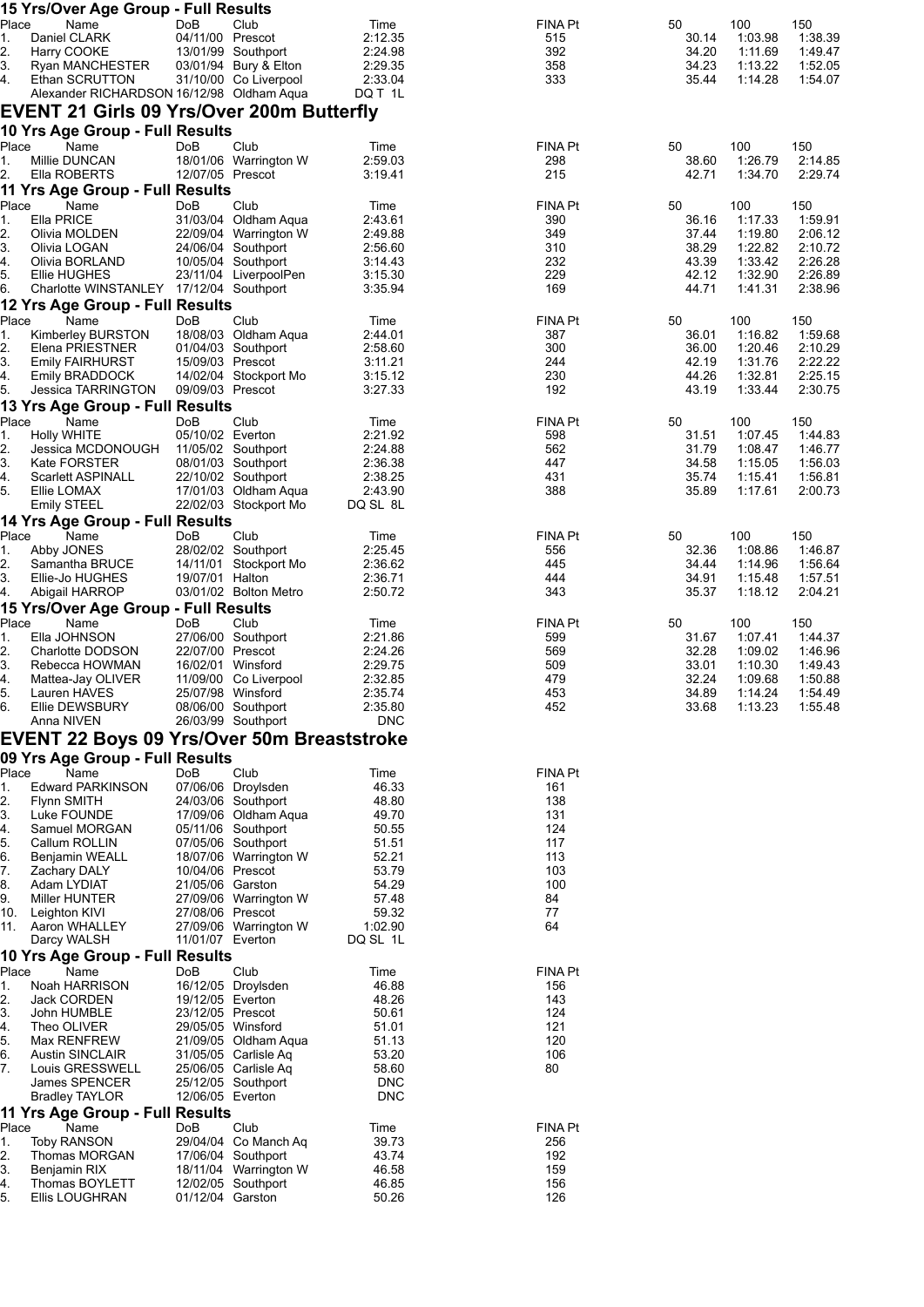|             | 12 Yrs Age Group - Full Results                          |                                     |                                                |                     |                       |
|-------------|----------------------------------------------------------|-------------------------------------|------------------------------------------------|---------------------|-----------------------|
| Place<br>1. | Name<br>Wunnai TAM                                       | DoB                                 | Club<br>19/05/03 Co Manch Aq                   | Time<br>39.13       | <b>FINA Pt</b><br>268 |
| 2.          | Adam SCRUTTON                                            |                                     | 04/09/03 Co Liverpool                          | 39.55               | 260                   |
| 3.          | Jacob WHITEHEAD                                          | 01/02/04 Worsley                    |                                                | 40.20               | 247                   |
| 4.<br>5.    | <b>Elliot SINCLAIR</b><br>Nathan DENTON                  |                                     | 14/02/04 Carlisle Aq                           | 41.80<br>41.98      | 220<br>217            |
| 6.          | Charles KELLY                                            | 23/05/03 Everton                    | 02/01/04 Southport                             | 42.85               | 204                   |
| 7.          | Oliver TAYLOR                                            |                                     | 12/01/04 Co Manch Aq                           | 43.18               | 199                   |
| 8.          | Aiden AINSWORTH                                          |                                     | 27/01/04 Oldham Aqua                           | 43.24               | 199                   |
| 9.<br>10.   | Archibald LAWTON<br>Joshua MORRISON                      |                                     | 03/12/03 Co Liverpool<br>28/08/03 LiverpoolPen | 43.83<br>43.94      | 191<br>189            |
| 11.         | <b>Ellis KENNY</b>                                       | 04/10/03 Prescot                    |                                                | 44.57               | 181                   |
| 12.         | Jack CHERRY                                              |                                     | 20/09/03 Co Manch Aq                           | 44.66               | 180                   |
| 13.         | Angus LAWTON                                             |                                     | 03/12/03 Co Liverpool                          | 44.86               | 178                   |
| 14.<br>15.  | Jacob DUNN<br>Samuel BENNETT                             | 15/09/03 Garston                    | 21/12/03 Oldham Aqua                           | 47.54<br>49.57      | 149<br>132            |
|             | <b>Scott PAYNTER</b>                                     |                                     | 26/03/03 Bolton Metro                          | <b>DNC</b>          |                       |
|             | Finlay MAKIN                                             |                                     | 23/01/04 Droylsden                             | DQ ST               |                       |
| Place       | 13 Yrs Age Group - Full Results<br>Name                  | DoB                                 | Club                                           | Time                | <b>FINA Pt</b>        |
| 1.          | Dakota RAVETALI                                          |                                     | 18/09/02 Burnley BOBC                          | 37.02               | 317                   |
| 2.          | Luca TOMMASELLO                                          |                                     | 14/05/02 Co Manch Ag                           | 37.25               | 311                   |
| 3.          | Alex HILES                                               |                                     | 16/06/02 Co Manch Aq                           | 37.52               | 304                   |
| 4.<br>5.    | Stephen CARDWELL<br>Samuel CLAYTON                       | 19/11/02 Prescot<br>09/07/02 Halton |                                                | 37.69<br>37.71      | 300<br>300            |
| 6.          | Alex JUMP                                                |                                     | 26/07/02 Bebington                             | 39.89               | 253                   |
| 7.          | Joseph BURNS                                             | 28/01/03 Prescot                    |                                                | 40.15               | 248                   |
| 8.          | Matthew ROONEY                                           | 02/12/02 Everton                    |                                                | 40.43               | 243                   |
| 9.<br>10.   | Mason GALLEY<br><b>Kes FOUNTAIN</b>                      | 27/06/02 Penrith                    | 04/02/03 Southport                             | 40.46<br>40.71      | 243<br>238            |
| 11.         | Matthew WHITEHEAD                                        |                                     | 10/05/02 Carlisle Aq                           | 41.49               | 225                   |
|             | Harry RIDER                                              |                                     | 13/07/02 Droylsden                             | <b>DNC</b>          |                       |
| Place       | 14 Yrs Age Group - Full Results<br>Name                  | DoB                                 | Club                                           | Time                | <b>FINA Pt</b>        |
| 1.          | <b>William MURRAY</b>                                    | 26/09/01 Winsford                   |                                                | 33.66               | 422                   |
| 2.          | Tommy JONES                                              |                                     | 13/07/01 Southport                             | 34.51               | 391                   |
| 3.          | Jack ROBERTS                                             |                                     | 01/06/01 LiverpoolPen                          | 34.71               | 384                   |
| 4.<br>5.    | Daniel O'BRIEN<br>Daniel JOHNSON                         | 16/05/01 Prescot                    | 09/06/01 LiverpoolPen                          | 35.64<br>38.48      | 355<br>282            |
| 6.          | Oliver MAKINSON                                          |                                     | 07/06/01 Oldham Aqua                           | 38.66               | 278                   |
| 7.          | Alex DUNN                                                | 22/03/01 Garston                    |                                                | 38.92               | 273                   |
| 8.          | Alexander MOSS<br>Joshua PATE                            | 10/09/01 Winsford                   | 13/08/01 Stockport Mo                          | 39.46<br><b>DNC</b> | 262                   |
|             | 15 Yrs/Over Age Group - Full Results                     |                                     |                                                |                     |                       |
| Place       | Name                                                     | DoB                                 | Club                                           | Time                | <b>FINA Pt</b>        |
| 1.          | Samuel CATON                                             | 06/12/00 Garston                    |                                                | 34.94               | 377                   |
| 1.<br>3.    | Joseph STATHER<br>Harvey MARTIN                          |                                     | 10/01/00 Crewe Flyers<br>08/03/01 Co Liverpool | 34.94<br>34.95      | 377<br>377            |
| 4.          | Daniel LEE                                               | 20/09/99 Everton                    |                                                | 35.86               | 349                   |
| 5.          | Jamie YOUNG                                              | 24/10/99 Winsford                   |                                                | 36.07               | 343                   |
| 6.<br>7.    | Theo TINDALL<br>Max CHARNLEY-COLLINS 0/08/00 Garston     |                                     | 25/01/01 Carlisle Aq                           | 36.10<br>36.15      | 342<br>340            |
| 8.          | Ewan DENTON                                              | 13/12/00 Everton                    |                                                | 36.59               | 328                   |
| 9.          | Jack MCKAY SMITH                                         |                                     | 24/12/00 Bolton Metro                          | 37.05               | 316                   |
| 10.         | <b>Jake BRASSINGTON</b>                                  |                                     | 30/12/00 Crewe Flyers                          | 37.54               | 304                   |
| 11.<br>12.  | <b>Tommi BARNES</b><br>Callum WARBURTON                  |                                     | 03/09/99 Warrington W<br>21/06/00 Warrington W | 37.58<br>37.67      | 303<br>301            |
| 13.         | Ethan SCRUTTON                                           |                                     | 31/10/00 Co Liverpool                          | 38.72               | 277                   |
| 14.         | Zach JONES                                               |                                     | 07/07/99 Bebington                             | 39.27               | 265                   |
|             | <b>EVENT 23 Girls 09 Yrs/Over 50m Freestyle</b>          |                                     |                                                |                     |                       |
|             | 09 Yrs Age Group - Full Results                          |                                     |                                                |                     |                       |
| Place<br>1. | Name<br>Mia CHAN                                         | DoB                                 | Club<br>20/05/06 Bebington                     | Time<br>35.91       | <b>FINA Pt</b><br>271 |
| 2.          | Anna SWINDELL                                            |                                     | 06/04/06 Warrington W                          | 36.16               | 265                   |
| 3.          | Anna O'BRIEN                                             |                                     | 14/03/06 LiverpoolPen                          | 36.25               | 263                   |
| 4.          | Lily WHITEHEAD<br>Elise BRUNS                            | 15/07/06 Worsley                    | 22/07/06 LiverpoolPen                          | 37.20<br>37.97      | 243<br>229            |
| 5.<br>6.    | Zara BORLAND                                             |                                     | 04/08/06 Southport                             | 39.30               | 206                   |
| 7.          | Sophie WESTON                                            |                                     | 14/06/06 Warrington W                          | 40.06               | 195                   |
| 8.          | Lacey MCKEOWN                                            | 27/04/06 Bootle                     |                                                | 40.11               | 194                   |
| 9.          | Hannah CANTY<br>10 Yrs Age Group - Full Results          |                                     | 20/06/06 Southport                             | 41.06               | 181                   |
| Place       | Name                                                     | DoB                                 | Club                                           | Time                | <b>FINA Pt</b>        |
| 1.          | Sofie JONES                                              | 27/04/05                            | Southport                                      | 32.19               | 376                   |
| 2.<br>3.    | Molli WORBURTON-WHIT2B/06/05 Co Liverpool<br>Aimee WHITE | 24/06/05 Everton                    |                                                | 33.11<br>33.52      | 345<br>333            |
| 4.          | Ella PRESCOTT                                            |                                     | 15/04/05 Co Liverpool                          | 33.57               | 331                   |
| 5.          | Lucy HORMAN                                              |                                     | 28/03/05 Co Liverpool                          | 33.82               | 324                   |
| 6.          | Katie RAWNSLEY                                           | 26/04/05 Prescot                    |                                                | 34.10               | 316                   |
| 7.<br>8.    | Holly BARDEN<br>Hannah MAHER                             | 25/11/05 Garston                    | 18/08/05 Bebington                             | 34.16<br>34.48      | 314<br>306            |
| 9.          | Isobel DOWD                                              | 18/11/05 Everton                    |                                                | 35.00               | 292                   |
| 10.         | Josephine FLANAGAN                                       | 01/08/05 Everton                    |                                                | 35.09               | 290                   |
| 11.<br>12.  | Francesca CULLEN<br>Amelie CORNELL                       | 14/10/05 Everton                    | 07/08/05 Bolton Metro                          | 35.12<br>35.36      | 289<br>283            |
| 13.         | Poppy MASKILL                                            | 22/03/05 Winsford                   |                                                | 35.56               | 279                   |
| 14.         | Jessica COCKER                                           |                                     | 28/09/05 Oldham Aqua                           | 35.63               | 277                   |

15. Sianna RENS 12/01/06 Co Liverpool 35.70 275 16. Grace ROONEY 22/12/05 Everton 35.82 273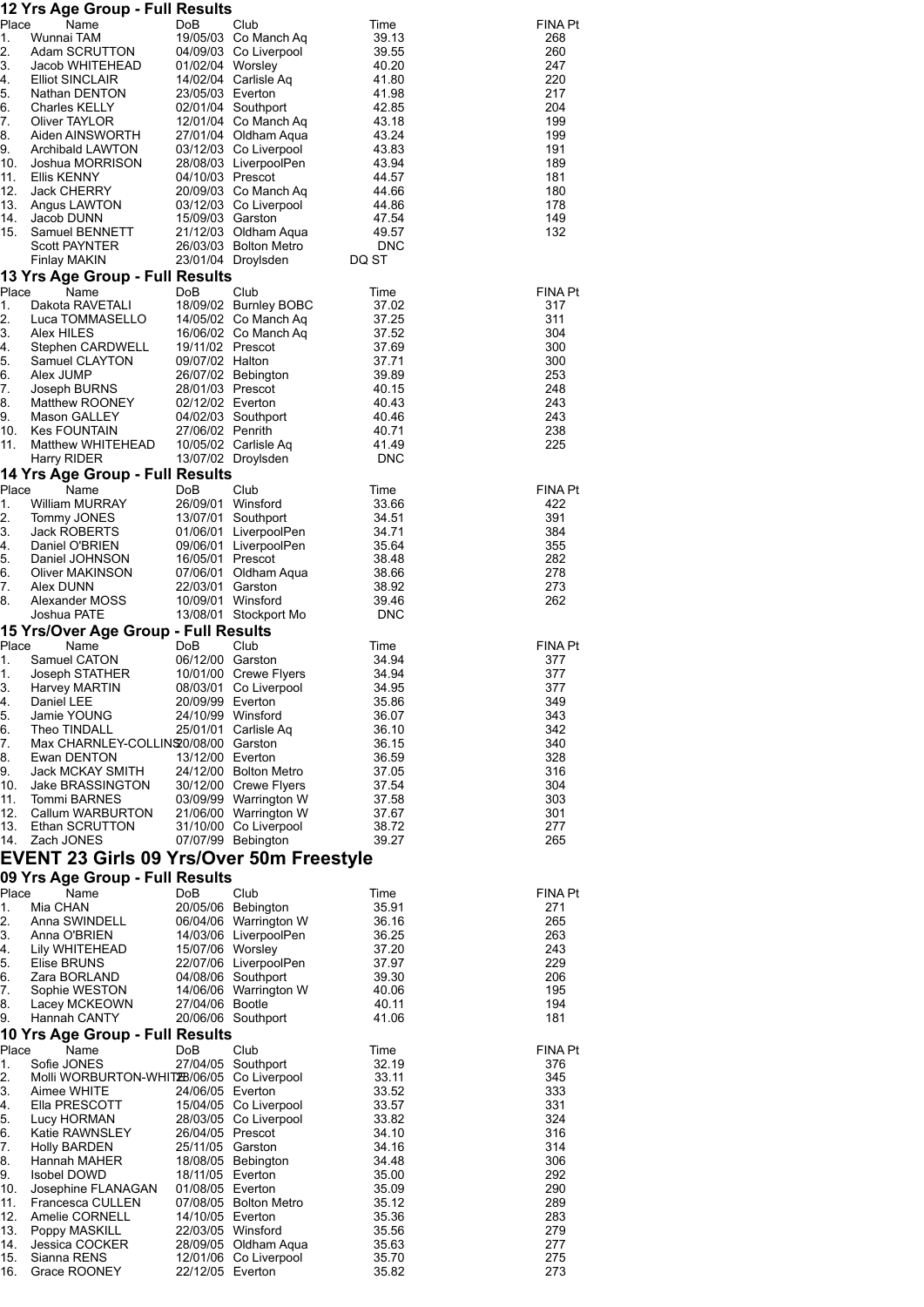| 271<br>271<br>269<br>267<br>263<br>244<br>226<br>218<br>211                                                                                                                                                      | <b>FINA Pt</b><br>449<br>448<br>442<br>422<br>416<br>384<br>380<br>378<br>367<br>364<br>360<br>353<br>353<br>346<br>327<br>316<br>306<br>304<br>292<br>292<br>290<br>275                                                                                                                                                                                                                                                                                        | <b>FINA Pt</b><br>448<br>411<br>410<br>410<br>409<br>400<br>394<br>393<br>389<br>385<br>382<br>378<br>365<br>364<br>356<br>352<br>344<br>339<br>335<br>315<br>312<br>306<br>285<br>276<br>267                                                                                                                                                                                                                                                                                                                                                                                       | FINA Pt<br>551<br>513<br>488<br>456<br>448<br>441<br>435<br>416<br>416<br>415<br>413<br>412<br>411<br>401<br>394<br>387<br>380<br>365<br>349<br>343<br>338<br>314<br>310                                                                                                                                                                                                                                                                    |
|------------------------------------------------------------------------------------------------------------------------------------------------------------------------------------------------------------------|-----------------------------------------------------------------------------------------------------------------------------------------------------------------------------------------------------------------------------------------------------------------------------------------------------------------------------------------------------------------------------------------------------------------------------------------------------------------|-------------------------------------------------------------------------------------------------------------------------------------------------------------------------------------------------------------------------------------------------------------------------------------------------------------------------------------------------------------------------------------------------------------------------------------------------------------------------------------------------------------------------------------------------------------------------------------|---------------------------------------------------------------------------------------------------------------------------------------------------------------------------------------------------------------------------------------------------------------------------------------------------------------------------------------------------------------------------------------------------------------------------------------------|
| 35.89<br>35.91<br>36.00<br>36.09<br>36.27<br>37.16<br>38.14<br>38.60<br>39.01<br>DNC                                                                                                                             | Time<br>30.34<br>30.35<br>30.50<br>30.96<br>31.11<br>31.95<br>32.07<br>32.12<br>32.45<br>32.52<br>32.65<br>32.86<br>32.86<br>33.09<br>33.73<br>34.10<br>34.47<br>34.54<br>35.00<br>35.01<br>35.11<br>35.73<br><b>DNC</b>                                                                                                                                                                                                                                        | Time<br>30.37<br>31.24<br>31.26<br>31.28<br>31.30<br>31.52<br>31.68<br>31.72<br>31.81<br>31.92<br>32.02<br>32.13<br>32.50<br>32.52<br>32.77<br>32.89<br>33.15<br>33.33<br>33.46<br>34.12<br>34.25<br>34.48<br>35.28<br>35.68<br>36.08                                                                                                                                                                                                                                                                                                                                               | Time<br>28.34<br>29.02<br>29.51<br>30.19<br>30.37<br>30.51<br>30.66<br>31.12<br>31.13<br>31.14<br>31.19<br>31.23<br>31.24<br>31.49<br>31.68<br>31.88<br>32.07<br>32.51<br>33.00<br>33.18<br>33.36<br>34.19<br>34.33<br><b>DNC</b>                                                                                                                                                                                                           |
| 18/01/06 Warrington W<br><b>Bolton Metro</b><br>07/01/06 Southport<br>11/08/05 Southport<br>13/03/06 Co Liverpool<br>22/04/05 Southport<br>02/07/05 Warrington W<br>24/08/05 Bebington                           | Club<br>15/05/04 Co Manch Aq<br>Southport<br>15/05/04 Co Manch Aq<br>18/05/04 Kirkham Wesh<br>29/03/04 Bebington<br>Southport<br>31/05/04 Co Liverpool<br>31/03/04 Oldham Aqua<br>10/09/04 Droylsden<br>01/10/04 Carlisle Aq<br>Southport<br>16/05/04 Southport<br>22/09/04 Warrington W<br>12/05/04 Co Liverpool<br>04/11/04 Co Liverpool<br>13/01/05 Warrington W<br>08/09/04 Southport<br>14/02/05 Southport<br>11/07/04 Co Manch Aq<br>13/05/04 Oldham Aqua | Club<br>05/01/04 Co Liverpool<br>06/05/03 Droylsden<br>18/08/03 Oldham Aqua<br>03/06/03 Southport<br>29/07/03 Droylsden<br>12/06/03 Bolton Metro<br>26/08/03 Warrington W<br>Oldham Aqua<br>16/12/03 Southport<br>01/04/03 Southport<br>16/03/03 Droylsden<br>23/01/04 Bolton Metro<br>25/10/03 Bolton Metro<br>28/02/04 Southport<br>15/02/04 Co Liverpool<br>28/01/04 Stockport Mo                                                                                                                                                                                                | Club<br>13/02/03 Southport<br>11/05/02 Southport<br>10/04/02 Southport<br>19/01/03 Bebington<br>22/02/03 Stockport Mo<br>08/01/03 Southport<br>04/12/02 Co Manch Aq<br>21/10/02 Co Manch Aq<br>22/04/02 Co Liverpool<br>20/06/02 Bebington<br>17/01/03 Oldham Aqua<br>11/11/02 Southport<br>05/03/03 Bebington<br>20/10/02 LiverpoolPen<br>05/05/02 LiverpoolPen                                                                            |
| 23/07/05<br>12/07/05 Prescot<br>25/05/05 Bootle                                                                                                                                                                  | DoB<br>02/11/04<br>24/06/04<br>12/06/04 Prescot<br>10/05/04<br>05/04/04 Garston                                                                                                                                                                                                                                                                                                                                                                                 | DoB<br>03/04/03 Prescot<br>07/05/03 Halton<br>12/11/03<br>18/11/03 Winsford<br>01/10/03 Prescot<br>06/02/04 Halton<br>20/02/04 Everton<br>15/09/03 Prescot<br>09/09/03 Prescot                                                                                                                                                                                                                                                                                                                                                                                                      | DoB<br>05/10/02 Everton<br>15/08/02 Everton<br>18/10/02 Winsford<br>11/06/02 Everton<br>03/01/03 Halton<br>29/10/02 Winsford<br>11/07/02 Everton<br>03/11/02 Everton<br>22/05/02 Prescot                                                                                                                                                                                                                                                    |
| Millie DUNCAN<br>Alannah CARRUTHERS<br>Ella ROBERTS<br>Jessica PENNIFOLD<br>Emilia HUNT<br>Avian DENNIS<br>Alexandra EDWARDS<br>Shauna THOBURN<br>Lauren JONES<br>Ella BARNES<br>11 Yrs Age Group - Full Results | Name<br>Kirsten DRONSFIELD<br><b>Bethany HUGHES</b><br>Meadow DRONSFIELD<br>Holly MAXWELL<br>Lois KEYES<br>Olivia LOGAN<br>Hannah PETTENER<br>Jessica BERRY<br>Ella PRICE<br>Abigail FUNG<br>Naomi WARD<br>Olivia BORLAND<br>Alyssa MCILROY<br>Olivia MOLDEN<br><b>Emily MORRIS</b><br>Roisin O'CONNOR<br>Rebecca THOMAS REID 10/07/04 Kirkham Wesh<br>Millie RAVENSCROFT<br>Grace MACIVER<br>Ella FALKINGHAM<br>Rosa COLYER<br>Sophie PARK<br>Rachel POOLE     | 12 Yrs Age Group - Full Results<br>Name<br><b>Emily BROWN</b><br>Emma FARRUGIA<br>Scarlet MONAGHAN<br>Kimberley BURSTON<br>Abbie WYATT<br>Eleanor PARKMAN<br>Rosie FORDHAM<br>Hannah SMITH<br>Libby HARRISON<br>Amy HARRISON<br>Ella SMITH<br>Elena PRIESTNER<br>Olivia MORLEY<br><b>Charlotte CLARK</b><br>Grace WAKEFIELD<br>Georgia ASHTON<br>Emmie BROWNLOW<br>Kate FORSHAW<br>Mia CHAMBERS<br>Kayla RAWLINS-WILLIAM29/11/03 Garston<br>Holly ROONEY<br>Connie ROBERTS<br><b>Emily FAIRHURST</b><br><b>Martha LEES</b><br>Jessica TARRINGTON<br>13 Yrs Age Group - Full Results | Name<br><b>Holly WHITE</b><br>Jessica LAW<br>Jessica MCDONOUGH<br>Niamh DONNELLY<br>Victoria DAWSON<br>Katie WOODBRIDGE<br>Elle WARING<br>Zoe DOWD<br><b>Emily STEEL</b><br>Lucy HARRIS<br>Kate FORSTER<br>Abbey BROWN<br>Koshiki CHAUHAN<br>Daisy CORNELL<br>Emma DICKSON<br>Bethany MCTEGART<br>Eleanor REA<br><b>Emily DOBBING</b><br>Ellie LOMAX<br>Katy ADKINS<br>Elizabeth DOWDING<br>Bethan ROWLAND<br>Lucy STEWART<br>Ella MCCARTHY |
| 17.<br>18.<br>19.<br>20.<br>21.<br>22.<br>23.<br>24.<br>25.                                                                                                                                                      | Place<br>1.<br>2.<br>3.<br>4.<br>5.<br>6.<br>7.<br>8.<br>9.<br>10.<br>11.<br>12.<br>12.<br>14.<br>15.<br>16.<br>17.<br>18.<br>19.<br>20.<br>21.<br>22.                                                                                                                                                                                                                                                                                                          | Place<br>1.<br>2.<br>3.<br>4.<br>5.<br>6.<br>7.<br>8.<br>9.<br>10.<br>11.<br>12.<br>13.<br>14.<br>15.<br>16.<br>17.<br>18.<br>19.<br>20.<br>21.<br>22.<br>23.<br>24.<br>25.                                                                                                                                                                                                                                                                                                                                                                                                         | Place<br>1.<br>2.<br>3.<br>4.<br>5.<br>6.<br>7.<br>8.<br>9.<br>10.<br>11.<br>12.<br>13.<br>14.<br>15.<br>16.<br>17.<br>18.<br>19.<br>20.<br>21.<br>22.<br>23.                                                                                                                                                                                                                                                                               |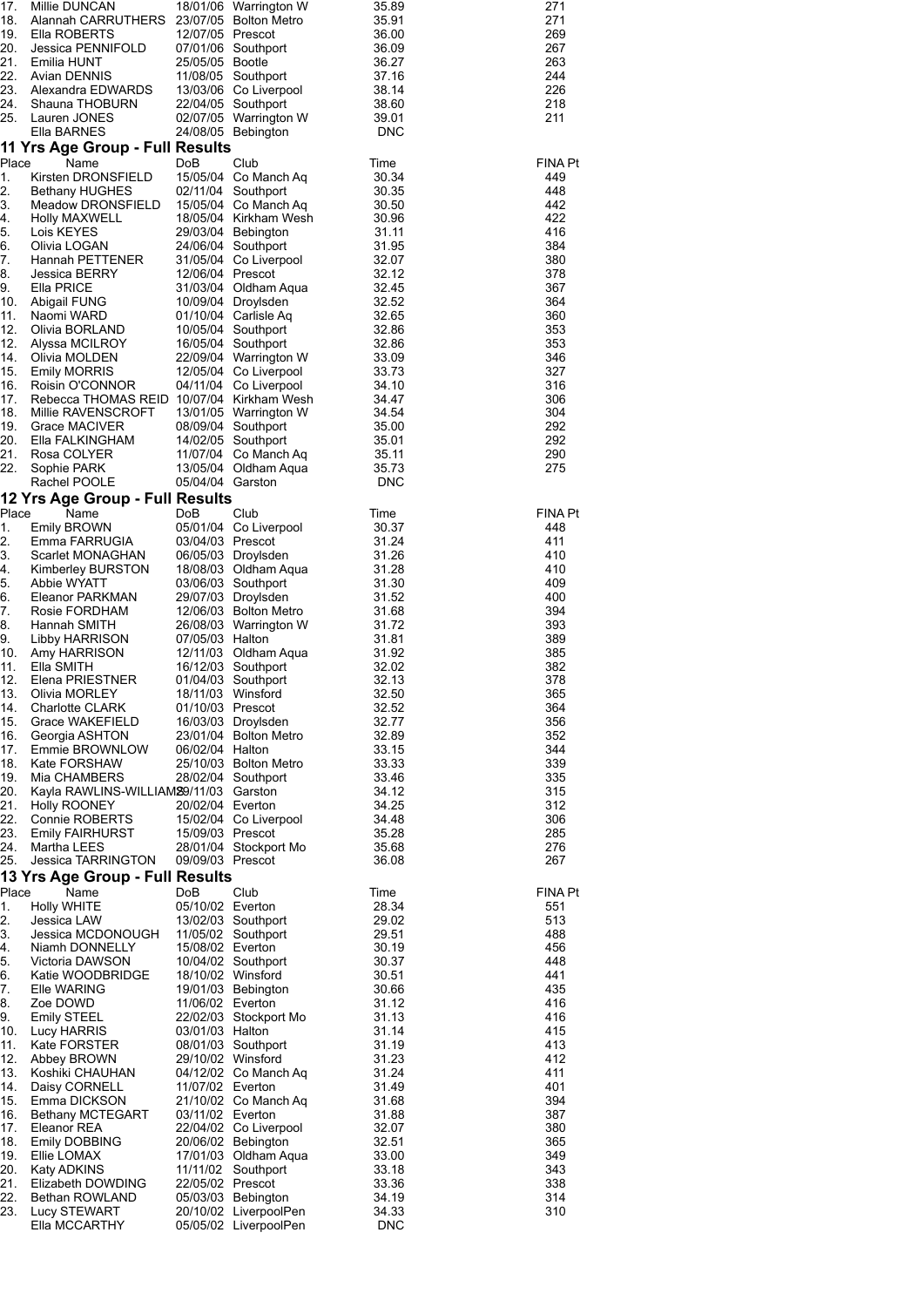#### **14 Yrs Age Group - Full Results**

|       | $17119$ $M99$ $M99$                  |                  |                       |       |                |
|-------|--------------------------------------|------------------|-----------------------|-------|----------------|
| Place | Name                                 | DoB              | Club                  | Time  | <b>FINA Pt</b> |
| 1.    | Katana RUMBLE                        | 10/01/02         | Co Liverpool          | 29.24 | 502            |
| 2.    | Chloe COTTAM                         | 16/07/01         | Chorley Marl          | 29.85 | 471            |
| 3.    | Ellie-Jo HUGHES                      | 19/07/01         | Halton                | 29.99 | 465            |
| 4.    | Katie RICHARDSON                     | 23/12/01         | Oldham Aqua           | 30.14 | 458            |
| 5.    | Mia SMITH                            | 22/11/01         | Southport             | 30.43 | 445            |
| 6.    | Maisie JOHNSON                       | 30/09/01         | Southport             | 30.44 | 445            |
| 7.    | Ellena DALY                          | 27/02/02 Prescot |                       | 30.83 | 428            |
| 8.    | Abigail TOWLE                        |                  | 04/11/01 Co Liverpool | 30.96 | 422            |
|       | 15 Yrs/Over Age Group - Full Results |                  |                       |       |                |
| Place | Name                                 | DoB              | Club                  | Time  | <b>FINA Pt</b> |
| 1.    | Niamh WILGAR                         | 01/07/00         | Southport             | 28.55 | 539            |
| 2.    | Ella JOHNSON                         | 27/06/00         | Southport             | 28.83 | 523            |
| 3.    | Amber ROSE                           | 02/09/00         | Winsford              | 29.21 | 503            |
| 4.    | Charlotte DODSON                     | 22/07/00         | Prescot               | 29.30 | 499            |
| 5.    | Rebecca HOWMAN                       | 16/02/01         | Winsford              | 30.13 | 458            |
| 6.    | Ellie DEWSBURY                       | 08/06/00         | Southport             | 30.70 | 433            |
| 7.    | Lydia ROSE                           | 02/09/00         | Winsford              | 31.19 | 413            |
|       |                                      |                  |                       |       |                |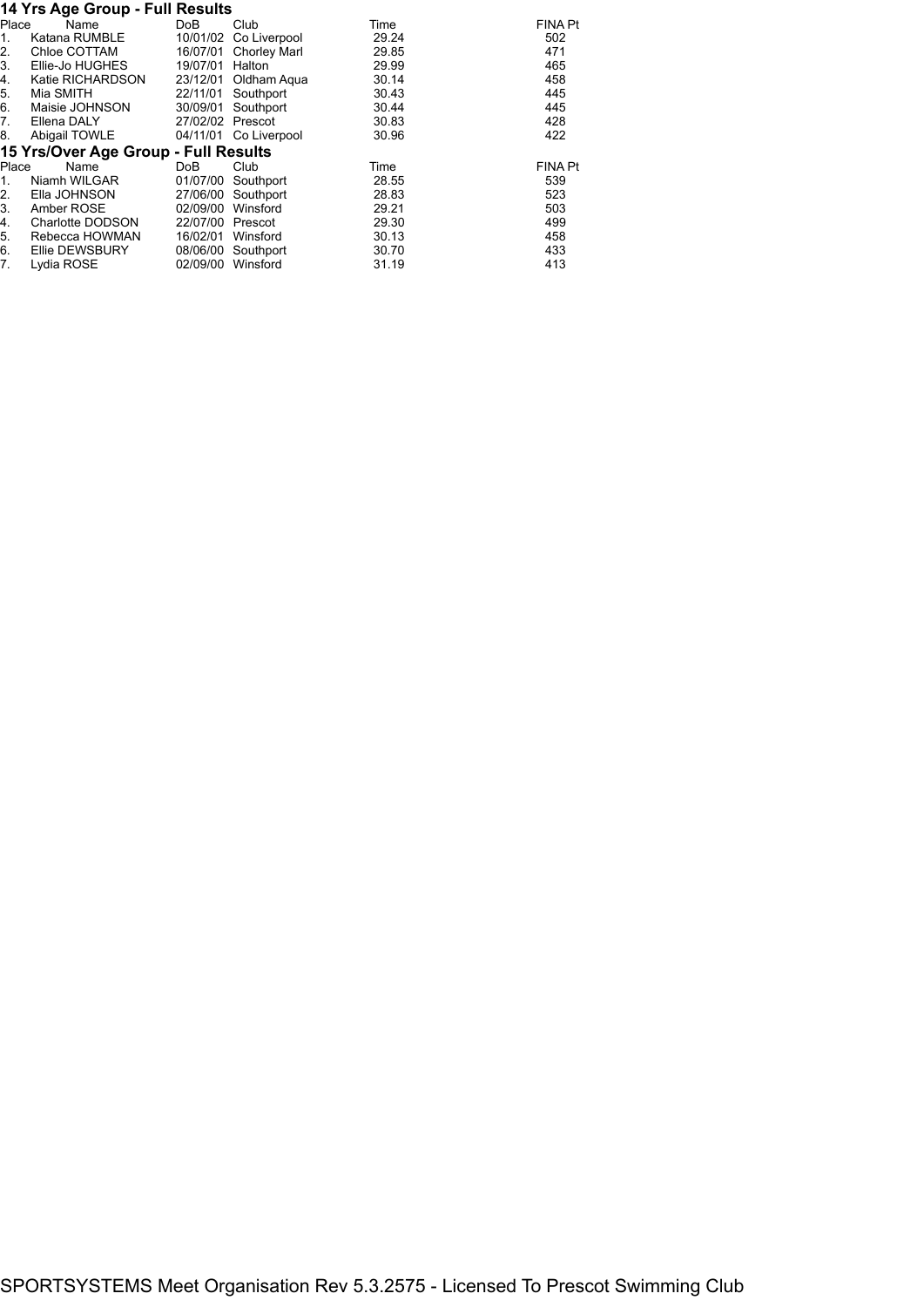# **Prescot & Everton Spring Meet Session 4 at**

**Knowsley Leisure & Culture Park**

### **EVENT 24 Girls 10 Yrs/Over 400m Freestyle**

|             | 10 Yrs Age Group - Full Results         |                                  |                                       |                         |              |                     |              |              |
|-------------|-----------------------------------------|----------------------------------|---------------------------------------|-------------------------|--------------|---------------------|--------------|--------------|
| Place<br>1. | Name<br>Lucy DIXON                      | <b>DoB</b>                       | Club<br>03/07/05 Bolton Metro         | Time<br>5:32.59         |              | FINA Pt<br>350      |              |              |
| 2.          | 50m 38.91                               | 100m 1:21.60                     | 150m 2:04.34<br>22/03/05 Winsford     | 200m 2:46.86<br>5:33.19 | 250m 3:28.98 | 300m 4:10.72<br>348 | 350m 4:52.26 | 400m 5:32.59 |
|             | Poppy MASKILL<br>50m 38.26              | 100m 1:19.67                     | 150m 2:01.53                          | 200m 2:43.20            | 250m 3:25.95 | 300m 4:08.80        | 350m 4:52.22 | 400m 5:33.19 |
| 3.          | Hannah MAHER<br>50m 36.81               | 100m 1:17.85                     | 18/08/05 Bebington<br>150m 1:59.80    | 5:36.45<br>200m 2:42.48 | 250m 3:26.36 | 338<br>300m 4:09.77 | 350m 4:54.47 | 400m 5:36.45 |
| 4.          | Millie DUNCAN<br>50m 38.73              | 100m 1:21.94                     | 18/01/06 Warrington W<br>150m 2:05.48 | 5:36.79<br>200m 2:48.64 | 250m 3:31.96 | 337<br>300m 4:14.47 | 350m 4:56.36 | 400m 5:36.79 |
| 5.          | Olivia HAGUE                            | 25/08/05 Everton                 |                                       | 5:38.28                 |              | 333                 |              |              |
| 6.          | 50m 38.28<br>Francesca CULLEN           | 100m 1:20.59<br>07/08/05         | 150m 2:02.98<br>Bolton Metro          | 200m 2:46.32<br>5:44.14 | 250m 3:30.09 | 300m 4:12.93<br>316 | 350m 4:56.37 | 400m 5:38.28 |
| 7.          | 50m 40.06<br>Katie RAWNSLEY             | 100m 1:24.58<br>26/04/05 Prescot | 150m 2:09.19                          | 200m 2:53.00<br>5:44.25 | 250m 3:37.19 | 300m 4:20.71<br>316 | 350m 5:04.24 | 400m 5:44.14 |
|             | 50m 38.61<br>Lauren JONES               | 100m 1:22.06                     | 150m 2:07.41                          | 200m 2:51.80<br>5:44.42 | 250m 3:37.05 | 300m 4:21.04<br>315 | 350m 5:05.18 | 400m 5:44.25 |
| 8.          | 50m 41.16                               | 100m 1:25.47                     | 02/07/05 Warrington W<br>150m 2:10.07 | 200m 2:53.82            | 250m 3:37.16 | 300m 4:20.14        | 350m 5:03.18 | 400m 5:44.42 |
| 9.          | Emilia HUNT<br>50m 39.94                | 25/05/05 Bootle<br>100m 1:24.83  | 150m 2:11.90                          | 6:04.12<br>200m 2:59.22 | 250m 3:46.38 | 267<br>300m 4:33.23 | 350m 5:19.70 | 400m 6:04.12 |
|             | 11 Yrs Age Group - Full Results         |                                  |                                       |                         |              |                     |              |              |
| Place<br>1. | Name<br>Ella PRICE                      | DoB                              | Club<br>31/03/04 Oldham Aqua          | Time<br>5:02.36         |              | FINA Pt<br>466      |              |              |
| 2.          | 50m 34.09<br><b>Bethany HUGHES</b>      | 100m 1:12.21                     | 150m 1:51.16<br>02/11/04 Southport    | 200m 2:29.77<br>5:03.39 | 250m 3:08.37 | 300m 3:47.29<br>461 | 350m 4:25.64 | 400m 5:02.36 |
|             | 50m 33.85                               | 100m 1:11.74                     | 150m 1:50.68                          | 200m 2:29.42            | 250m 3:09.03 | 300m 3:47.82        | 350m 4:26.23 | 400m 5:03.39 |
| 3.          | Olivia LOGAN<br>50m 35.35               | 100m 1:15.35                     | 24/06/04 Southport<br>150m 1:55.79    | 5:14.38<br>200m 2:35.86 | 250m 3:16.00 | 415<br>300m 3:56.28 | 350m 4:36.17 | 400m 5:14.38 |
| 4.          | Abby SMELTZER<br>50m 38.98              | 100m 1:19.73                     | 05/11/04 Warrington W<br>150m 2:00.85 | 5:25.15<br>200m 2:42.18 | 250m 3:23.42 | 375<br>300m 4:05.01 | 350m 4:46.17 | 400m 5:25.15 |
| 5.          | Abigail FUNG                            |                                  | 10/09/04 Drovlsden                    | 5:27.09                 |              | 368                 |              |              |
| 6.          | 50m 36.82<br>Ellie HUGHES               | 100m 1:18.63                     | 150m 2:01.10<br>23/11/04 LiverpoolPen | 200m 2:43.06<br>5:36.67 | 250m 3:25.13 | 300m 4:07.37<br>338 | 350m 4:48.59 | 400m 5:27.09 |
| 7.          | 50m 39.58<br>Sophie PARK                | 100m 1:22.61                     | 150m 2:06.34<br>13/05/04 Oldham Aqua  | 200m 2:48.83<br>5:36.92 | 250m 3:31.91 | 300m 4:14.94<br>337 | 350m 4:58.26 | 400m 5:36.67 |
|             | 50m 38.98                               | 100m 1:22.70                     | 150m 2:05.60                          | 200m 2:48.69            | 250m 3:31.27 | 300m 4:14.25        | 350m 4:56.06 | 400m 5:36.92 |
| Place       | 12 Yrs Age Group - Full Results<br>Name | DoB                              | Club                                  | Time                    |              | <b>FINA Pt</b>      |              |              |
| 1.          | Mia SHERIDAN                            |                                  | 23/06/03 Burnley BOBC                 | 4:50.37                 |              | 526                 |              |              |
| 2.          | 50m 33.35<br>Abbie WYATT                | 100m 1:09.06                     | 150m 1:45.54<br>03/06/03 Southport    | 200m 2:22.12<br>4:54.41 | 250m 2:59.51 | 300m 3:36.83<br>505 | 350m 4:14.53 | 400m 4:50.37 |
| 3.          | 50m 34.36<br>Grace LONG                 | 100m 1:11.07                     | 150m 1:48.01<br>03/05/03 Co Liverpool | 200m 2:25.22<br>4:57.51 | 250m 3:02.47 | 300m 3:40.06<br>489 | 350m 4:17.75 | 400m 4:54.41 |
|             | 50m 33.27                               | 100m 1:10.33                     | 150m 1:48.40                          | 200m 2:26.02            | 250m 3:04.35 | 300m 3:42.59        | 350m 4:20.75 | 400m 4:57.51 |
| 4.          | Lilly WALLWORK<br>50m 32.97             | 100m 1:10.34                     | 28/08/03 Southport<br>150m 1:47.98    | 4:58.01<br>200m 2:26.24 | 250m 3:05.02 | 487<br>300m 3:43.01 | 350m 4:21.00 | 400m 4:58.01 |
| 5.          | Olivia WALSH<br>50m 34.29               | 100m 1:12.82                     | 31/03/03 Warrington W<br>150m 1:51.56 | 4:59.73<br>200m 2:29.75 | 250m 3:08.25 | 479<br>300m 3:46.40 | 350m 4:24.06 | 400m 4:59.73 |
| 6.          | Hannah SMITH<br>50m 34.41               | 100m 1:12.24                     | 26/08/03 Warrington W<br>150m 1:51.01 | 5:04.47<br>200m 2:29.51 | 250m 3:08.88 | 456<br>300m 3:47.45 | 350m 4:26.05 | 400m 5:04.47 |
| 7.          | Ella SMITH                              |                                  | 16/12/03 Southport                    | 5:04.83                 |              | 455                 |              |              |
| 8.          | 50m 34.54<br>Elena PRIESTNER            | 100m 1:12.41                     | 150m 1:51.67<br>01/04/03 Southport    | 200m 2:30.49<br>5:05.44 | 250m 3:09.27 | 300m 3:48.07<br>452 |              | 400m 5:04.83 |
| 9.          | 50m 34.28<br>Scarlet MONAGHAN           | 100m 1:12.37                     | 150m 1:50.79<br>06/05/03 Droylsden    | 200m 2:29.71<br>5:14.89 | 250m 3:08.40 | 300m 3:48.05<br>413 | 350m 4:27.49 | 400m 5:05.44 |
|             | 50m 34.01                               | 100m 1:12.42                     | 150m 1:52.32                          | 200m 2:32.25            | 250m 3:12.24 | 300m 3:53.33        | 350m 4:34.13 | 400m 5:14.89 |
|             | 10. Chloe JAMES<br>50m 35.84            | 100m 1:14.82                     | 18/08/03 Co Liverpool<br>150m 1:54.31 | 5:17.08<br>200m 2:34.94 | 250m 3:15.00 | 404<br>300m 3:56.02 | 350m 4:36.72 | 400m 5:17.08 |
|             | 13 Yrs Age Group - Full Results         |                                  |                                       |                         |              |                     |              |              |
| Place<br>1. | Name<br><b>Holly WHITE</b>              | DoB<br>05/10/02 Everton          | Club                                  | Time<br>4:28.78         |              | FINA Pt<br>664      |              |              |
| 2.          | 50m 30.40<br>Jessica MCDONOUGH          | 100m 1:03.92                     | 150m 1:38.48<br>11/05/02 Southport    | 200m 2:12.02<br>4:37.07 | 250m 2:46.79 | 300m 3:21.26<br>606 | 350m 3:55.05 | 400m 4:28.78 |
|             | 50m 31.62                               | 100m 1:06.50                     | 150m 1:41.99                          | 200m 2:17.53            | 250m 2:52.64 | 300m 3:27.76        | 350m 4:03.28 | 400m 4:37.07 |
| 3.          | <b>Scarlett ASPINALL</b><br>50m 33.26   | 100m 1:09.32                     | 22/10/02 Southport<br>150m 1:45.67    | 4:47.28<br>200m 2:22.35 | 250m 2:58.64 | 544<br>300m 3:35.44 | 350m 4:12.56 | 400m 4:47.28 |
| 4.          | Kate FORSTER<br>50m 33.54               | 100m 1:09.96                     | 08/01/03 Southport<br>150m 1:47.25    | 4:52.74<br>200m 2:25.17 | 250m 3:02.81 | 514<br>300m 3:41.00 | 350m 4:18.12 | 400m 4:52.74 |
| 5.          | Jessica LAW<br>50m 33.90                | 100m 1:11.28                     | 13/02/03 Southport<br>150m 1:48.61    | 4:54.41<br>200m 2:25.88 | 250m 3:02.91 | 505<br>300m 3:40.55 | 350m 4:18.46 | 400m 4:54.41 |
| 6.          | Emma DICKSON                            |                                  | 21/10/02 Co Manch Ag                  | 4:57.94                 |              | 487                 |              |              |
| 7.          | 50m 34.17<br><b>Emily DOBBING</b>       | 100m 1:12.17                     | 150m 1:49.91<br>20/06/02 Bebington    | 200m 2:27.45<br>5:01.22 | 250m 3:05.90 | 300m 3:44.30<br>471 | 350m 4:22.60 | 400m 4:57.94 |
| 8.          | 50m 35.89<br>Elle WARING                | 100m 1:14.04                     | 150m 1:52.79<br>19/01/03 Bebington    | 200m 2:31.56<br>5:02.44 | 250m 3:10.23 | 300m 3:48.11<br>466 | 350m 4:25.50 | 400m 5:01.22 |
|             | 50m 34.27                               | 100m 1:12.40                     | 150m 1:50.72                          | 200m 2:29.63            | 250m 3:08.66 | 300m 3:47.74        | 350m 4:26.56 | 400m 5:02.44 |
| 9.          | Ellie LOMAX<br>50m 34.40                | 100m 1:12.98                     | 17/01/03 Oldham Aqua<br>150m 1:52.06  | 5:02.86<br>200m 2:30.78 | 250m 3:09.14 | 464<br>300m 3:47.66 | 350m 4:26.44 | 400m 5:02.86 |
| 10.         | Faith BRYANT<br>50m 34.88               | 20/02/03 Everton<br>100m 1:14.05 | 150m 1:53.86                          | 5:11.44<br>200m 2:33.30 | 250m 3:13.44 | 426<br>300m 3:54.02 | 350m 4:34.03 | 400m 5:11.44 |
| 11.         | Elizabeth DOWDING<br>50m 36.55          | 22/05/02 Prescot<br>100m 1:18.48 | 150m 2:00.53                          | 5:27.42<br>200m 2:42.29 | 250m 3:24.39 | 367<br>300m 4:06.36 | 350m 4:47.83 | 400m 5:27.42 |
|             | 14 Yrs Age Group - Full Results         |                                  |                                       |                         |              |                     |              |              |
| Place       | Name                                    | DoB                              | Club                                  | Time                    |              | FINA Pt             |              |              |
| 1.          | Abby JONES<br>50m 31.43                 | 100m 1:05.51                     | 28/02/02 Southport<br>150m 1:39.76    | 4:32.96<br>200m 2:14.33 | 250m 2:49.04 | 634<br>300m 3:24.04 | 350m 3:59.06 | 400m 4:32.96 |
| 2.          | Maisie JOHNSON<br>50m 32.06             | 100m 1:07.28                     | 30/09/01 Southport<br>150m 1:42.64    | 4:41.74<br>200m 2:18.44 | 250m 2:54.13 | 576<br>300m 3:30.01 | 350m 4:06.46 | 400m 4:41.74 |
| 3.          | Grace KEDZIOR-MACDOM5/02/02 Bebington   | 100m 1:08.98                     | 150m 1:44.56                          | 4 46 99                 |              | 545                 |              |              |
| 4.          | 50m 32.49<br>Abigail HARROP             |                                  | 03/01/02 Bolton Metro                 | 200m 2:20.71<br>4:57.05 | 250m 2:57.77 | 300m 3:34.52<br>492 | 350m 4:11.83 | 400m 4:46.99 |
| 5.          | 50m 34.17<br>Gemma CROFT                | 100m 1:12.07                     | 150m 1:49.29<br>07/01/02 Oldham Aqua  | 200m 2:27.35<br>4:57.81 | 250m 3:05.48 | 300m 3:43.88<br>488 | 350m 4:22.06 | 400m 4:57.05 |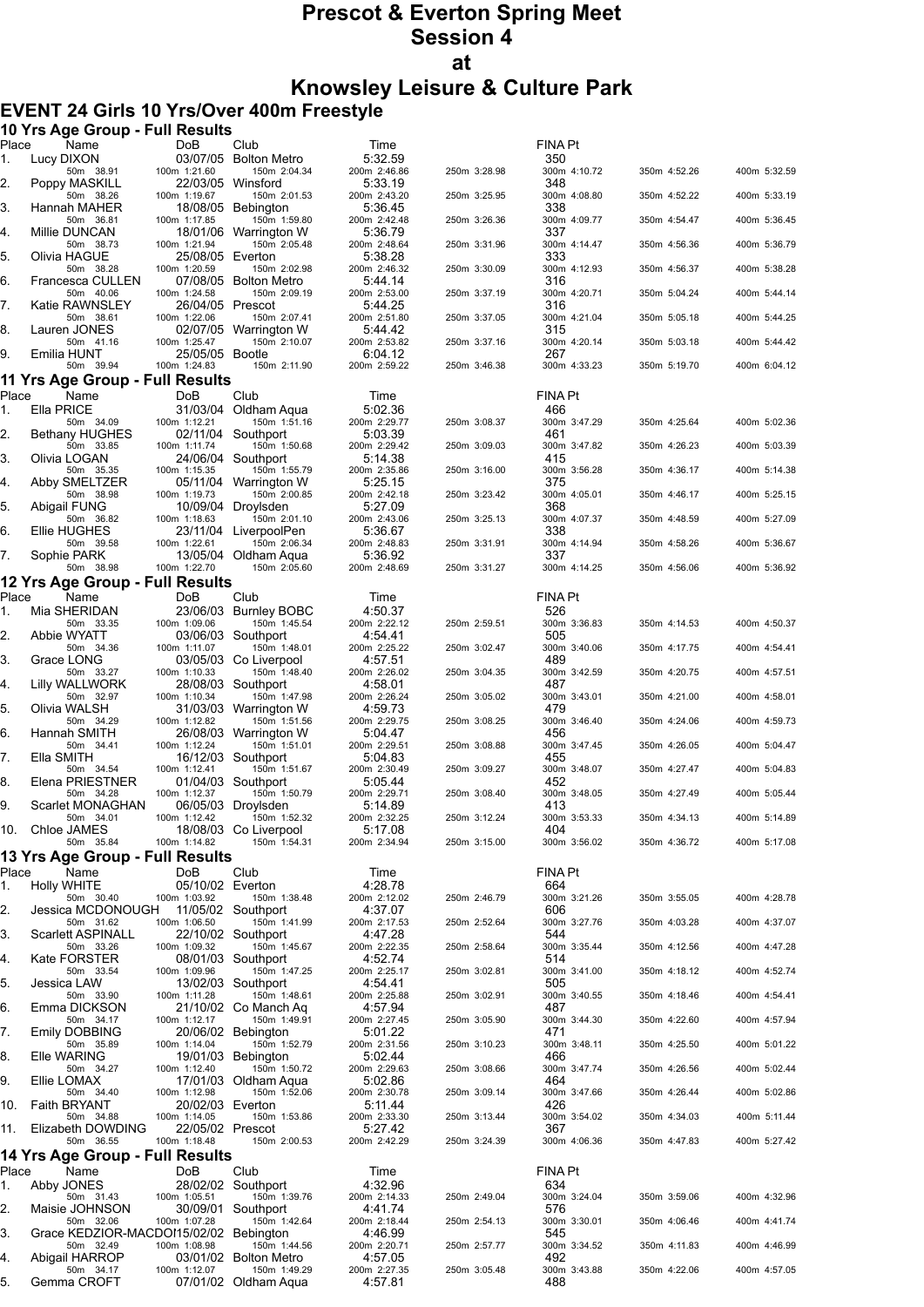|          | 50m 32.76                                         | 100m 1:09.85      | 150m 1:47.58                                  | 200m 2:25.76            | 250m 3:04.08 | 300m 3:42.37        | 350m 4:20.75   | 400m 4:57.81       |                    |
|----------|---------------------------------------------------|-------------------|-----------------------------------------------|-------------------------|--------------|---------------------|----------------|--------------------|--------------------|
| 6.       | Jodie SALE                                        | 14/06/01 Winsford |                                               | 5:08.84                 |              | 437                 |                |                    |                    |
|          | 50m 34.29<br>15 Yrs/Over Age Group - Full Results | 100m 1:12.32      | 150m 1:51.29                                  | 200m 2:30.66            | 250m 3:09.88 | 300m 3:49.94        | 350m 4:30.21   | 400m 5:08.84       |                    |
| Place    |                                                   | DoB               | Club                                          |                         |              |                     |                |                    |                    |
| 1.       | Name<br>Anna NIVEN                                |                   | 26/03/99 Southport                            | Time<br>4:32.61         |              | FINA Pt<br>636      |                |                    |                    |
|          | 50m 31.59                                         | 100m 1:04.97      | 150m 1:39.25                                  | 200m 2:13.65            | 250m 2:48.63 | 300m 3:23.44        | 350m 3:58.63   | 400m 4:32.61       |                    |
| 2.       | Rebecca HOWMAN                                    |                   | 16/02/01 Winsford                             | 4:45.08                 |              | 556                 |                |                    |                    |
|          | 50m 32.02                                         | 100m 1:07.34      | 150m 1:43.50                                  | 200m 2:19.96            | 250m 2:55.99 | 300m 3:32.89        | 350m 4:09.86   | 400m 4:45.08       |                    |
| 3.       | Ella JOHNSON<br>50m 31.22                         | 100m 1:06.30      | 27/06/00 Southport<br>150m 1:42.38            | 4:46.11<br>200m 2:18.39 | 250m 2:54.81 | 550<br>300m 3:32.31 | 350m 4:09.52   | 400m 4:46.11       |                    |
| 4.       | Anna HULME                                        |                   | 17/05/99 Ormskirk                             | 4:50.07                 |              | 528                 |                |                    |                    |
|          | 50m 32.37                                         | 100m 1:08.23      | 150m 1:44.74                                  | 200m 2:21.72            | 250m 2:58.88 | 300m 3:36.49        | 350m 4:13.91   | 400m 4:50.07       |                    |
| 5.       | Tallulah CULLEN                                   |                   | 26/10/00 Bolton Metro                         | 4:59.18                 |              | 481                 |                |                    |                    |
|          | 50m 33.04                                         | 100m 1:09.42      | 150m 1:46.46                                  | 200m 2:24.17            | 250m 3:02.84 | 300m 3:41.70        | 350m 4:20.92   | 400m 4:59.18       |                    |
|          | EVENT 25 Boys 09 Yrs/Over 200m Freestyle          |                   |                                               |                         |              |                     |                |                    |                    |
|          | 09 Yrs Age Group - Full Results                   |                   |                                               |                         |              |                     |                |                    |                    |
| Place    | Name                                              | DoB               | Club                                          | Time                    |              | <b>FINA Pt</b>      | 50             | 100                | 150                |
| 1.       | Callum ROLLIN                                     |                   | 07/05/06 Southport                            | 2:41.32                 |              | 233                 | 37.53          | 1:18.85            | 2:00.27            |
| 2.       | Benjamin WEALL                                    |                   | 18/07/06 Warrington W                         | 2:47.74                 |              | 207                 | 38.89          | 1:22.24            | 2:06.04            |
| 3.       | <b>Edward PARKINSON</b>                           |                   | 07/06/06 Droylsden                            | 2:49.66                 |              | 200                 | 39.36          | 1:24.18            | 2:10.40            |
| 4.       | Flynn SMITH                                       |                   | 24/03/06 Southport                            | 3:01.43                 |              | 164                 | 42.35          | 1:29.69            | 2:16.79            |
| 5.       | Freddie CUSHEN                                    | 22/08/06 Winsford |                                               | 3:37.29                 |              | 95                  | 48.94          | 1:45.37            | 3:37.29            |
|          | 10 Yrs Age Group - Full Results                   |                   |                                               |                         |              |                     |                |                    |                    |
| Place    | Name                                              | DoB               | Club                                          | Time                    |              | <b>FINA Pt</b>      | 50             | 100                | 150                |
| 1.       | Vadim BOSC                                        |                   | 06/10/05 Co Liverpool                         | 2:32.88                 |              | 274                 | 34.87          | 1:14.88            | 1:55.37            |
| 2.       | Noah HARRISON                                     |                   | 16/12/05 Droylsden                            | 2:44.09                 |              | 222                 | 37.12          | 1:20.89            | 2:04.34            |
| 3.       | Luke DENN                                         |                   | 12/10/05 Co Liverpool                         | 2:56.46                 |              | 178                 | 38.82          | 1:23.69            | 2:11.07            |
| 4.       | Samuel LAW                                        |                   | 12/12/05 Southport                            | 3:00.71                 |              | 166                 | 42.12          | 1:30.02            | 2:17.17            |
| 5.       | <b>Austin SINCLAIR</b>                            |                   | 31/05/05 Carlisle Aq                          | 3:00.76                 |              | 166                 | 41.46          | 1:28.72            | 2:16.67            |
| 6.       | John HUMBLE                                       | 23/12/05 Prescot  |                                               | 3:42.05                 |              | 89                  | 50.20          | 1:47.09            | 2:44.18            |
|          | James SPENCER                                     |                   | 25/12/05 Southport                            | <b>DNC</b>              |              |                     |                |                    |                    |
|          | <b>Bradley TAYLOR</b>                             | 12/06/05 Everton  |                                               | <b>DNC</b>              |              |                     |                |                    |                    |
|          | 11 Yrs Age Group - Full Results                   |                   |                                               |                         |              |                     |                |                    |                    |
| Place    | Name                                              | DoB               | Club                                          | Time                    |              | <b>FINA Pt</b>      | 50             | 100                | 150                |
| 1.       | Henry MAW                                         |                   | 19/04/04 Southport                            | 2:26.00                 |              | 315                 | 33.81          | 1:11.49            | 1.49.38            |
| 2.       | Joshua KING                                       |                   | 08/05/04 Bolton Metro                         | 2:32.49                 |              | 276                 | 35.59          | 1:16.09            | 1:56.65            |
| 3.       | Gabriel TAYLOR-RIMMER29/07/04 Bolton Metro        |                   |                                               | 2:34.59                 |              | 265                 | 36.44          | 1:16.93            | 1:57.47            |
| 4.       | <b>Tyriese SMITH</b>                              |                   | 22/06/04 Co Liverpool                         | 2:34.60                 |              | 265                 | 36.27          | 1:16.17            | 1:57.46            |
| 5.       | <b>Toby RANSON</b>                                |                   | 29/04/04 Co Manch Aq                          | 2:34.95                 |              | 263                 | 36.31          | 1:17.71            | 1:58.45            |
| 6.       | Thomas O'DONNELL                                  |                   | 06/03/05 Southport                            | 2:36.95                 |              | 253                 | 35.89          | 1:15.96            | 1:57.13            |
| 7.       | Thomas MORGAN                                     |                   | 17/06/04 Southport                            | 2:41.87                 |              | 231<br>223          | 37.49<br>37.69 | 1:19.88            | 2:01.12<br>2:03.26 |
| 8.<br>9. | Benjamin RIX<br>Thomas BOYLETT                    |                   | 18/11/04 Warrington W<br>12/02/05 Southport   | 2:43.78<br>2:51.42      |              | 194                 | 39.19          | 1:20.37<br>1:25.16 | 2:09.76            |
|          |                                                   |                   |                                               |                         |              |                     |                |                    |                    |
|          | 12 Yrs Age Group - Full Results                   |                   |                                               |                         |              |                     |                |                    |                    |
| Place    | Name                                              | DoB               | Club                                          | Time                    |              | FINA Pt             | 50             | 100                | 150                |
| 1.<br>2. | Isaac BRENNAND                                    |                   | 18/04/03 Bolton Metro                         | 2:13.54<br>2:20.60      |              | 412<br>353          | 31.28<br>32.84 | 1:04.76            | 1:39.67            |
| 3.       | Samuel ELLIS<br>Jacob WHITEHEAD                   | 01/02/04 Worsley  | 20/01/04 Co Liverpool                         | 2:22.80                 |              | 336                 | 32.84          | 1:09.58<br>1:09.31 | 1:45.92<br>1:47.34 |
| 4.       | Jake REYNOLDS                                     |                   | 01/03/04 Bolton Metro                         | 2:24.04                 |              | 328                 | 33.51          | 1:10.59            | 1:47.52            |
| 5.       | Gabriel GLYNN                                     |                   | 25/06/03 Bolton Metro                         | 2:25.61                 |              | 317                 | 32.52          | 1:09.37            | 1:48.05            |
| 6.       | Harvey ZWIJNEN                                    |                   | 19/02/04 Winsford                             | 2:27.58                 |              | 305                 | 33.59          | 1:11.89            | 1:50.75            |
| 7.       | Wunnai TAM                                        |                   | 19/05/03 Co Manch Aq                          | 2:27.69                 |              | 304                 | 33.09          | 1:11.06            | 1:50.55            |
| 8.       | Alex KEEGAN                                       |                   | 06/09/03 Co Liverpool                         | 2:28.49                 |              | 299                 | 32.92          | 1:10.93            | 1.50.24            |
| 9.       | Oliver TAYLOR                                     |                   | 12/01/04 Co Manch Aq                          | 2:29.04                 |              | 296                 | 34.67          | 1:13.27            | 1.52.66            |
| 10.      | Samuel COULTHARD                                  |                   | 20/07/03 Southport                            | 2:29.11                 |              | 295                 | 34.74          | 1:13.16            | 1:51.71            |
| 11.      | Leon CALLAGHAN                                    |                   | 22/06/03 Bolton Metro                         | 2:29.89                 |              | 291                 | 35.60          | 1:13.73            | 1:53.12            |
| 12.      | Liam DONOHOE                                      |                   | 07/08/03 Bolton Metro                         | 2:31.16                 |              | 284                 | 34.68          | 1:12.71            | 1:52.33            |
| 13.      | <b>Charles KELLY</b>                              |                   | 02/01/04 Southport                            | 2:31.81                 |              | 280                 | 36.25          | 1:15.92            | 1:54.93            |
| 14.      | <b>Elliot SINCLAIR</b>                            |                   | 14/02/04 Carlisle Aq                          | 2:33.79                 |              | 269                 | 35.87          | 1:15.74            | 1:55.49            |
| 15.      | William HORMAN                                    |                   | 24/01/04 Co Liverpool                         | 2:34.92                 |              | 263                 | 36.13          | 1:16.73            | 1:56.66            |
| 16.      | Luke FALKINGHAM                                   |                   | 10/12/03 Southport                            | 2:35.59                 |              | 260                 | 35.48          | 1:14.60            | 1:55.33            |
| 17.      | Jack WALSH                                        |                   | 12/12/03 Co Liverpool                         | 2:41.86                 |              | 231                 | 35.73          | 1:16.80            | 2:00.29            |
| 18.      | Ellis KENNY                                       | 04/10/03 Prescot  |                                               | 2:54.47                 |              | 184                 | 39.60          | 1:24.89            | 2:10.89            |
|          | <b>Scott PAYNTER</b>                              |                   | 26/03/03 Bolton Metro                         | <b>DNC</b>              |              |                     |                |                    |                    |
|          | Matthew THOMAS                                    | 14/04/03 Everton  |                                               | <b>DNC</b>              |              |                     |                |                    |                    |
|          | 13 Yrs Age Group - Full Results                   |                   |                                               |                         |              |                     |                |                    |                    |
| Place    | Name                                              | DoB               | Club                                          | Time                    |              | FINA Pt             | 50             | 100                | 150                |
| 1.       | <b>Kes FOUNTAIN</b>                               | 27/06/02 Penrith  |                                               | 2:17.61                 |              | 376                 | 32.52          | 1:08.06            | 1.43.57            |
| 2.       | <b>Elliot WARWICK</b>                             |                   | 14/08/02 LiverpoolPen                         | 2:18.54                 |              | 369                 | 31.82          | 1:06.93            | 1:42.62            |
| 3.<br>4. | Daniel OMIDI<br>Matthew WHITEHEAD                 |                   | 20/06/02 Co Liverpool<br>10/05/02 Carlisle Aq | 2:18.95<br>2:19.42      |              | 365<br>362          | 31.97<br>32.56 | 1:07.74<br>1:08.37 | 1:44.00<br>1:44.62 |
| 5.       | <b>Thomas DUXBURY</b>                             |                   | 31/12/02 Bolton Metro                         | 2:20.39                 |              | 354                 | 32.45          | 1:08.84            | 1:46.73            |
| 6.       | Thomas HILL                                       |                   | 06/09/02 Southport                            | 2:21.78                 |              | 344                 | 32.04          | 1:08.91            | 1:45.82            |
| 7.       | Alex KIRK                                         |                   | 22/05/02 Co Manch Aq                          | 2:22.30                 |              | 340                 | 32.28          | 1:09.32            | 1:46.82            |
| 8.       | Stephen CARDWELL                                  | 19/11/02 Prescot  |                                               | 2:22.59                 |              | 338                 | 32.48          | 1:09.61            | 1:47.68            |
| 9.       | George WALTON                                     |                   | 12/05/02 Bolton Metro                         | 2:22.70                 |              | 337                 | 33.96          | 1:09.81            | 1:47.51            |
| 10.      | Mason GALLEY                                      |                   | 04/02/03 Southport                            | 2:29.25                 |              | 295                 | 34.66          | 1:12.81            | 1:52.20            |
| 11.      | Alexander DILLON                                  |                   | 30/01/03 Southport                            | 2:29.97                 |              | 290                 | 35.19          | 1:13.28            | 1:52.42            |
| 12.      | <b>Tiger EDWARDS</b>                              |                   | 23/11/02 Oldham Aqua                          | 2:36.29                 |              | 257                 | 35.93          | 1:16.21            | 1.57.84            |
|          | 14 Yrs Age Group - Full Results                   |                   |                                               |                         |              |                     |                |                    |                    |
| Place    | Name                                              | DoB               | Club                                          | Time                    |              | FINA Pt             | 50             | 100                | 150                |
| 1.       | Leevi GUMBS                                       |                   | 01/02/02 Co Liverpool                         | 2:07.76                 |              | 470                 | 29.85          | 1:02.28            | 1:35.31            |
| 2.       | Adam AKIK                                         |                   | 13/02/02 Bolton Metro                         | 2:13.74                 |              | 410                 | 32.08          | 1:05.09            | 1:39.37            |
| 3.       | Reece CORFIELD                                    |                   | 06/12/01 Co Manch Aq                          | 2:13.98                 |              | 407                 | 30.47          | 1:04.52            | 1:40.19            |
| 4.       | Oliver MAKINSON                                   |                   | 07/06/01 Oldham Aqua                          | 2:14.52                 |              | 403                 | 30.45          | 1:04.89            | 1.39.94            |
| 5.       | Daniel JOHNSON                                    | 16/05/01 Prescot  |                                               | 2:17.52                 |              | 377                 | 31.99          | 1:07.51            | 1.43.68            |
| 6.       | Joseph NIVEN                                      |                   | 29/07/01 Southport                            | 2:17.80                 |              | 374                 | 30.07          | 1:05.40            | 1:41.86            |
| 7.       | Alex DUNN                                         | 22/03/01 Garston  |                                               | 2:18.82                 |              | 366                 | 30.74          | 1:05.57            | 1:42.38            |
| 8.       | Alexander MOSS                                    |                   | 10/09/01 Winsford                             | 2:22.26                 |              | 340                 | 32.63          | 1:09.46            | 1:46.89            |
| 9.       | Andrew TREVOR                                     |                   | 01/03/02 Warrington W                         | 2:22.36                 |              | 340                 | 32.67          | 1:09.05            | 1:46.20            |
| 10.      | Joshua HUGHES                                     | 24/09/01 Everton  |                                               | 2:22.56                 |              | 338                 | 32.62          | 1:08.93            | 1:46.09            |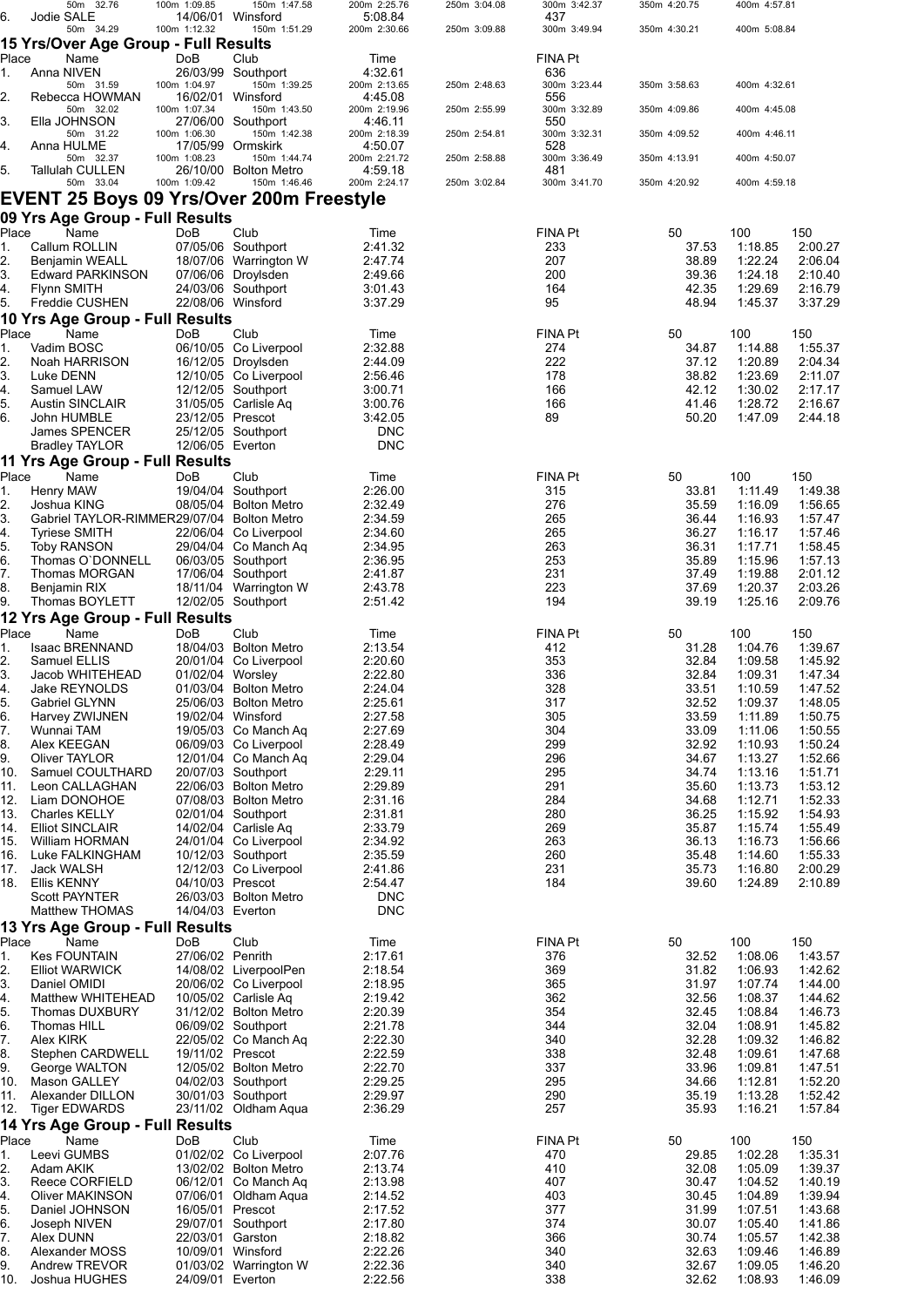|            | Harry POPE                                                |                   | 18/01/02 Co Liverpool                          | DQ ST              |                       |                |                    |                    |
|------------|-----------------------------------------------------------|-------------------|------------------------------------------------|--------------------|-----------------------|----------------|--------------------|--------------------|
|            | 15 Yrs/Over Age Group - Full Results                      |                   |                                                |                    |                       |                |                    |                    |
| Place      | Name                                                      | DoB               | Club                                           | Time               | FINA Pt               | 50             | 100                | 150                |
| 1.<br>2.   | Alexander RICHARDSON 16/12/98 Oldham Aqua<br>Daniel CLARK | 04/11/00 Prescot  |                                                | 2:01.35<br>2:05.55 | 549<br>495            | 27.99<br>27.29 | 58.85<br>58.86     | 1:31.02<br>1:31.97 |
| 3.         | <b>Harvey MARTIN</b>                                      |                   | 08/03/01 Co Liverpool                          | 2:06.72            | 482                   | 28.57          | 1:01.44            | 1:34.68            |
| 4.         | Jamie YOUNG                                               | 24/10/99 Winsford |                                                | 2:07.45            | 473                   | 29.19          | 1:01.51            | 1:34.75            |
| 5.         | Jack MCKAY SMITH                                          |                   | 24/12/00 Bolton Metro                          | 2:09.41            | 452                   | 29.64          | 1:03.03            | 1:37.12            |
| 6.         | Ryan MANCHESTER                                           |                   | 03/01/94 Bury & Elton                          | 2:09.98            | 446                   | 28.80          | 1:01.53            | 1:35.23            |
| 7.         | Cameron LAMB                                              |                   | 29/01/00 Bolton Metro                          | 2:10.25            | 444                   | 30.11          | 1:02.88            | 1:37.50            |
| 8.         | Callum WARBURTON                                          |                   | 21/06/00 Warrington W                          | 2:14.29            | 405<br>404            | 30.66<br>29.66 | 1:04.74            | 1:40.01<br>1:38.96 |
| 9.<br>10.  | Tommi BARNES<br>Samuel CATON                              | 06/12/00 Garston  | 03/09/99 Warrington W                          | 2:14.39<br>2:19.30 | 363                   | 31.52          | 1:03.24<br>1:06.83 | 1:43.09            |
| 11.        | Ewan DENTON                                               | 13/12/00 Everton  |                                                | 2:20.36            | 354                   | 32.25          | 1:08.19            | 1:45.09            |
|            | Nathan WHITE                                              |                   | 15/08/00 Chorley Marl                          | <b>DNC</b>         |                       |                |                    |                    |
|            | Jacob CASEY                                               | 25/12/00 Everton  |                                                | <b>DNC</b>         |                       |                |                    |                    |
|            | EVENT 26 Girls 09 Yrs/Over 100m Backstroke                |                   |                                                |                    |                       |                |                    |                    |
|            | 09 Yrs Age Group - Full Results                           |                   |                                                |                    |                       |                |                    |                    |
| Place      | Name                                                      | DoB               | Club                                           | Time               | FINA Pt               | 50             |                    |                    |
| 1.         | Anna SWINDELL                                             |                   | 06/04/06 Warrington W                          | 1:22.68            | 294                   | 40.38          |                    |                    |
| 2.         | Afia MINHAS                                               |                   | 08/05/06 Co Manch Aq                           | 1:26.15            | 260                   | 42.07          |                    |                    |
| 3.         | Mia CHAN                                                  |                   | 20/05/06 Bebington                             | 1:33.08            | 206                   | 44.76          |                    |                    |
| 4.         | Zara BORLAND                                              |                   | 04/08/06 Southport                             | 1:33.25            | 205                   | 44.97          |                    |                    |
| 5.         | Lily WHITEHEAD<br>Gracie URUMOV                           | 15/07/06 Worsley  | 03/05/06 Co Liverpool                          | 1:33.35<br>1:36.90 | 204<br>183            | 45.71<br>48.02 |                    |                    |
| 6.         | Hope WINDROW                                              | 12/11/06 Everton  |                                                | <b>DNC</b>         |                       |                |                    |                    |
|            | Sophie WESTON                                             |                   | 14/06/06 Warrington W                          | DQ T 3L            |                       |                |                    |                    |
|            | 10 Yrs Age Group - Full Results                           |                   |                                                |                    |                       |                |                    |                    |
| Place      | Name                                                      | DoB               | Club                                           | Time               | FINA Pt               | 50             |                    |                    |
| 1.         | Aimee WHITE                                               | 24/06/05 Everton  |                                                | 1:18.69            | 342                   | 38.11          |                    |                    |
| 2.         | Sofie JONES                                               |                   | 27/04/05 Southport                             | 1:22.08            | 301                   | 40.01          |                    |                    |
| 3.         | Hannah MAHER                                              |                   | 18/08/05 Bebington                             | 1:23.92            | 281                   | 40.86          |                    |                    |
| 4.         | Katie RAWNSLEY                                            | 26/04/05 Prescot  |                                                | 1:24.48            | 276                   | 41.63          |                    |                    |
| 5.         | Ella ROBERTS                                              | 12/07/05 Prescot  |                                                | 1:24.67            | 274                   | 42.03          |                    |                    |
| 6.         | Josephine FLANAGAN                                        | 01/08/05 Everton  |                                                | 1:26.00            | 262                   | 41.90          |                    |                    |
| 7.<br>8.   | Amelie CORNELL<br>Millie DUNCAN                           | 14/10/05 Everton  | 18/01/06 Warrington W                          | 1:26.84<br>1:26.98 | 254<br>253            | 42.55<br>41.73 |                    |                    |
| 9.         | Francesca CULLEN                                          |                   | 07/08/05 Bolton Metro                          | 1:27.93            | 245                   | 43.44          |                    |                    |
| 10.        | Alannah CARRUTHERS                                        |                   | 23/07/05 Bolton Metro                          | 1:30.37            | 225                   | 42.86          |                    |                    |
| 11.        | Alexandra EDWARDS                                         |                   | 13/03/06 Co Liverpool                          | 1:31.44            | 217                   | 43.66          |                    |                    |
| 12.        | Jessica PENNIFOLD                                         |                   | 07/01/06 Southport                             | 1:32.47            | 210                   | 45.95          |                    |                    |
| 13.        | Leah ELDER                                                |                   | 18/04/05 LiverpoolPen                          | 1:34.09            | 200                   | 45.99          |                    |                    |
| 14.        | Shauna THOBURN                                            |                   | 22/04/05 Southport                             | 1:36.54            | 185                   | 48.19          |                    |                    |
|            | 15. Freya KELLY                                           |                   | 01/06/05 LiverpoolPen                          | 1:36.68            | 184                   | 47.55          |                    |                    |
| 16.        | Rachel ROXBURGH                                           |                   | 25/09/05 LiverpoolPen                          | 1:38.05            | 176                   | 45.87          |                    |                    |
|            | 11 Yrs Age Group - Full Results                           |                   |                                                |                    |                       |                |                    |                    |
| Place      | Name                                                      | DoB               | Club<br>02/11/04 Southport                     | Time<br>1:12.90    | <b>FINA Pt</b><br>430 | 50             |                    |                    |
| 1.<br>2.   | Bethany HUGHES<br>Jessica BERRY                           | 12/06/04 Prescot  |                                                | 1:14.85            | 397                   | 35.38<br>36.48 |                    |                    |
| 3.         | Kirsten DRONSFIELD                                        |                   | 15/05/04 Co Manch Aq                           | 1:17.46            | 358                   | 38.67          |                    |                    |
| 4.         | Meadow DRONSFIELD                                         |                   | 15/05/04 Co Manch Aq                           | 1:18.32            | 346                   | 37.91          |                    |                    |
| 5.         | Naomi WARD                                                |                   | 01/10/04 Carlisle Aq                           | 1:19.57            | 330                   | 38.15          |                    |                    |
| 6.         | <b>Emily MORRIS</b>                                       |                   | 12/05/04 Co Liverpool                          | 1:20.21            | 322                   | 38.80          |                    |                    |
| 7.         | <b>Holly MAXWELL</b>                                      |                   | 18/05/04 Kirkham Wesh                          | 1:20.45            | 320                   | 38.51          |                    |                    |
| 8.         | Hannah PETTENER                                           |                   | 31/05/04 Co Liverpool                          | 1:21.53            | 307                   | 39.43          |                    |                    |
| 9.         | Abigail FUNG                                              |                   | 10/09/04 Droylsden                             | 1:21.70            | 305                   | 40.32          |                    |                    |
| 10.<br>11. | Olivia BORLAND<br>Abby SMELTZER                           |                   | 10/05/04 Southport<br>05/11/04 Warrington W    | 1:22.76<br>1:23.25 | 293<br>288            | 39.71<br>40.86 |                    |                    |
| 12.        | Millie RAVENSCROFT                                        |                   | 13/01/05 Warrington W                          | 1:23.63            | 284                   | 42.03          |                    |                    |
| 13.        | Alyssa MCILROY                                            |                   | 16/05/04 Southport                             | 1:23.68            | 284                   | 41.17          |                    |                    |
| 14.        | Connie URUMOV                                             |                   | 05/10/04 Co Liverpool                          | 1:23.85            | 282                   | 40.49          |                    |                    |
| 15.        | Sydney KING                                               | 04/08/04 Garston  |                                                | 1:23.90            | 282                   | 41.08          |                    |                    |
| 16.        | Ella FALKINGHAM                                           |                   | 14/02/05 Southport                             | 1:24.33            | 277                   | 41.01          |                    |                    |
| 17.        | Georgia HEATH                                             |                   | 08/07/04 Bolton Metro                          | 1:25.70            | 264                   | 41.69          |                    |                    |
| 18.        | Rachel POOLE                                              | 05/04/04 Garston  |                                                | 1:26.02            | 261                   | 42.10          |                    |                    |
| 19.<br>20. | Hannah KAY<br>Rosa COLYER                                 |                   | 13/02/05 Warrington W<br>11/07/04 Co Manch Aq  | 1:26.26<br>1:28.57 | 259<br>239            | 41.68<br>43.14 |                    |                    |
|            | 12 Yrs Age Group - Full Results                           |                   |                                                |                    |                       |                |                    |                    |
| Place      | Name                                                      | DoB               | Club                                           | Time               | FINA Pt               | 50             |                    |                    |
| 1.         | Abbie WYATT                                               |                   | 03/06/03 Southport                             | 1:13.23            | 424                   | 35.81          |                    |                    |
| 2.         | Mia SHERIDAN                                              |                   | 23/06/03 Burnley BOBC                          | 1:13.40            | 421                   | 35.82          |                    |                    |
| 3.         | Amy TEEBAY                                                |                   | 11/06/03 Southport                             | 1:13.77            | 415                   | 35.96          |                    |                    |
| 4.         | Emma FARRUGIA                                             | 03/04/03 Prescot  |                                                | 1:14.21            | 407                   | 35.99          |                    |                    |
| 5.         | Georgia ASHTON                                            |                   | 23/01/04 Bolton Metro                          | 1.14.44            | 403                   | 36.20          |                    |                    |
| 6.         | Grace WAKEFIELD                                           |                   | 16/03/03 Droylsden                             | 1:14.68            | 400                   | 36.26          |                    |                    |
| 7.         | Olivia WALSH                                              |                   | 31/03/03 Warrington W                          | 1:14.97            | 395                   | 36.81          |                    |                    |
| 8.         | Grace LONG                                                |                   | 03/05/03 Co Liverpool                          | 1:15.23            | 391<br>378            | 37.29          |                    |                    |
| 9.         | <b>Emily BROWN</b>                                        |                   | 05/01/04 Co Liverpool<br>27/01/04 Warrington W | 1:16.09<br>1:16.35 | 374                   | 36.63<br>37.58 |                    |                    |
|            |                                                           |                   |                                                |                    |                       |                |                    |                    |
| 10.        | Jessica JOSEPH                                            |                   |                                                |                    |                       |                |                    |                    |
| 11.<br>12. | Ella SMITH<br>Hannah SMITH                                |                   | 16/12/03 Southport<br>26/08/03 Warrington W    | 1:16.64<br>1:17.58 | 370<br>356            | 37.37<br>38.17 |                    |                    |
| 13.        | Lauren TEEBAY                                             |                   | 11/06/03 Southport                             | 1:18.22            | 348                   | 37.74          |                    |                    |
| 14.        | Mia CHAMBERS                                              |                   | 28/02/04 Southport                             | 1:18.60            | 343                   | 37.98          |                    |                    |
| 15.        | Chloe JAMES                                               |                   | 18/08/03 Co Liverpool                          | 1:20.88            | 314                   | 39.27          |                    |                    |
| 16.        | Rosie FORDHAM                                             |                   | 12/06/03 Bolton Metro                          | 1:21.32            | 309                   | 40.24          |                    |                    |
| 17.        | <b>Isabel MARRIN</b>                                      |                   | 04/09/03 Warrington W                          | 1:22.10            | 301                   | 40.65          |                    |                    |
| 18.<br>19. | Emma SIGGS<br>Kate FORSHAW                                |                   | 08/07/03 Bebington<br>25/10/03 Bolton Metro    | 1:22.40<br>1:23.86 | 297<br>282            | 40.45<br>40.48 |                    |                    |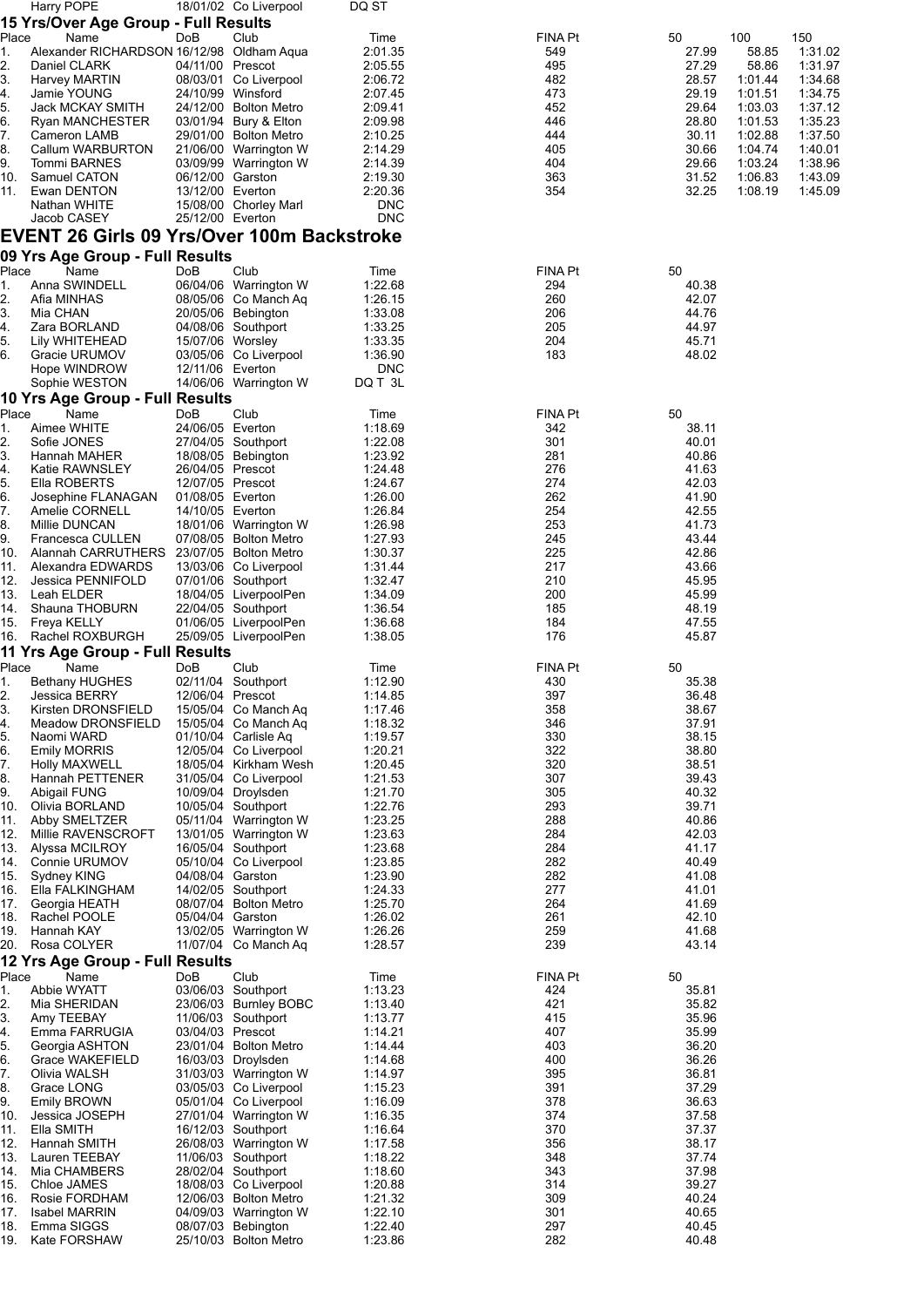|             | 13 Yrs Age Group - Full Results                      |                   |                                                |                          |                       |                |                                          |
|-------------|------------------------------------------------------|-------------------|------------------------------------------------|--------------------------|-----------------------|----------------|------------------------------------------|
| Place<br>1. | Name<br>Jessica LAW                                  | DoB               | Club<br>13/02/03 Southport                     | Time<br>1:13.04          | <b>FINA Pt</b><br>427 | 50<br>35.63    |                                          |
| 2.          | Eleanor REA                                          |                   | 22/04/02 Co Liverpool                          | 1:15.78                  | 382                   | 37.17          |                                          |
| 3.          | Elle WARING                                          |                   | 19/01/03 Bebington                             | 1:16.73                  | 368                   | 37.24          |                                          |
| 4.<br>5.    | <b>Scarlett ASPINALL</b><br>Olivia JONES             |                   | 22/10/02 Southport<br>21/12/02 LiverpoolPen    | 1:17.12<br>1:17.35       | 363<br>360            | 37.75<br>37.62 |                                          |
| 6.          | Emma DICKSON                                         |                   | 21/10/02 Co Manch Aq                           | 1:17.75                  | 354                   | 38.20          |                                          |
| 7.          | Elizabeth DOWDING                                    | 22/05/02 Prescot  |                                                | 1:18.77                  | 340                   | 38.98          |                                          |
| 8.          | Lucy STEWART                                         |                   | 20/10/02 LiverpoolPen                          | 1:19.85                  | 327                   | 38.89          |                                          |
| 9.          | Alexandra PRINCE<br>10. Daisy CORNELL                | 11/07/02 Everton  | 08/02/03 Co Liverpool                          | 1:20.01<br>1:20.75       | 325<br>316            | 38.75<br>38.13 |                                          |
|             | Ciara HARRISON                                       |                   | 10/05/02 Oldham Aqua                           | <b>DNC</b>               |                       |                |                                          |
|             | 14 Yrs Age Group - Full Results                      |                   |                                                |                          |                       |                |                                          |
| Place       | Name                                                 | DoB               | Club                                           | Time                     | <b>FINA Pt</b>        | 50             |                                          |
| 1.<br>2.    | Mia SMITH<br>Grace KEDZIOR-MACDON6/02/02 Bebington   |                   | 22/11/01 Southport                             | 1:09.57<br>1:12.58       | 494<br>435            | 33.76<br>35.04 |                                          |
| 3.          | Maisie JOHNSON                                       |                   | 30/09/01 Southport                             | 1:13.11                  | 426                   | 35.30          |                                          |
| 4.          | Ellena DALY                                          | 27/02/02 Prescot  |                                                | 1:13.66                  | 416                   | 36.12          |                                          |
| 5.          | Abigail HARROP                                       |                   | 03/01/02 Bolton Metro                          | 1:18.82                  | 340                   | 37.92          |                                          |
|             | Chloe COTTAM<br>15 Yrs/Over Age Group - Full Results |                   | 16/07/01 Chorley Marl                          | DQ T 3L                  |                       |                |                                          |
| Place       | Name                                                 | DoB               | Club                                           | Time                     | <b>FINA Pt</b>        | 50             |                                          |
| 1.          | Rebecca BROADHURST 15/04/00 Winsford                 |                   |                                                | 1:11.07                  | 464                   | 34.14          |                                          |
| 2.          | Hannah CATON                                         | 29/11/98 Garston  |                                                | 1:11.13                  | 463                   | 34.54          |                                          |
| 3.          | Ellie CUSHEN                                         | 09/03/01 Winsford |                                                | 1:14.04                  | 410                   | 35.67          |                                          |
|             | <b>EVENT 27 Boys 09 Yrs/Over 100m Butterfly</b>      |                   |                                                |                          |                       |                |                                          |
| Place       | 09 Yrs Age Group - Full Results<br>Name              | DoB               | Club                                           | Time                     | FINA Pt               | 50             |                                          |
| 1.          | Ben CLAYTON                                          | 01/08/06 Halton   |                                                | 1:27.82                  | 168                   | 40.57          |                                          |
| 2.          | Flynn SMITH                                          |                   | 24/03/06 Southport                             | 1:44.16                  | 100                   | 49.51          |                                          |
| 3.          | Harry OLSON                                          |                   | 19/07/06 Co Liverpool                          | 1:47.68                  | 91                    | 47.79          |                                          |
|             | 10 Yrs Age Group - Full Results                      |                   |                                                |                          |                       |                |                                          |
| Place<br>1. | Name<br>Nathan CLARE                                 | DoB               | Club<br>24/08/05 Co Manch Aq                   | Time<br>1:29.28          | <b>FINA Pt</b><br>160 | 50<br>40.59    |                                          |
| 2.          | Luke DENN                                            |                   | 12/10/05 Co Liverpool                          | 1:39.19                  | 116                   | 44.41          |                                          |
| 3.          | <b>Austin SINCLAIR</b>                               |                   | 31/05/05 Carlisle Aq                           | 1:47.15                  | 92                    | 49.32          |                                          |
| 4.          | Louis GRESSWELL                                      |                   | 25/06/05 Carlisle Aq                           | 2:03.42                  | 60                    | 54.57          |                                          |
| Place       | 11 Yrs Age Group - Full Results<br>Name              | DoB               | Club                                           | Time                     | FINA Pt               | 50             |                                          |
| 1.          | Henry MAW                                            |                   | 19/04/04 Southport                             | 1:14.05                  | 280                   | 35.14          |                                          |
| 2.          | Thomas O'DONNELL                                     |                   | 06/03/05 Southport                             | 1:27.74                  | 168                   | 41.98          |                                          |
| 3.          | Joshua PRINCE                                        |                   | 20/04/04 Co Liverpool                          | 1:28.71                  | 163                   | 40.81          |                                          |
|             | 12 Yrs Age Group - Full Results                      |                   |                                                |                          |                       |                |                                          |
| Place<br>1. | Name<br>Isaac BRENNAND                               | DoB               | Club<br>18/04/03 Bolton Metro                  | Time<br>1:11.66          | <b>FINA Pt</b><br>309 | 50<br>33.79    |                                          |
| 2.          | Alex KEEGAN                                          |                   | 06/09/03 Co Liverpool                          | 1:14.08                  | 280                   | 33.75          |                                          |
| 3.          | Fraser COOKE                                         |                   | 03/02/04 Southport                             | 1:15.03                  | 269                   | 35.77          |                                          |
| 4.<br>5.    | Jacob WHITEHEAD<br>Jake REYNOLDS                     | 01/02/04 Worsley  | 01/03/04 Bolton Metro                          | 1:15.56<br>1:15.66       | 264<br>263            | 36.20<br>35.53 |                                          |
| 6.          | <b>Elliot SINCLAIR</b>                               |                   | 14/02/04 Carlisle Aq                           | 1:20.35                  | 219                   | 38.55          |                                          |
| 7.          | Samuel COULTHARD                                     |                   | 20/07/03 Southport                             | 1.21.06                  | 213                   | 38.32          |                                          |
| 8.          | <b>Charles KELLY</b>                                 |                   | 02/01/04 Southport                             | 1:21.12                  | 213                   | 37.68          |                                          |
|             | Gabriel GLYNN<br>13 Yrs Age Group - Full Results     |                   | 25/06/03 Bolton Metro                          | <b>DNC</b>               |                       |                |                                          |
| Place       | Name                                                 | DoB               | Club                                           | Time                     | <b>FINA Pt</b>        | 50             |                                          |
| 1.          | Dakota RAVETALI                                      |                   | 18/09/02 Burnley BOBC                          | 1:08.88                  | 348                   | 32.71          |                                          |
| 2.          | Joseph BURNS                                         | 28/01/03 Prescot  |                                                | 1:09.20                  | 343                   | 31.92          |                                          |
| 3.<br>4.    | Sean PENTER<br><b>Kes FOUNTAIN</b>                   | 27/06/02 Penrith  | 02/06/02 Droylsden                             | 1:10.41<br>1:11.72       | 326<br>308            | 32.48<br>33.61 |                                          |
| 5.          | <b>Mason GALLEY</b>                                  |                   | 04/02/03 Southport                             | 1:13.34                  | 288                   | 34.99          |                                          |
| 6.          | Matthew WHITEHEAD                                    |                   | 10/05/02 Carlisle Aq                           | 1:14.53                  | 275                   | 35.79          |                                          |
|             | 14 Yrs Age Group - Full Results                      |                   |                                                |                          |                       |                |                                          |
| Place<br>1. | Name<br>Joseph NIVEN                                 | DoB               | Club<br>29/07/01 Southport                     | Time<br>1:06.63          | <b>FINA Pt</b><br>385 | 50<br>30.40    |                                          |
| 2.          | <b>William MURRAY</b>                                | 26/09/01 Winsford |                                                | 1:06.78                  | 382                   | 31.47          |                                          |
| 3.          | Eoin O'CONNOR                                        |                   | 18/12/01 Co Liverpool                          | 1:06.85                  | 381                   | 30.90          |                                          |
| 4.          | Andrew TREVOR                                        |                   | 01/03/02 Warrington W                          | 1:12.52                  | 298                   | 34.06          |                                          |
|             | Oliver MAKINSON<br>Joshua HARVEY                     |                   | 07/06/01 Oldham Aqua<br>07/10/01 LiverpoolPen  | <b>DNC</b><br><b>DNC</b> |                       |                |                                          |
|             | 15 Yrs/Over Age Group - Full Results                 |                   |                                                |                          |                       |                |                                          |
| Place       | Name                                                 | DoB               | Club                                           | Time                     | <b>FINA Pt</b>        | 50             |                                          |
| 1.          | Neil WYLIE                                           | 19/05/00 Prescot  |                                                | 1:01.68                  | 485                   | 29.03          |                                          |
| 2.<br>3.    | Jamie YOUNG<br>Andrew KLEINHORN                      | 24/10/99 Winsford | 25/09/96 Bebington                             | 1:03.66<br>1:04.06       | 441<br>433            | 29.99<br>30.70 |                                          |
| 4.          | Nathan WHITE                                         |                   | 15/08/00 Chorley Marl                          | 1:08.30                  | 357                   | 32.91          |                                          |
| 5.          | Tommi BARNES                                         |                   | 03/09/99 Warrington W                          | 1:09.98                  | 332                   | 32.74          |                                          |
| 6.          | Cameron LAMB                                         |                   | 29/01/00 Bolton Metro                          | 1:10.41                  | 326                   | 33.74          |                                          |
| 7.          | Callum WARBURTON                                     |                   | 21/06/00 Warrington W                          | 1:12.13                  | 303                   | 34.66          |                                          |
|             | <b>EVENT 28 Girls 09 Yrs/Over 200m Breaststroke</b>  |                   |                                                |                          |                       |                |                                          |
| Place       | 09 Yrs Age Group - Full Results<br>Name              | DoB               | Club                                           | Time                     | <b>FINA Pt</b>        | 50             | 100<br>150                               |
| 1.          | Freya BOARDMAN                                       | 24/08/06 Everton  |                                                | 3:34.25                  | 247                   | 49.07          | 1.45.44<br>2:41.39                       |
| 2.          | Anna SWINDELL                                        |                   | 06/04/06 Warrington W                          | 3:34.81                  | 245                   | 49.80          | 1:45.93<br>2:41.08                       |
| 3.          | Elise BRUNS<br>Layla PRINCE                          |                   | 22/07/06 LiverpoolPen<br>14/08/06 Co Liverpool | 3.41.83<br>3:43.51       | 223<br>218            | 50.91<br>53.36 | 1:48.00<br>2:44.75<br>1:51.25<br>2:47.75 |
| 4.<br>5.    | Anna O'BRIEN                                         |                   | 14/03/06 LiverpoolPen                          | 3:43.64                  | 217                   | 51.68          | 1:50.01                                  |
| 6.          | Hannah CANTY                                         |                   | 20/06/06 Southport                             | 3:45.93                  | 211                   | 52.74          | 2:48.89<br>1:51.00                       |
| 7.          | Lily WHITEHEAD                                       | 15/07/06 Worsley  |                                                | 3.53.90                  | 190                   | 54.27          | 1.54.26<br>2:56.14                       |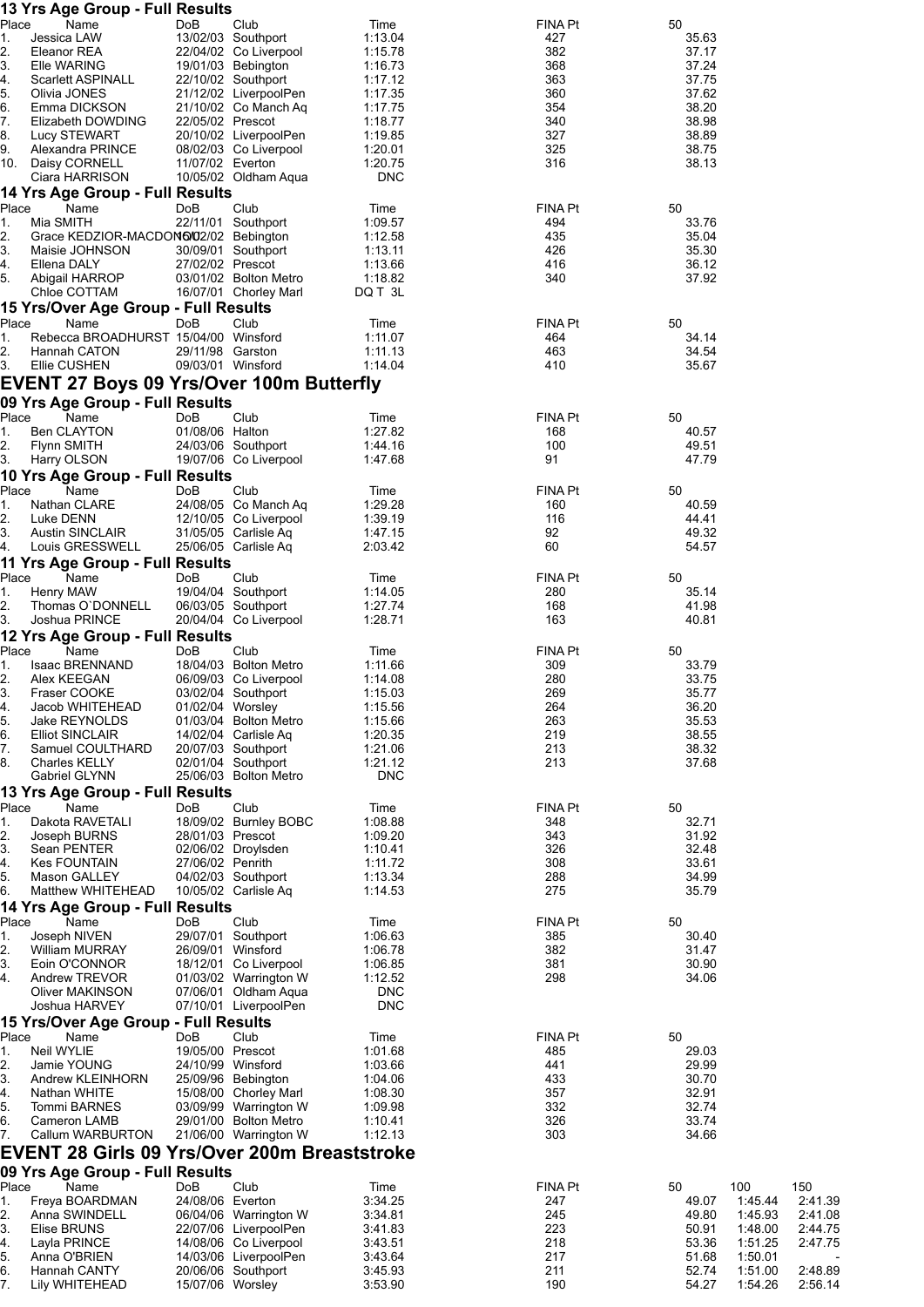| 8.               | Sophie WESTON                             |                   | 14/06/06 Warrington W                          | 3:54.80             | 188        | 54.47          | 1:54.29            | 2:56.78            |
|------------------|-------------------------------------------|-------------------|------------------------------------------------|---------------------|------------|----------------|--------------------|--------------------|
|                  | Ashlyn WARNOCK                            |                   | 14/07/06 Co Liverpool                          | <b>DNC</b>          |            |                |                    |                    |
|                  | 10 Yrs Age Group - Full Results           |                   |                                                |                     |            |                |                    |                    |
| Place            | Name                                      | DoB               | Club                                           | Time                | FINA Pt    | 50             | 100                | 150                |
| 1.<br>2.         | T'Neesha-Benet SMITH<br>Lucy DIXON        |                   | 07/07/05 Co Liverpool<br>03/07/05 Bolton Metro | 3:09.84<br>3:14.40  | 356<br>331 | 44.59<br>44.15 | 1:34.90<br>1:34.26 | 2:23.38<br>2:25.08 |
| 3.               | Katie RAWNSLEY                            | 26/04/05 Prescot  |                                                | 3:18.33             | 312        | 46.33          | 1:37.62            | 2:29.69            |
| 4.               | Molli WORBURTON-WHIT2B/06/05 Co Liverpool |                   |                                                | 3:18.88             | 309        | 46.37          | 1:36.31            | 2:27.78            |
| 5.               | Eve CATTERALL                             | 24/07/05 Everton  |                                                | 3:29.77             | 264        | 48.79          | 1:42.19            | 2:36.71            |
| 6.               | Lauren JONES                              |                   | 02/07/05 Warrington W                          | 3:31.48             | 257        | 50.90          | 1:44.82            | 2:38.30            |
| 7.               | Sofie JONES                               |                   | 27/04/05 Southport                             | 3:32.93             | 252        | 48.90          | 1:43.19            | 2:38.74            |
| 8.               | Ella ROBERTS                              | 12/07/05 Prescot  |                                                | 3:34.49             | 246        | 50.91          | 1:47.19            | 2:42.24            |
| 9.               | Poppy MASKILL                             | 22/03/05 Winsford |                                                | 3:38.69             | 233        | 51.66          | 1:48.30            | 2:44.23            |
| 10.              | Freya KELLY                               |                   | 01/06/05 LiverpoolPen<br>28/09/05 Oldham Aqua  | 3:45.27             | 213<br>209 | 51.66<br>51.02 | 1:50.34<br>1:49.83 | 2:49.17<br>2:48.91 |
| 11.<br>12.       | Jessica COCKER<br>Connie MORAN            |                   | 08/06/05 LiverpoolPen                          | 3:46.59<br>4:03.96  | 167        | 56.65          | 2:00.00            | $\overline{a}$     |
|                  |                                           |                   |                                                |                     |            |                |                    |                    |
| Place            | 11 Yrs Age Group - Full Results<br>Name   | <b>DoB</b>        | Club                                           | Time                | FINA Pt    | 50             | 100                | 150                |
| 1.               | Alyssa MCILROY                            |                   | 16/05/04 Southport                             | 3:01.57             | 407        | 42.86          | 1:29.70            | 2:16.01            |
| 2.               | Millie RAVENSCROFT                        |                   | 13/01/05 Warrington W                          | 3:03.74             | 392        | 43.10          | 1:30.31            | 2:17.93            |
| 3.               | Chiara TOMMASELLO                         |                   | 20/07/04 Co Manch Aq                           | 3:07.30             | 370        | 41.62          | 1:30.24            | 2:20.71            |
| 4.               | Abigail FUNG                              |                   | 10/09/04 Droylsden                             | 3:15.09             | 328        | 46.34          | 1:36.40            | 2:27.40            |
| 5.               | Georgia HEATH                             |                   | 08/07/04 Bolton Metro                          | 3:28.78             | 267        | 48.03          | 1:40.88            | 2:36.61            |
| 6.               | Abby SMELTZER                             |                   | 05/11/04 Warrington W                          | 3:29.80             | 263        | 50.41          | 1:43.59            | 2:38.22            |
| 7.               | Abby JOWETT                               |                   | 29/06/04 Warrington W                          | 3:46.33             | 210        | 51.10          | 1:51.69            | 2:51.32            |
|                  | Olivia MOLDEN                             |                   | 22/09/04 Warrington W                          | <b>DNC</b>          |            |                |                    |                    |
|                  | 12 Yrs Age Group - Full Results           |                   |                                                |                     |            |                |                    |                    |
| Place            | Name                                      | DoB               | Club                                           | Time                | FINA Pt    | 50             | 100                | 150                |
| 1.               | Lily-Anna IRELAND                         |                   | 19/09/03 Co Liverpool                          | 3:00.49             | 414        | 41.11          | 1:27.64            | 2:14.92            |
| 2.               | Olivia CLARE                              |                   | 29/06/03 Co Manch Aq                           | 3:01.78             | 405        | 41.67          | 1:29.39            | 2:16.89            |
| 3.               | Libby HARRISON                            | 07/05/03 Halton   |                                                | 3:02.01             | 404        | 41.63          | 1:29.38            | 2:17.46            |
| 4.               | Olivia WALSH                              |                   | 31/03/03 Warrington W                          | 3:03.23             | 396        | 43.11          | 1:30.00            | 2:17.63<br>2:17.68 |
| 15.              | Elena PRIESTNER<br>Hannah SMITH           |                   | 01/04/03 Southport<br>26/08/03 Warrington W    | 3:07.00             | 372<br>352 | 42.44<br>44.22 | 1:29.63<br>1:33.85 | 2:21.66            |
| 6.<br>7.         | Connie ROBERTS                            |                   | 15/02/04 Co Liverpool                          | 3:10.54<br>3:14.59  | 330        | 45.90          | 1:37.03            | 2:27.01            |
| 8.               | Jessica JOSEPH                            |                   | 27/01/04 Warrington W                          | 3:17.87             | 314        | 45.11          | 1:37.58            | 2:27.99            |
| 9.               | Emily BRADDOCK                            |                   | 14/02/04 Stockport Mo                          | 3:19.60             | 306        | 46.40          | 1:38.01            | 2:28.94            |
| 10.              | Abbie BRENNAND                            |                   | 24/10/03 Bolton Metro                          | 3:21.74             | 296        | 46.53          | 1:37.83            | 2:30.60            |
|                  | Olivia MORLEY                             | 18/11/03 Winsford |                                                | <b>DNC</b>          |            |                |                    |                    |
|                  | 13 Yrs Age Group - Full Results           |                   |                                                |                     |            |                |                    |                    |
| Place            | Name                                      | DoB               | Club                                           | Time                | FINA Pt    | 50             | 100                | 150                |
| 1.               | Victoria DAWSON                           |                   | 10/04/02 Southport                             | 2:41.83             | 574        | 37.81          | 1:18.71            | 2:00.18            |
| 2.               | Charlotte HULME                           |                   | 20/06/02 Co Manch Aq                           | 2:49.71             | 498        | 38.52          | 1:22.00            | 2:06.22            |
| 3.               | Elle WARING                               |                   | 19/01/03 Bebington                             | 2:53.73             | 464        | 39.11          | 1:23.67            | 2:09.39            |
| 4.               | <b>Emily DOBBING</b>                      |                   | 20/06/02 Bebington                             | 2:58.59             | 427        | 40.95          | 1:28.21            | 2:14.19            |
| 5.               | Scarlett ASPINALL                         |                   | 22/10/02 Southport                             | 2:59.77             | 419        | 41.62          | 1:28.36            | 2:14.37            |
| 6                | Bethany MCTEGART                          | 03/11/02 Everton  |                                                | 3:03.53             | 394        | 41.57          | 1:29.68            | 2:17.80            |
| 7.               | Ruby HEARN                                |                   | 15/05/02 Co Liverpool                          | 3:04.33             | 389        | 41.81          | 1:29.60            | 2:17.22            |
| 8.               | Katy ADKINS                               |                   | 11/11/02 Southport                             | 3:05.20             | 383        | 43.66          | 1:30.02            | 2:18.15            |
| 9.               | Hannah MORRIS                             |                   | 13/08/02 Co Liverpool                          | 3:05.69             | 380        | 43.26          | 1:31.29            | 2:20.49            |
| 10.<br>11.       | Jessica LAW<br>Emma DICKSON               |                   | 13/02/03 Southport<br>21/10/02 Co Manch Aq     | 3:07.31<br>3:14.91  | 370<br>329 | 43.22<br>45.87 | 1:31.70<br>1:35.89 | 2:20.83<br>2:26.61 |
| 12.              | Elizabeth DOWDING                         | 22/05/02 Prescot  |                                                | 3:21.34             | 298        | 45.50          | 1:36.73            | 2:28.85            |
|                  | 14 Yrs Age Group - Full Results           |                   |                                                |                     |            |                |                    |                    |
| Place            | Name                                      | DoB               | Club                                           | Time                | FINA Pt    | 50             | 100                | 150                |
| 1.               | Rachael THOMPSON                          |                   | 12/06/01 Southport                             | 2:53.15             | 469        | 38.13          | 1:22.07            | 2:08.35            |
|                  | Olivia LOWERY-MONKS 27/10/01 Bolton Metro |                   |                                                | 2:54.71             | 456        | 40.59          | 1:24.71            | 2:10.65            |
| $\frac{2}{3}$ .  | Katie RICHARDSON                          |                   | 23/12/01 Oldham Aqua                           | 2:56.96             | 439        | 40.87          | 1:25.56            | 2:11.87            |
| 4.               | Katana RUMBLE                             |                   | 10/01/02 Co Liverpool                          | 2:59.33             | 422        | 39.05          | 1:23.75            | 2:11.01            |
| $\overline{5}$ . | Ellena DALY                               | 27/02/02 Prescot  |                                                | 3:03.53             | 394        | 43.42          | 1:29.19            | 2:17.77            |
| 6.               | Jodie SALE                                | 14/06/01 Winsford |                                                | 3:09.04             | 360        | 43.37          | 1:31.25            | 2:20.57            |
| 7.               | Lucy MCLAUGHLIN                           |                   | 05/10/01 Co Manch Aq                           | 3:15.66             | 325        | 46.36          | 1:36.93            | 2:27.76            |
|                  | 15 Yrs/Over Age Group - Full Results      |                   |                                                |                     |            |                |                    |                    |
| Place            | Name                                      | DoB               | Club                                           | Time                | FINA Pt    | 50             | 100                | 150                |
| 1.               | Kathryn JUDKINS                           |                   | 13/10/96 Oldham Aqua                           | 2:58.29             | 429        | 40.46          | 1:25.58            | 2:12.10            |
| 2.               | Ellie CUSHEN                              | 09/03/01 Winsford |                                                | 3:00.58             | 413        | 41.17          | 1:27.85            | 2:14.70            |
| 3.               | <b>Tallulah CULLEN</b>                    |                   | 26/10/00 Bolton Metro                          | 3:02.23             | 402        | 42.00          | 1:28.60            | 2:15.29            |
|                  | EVENT 29 Boys 09 Yrs/Over 50m Butterfly   |                   |                                                |                     |            |                |                    |                    |
|                  | 09 Yrs Age Group - Full Results           |                   |                                                |                     |            |                |                    |                    |
| Place            | Name                                      | DoB               | Club                                           | Time                | FINA Pt    |                |                    |                    |
| 1.               | Edward PARKINSON                          |                   | 07/06/06 Droylsden                             | 37.35               | 198        |                |                    |                    |
| 2.               | Flynn SMITH                               |                   | 24/03/06 Southport                             | 41.63               | 143        |                |                    |                    |
| 3.               | Callum ROLLIN                             |                   | 07/05/06 Southport                             | 42.33               | 136        |                |                    |                    |
| 4.               | Harry OLSON                               |                   | 19/07/06 Co Liverpool                          | 43.75               | 123        |                |                    |                    |
| 5.               | Christian SYMS                            |                   | 24/11/06 Southport                             | 44.57               | 117        |                |                    |                    |
|                  | 10 Yrs Age Group - Full Results           |                   |                                                |                     |            |                |                    |                    |
| Place            | Name                                      | DoB               | Club                                           | Time                | FINA Pt    |                |                    |                    |
| 1.               | Nathan CLARE                              |                   | 24/08/05 Co Manch Aq                           | 39.42               | 169        |                |                    |                    |
| 2.               | Harrison KNIGHT                           |                   | 04/01/06 Co Liverpool                          | 45.39               | 110        |                |                    |                    |
| З.               | John HUMBLE                               | 23/12/05 Prescot  |                                                | 52.01               | 73<br>58   |                |                    |                    |
| 4.               | Louis GRESSWELL<br>Jack MOSS              |                   | 25/06/05 Carlisle Aq<br>21/02/06 Warrington W  | 56.09<br><b>DNC</b> |            |                |                    |                    |
|                  | James SPENCER                             |                   | 25/12/05 Southport                             | <b>DNC</b>          |            |                |                    |                    |
|                  | <b>Bradley TAYLOR</b>                     | 12/06/05 Everton  |                                                | <b>DNC</b>          |            |                |                    |                    |
|                  |                                           |                   |                                                |                     |            |                |                    |                    |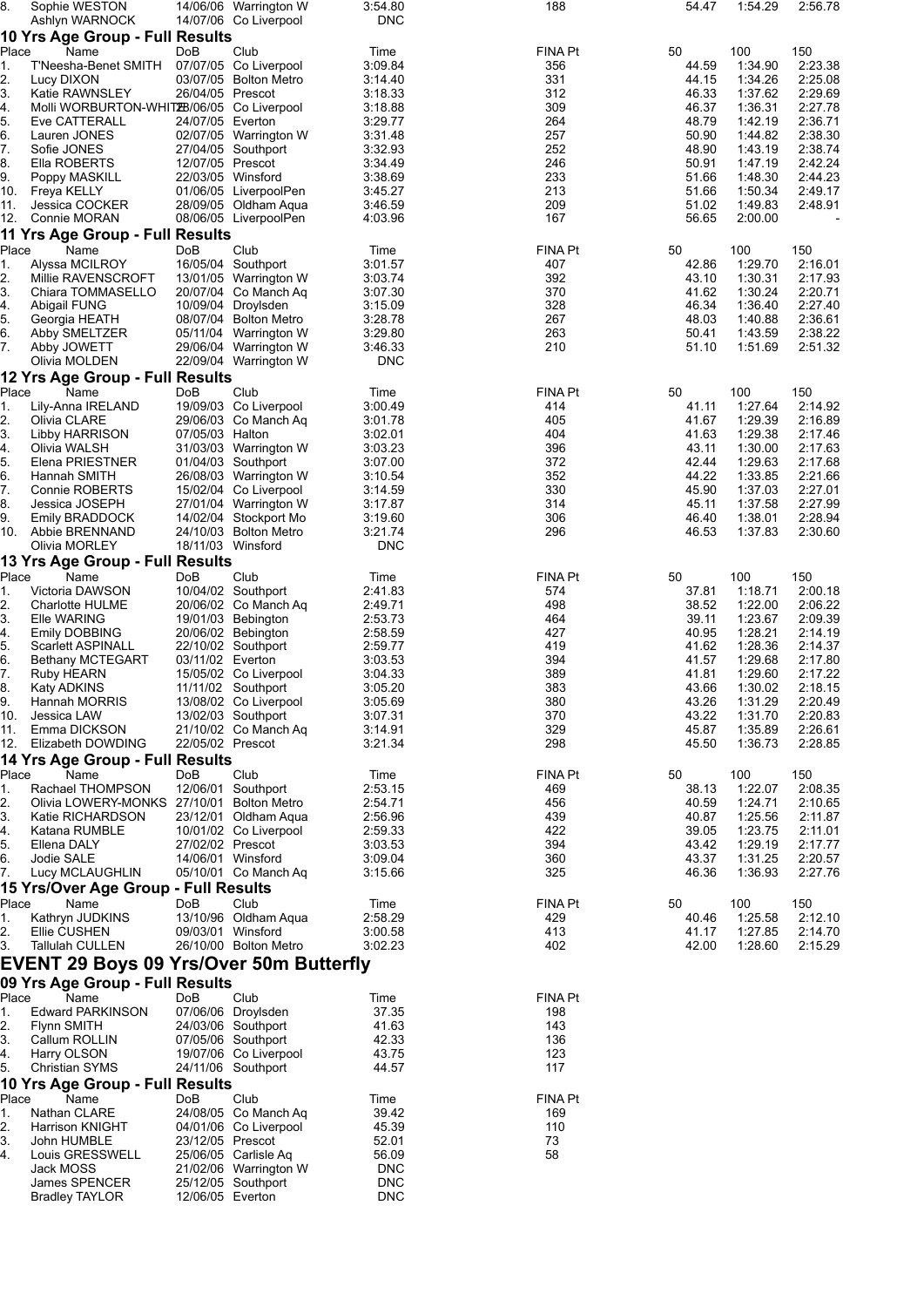|             | 11 Yrs Age Group - Full Results                        |                                       |                                                |                     |                |
|-------------|--------------------------------------------------------|---------------------------------------|------------------------------------------------|---------------------|----------------|
| Place<br>1. | Name<br>Henry MAW                                      | DoB                                   | Club<br>19/04/04 Southport                     | Time<br>33.74       | FINA Pt<br>269 |
| 2.          | Gabriel TAYLOR-RIMMER29/07/04 Bolton Metro             |                                       |                                                | 36.27               | 217            |
| 3.          | Toby RANSON                                            |                                       | 29/04/04 Co Manch Aq                           | 38.63               | 179            |
| 4.          | Joshua KING                                            |                                       | 08/05/04 Bolton Metro                          | 38.92               | 175            |
| 5.          | Thomas O'DONNELL                                       |                                       | 06/03/05 Southport                             | 39.00               | 174            |
| 6.          | Thomas BOYLETT<br>Luke BATTY                           |                                       | 12/02/05 Southport<br>04/03/05 Bolton Metro    | 41.05<br><b>DNC</b> | 149            |
|             | Ellis LOUGHRAN                                         | 01/12/04 Garston                      |                                                | DQ SA 2L            |                |
|             | 12 Yrs Age Group - Full Results                        |                                       |                                                |                     |                |
| Place       | Name                                                   | DoB                                   | Club                                           | Time                | <b>FINA Pt</b> |
| 1.          | Wunnai TAM                                             |                                       | 19/05/03 Co Manch Aq                           | 34.30               | 256            |
| 2.          | Charles KELLY                                          |                                       | 02/01/04 Southport                             | 34.33               | 256            |
| 3.<br>4.    | Fraser COOKE<br>Jacob WHITEHEAD                        | 01/02/04 Worsley                      | 03/02/04 Southport                             | 34.47<br>35.58      | 252<br>230     |
| 5.          | Oliver TAYLOR                                          |                                       | 12/01/04 Co Manch Aq                           | 37.70               | 193            |
| 6.          | Leon CALLAGHAN                                         |                                       | 22/06/03 Bolton Metro                          | 37.73               | 192            |
| 7.          | Liam DONOHOE                                           |                                       | 07/08/03 Bolton Metro                          | 38.91               | 175            |
| 8.          | Luke FALKINGHAM                                        |                                       | 10/12/03 Southport                             | 39.32               | 170            |
| 9.<br>10.   | Nathan DENTON<br>Joshua FLEET                          | 23/05/03 Everton<br>10/02/04 Everton  |                                                | 39.89<br>41.68      | 163<br>143     |
| 11.         | Archibald LAWTON                                       |                                       | 03/12/03 Co Liverpool                          | 43.13               | 129            |
| 12.         | Ellis KENNY                                            | 04/10/03 Prescot                      |                                                | 45.22               | 112            |
|             | Thomas BENSON                                          |                                       | 27/05/03 Warrington W                          | DNC                 |                |
|             | <b>Scott PAYNTER</b>                                   |                                       | 26/03/03 Bolton Metro                          | <b>DNC</b>          |                |
|             | 13 Yrs Age Group - Full Results                        |                                       |                                                |                     |                |
| Place       | Name                                                   | DoB                                   | Club                                           | Time                | <b>FINA Pt</b> |
| 1.<br>2.    | Joseph BURNS<br>Dakota RAVETALI                        | 28/01/03 Prescot                      | 18/09/02 Burnley BOBC                          | 31.17<br>31.28      | 342<br>338     |
| 3.          | Sean PENTER                                            |                                       | 02/06/02 Droylsden                             | 32.50               | 301            |
| 4.          | Thomas DUXBURY                                         |                                       | 31/12/02 Bolton Metro                          | 32.96               | 289            |
| 5.          | Alex KIRK                                              |                                       | 22/05/02 Co Manch Aq                           | 33.98               | 264            |
| 6.          | Nathan BYRNE                                           | 14/11/02 Garston                      |                                                | 35.24               | 236            |
| 7.<br>7.    | Jason RAWLINS-WILLIAMS3/07/02 Garston<br>Thomas DAWSON |                                       | 14/08/02 Co Manch Aq                           | 35.34<br>35.34      | 234<br>234     |
| 9.          | Alexander DILLON                                       |                                       | 30/01/03 Southport                             | 38.54               | 180            |
| 10.         | George WALTON                                          |                                       | 12/05/02 Bolton Metro                          | 41.08               | 149            |
|             | Owen BURGESS                                           |                                       | 20/12/02 Warrington W                          | DNC                 |                |
|             | Matthew WHITEHEAD                                      |                                       | 10/05/02 Carlisle Aq                           | <b>DNC</b>          |                |
|             | 14 Yrs Age Group - Full Results                        |                                       |                                                |                     |                |
| Place       | Name                                                   | DoB                                   | Club                                           | Time                | <b>FINA Pt</b> |
| 1.<br>2.    | Daniel JOHNSON<br>Reece CORFIELD                       | 16/05/01 Prescot                      | 06/12/01 Co Manch Aq                           | 32.45<br>32.98      | 303<br>288     |
| 3.          | Gionata VERNICE                                        |                                       | 26/01/02 Co Manch Aq                           | 34.48               | 252            |
| 4.          | Ben CLARKE-DAVISON 12/01/02 Bolton Metro               |                                       |                                                | 35.49               | 231            |
|             | Callan SHARPLES                                        |                                       | 13/10/01 Chorley Marl                          | <b>DNC</b>          |                |
|             | Joshua HARVEY                                          |                                       | 07/10/01 LiverpoolPen                          | <b>DNC</b>          |                |
|             | 15 Yrs/Over Age Group - Full Results                   |                                       |                                                |                     |                |
| Place       | Name                                                   | DoB                                   | Club                                           | Time                | <b>FINA Pt</b> |
| 1.<br>2.    | Jacob LEA<br>Jordan MACDONALD                          |                                       | 14/05/98 Southport<br>03/03/97 Southport       | 26.37<br>26.75      | 564<br>541     |
| 3.          | Neil WYLIE                                             | 19/05/00 Prescot                      |                                                | 28.64               | 441            |
| 4.          | Ryan MANCHESTER                                        |                                       | 03/01/94 Bury & Elton                          | 28.83               | 432            |
| 5.          | Harvey MARTIN                                          |                                       | 08/03/01 Co Liverpool                          | 29.46               | 405            |
| 6.          | Jacob CASEY                                            | 25/12/00 Everton                      |                                                | 29.88               | 388            |
| 7.<br>8.    | Cameron LAMB<br>Callum WARBURTON                       |                                       | 29/01/00 Bolton Metro<br>21/06/00 Warrington W | 30.63<br>30.65      | 360<br>359     |
| 9.          | Max CHARNLEY-COLLINS 0/08/00 Garston                   |                                       |                                                | 31.78               | 322            |
| 10.         | Jack MCKAY SMITH                                       |                                       | 24/12/00 Bolton Metro                          | 32.16               | 311            |
| 11.         | <b>Tommi BARNES</b>                                    |                                       | 03/09/99 Warrington W                          | 32.38               | 305            |
| 12.         | Ethan SCRUTTON                                         |                                       | 31/10/00 Co Liverpool                          | 32.48               | 302            |
| 13.         | Ewan DENTON                                            | 13/12/00 Everton                      |                                                | 33.12               | 285            |
|             | <b>EVENT 30 Girls 09 Yrs/Over 50m Backstroke</b>       |                                       |                                                |                     |                |
|             | 09 Yrs Age Group - Full Results                        |                                       |                                                |                     |                |
| Place       | Name                                                   | DoB                                   | Club                                           | Time                | FINA Pt        |
| 1.          | Mia CHAN                                               |                                       | 20/05/06 Bebington                             | 42.35               | 222            |
| 2.<br>3.    | Elise BRUNS<br>Afia MINHAS                             |                                       | 22/07/06 LiverpoolPen<br>08/05/06 Co Manch Aq  | 43.07<br>43.16      | 211<br>210     |
| 4.          | Zara BORLAND                                           |                                       | 04/08/06 Southport                             | 43.32               | 208            |
| 5.          | Lily WHITEHEAD                                         | 15/07/06 Worsley                      |                                                | 45.02               | 185            |
| 6.          | Hannah CANTY                                           |                                       | 20/06/06 Southport                             | 46.43               | 168            |
| 7.          | Elena PEAK                                             | 27/05/06 Everton                      |                                                | 48.02               | 152            |
| 8.<br>9.    | <b>Beatrice TREVOR</b><br>Daisy NEWTON                 |                                       | 09/05/06 Warrington W<br>23/05/06 Chorley Marl | 50.31<br>50.83      | 132<br>128     |
| 10.         | Raima BASSI                                            | 03/08/06 Garston                      |                                                | 51.54               | 123            |
| 11.         | Abby MINSHALL                                          |                                       | 10/10/06 Oldham Aqua                           | 57.01               | 91             |
|             | 10 Yrs Age Group - Full Results                        |                                       |                                                |                     |                |
| Place       | Name                                                   | DoB                                   | Club                                           | Time                | FINA Pt        |
| 1.          | Aimee WHITE                                            | 24/06/05 Everton                      |                                                | 37.24               | 327            |
| 2.          | Lucy HORMAN                                            |                                       | 28/03/05 Co Liverpool                          | 37.42               | 322            |
| 3.          | Ella PRESCOTT                                          |                                       | 15/04/05 Co Liverpool                          | 37.79               | 313            |
| 4.<br>5.    | Sofie JONES<br>Josephine FLANAGAN                      | 01/08/05 Everton                      | 27/04/05 Southport                             | 38.51<br>39.12      | 296<br>282     |
| 6.          | Sophie BUCKLEY                                         | 01/09/05 Halton                       |                                                | 39.17               | 281            |
| 7.          | Hannah MAHER                                           |                                       | 18/08/05 Bebington                             | 39.39               | 276            |
| 8.          | Ella ROBERTS                                           | 12/07/05 Prescot                      |                                                | 39.98               | 264            |
| 9.          | Millie DUNCAN                                          |                                       | 18/01/06 Warrington W                          | 41.64               | 234            |
| 10.<br>11.  | Poppy MASKILL<br>Eve CATTERALL                         | 22/03/05 Winsford<br>24/07/05 Everton |                                                | 41.87<br>43.48      | 230<br>205     |
|             |                                                        |                                       |                                                |                     |                |